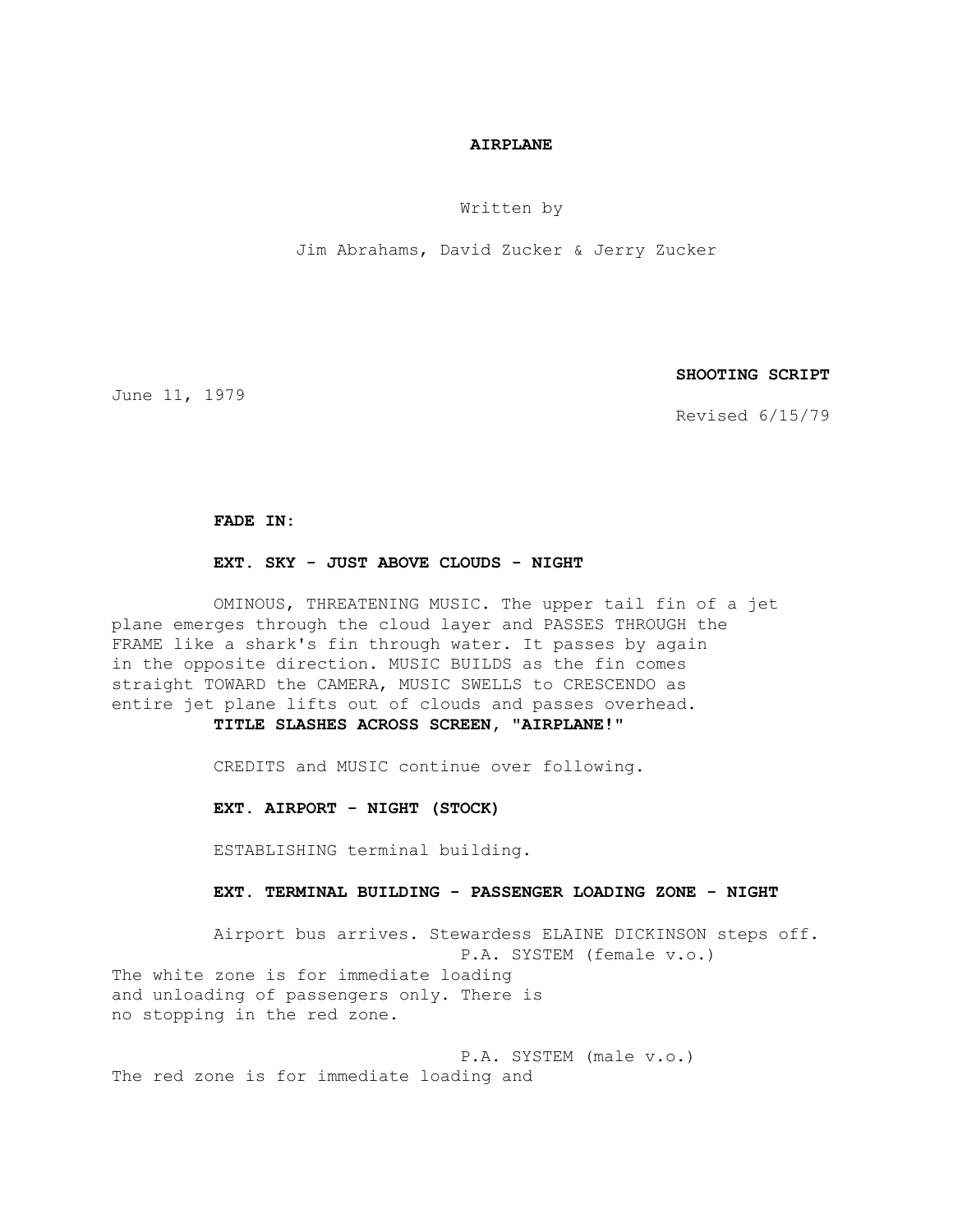unloading of passengers. There is no stopping in the white zone.

 P.A. SYSTEM (female v.o.) No. The white zone is for loading and unloading, and there is no stopping in the red zone.

 P.A. SYSTEM (male v.o.) The red zone has always been for loading and unloading, and there is never stopping in a white zone.

 P.A. SYSTEM (female v.o.) Don't tell me which zone is for stopping and which zone is for loading.

 P.A. SYSTEM (male v.o.) Listen, Betty. Don't start up with your white zone shit again!

# **INT. TERMINAL BUILDING - NIGHT**

Elaine is approached by a religious ZEALOT #1.

# **ZEALOT #1**

 Hello, we'd like you to have this flower from the Religious Consciousness Church.

### **ELAINE**

No, but thank you very much.

 She checks her watch and walks past Security Check area. CAMERA STAYS with a middle-aged couple, SHIRLEY and JACK, waiting to pass through Security Check. Behind them is sign reading: WARNING, HIJACKING IS A FEDERAL OFFENSE, etc.

### **SHIRLEY**

 Jack, isn't that Fred Bliffert over there in the blue turtleneck? Maybe he's on our flight to Chicago.

# *<u>JACK</u>*

 Yeah, I think he is. (waves) Hey, Fred!

FRED recognizes Jack.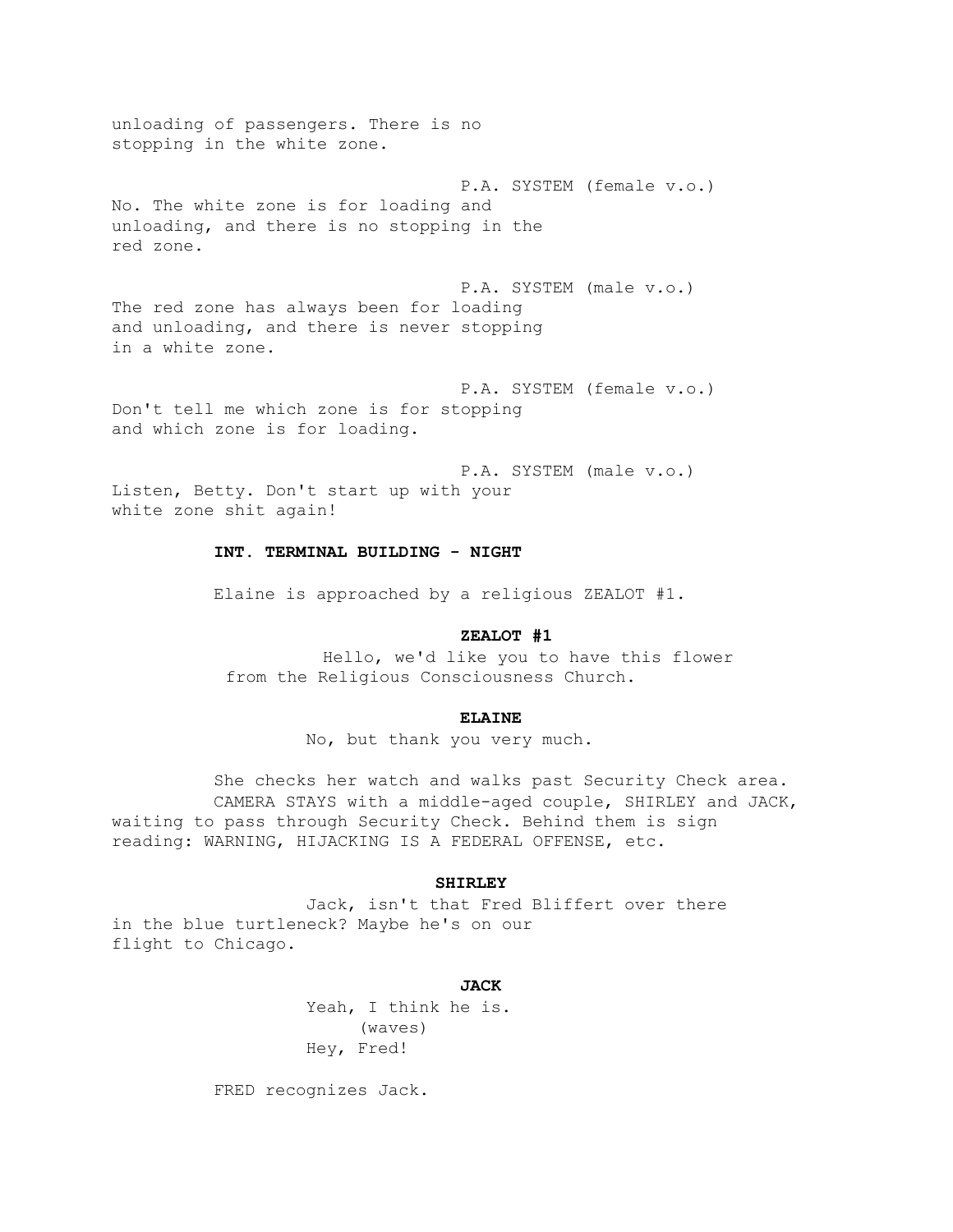# (yelling) Hi, Jack!!!

 A swarm of police and airport security men descend on Fred and take him away.

# **EXT. AIRPORT - PASSENGER LOADING ZONE - NIGHT**

 Two HARE KRISHNA'S arrive on foot and walk toward the terminal.

**P.A. SYSTEM (female v.o.)**

There's just no stopping in the white zone.

# **P.A. SYSTEM (male v.o.)**

Christ, you're as bad as your mother!

# **P.A. SYSTEM (female v.o.)**

Oh, really, Vernon! Why pretend? We both know perfectly well what it is you're talking about. You want me to have an abortion.

### **P.A. SYSTEM (male v.o.)**

It's really the only sensible thing to do. If it's done properly, therapeutically, there's no danger involved.

 P.A. SYSTEM (female v.o.) Have you considered that what's inside me is a human being; that it's alive. We made love. It's us -- you and me.

 P.A. SYSTER (male v.o.) That isn't true. A fetus at this stage is not a human being, nor is it a person.

# **INT. TERMINAL BUILDING - NIGHT**

The Krishnas are approached by the Religious Zealot.

### **ZEALOT #2**

 Hello, we'd like you to have this flower from the Church of Consciousness. Would you like to make a donation?

# **KRISHNA**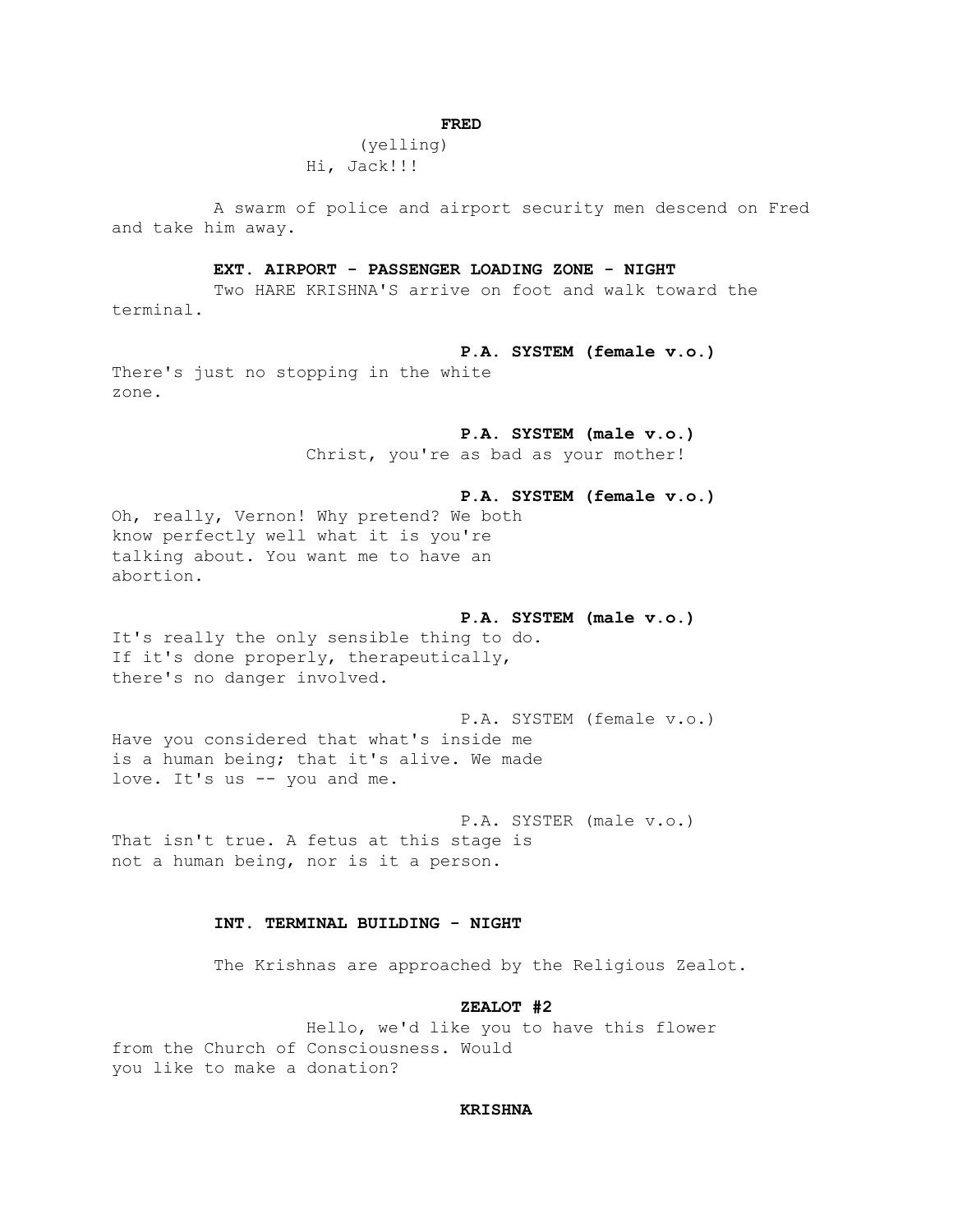(shakes his head)

No, we gave at the office.

# **INT. SECURITY CHECK AREA - NIGHT**

 SECURITY CHECK LADY is watching X-ray scanner. First picture is typically filled suitcase, then another, then a chest Xray.

A man passes through metal detector archway and it BEEPS.

### **SECURITY LADY**

Please put your metal objects on this

tray.

 He puts his watch, keys on the tray. Then removes his metal arm and metal leg.

#### **EXT. TERMINAL BUILDING - PASSENGER LOADING AREA - NIGHT**

 MR. and MRS. HAMMEN and their eight year old son, JOEY, arrive in a station wagon. They unload luggage. P.A. SYSTEM (male v.o.) The red zone is for immediate loading and unloading of passengers only. There is no stopping in the white zone.

P.A. System Female v.o. weeping.

 P. A. SYSTEM (male v.o.) The red zone is for...Betty, put down that gun!

SHOTS and GROAN.

 P.A. SYSTEM (female v.o.) The white zone is for immediate loading and unloading of passengers only. There is no stopping in the red zone.

The Hammens walk toward terminal past a BUSINESSMAN.

# **BUSINESSMAN**

Taxi!

 A taxi cab skids to a stop in front of him. The Businessman gets in as the driver, TED STRIKER, drops the flag and rushes out.

#### **STRIKER**

Back in a minute.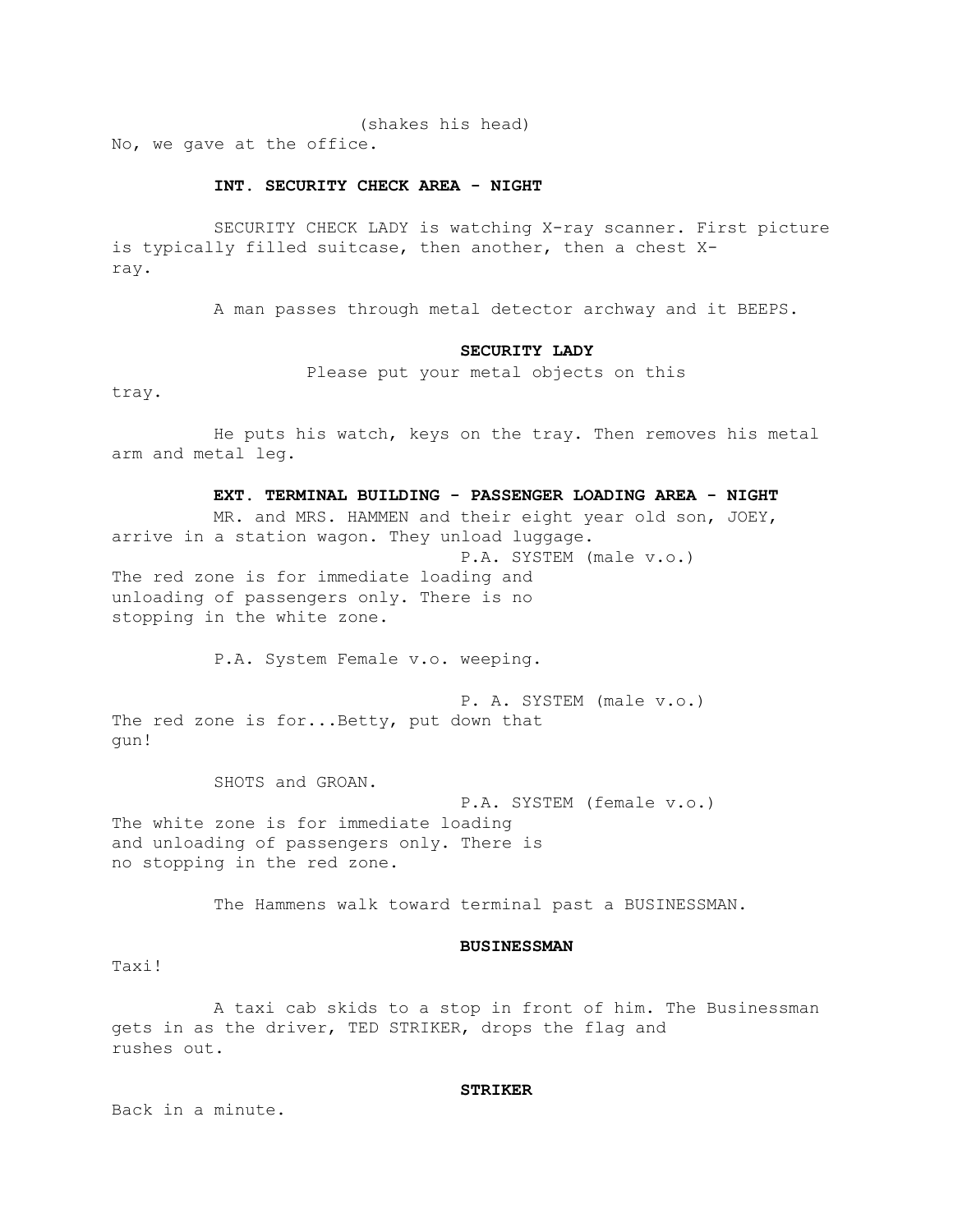# **INT. TERMINAL BUILDING - BAGGAGE PICKUP AREA - NIGHT**

 Striker enters, looking around as if searching for someone. People are rolling down the conveyor belt of a baggage carousel, banging into each other like luggage. The luggage is standing around the conveyor belt, waiting for the people to come off.

# **INT. TERMINAL BUILDING - ANOTHER AREA - NIGHT**

 Striker, walking briskly, is approached by Zealot #3 who tries to pin a flower on his jacket. Striker keeps walking but the Zealot is persistent. Finally, Striker slips out of his jacket leaving the Zealot with the coat.

 P.A. SYSTEM (v.o.) Your attention, please. Flight seventhirty-three from Milwaukee is now arriving on the B Concourse, Gate thirtyfive.

# **EXT. RUNWAY - NIGHT**

 Flight 733 taxis toward gate. A GROUND CREWMAN with red flashlights is directing plane to his right. A SECOND GROUND CREWMAN approaches as First Ground Crewman continues to direct plane to his right.

# **CREDITS END.**

#### **GROUND CREWMAN #2**

Hey, Joe, where's the forklift?

#### **GROUND CREWMAN #1**

 The forklift? It's over there by the baggage loader.

 He points to the left with his flashlights. Flight 733 follows flashlights and CRASHES into terminal.

### **INT. TERMINAL - GATE 35 - NIGHT**

 Nose of Flight 733 CRASHES into terminal, scattering waiting crowd. A woman tosses away her infant child as she runs off.

# **INT. TERMINAL BULIDING - ANOTHER AREA - NIGHT**

Striker catches up to Elaine.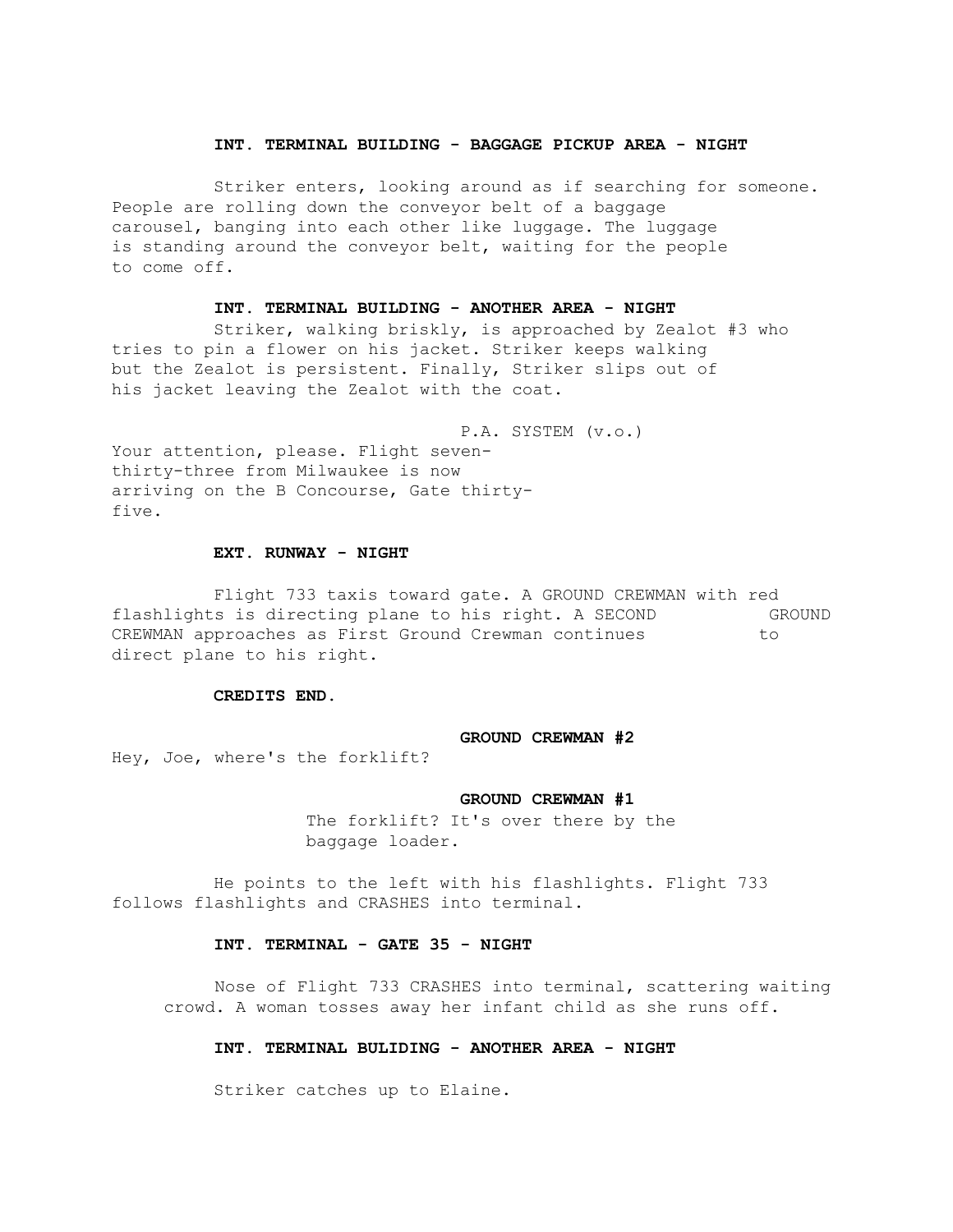# **STRIKER**

Elaine!

# **ELAINE**

(surprised)

Ted!

# **STRIKER**

 I came home early and found your note. I guess you meant for me to read it later. Elaine, I've got to talk to you.

### **ELAINE**

I just don't want to go over it any more.

# **STRIKER**

 I know things haven't been right for a long time, but it'll be different. If you'll just be patient, I can work things out.

#### **ELAINE**

 I have been patient and I've tried to help, but you wouldn't even let me do that.

# **STRIKER**

Don't you feel anything for me at all any

more?

#### **ELAINE**

 It takes so many things to make love last. Most of all it takes respect. And I can't live with a man I don't respect!

She leaves.

### **STRIKER**

 (to CAMERA) What a pisser.

# **INT. TERMINAL BUILDING - CONCESSION AREA - NIGHT**

 CAPTAIN CLARENCE OVEUR is standing at the magazine racks. The first two sections of the display are books; the third is girly magazines. The captions over the display are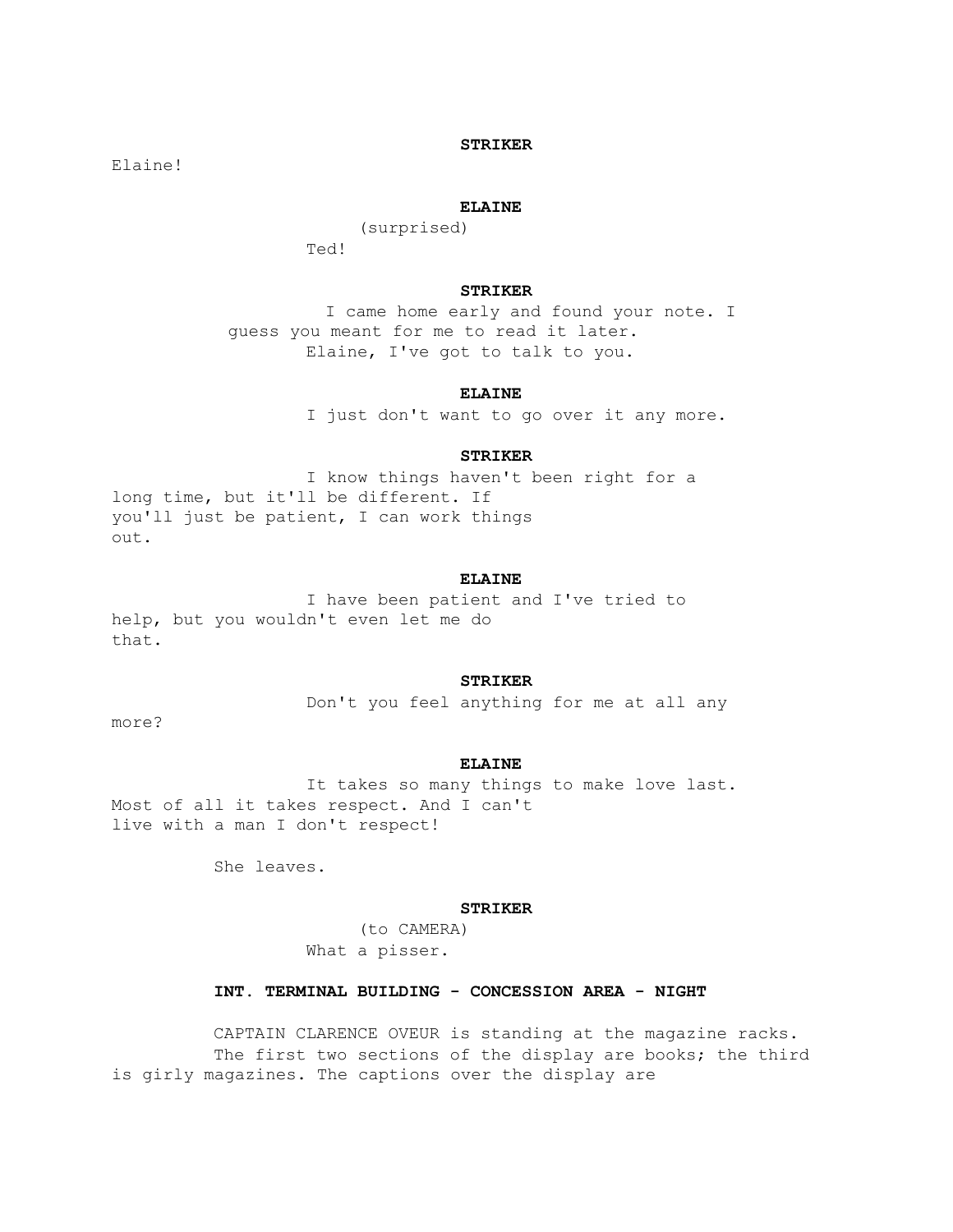FICTION, NON-FICTION, WHACKING MATERIAL. He selects a magazine entitled "Modern Sperm" and begins to page through. P.A. SYSTEM (v.o.) Captain Clarence Oveur, white courtesy phone. Captain Clarence Oveur, white courtesy phone. Captain Oveur approaches telephones and picks up a red phone. OPERATOR (v.o.) No, the white phone. Oveur picks up the white phone.  **OVEUR**  This is Captain Oveur. OPERATOR (v.o.) One moment for your call from the Mayo Clinic. P.A. SYSTEM (v.o.) Captain Oveur, white courtesy phone. Captain Clarence Oveur...  **OVEUR**  (yelling at ceiling) I've got it! P.A. SYSTEM (v.o.) All right. Thank you. OPERATOR (v.o.) Go ahead with your call. TURNANSKY (v.o.) This is Doctor Turnansky at the Mayo Clinic.  **INT. DR. TURNANSKY'S OFFICE - NIGHT** 

 DR. TURNANSKY is seated at desk. Behind him are shelves filled with mayonnaise jars.

### **TURNANSKY**

 There's a passenger on your Chicago flight two-oh-niner, a little girl named Lisa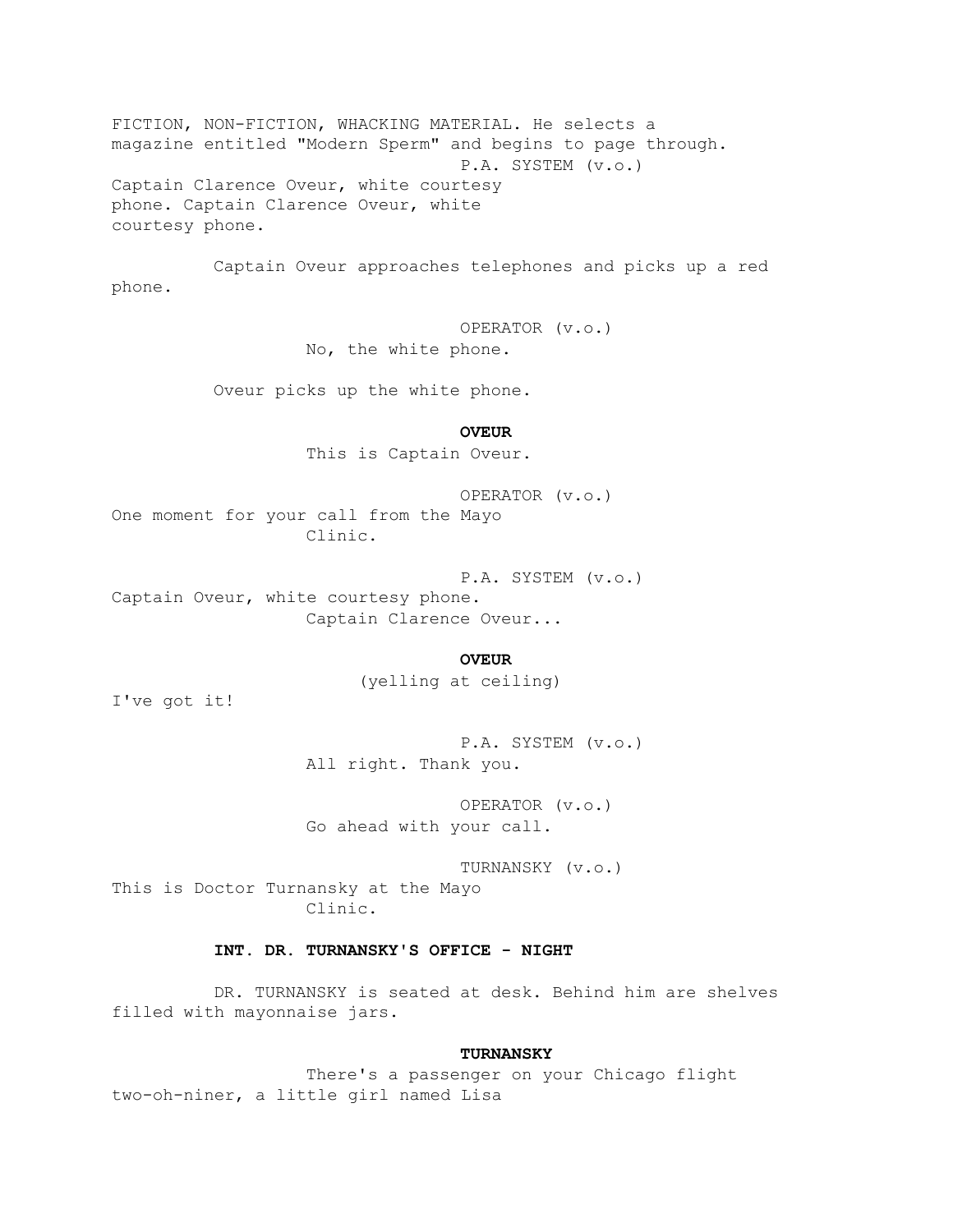Davis -- en route to Minneapolis. She's scheduled for a heart transplant and we'd like you to tell her mother that we found a donor an hour ago.

On his desk is a beaker containing a beating heart.

# **TURNANSKY**

 We have the heart here ready for surgery and we must have the recipient on the operating table within six hours. The heart jumps out of the beaker, across the desk and falls off the edge.

#### **TURNANSKY**

 I want you to make sure she is kept in a reclined position and that a continuous watch is kept on her I.V.

# **INT. TERMINAL BUILDING - PHONE AREA - NIGHT**

 TURNANSKY (v.o.) Also, it's important that...

# OPERATOR (v.o.)

 Excuse me. This is the Operator, Captain Oveur, I have an emergency call for you on line five from a Mister Hamm.

### **OVEUR**

 All right. Give me Hamm on five, hold the Mayo.

### **EXT. RUNWAY - NIGHT**

 Ambulance arrives at airplane. Attendants and MRS. DAVIS unload LISA DAVIS into wheelchair.

# **INT. TERMINAL BUILDING - NIGHT**

Elaine and Striker are walking together.

# **STRIKER**

 Look, you'll be back in town tomorrow night. We'll have dinner -- talk it over.

#### **ELAINE**

I won't be back. I've requested the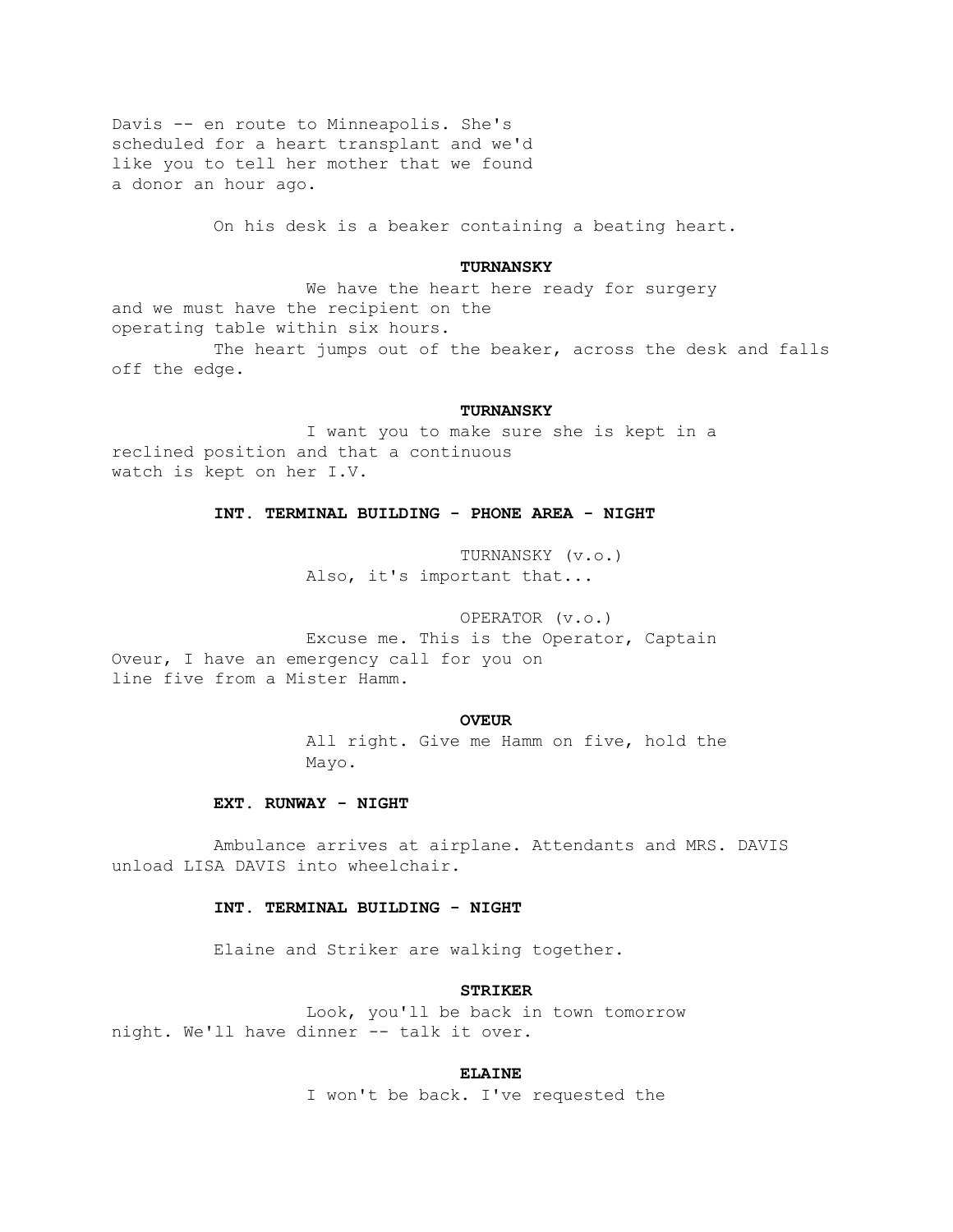Atlanta run.

### **STRIKER**

Elaine, not yet. I promise you I really

can change.

### **ELAINE**

 Then why don't you take the job that Louie Netz offered you at Boeing?

 In the b.g. an airline PORTER is transporting an ELDERLY COUPLE in an electric cart. They round the corner too fast and the woman falls out. Husband doesn't notice.

# **STRIKER**

 You know I haven't been able to get near an airplane since the war. And even if I could, they wouldn't hire me because of my war record.

## **ELAINE**

 Your war record? You're the only one keeping that alive. For everyone else it's ancient history.

### **STRIKER**

You expect me to believe that?

 In the b.g. the Elderly Woman staggers to her feet and is immediately run over by another electric cart.

### **ELAINE**

 It's the truth. What's hurt you the most is your record since the war. Different cities, different jobs, and not one of them shows you can accept any real responsibility.

# **STRIKER**

But if you'll just give me...

# **ELAINE**

 It's too late, Ted. When I get back to Chicago, I'm going to start my life all over again. I'm sorry.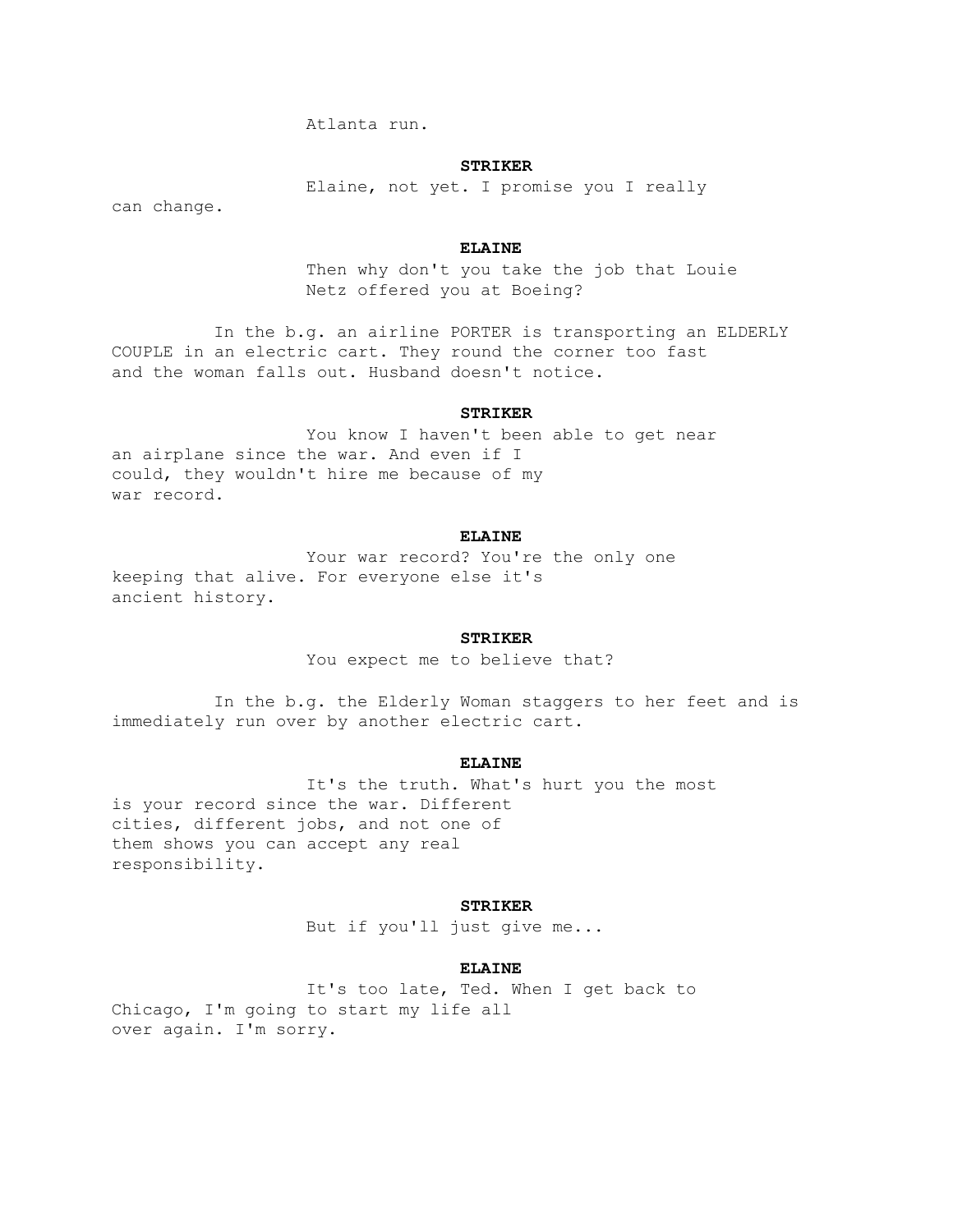She walks off. Dramatic MUSIC as Striker glares with determination. The religious Zealot tries to pin a flower on his lapel.

#### **ZEALOT #3**

 Hello, we'd like you to have this... Without looking, Striker decks the Zealot with one punch. He walks after Elaine.

# **INT. COCKPIT - FLIGHT 209 - NIGHT**

 Clarence Oveur is in the pilot's seat. VICTOR BASTA is seated at engineer's console. There is a St. Christopher's statue on the dashboard.

### **BASTA**

 Any word on that storm lifting over Salt Lake, Clarence?

TEXACO SERVICE MAN is cleaning windshield.

### **OVEUR**

 Unlikely, Victor. I just reviewed the Area Report for 1609 hours through 2400 hours. That's an occluded front stalled over the D Dakotas -- backed up all the way to Utah.

*Texaco Service Man opens hood and checks dipstick.* 

# **BASTA**

 If it decides to push over into the Great Lakes it could get plenty soupy. How about the southern route, around Tulsa?

### **OVEUR**

 I double checked the terminal forecast and winds aloft. IFR ceilings all the way.

Oveur gives charge card to Texaco Man.

### **BASTA**

Where do they top out?

# **OVEUR**

 Well, there's some light scattered cover at twenty thousand with icing around eighteen.

# **BASTA**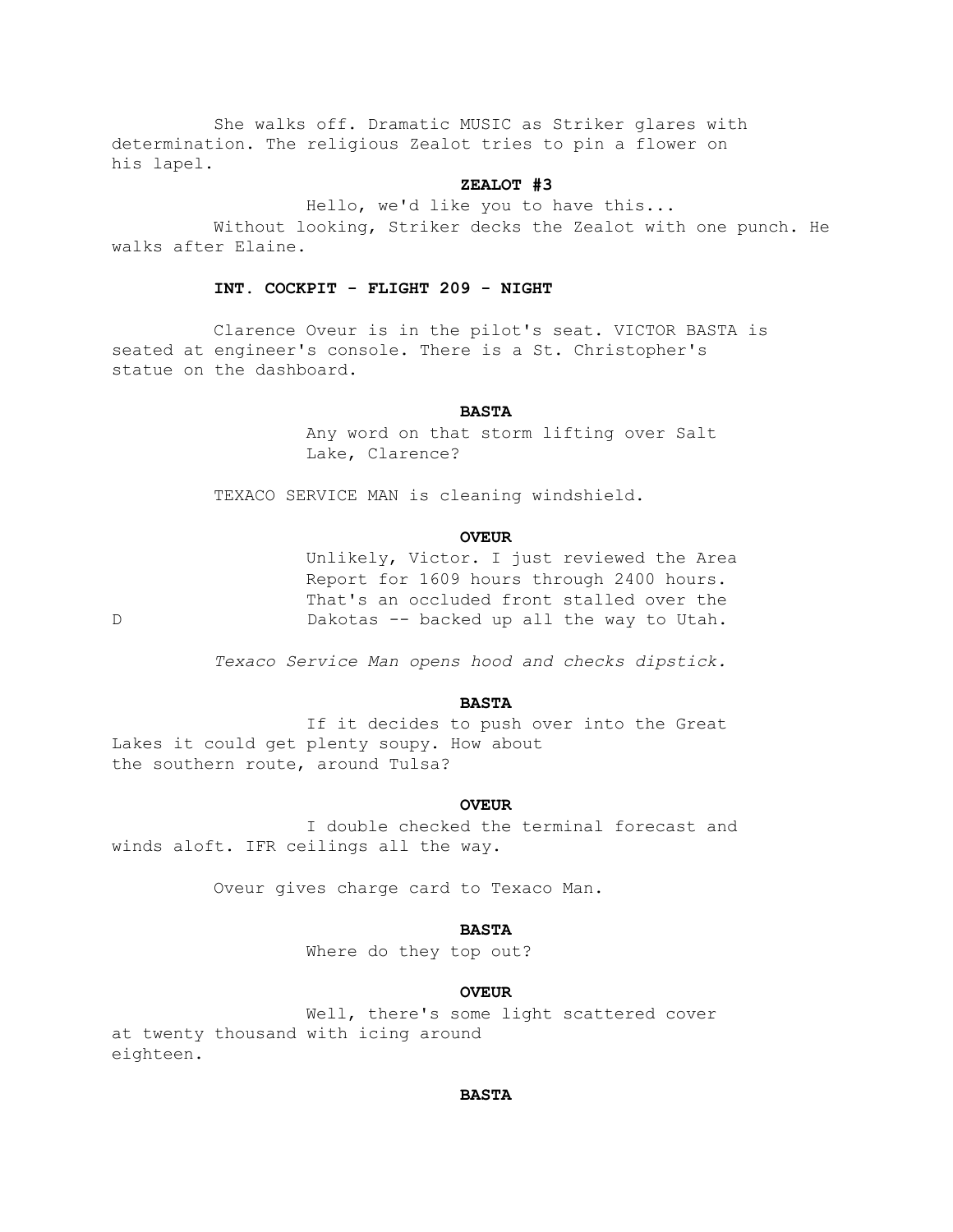Looks like the original flight plan over Denver is still the best bet.

Oveur signs charge form and gives it to Texaco Man.

# **OVEUR**

Denver it is.

ROGER MURDOCK enters. He is played by a famous athlete.

### **MURDOCK**

 Sorry, Clarence. Latest weather report shows everything socked in from Salt Lake to Lincoln.

### **OVEUR**

 (to Murdock) Hi, Roger. Good to have you aboard. Victor, this is Roger Murdock.

### **BASTA**

How do you do, Roger?

Texaco Man hands receipt to Oveur.

# **INT. PASSENGER CABIN - BOARDING AREA - NIGHT**

 Stewardesses Elaine and RANDY are greeting boarding passengers including the Hammens and SISTER ANGELINA who is carrying a guitar.

#### **INT. PASSENGER CABIN - ANOTHER AREA - NIGHT**

### **HARI KRISHNA #1**

 Do you believe those goddamn Steelers? Can you imagine blitzing on third and long with two minutes in the game?

### **HARI KRISHNA #2**

 Well, hell, they couldn't stay in zone coverage with Dallas running swing patterns!

# **INT. PASSENGER CABIN - ANOTHER AREA - NIGHT**

*<u>JACK</u>* 

What did you think of 'Great

Expectations?'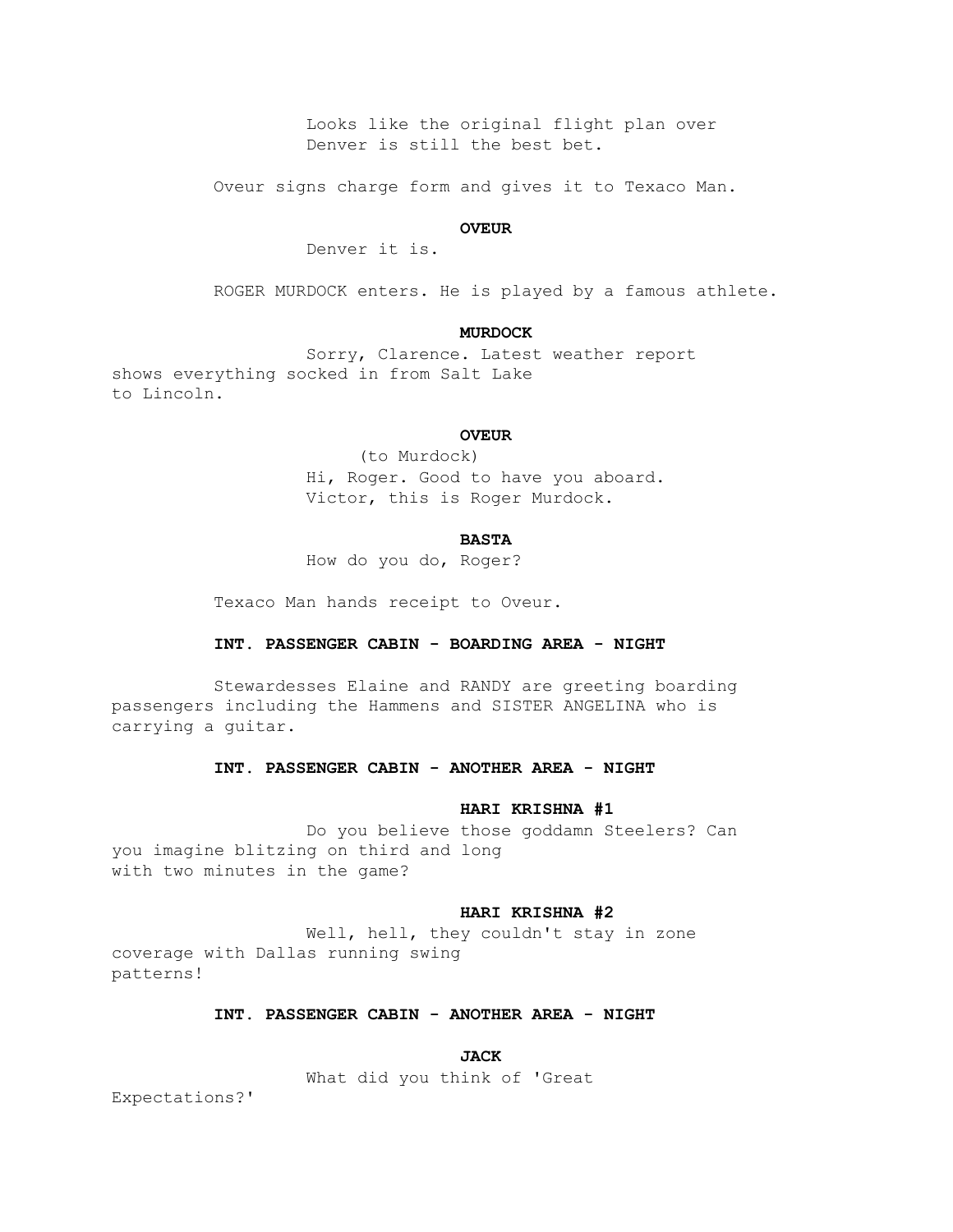### **SHIRLEY**

Well, it wasn't all that I had hoped.

# **EXT. RUNWAY - NIGHT**

 A SOLDIER and GIRL are tearfully embracing at the base of the stairs leading into the plane.

# **GIRL GIRL**

Oh, Bill, I'm going to miss you so much.

### **SOLDIER**

You promise you'll write.

# **GIRL GIRL**

Every day.

# **AIRPORT STEWARD**

Better get on board, son.

# **INT. TERMINAL BUILDING - GATE 89 - NIGHT**

Striker approaches check-in counter.

# **STRIKER**

Can you tell me if Elaine Dickinson is on

this flight?

She looks at her list.

### **CHECK-IN LADY**

 Well, the whole flight crew has boarded. Yes. She is on board.

# **STRIKER**

I'd like one ticket to Chicago. No

baggage!

# **EXT. TERMINAL BUILDING - PASSENGER LOADING AREA - NIGHT**

The Businessman is patiently waiting in Striker's cab.

# **INT. TERMINAL BUILDING - GATE 89 - NIGHT**

### **CHECK-IN LADY**

Smoking or non-smoking?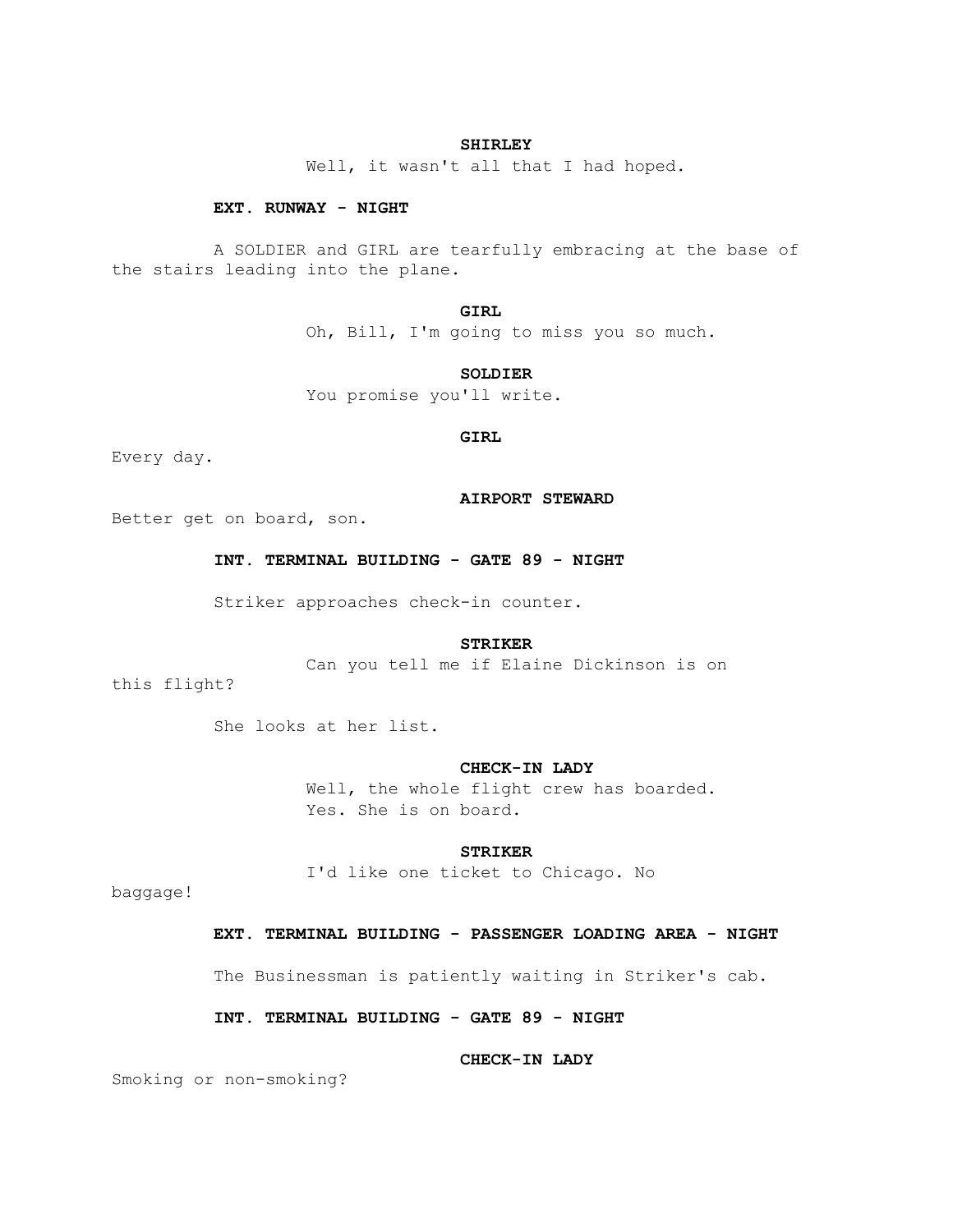### **STRIKER**

Smoking, please.

 She hands him a smoldering ticket, and he walks out the door.

# **EXT. TERMINAL - NIGHT**

Striker emerges and freezes in terror.

 **STRIKER'S POV - THE AIRPLANE - NIGHT** 

 **DRAMATIC MUSIC. CLOSEUP - STRIKER - NIGHT** 

 agonizing over war recollections. SUPERIMPOSE ROARING fighter planes. SUPER FADES OUT. Striker musters his courage and walks toward airplane.

### **INT. PASSENGER CABIN - ANOTHER AREA - NIGHT**

Randy is taking Striker's ticket.

### **RANDY**

Fourteen-B. It's halfway down on your

right.

#### **STRIKER**

Thank you.

 As Striker sits down he sees Elaine, who is unaware he is on board.

# **STRIKER'S POV - NIGHT**

Elaine is handing out pillows. We HEAR A DING.

# **INSERT - LIGHTED WARNING SIGNS**

 **"NO SMOKING EL NO A YOU SMOKO" "FASTEN SEAT BELTS PUTANA DA SEATBELTZ"** 

 He fastens his seat belt and looks nervously out the window. The Elderly Woman next to him notices.

### **MRS. ELDERLY**

Nervous?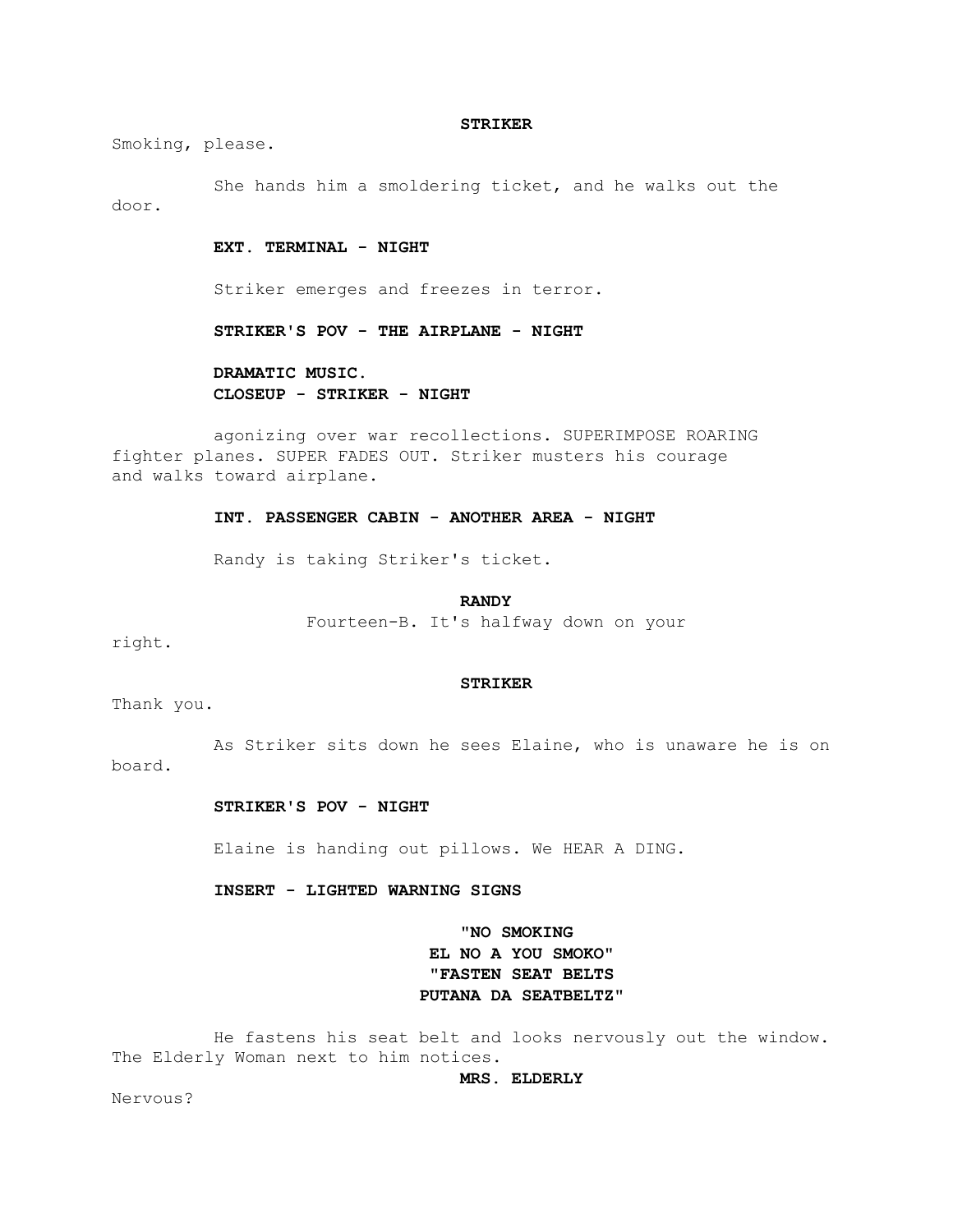Yes.

 **MRS. ELDERLY** 

First time?

#### **STRIKER**

 No. I've been nervous lots of times. I used to be a pilot myself...during the war.

# **INT. PASSENGER CABIN - ANOTHER AREA - NIGHT**

Elaine approaches Mrs. Davis and Lisa.

# **ELAINE**

 We'll be taking off real soon so we better fasten you in tight.

 **LISA** 

Thank you. Oh Mother, this is so exciting.

 **MRS. DAVIS** 

I know, but remember you must get some

rest.

#### **ELAINE**

 That's good advice. You relax and I'll be back after we take off.

# **INT. PASSENGER CABIN - ANOTHER AREA - NIGHT**

 MILTON, an eight year old boy wearing a conservative coat and tie, fastens his seat belt and begins reading his "Business Monthly" magazine.

 He sees BERNICE, a seven year old girl, in the aisle and looks her up and down.

# **EXT. AIRPLANE - NIGHT**

 Stairs are removed from airplane. The Soldier is in the open doorway waving good-bye to his tearful girlfriend at the base of the plane. As 209 starts to taxi, the Soldier is leaning out the door.

#### **SOLDIER**

Good-bye, darling.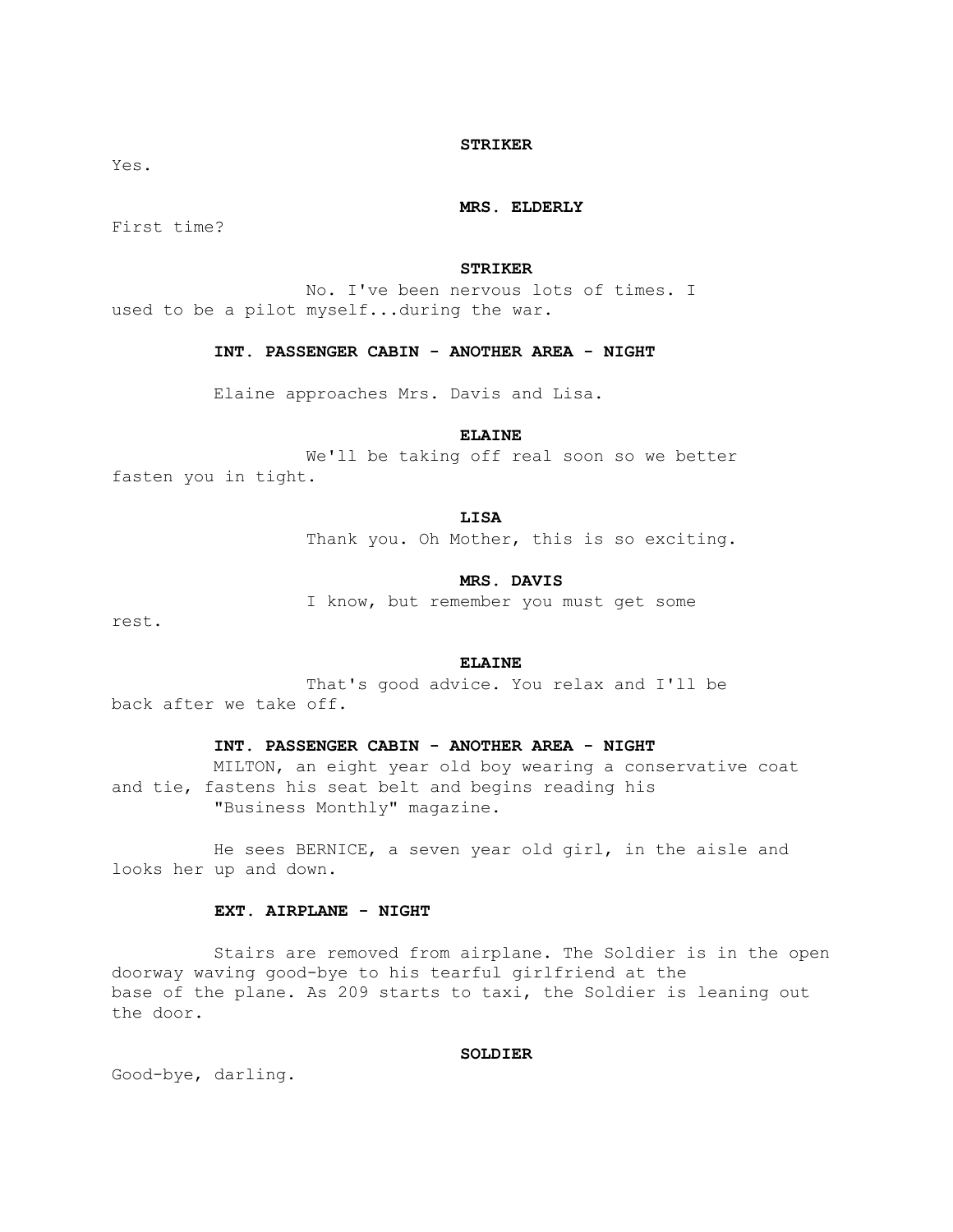# **EXT. RUNWAY - GIRL - NIGHT**

 His girlfriend is moving along next to the plane as in typical train station good-bye scene.

# **GIRL GIRL**

 Oh, good-bye, Bill! Have your picture taken as soon as you get there and send me one!

 As she runs, she dodges posts. We HEAR the chug chug of a steam engine pulling from a station.

### **SOLDIER**

I will.

She runs through crowd of people standing on side of runway.

# **GIRL GIRL**

Don't you go getting fat or anything.

She's running faster.

### **SOLDIER**

Don't worry, I won't. Okay, here -- hurry!

He tosses her his watch.

# **GIRL**

Oh, but it's your watch. You shouldn't.

You'll need it.

 She is now knocking down posts as she keeps up with the accelerating plane.

### **SOLDIER**

Good-bye, darling.

me all the time.

# **GIRL GIRL**

Oh, Bill, I'll keep it. I'll keep it with

### **SOLDIER**

So long, darling. Good-bye. Take care of

yourself.

# **GIRL GIRL**

Bill! Bill! Good-bye, Bill.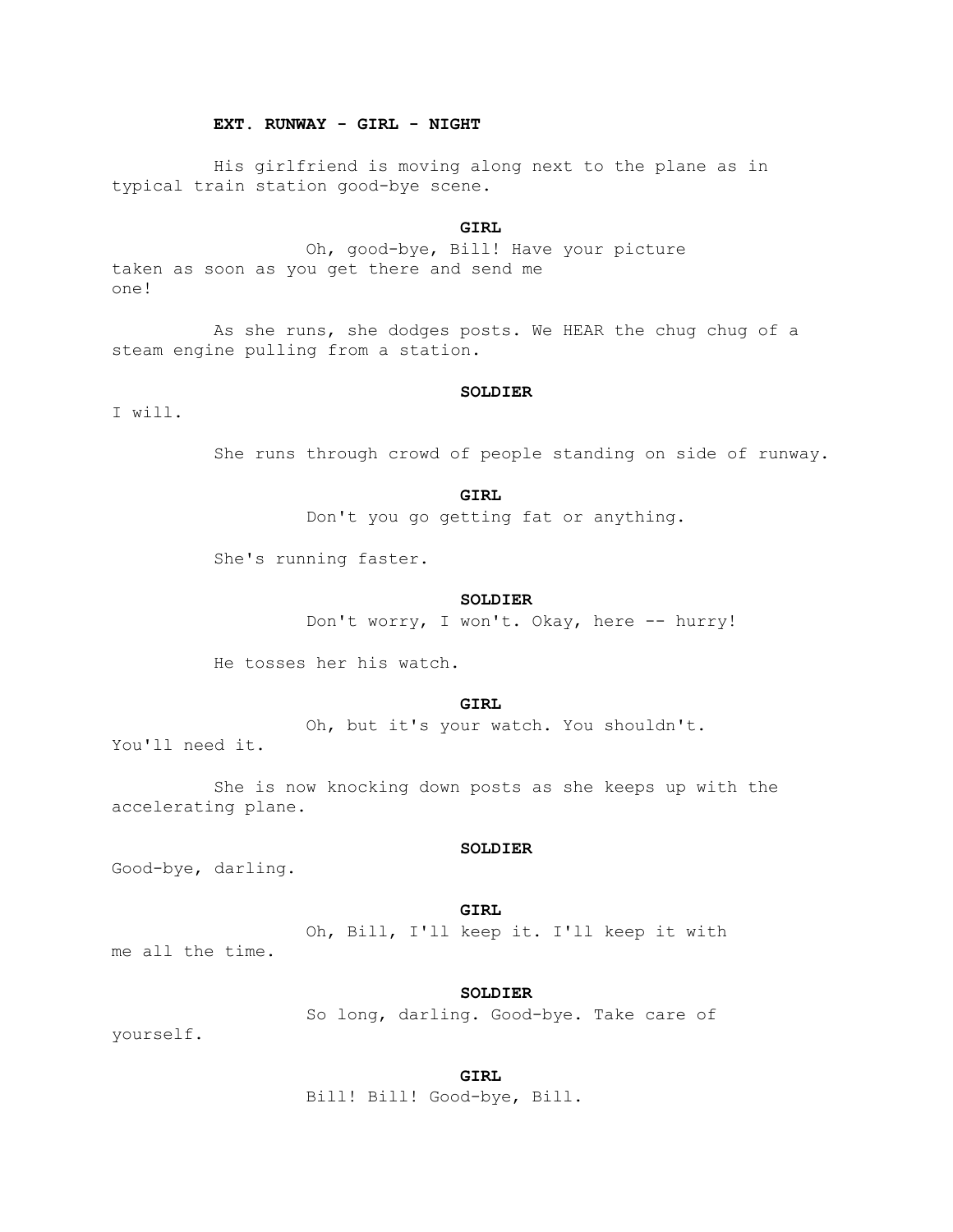# **SOLDIER**

Good-bye, darling.

# **GIRL**

Good-bye, darling. I love you. I love you,

darling.

# **SOLDIER**

Good-bye, darling.

A TRAIN WHISTLE sounds. She stops running and waves.

# **INT. COCKPIT - NIGHT**

 GROUND CONTROLLER (v.o.) Flight two-zero-niner, you are cleared for takeoff.

# **OVEUR**

Roger.

# **MURDOCK**

(turning to Oveur)

Huh?

 GROUND CONTROLLER (v.o.) L.A. departure frequency two-point-niner.

#### **OVEUR**

Roger.

 **MURDOCK** 

(turning to Oveur)

Huh?

### **BASTA**

(to tower)

Request vector...over.

# **OVEUR**

 (turning to Basta) What?

 GROUND CONTROLLER (v.o.) Flight two-zero-niner, cleared for vector three...two four.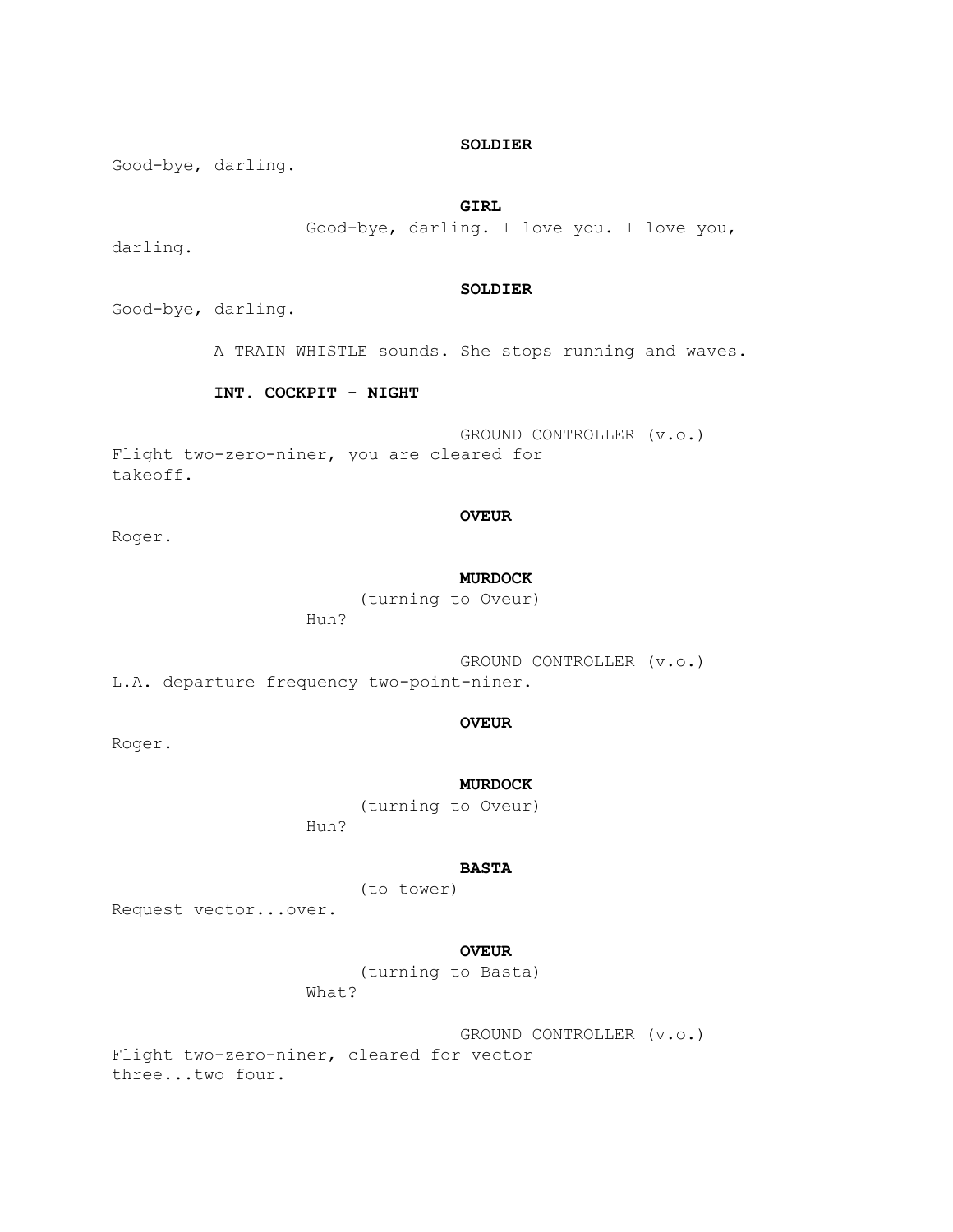# **MURDOCK**

We have clearance, Clarence.

# **OVEUR**

Roger, Roger. What's our vector, Victor?

Oveur throws console lever into third.

# **EXT. RUNWAY - NIGHT**

Flight 209 takes off, flying erratically.

BASTA (v.o.)

Tower radioed clearance, over.

OVEUR (v.o.)

That's Clarence Oveur...over.

BASTA (v.o.)

Roger.

MURDOCK (v.o.)

Huh?

TOWER (v.o.)

Roger, over.

OVEUR (v.o.)

What?!

MURDOCK (v.o.)

Huh?

 **INSERT - SEAT BELT AND SMOKING SIGNS** 

going off.

 **INT. PASSENGER CABIN - NIGHT** 

 Striker walks to rear of plane and looks out window. He swallows a couple of pills. Randy approaches.

 **RANDY** 

Do you feel all right, sir?

#### **STRIKER**

Oh -- I haven't flown for a long time.

 **INT. PASSENGER CABIN - ANOTHER AREA - NIGHT**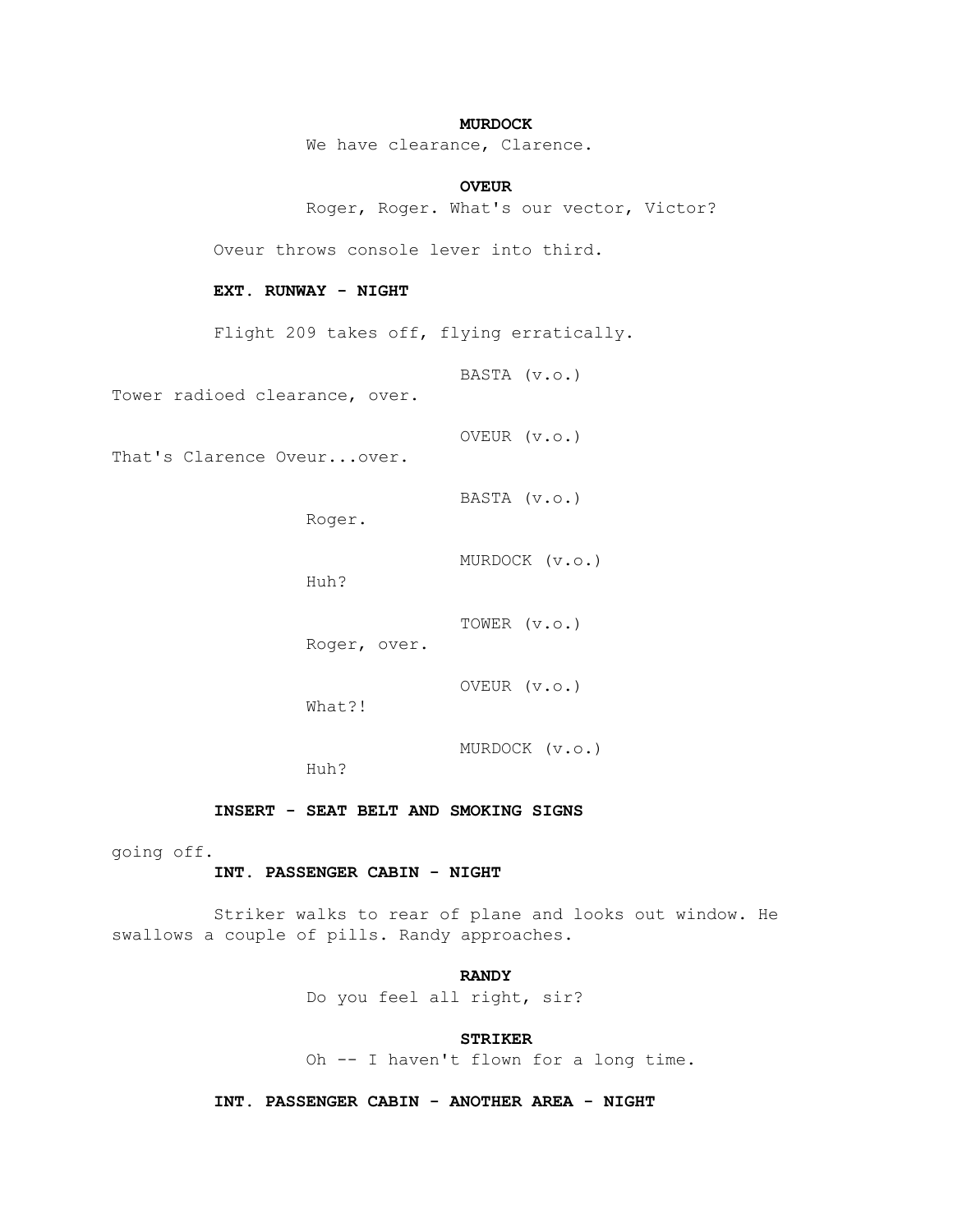Elaine is handing out magazines.

OVEUR (v.o.)

Good evening, this is Captain Oveur speaking. We'll be cruising at thirty-six, thousand feet, and arrival time in Chicago is ten-forty-five Central Time. The temperature there is sixty-two degrees, with a twenty percent chance of precipitation. And now here's Victor with People in the news.

#### BASTA (v.o.)

Thank you, Clarence. Ali McGraw announced another spin on the marriage-go-round. And who's the lucky guy? You guessed it. None other than Olympic gymnast...

Elaine approaches Mrs. Elderly. Striker's seat is vacant.

#### **ELAINE**

Would you like something to read?

# **MRS. ELDERLY**

Do you have anything light?

Elaine hands her a small piece of paper.

### **ELAINE**

 How about this leaflet: 'Famous Jewish Sports Legends?'

# **MRS. ELDERLY**

 (taking pamphlet) Yes. Thank you.

Elaine turns and is shocked to see Striker approaching his

seat.

#### **ELAINE**

Ted, what are you doing here?

#### **STRIKER**

Elaine, I've got to talk to you.

# **ELAINE**

You...you shouldn't have come. I don't

have time now.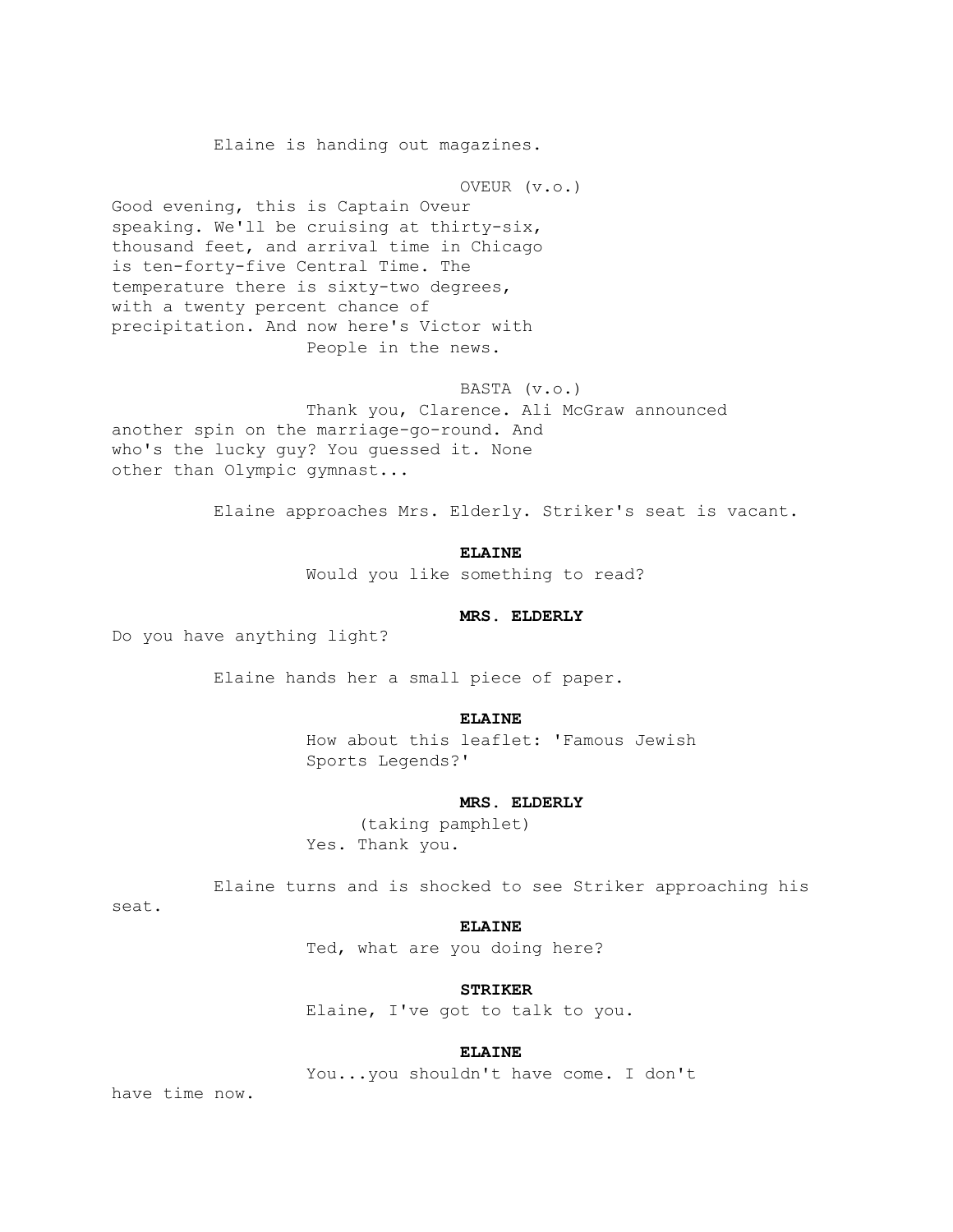**MRS. SCHIFF** 

Oh, stewardess...

# **ELAINE**

Excuse me.

Striker sits down.

# **MRS. ELDERLY**

 No wonder you're upset. She's lovely. And a darling figure. Supple, pouting breasts. Firm thighs. It's a shame you're not getting along.

#### **STRIKER**

Yes, I know. Things used to be different. I remember when we first met. It was during the war.

# **DISSOLVE TO:**

# **INT. MAGUMBA BAR - NIGHT**

 Striker is seated at bar in a smoke-filled room. An assortment of unsavory characters are hanging around the bar.

 STRIKER (v.o.) I was in the Air Force, stationed in Drambuie, on the Barbary Coast. I used to hang out in the Magumba Bar.

 Shapely female legs walking on bar stop in front of Striker. SLEAZY TROMBONE MUSIC. CAMERA PANS UP shapely female in tight fitting dress. She is playing the sleazy trombone music.

 STRIKER (v.o.) It was a rough place. You would count on a fight breaking out almost every night. Two GIRL SCOUTS are slugging it out old Western style - breaking tables and chairs.

# **INT. MAGUMBA BAR - JUKEBOX AREA - NIGHT**

 An unsavory CHARACTER puts a quarter in the jukebox. One Girl Scout bashes the other against the jukebox buttons.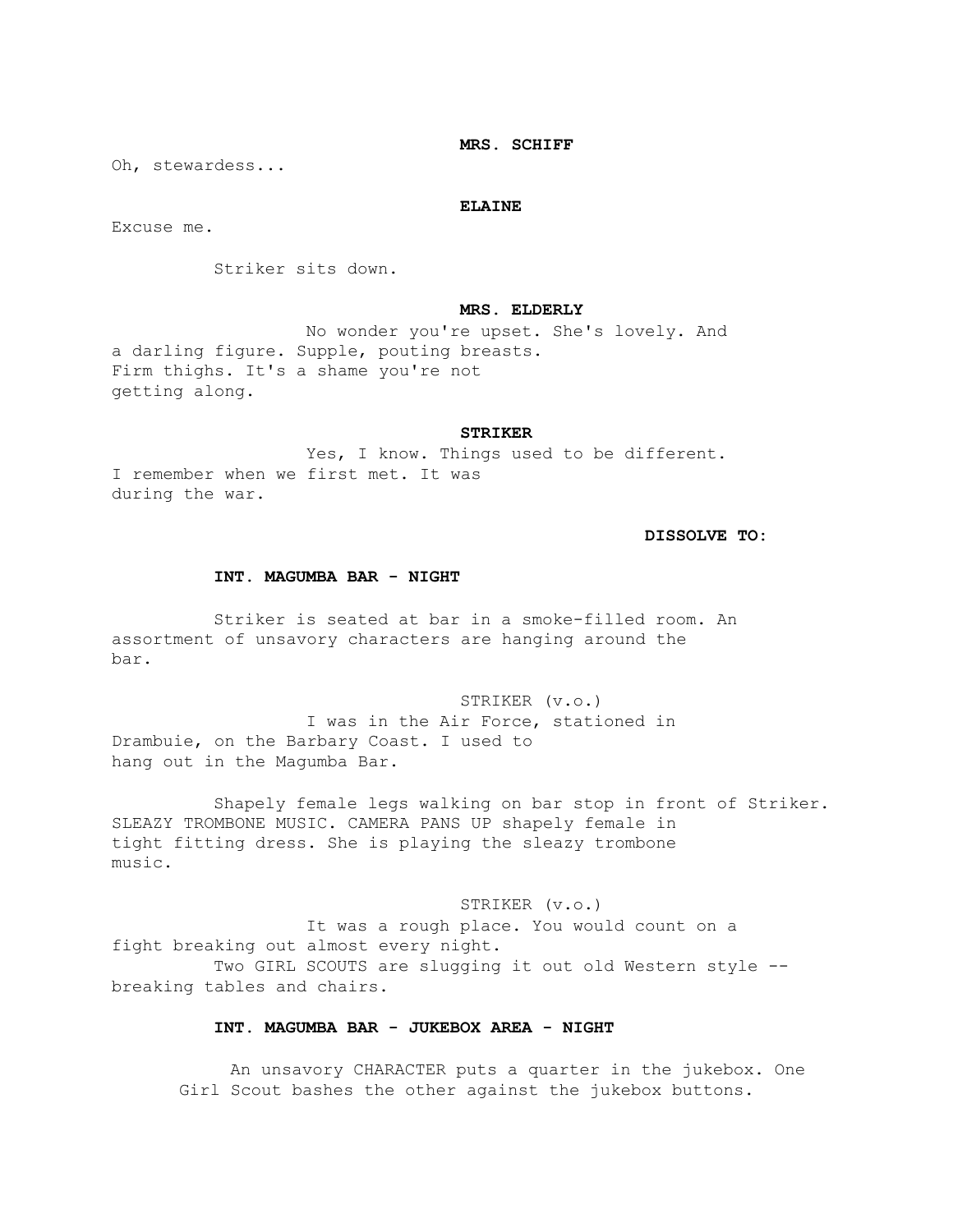**INSERT - LIGHTED SIGN** 

# *<u>"E-5</u>*  **MAKE ANOTHER SELECTION"**

 DISCO TUNE plays. Girl Scout is bashed against jukebox again.

# **INSERT - LIGHTED SIGN**

# **"B-17 MAKE ANOTHER SELECTION"**

Girl Scout bashes again.

# **INSERT - LIGHTED SIGN**

# **"A-12 THANK YOU"**

The unsavory Character nods approvingly at selections.

### **INT. MAGUMBA BAR DANCE FLOOR - NIGHT**

Patrons are dancing a la John Travolta.

 STRIKER (v.o.) I didn't go there that night to fall in love, I just dropped in for a couple of drinks.

# **BACK TO STRIKER**

He turns to look toward dance floor.

 STRIKER (v.o.) But suddenly there she was.

# **STRIKER'S POV**

 Elaine dancing with grizzly looking cutthroat. STRIKER (v.o.) I was captivated, entranced.

 **BACK TO STRIKER** 

STRIKER (v.o.)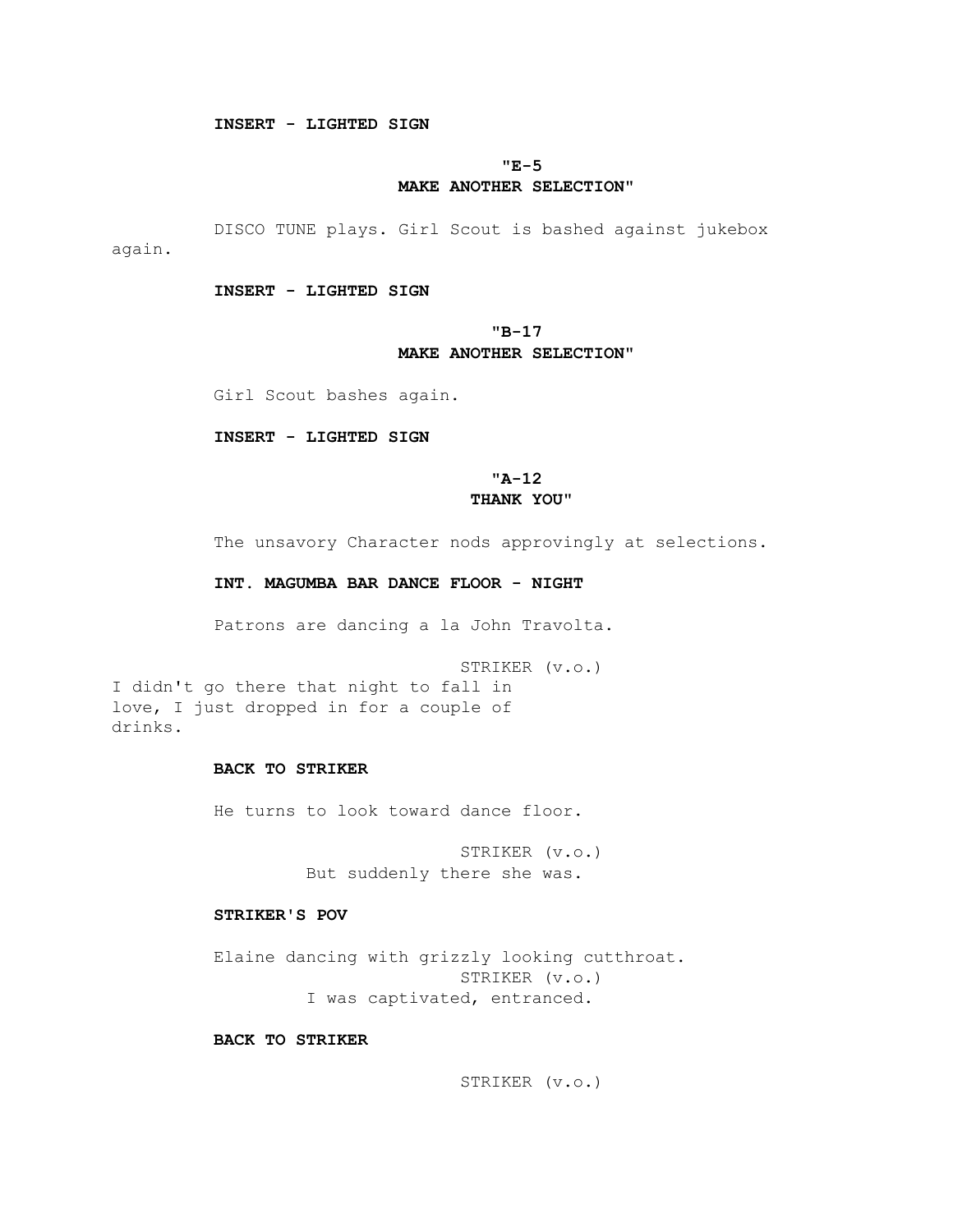It hit me like a thunderbolt. I had to ask the guy next to me to pinch me to make sure I wasn't dreaming.

 Striker asks the burly LONGSHOREMAN next to him to to pinch him. Longshoreman gives him a look and moves away cautiously.

 STRIKER (v.o.) I was afraid to approach her, but that night, fate was on my side.

 Elaine's dancing partner is stabbed in the back and falls to the grould. No one notices but Striker who eagerly fills in. They make a perfect disco couple. The other dancers make a circle around them.

They begin with fancy disco steps, move on to flips and seemingly impossible acrobatics, finally ending with incredible stunts: Striker, jumping through flaming hoops and Elaine, hanging from a chandelier by her teeth and twirling.

# **DISSOLVE TO:**

# **INT. MAGUMBA BAR DANCE FLOOR - NIGHT**

 Bar is closing, chairs on tables, bartender sweeping floor, Elaine and Striker dancing slowly in center of room. One final Girl Scout flies into FRAME and falls in a lifeless heap at their feet.

### **DISSOLVE TO:**

### **INT. PASSENGER CABIN - NIGHT**

#### **STRIKER**

We laughed, we talked, we danced, I never wanted it to end and I guess I still don't. But enough about me. I hope this hasn't been boring for you.

 CAMERA WIDENS to reveal Mrs. Elderly's legs dangling next to him. She has hung herself.

#### **STRIKER**

 It's just that when I start to talk about Elaine, I get so carried away -- I lose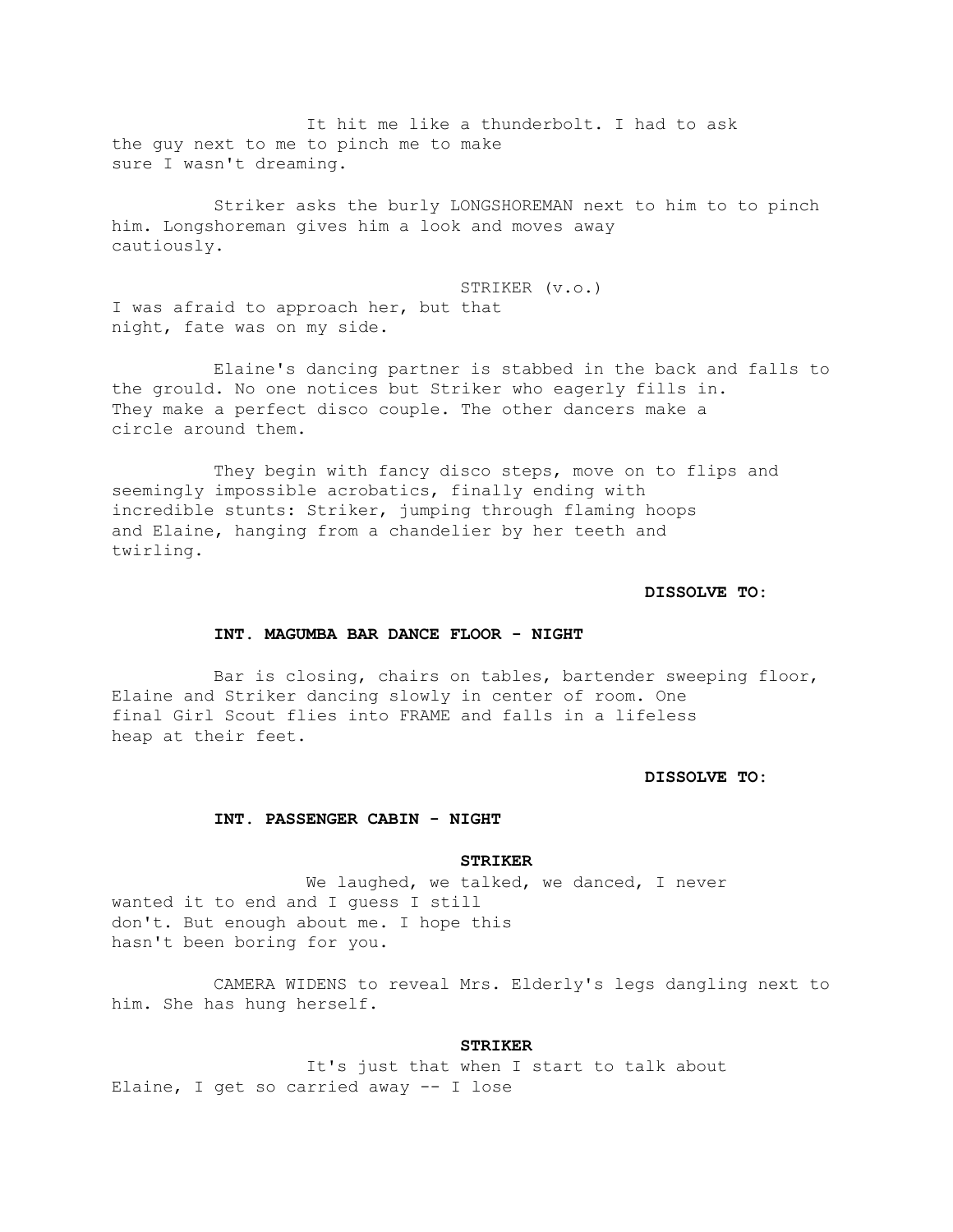all track of time -- not unlike Oliver in 'Jesus: the Man.'

 **INT. PASSENGER CABIN - ANOTHER AREA - NIGHT** 

 Milton, carrying a tray with two cups of coffee, approaches Bernice.

# **MILTON**

 I happened to be passing, and I thought you might like some corfee.

### **BERNICE**

That's very nice of you. Thank you.

She takes a cup.

#### **BERNICE**

Ah, won't you sit down?

# **MILTON**

Thank you. Cream?

#### **BERNICE**

No, thank you. I take it black. Like my

men.

# **INT. PASSENGER CABIN - NIGHT**

 Elaine is taking orders from a couple and their eight year old son.

#### **ELAINE**

Would you like to order dinner now?

# **MR. HAMMEN**

Yes. Steak for Joey and my wife and I will

have the fish.

# *<u> JOEY</u>*

When can I see the cockpit, Dad?

# **MR. HAMMEN**

Well, I think that the pilots are too busy flying the plane for that, Joey.

# *<u> JOEY</u>*

Aw, gee whiz.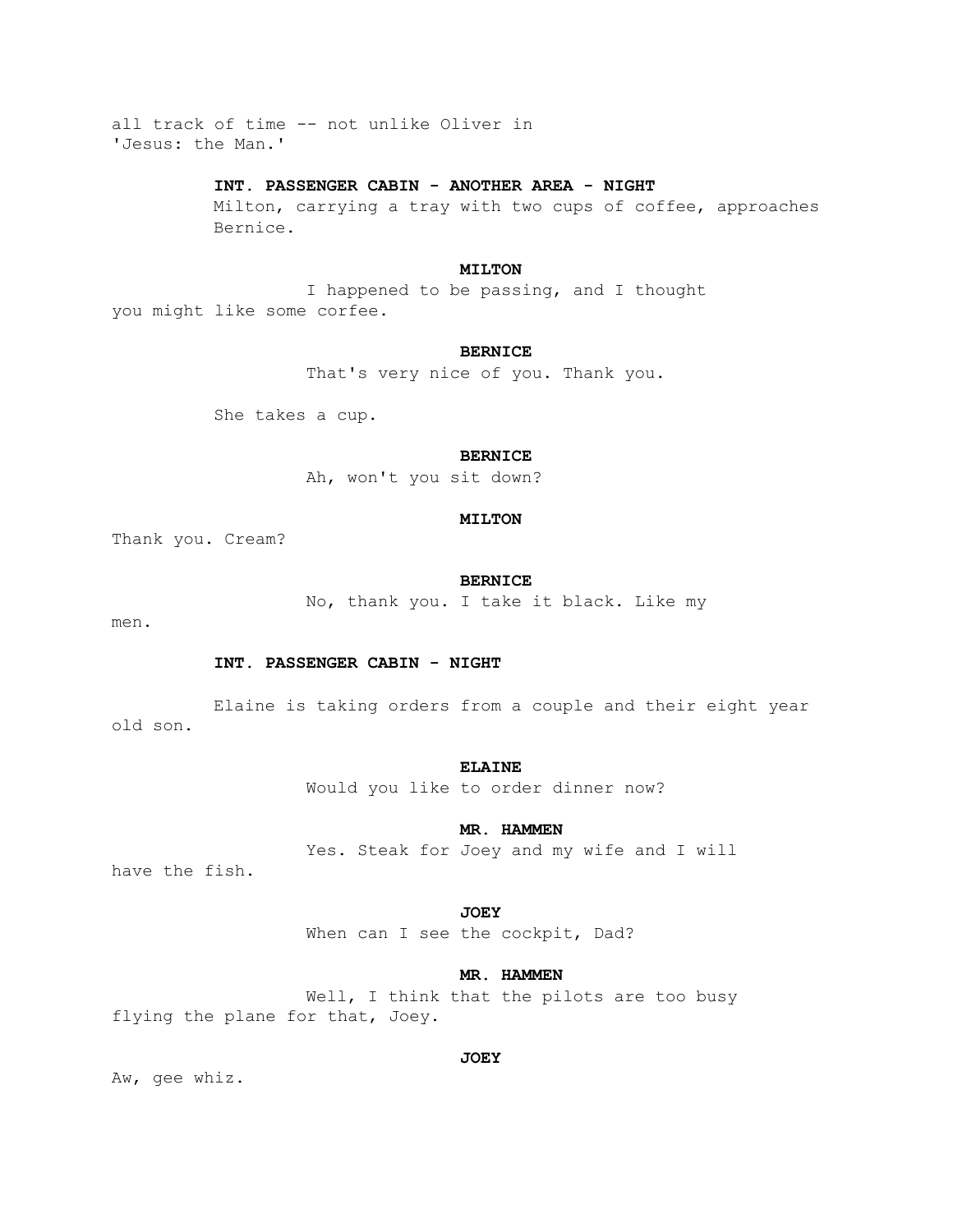#### **ELAINE**

 I tell you what, Joey. I'll talk to the Captain and see what I can arrange.

# *<u> JOEY</u>*

Gee! That'd be swell!

### **INT. PASSENGER CABIN - ANOTHER AREA - NIGHT**

Randy is taking dinner orders from Hari Krishnas.

#### **RANDY**

May I take your dinner order?

#### **HARI KRISHNA #1**

No, thank you, we brought our own

vegetables.

### **INT. PASSENGER CABIN - STEWARDESS ALCOVE - NIGHT**

Elaine is replacing a magazine and catches sight of Striker.

 **ELAINE'S POV - STRIKER** 

Boring another passenger.

# **DISSOLVE TO:**

### **EXT. BEACH - DAY**

 Striker and Elaine are running. She falls down at the water's edge, exhausted. Striker drops to his knees and they embrace passionately. A huge wave washes over them covering them completely. When the wave recedes, they're still locked in the same embrace. They are covered with seaweed. Fish are flopping around in the sand.

### **ELAINE**

 Oh, Ted, I never knew I could be so happy. These past few months have been wonderful. Tomorrow why don't we drive up the coast to that little seafood place and... Striker frowns.

### **ELAINE**

What's the matter?

 **STRIKER**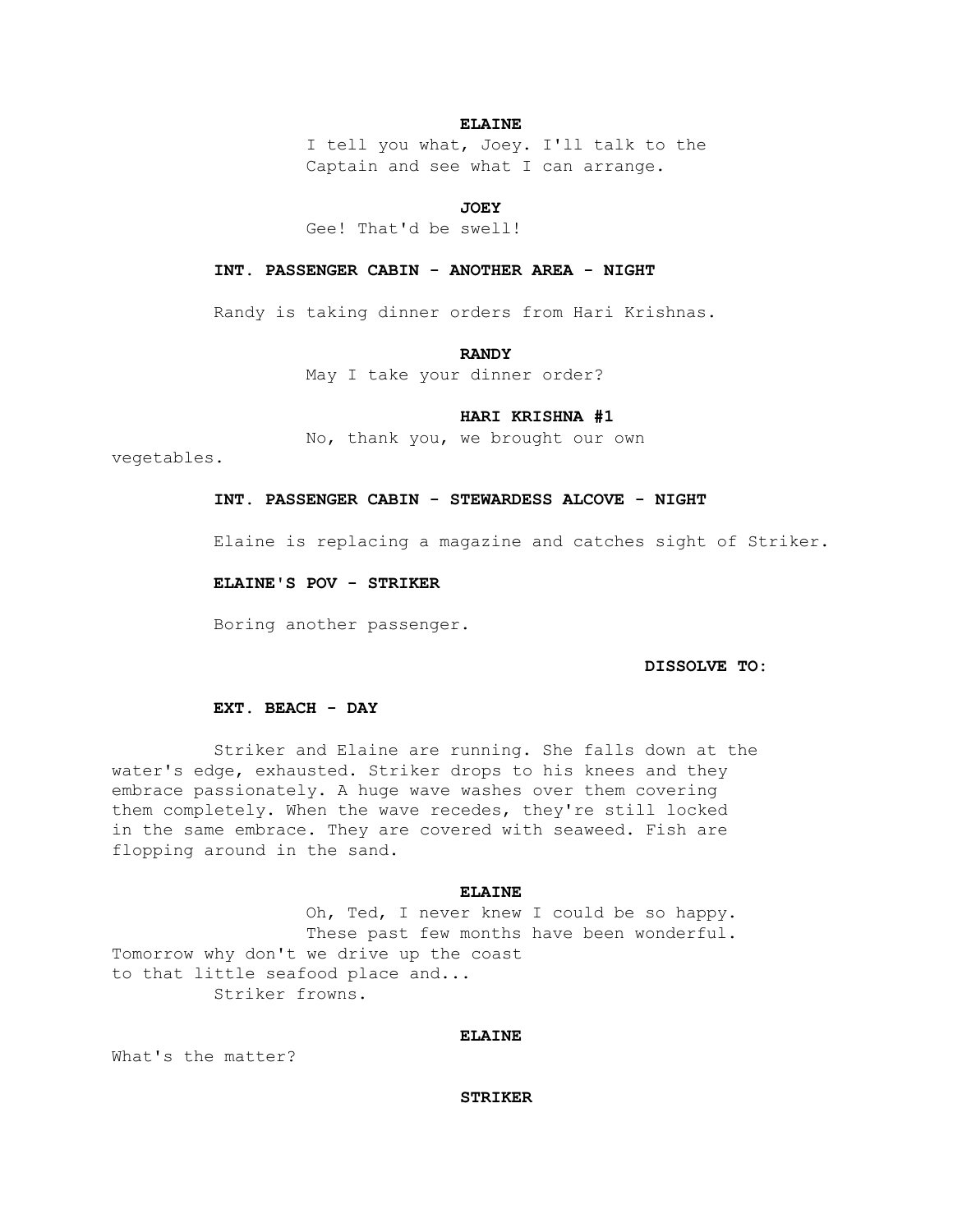My orders came through. My squadron ships out tomorrow, we're bombing the storage depots at Daiquiri at 18:00 hours. We're coming in from the North, below their radar.

#### ELAINE

When will you be back?

STRIKER I can't tell you that. It's classified.

# **ELAINE**

Oh, Ted, please be careful. I worry about

#### **STRIKER**

I love you, Elaine.

you so much.

# **ELAINE**

I love you.

 They embrace. Another huge wave washes in and covers them completely.

# **DISSOLVE TO:**

 **INT. STEWARDESS ALCOVE - NIGHT** 

Elaine comes back to reality.

# **EXT. AIRPLANE - NIGHT**

In level flight.

### **INT. COCKPIT - NIGHT**

 GROUND CONTROL (v.o.) Flight two-zero-niner, this is Denver Flight Control. You're approaching some rough weather. Please climb to forty-two thousand feet.

#### **OVEUR**

Roger, Denver.

There is a KNOCK on the cockpit door. Elaine and Joey enter.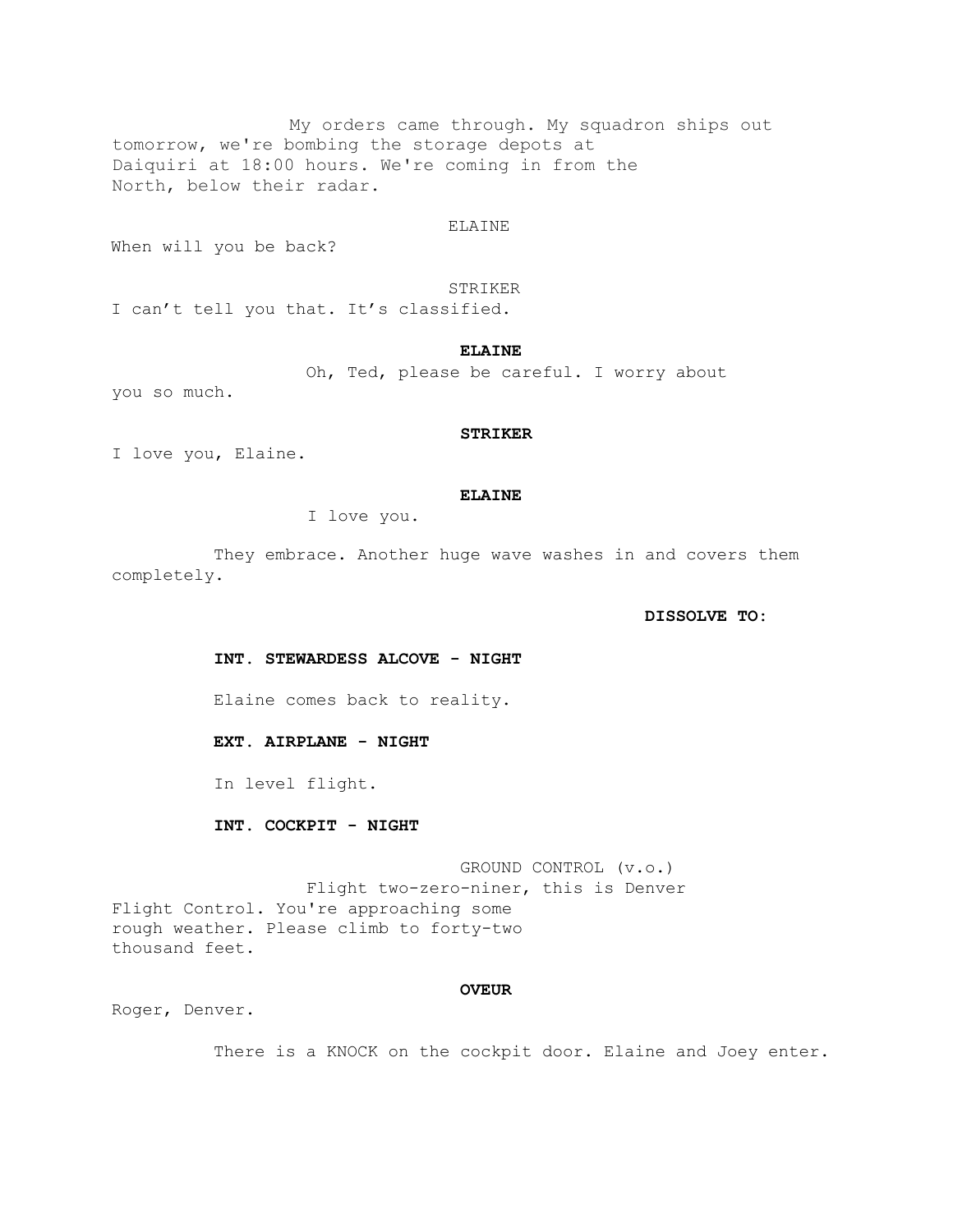**ELAINE** 

 **OVEUR** 

We have a visitor.

Hello.

# **MURDOCK**

Hi.

### **ELAINE**

 This is Captain Oveur. Mister Murdock and Mister Johnson. This is Joey Hammen.

# **MURDOCK**

Come on up here. You can see better.

#### **OVEUR**

 Joey, here's something we give our special visitors. Would you like to have it? He gives Joey a small toy airplane and puts his arm around him.

# *<u> JOEY</u>*

Thank you. Thanks a lot!

### **OVEUR**

Have you ever been in a cockpit before?

 **JOEY** 

No, sir. I've never been up in a plane

before.

### **OVEUR**

Have you ever seen a grown man naked?

### **MURDOCK**

 Do you want me to check the weather, Clarence?

# **OVEUR**

 (looking at Joey) No, why don't you take care of it?

# **ELAINE**

We'd better get back now.

# **OVEUR**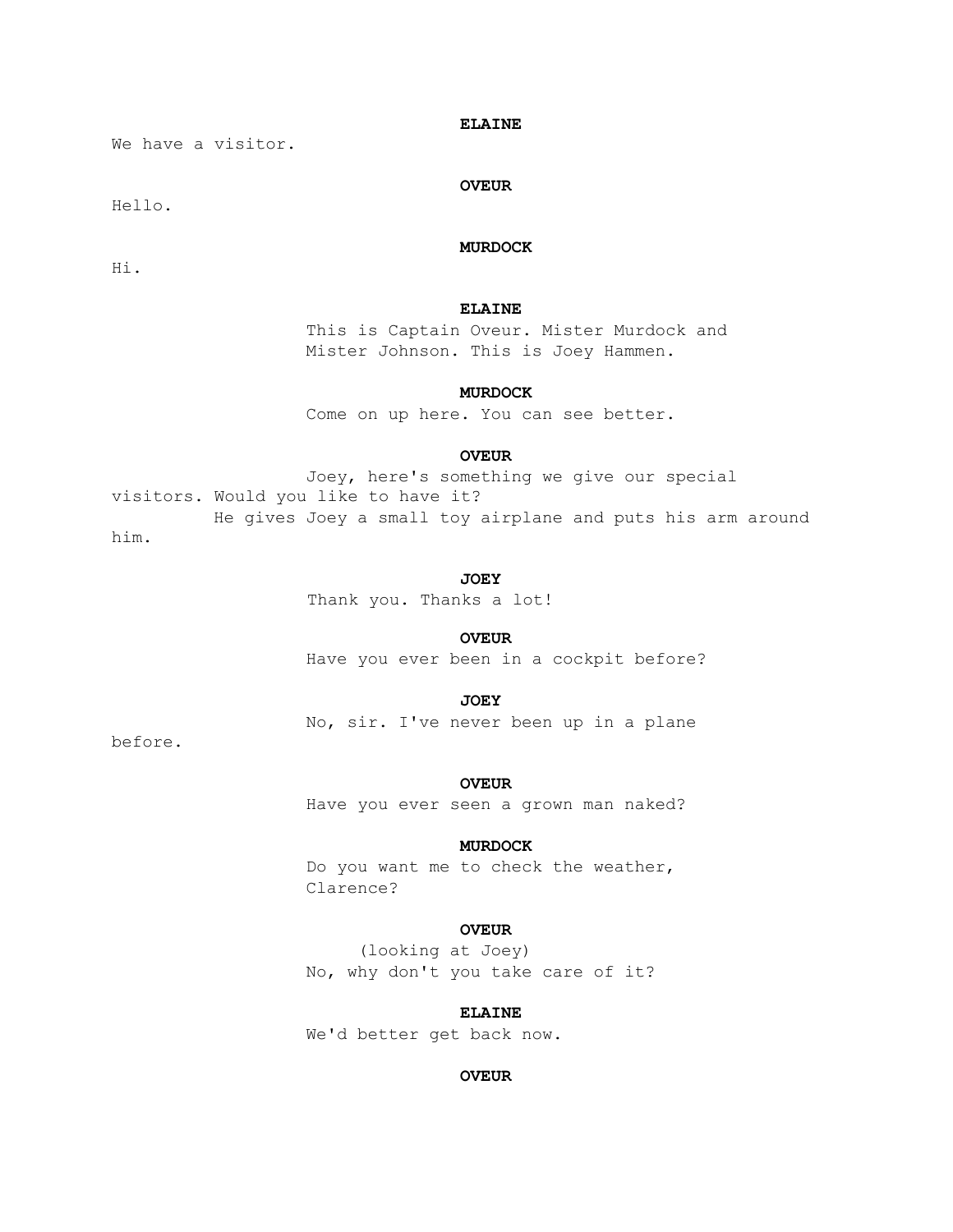Joey can stay up here for a while if he'd

like to.

# *<u> JOEY</u>*

Could I?

### **ELAINE**

Okay, if you don't get in the way.

Elaine exits. Murdock picks up phone.

# **MURDOCK**

 Flight two-zero-niner to Denver radio. Climbing to cruise at forty-two thousand. Will report again over Lincoln. Over and out.

 Joey has been paying very close attention to Murdock, and suddenly recognizes him.

# *<u> JOEY</u>*

 Wait a minute. I know you. You're Kareem Abdul Jabbar. You play basketball for the Los Angeles Lakers!

### **MURDOCK**

 I'm sorry, son, but you must have me confused with someone else. My name is Roger Murdock. I'm the co-pilot.

He turns to Basta.

# **MURDOCK**

 Ah, Victor, why don't you get the coordinates on the altitude vector and find out the ratio of direct velocity over engine speed?

Victor is puzzled.

# *<u> JOEY</u>*

 You are Kareem. I've seen you play. My Dad's got season tickets!

# **MURDOCK**

 I think you should go back to your seat now, Joey. Right, Clarence?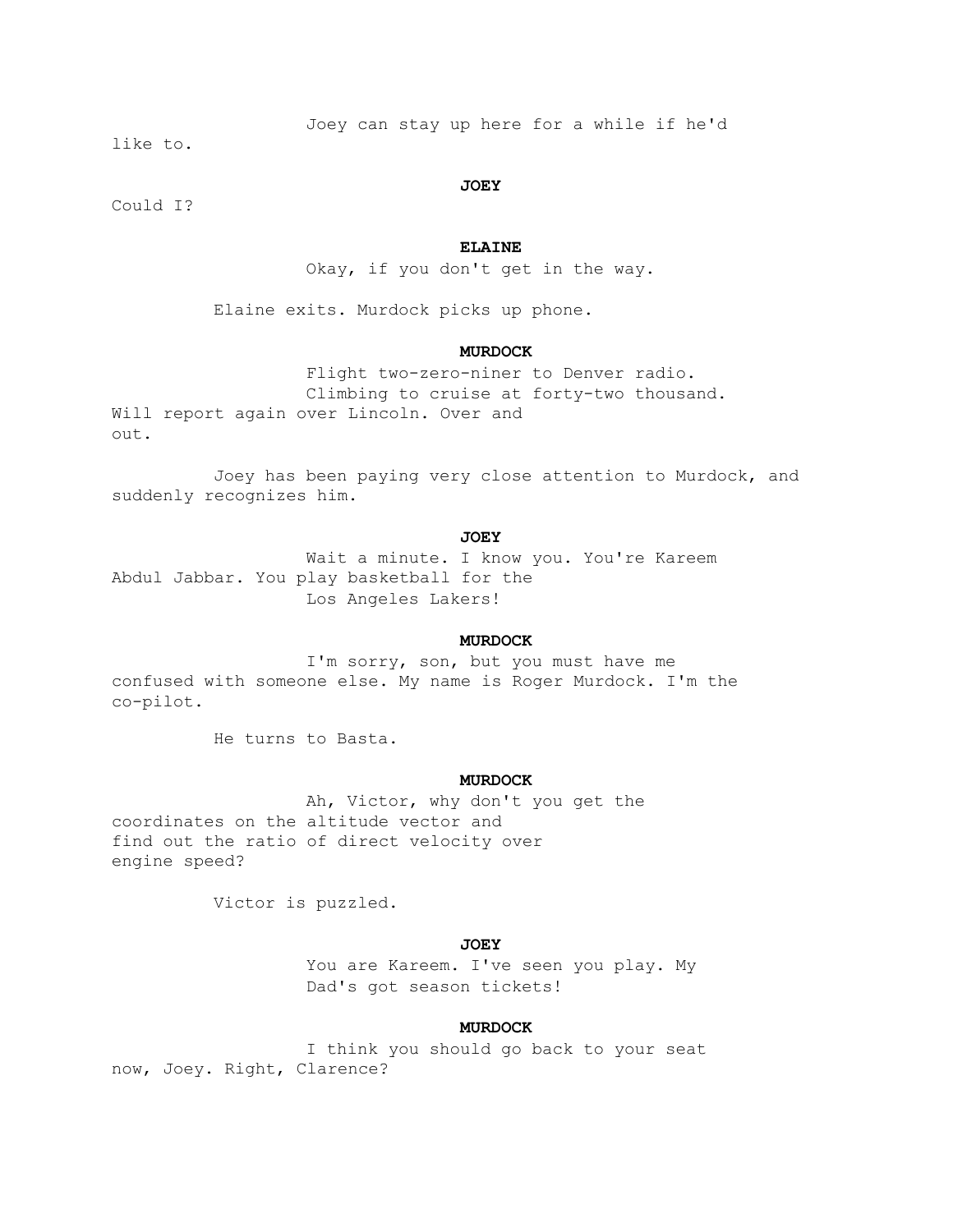# **OVEUR**

No, he's not bothering anyone. Let him

stay up here.

# **MURDOCK**

 All right. But just remember, my name is Roger Murdock.

He points to his nametag.

# **MURDOCK**

I'm an airline pilot.

(to Oveur)

 Ah, Clarence, according to my calculations, with this tailwind we ought to be able to make up an additional fifteen minutes over the Rockies.

# *<u> JOEY</u>*

 I think you're the greatest. But my Dad says you don't work hard enough on defense.

# **MURDOCK**

 (into microphone) Denver Control, this is Flight two-zeroniner intersecting Victor Airway sevenniner-niner.

# *<u> JOEY</u>*

...and that lots of times you don't even run down court.

#### **MURDOCK**

We are turning left to a heading of zero-

niner-niner.

# *<u> JOEY</u>*

 ...and that you don't really try, except during the playoffs.

### **MURDOCK**

 The hell I don't! I'm out there busting my buns every night.

 Murdock realizes he has given himself away. He quickly looks to see if Oveur is listening. Oveur is busy checking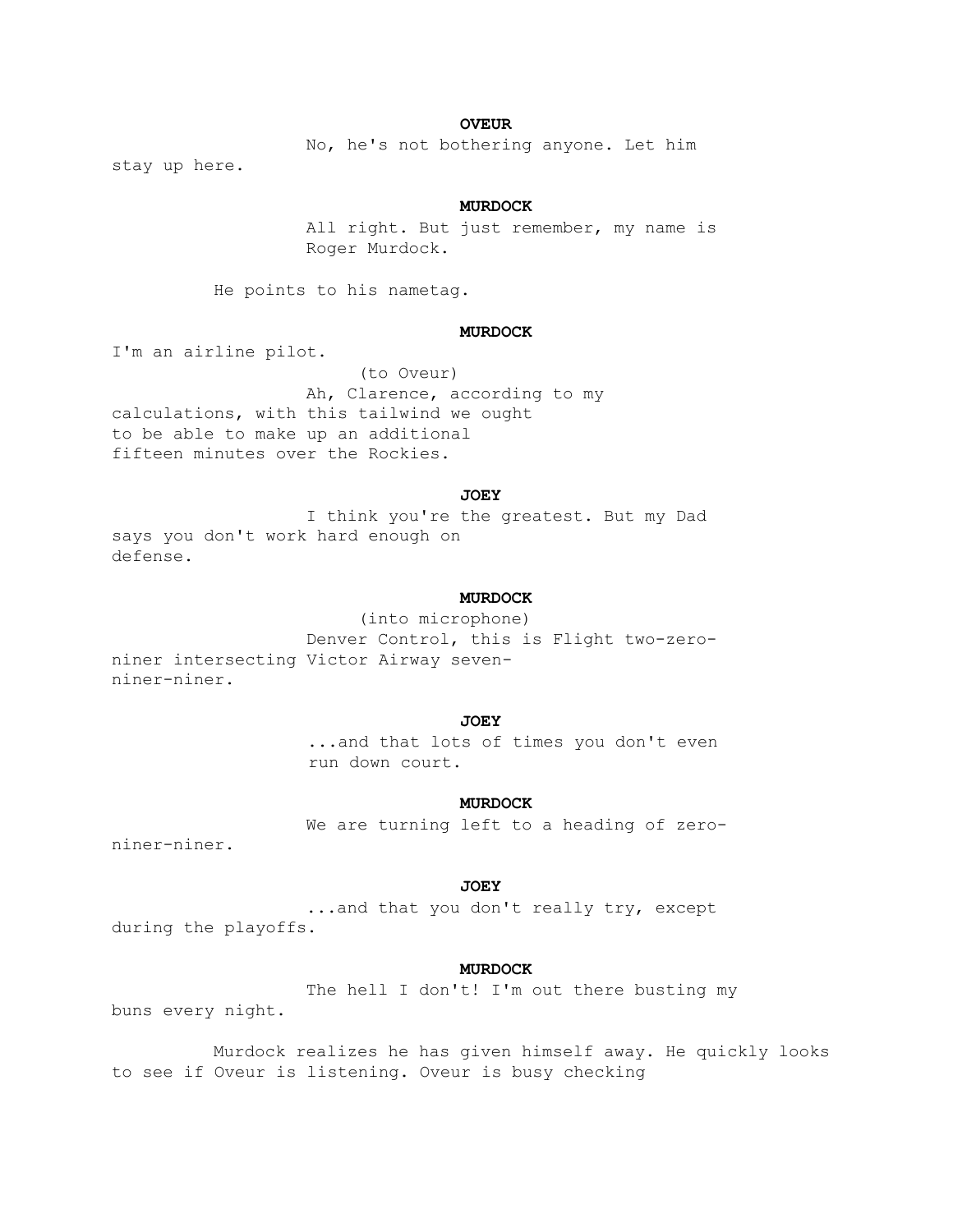instruments. Murdock grabs Joey by the collar and whispers angrily.

#### **MURDOCK**

 Listen, kid, I've been hearing that crap ever since I was at UCLA. Tell your old man to drag Unseld and Lanier up and down the court for forty-eight minutes. (into mike) Ah...Denver Control, this is Flight twozero-niner continuing on a heading twoniner-niner...niner, ah...niner...niner.

### **INT. PASSENGER CABIN - NIGHT**

Elaine is seated next to Striker.

# **STRIKER**

 Elaine, just hear me out. I know things haven't been right for a long time. But it will be different...like it was in the beginning. Remember?

#### **ELAINE**

I remember everything. All I have are

memories.

Soft MUSIC begins.

#### **ELAINE**

 Mostly I remember...the nights when we were together. I remember how you used to hold me...and how I used to sit on your face and wriggle...and then afterwards how we'd watch until the sun came up. When it did, it was almost like...like each new day was created...only for us.

#### **STRIKER**

That's the way I've always wanted it to

be, Elaine.

#### **ELAINE**

 But it won't be. Not as long as you insist on living in the past!

Elaine leaves, teary-eyed.

 **CLOSEUP - STRIKER**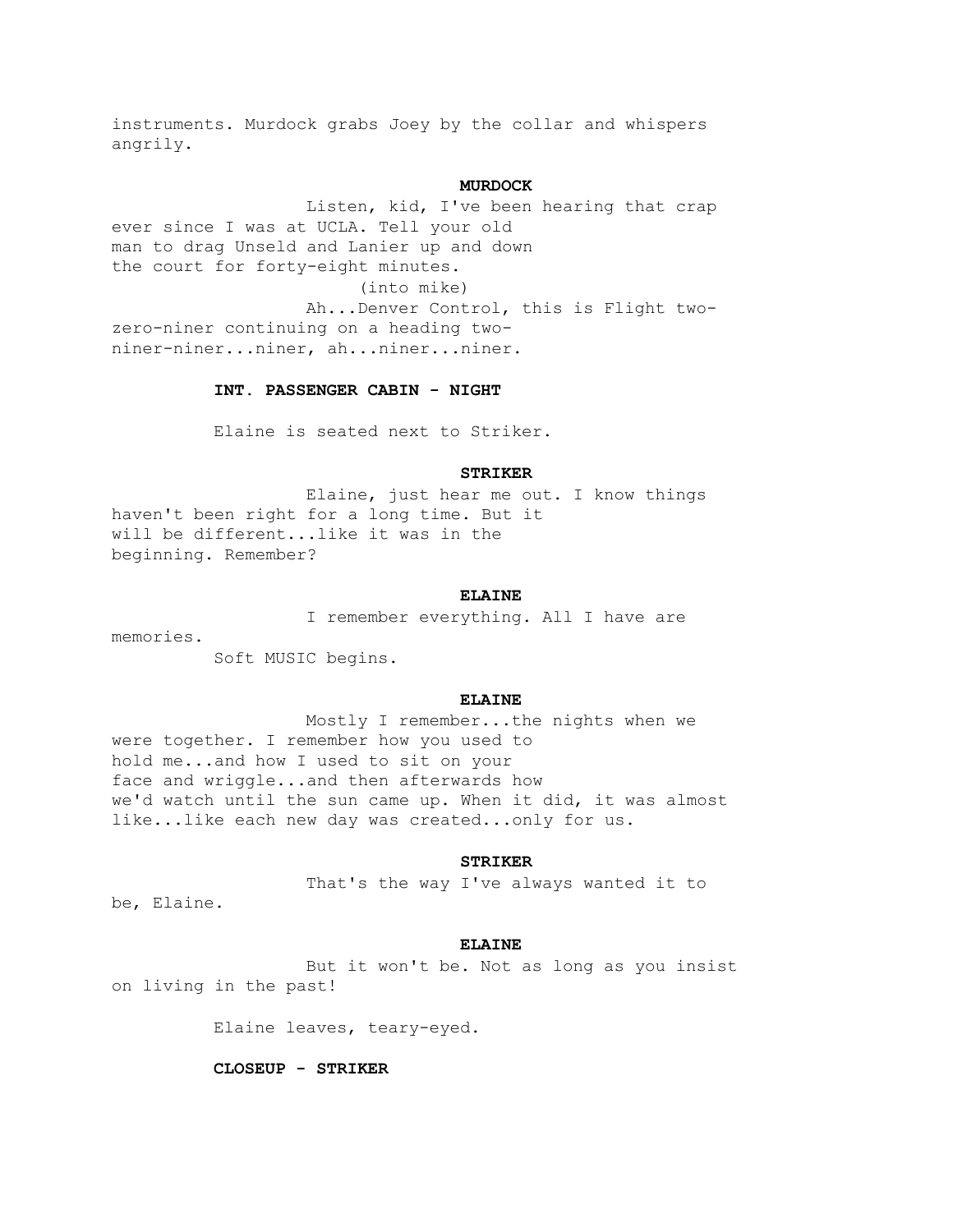# **SUPERIMPOSE:**

### **EXT. SKY - DAY**

Fighter plane diving.

 SQUADRON LEADER (v.o.) You're too low, Ted! You're too low!

Fighter plane CRASHES.

 **DISSOLVE TO:** 

### **EXT. HOSPITAL - DAY**

Sign in front reads:

# **U.S. ARMY PSYCHIATRIC HOSPITAL PENTATHOL AVAILABLE**

Master Charge, Visa, Carte Blanche

# **DISSOLVE TO:**

# **INT. HOSPITAL - DAY**

 Striker is lying in bed painting a canvas. Elaine is seated at bedside.

# **ELAINE**

You got a telegram from headquarters

today.

#### **STRIKER**

Headquarters!? What is it?

### **ELAINE**

It's a big building where the generals meet. But that's not important right now. They've cleared you of any blame for what happened on that raid. Isn't that good news?

# **INSERT - STRIKER'S PAINTING**

 A surreal image of a soldier contorted like a pretzel clutching a machine gun in one hand and a crying infant in the other.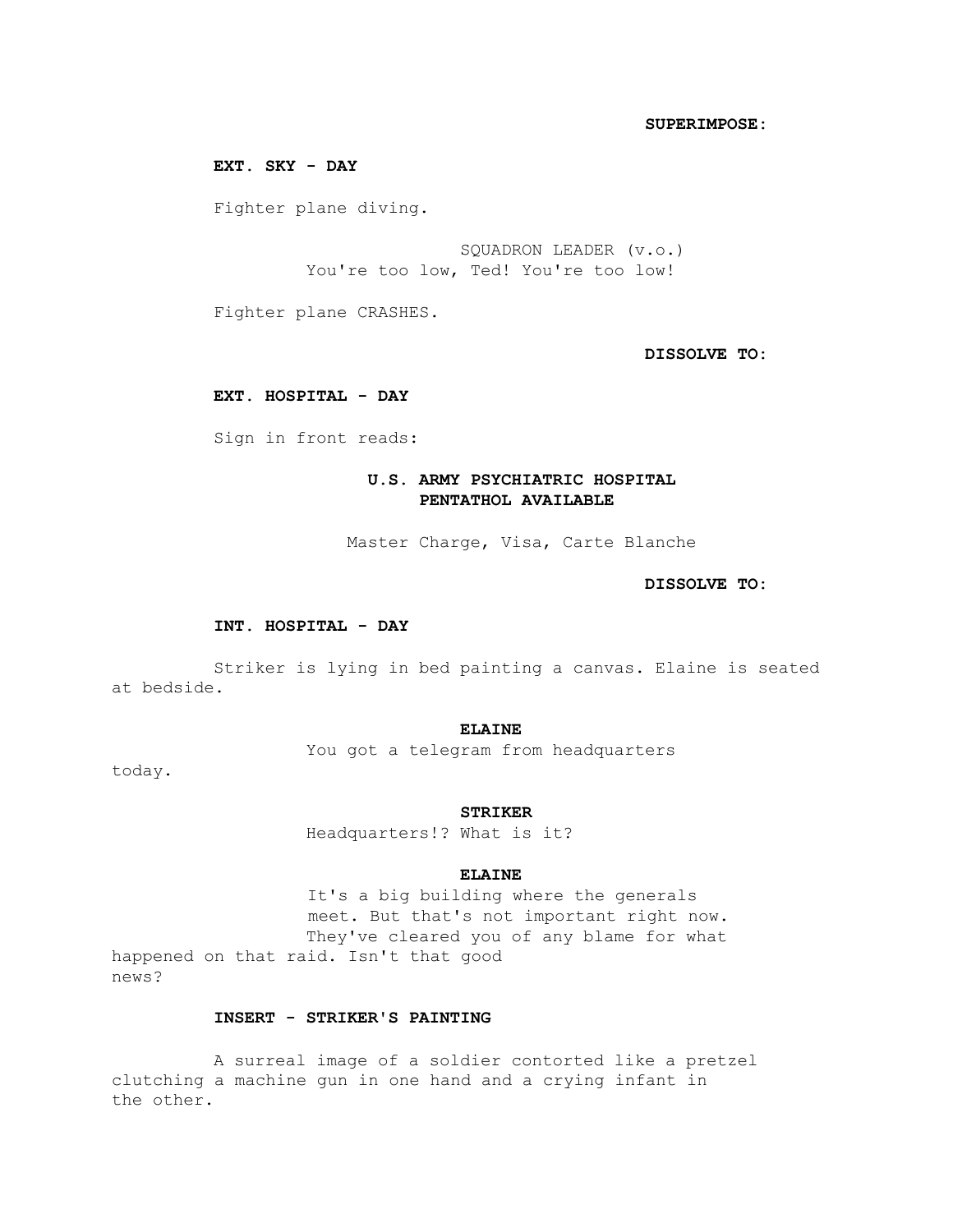# **BACK TO HOSPITAL - DAY**

# **STRIKER**

 Is it? Because of my mistake six men didn't return from that raid.

# **ELAINE**

 Seven. Lieutenant Zipp died this morning. Ted, Doctor Sandler says you'll be out in a week. Isn't that wonderful?

# **STRIKER**

 I wish I could say the same for George Zipp.

#### **ELAINE**

 Be patient, Ted. No one expects you to get over this immediately.

SGT. McCOBB (o.s.)

Hey, Striker!

INT. HOSPITAL - ANGLE - SGT. McCOBB - DAY

 He is posing for Striker's painting, contorted like a pretzel, holding a machine gun in one hand and crying baby in the other.

> SGT. McCOBB How about a break? I'm getting tired!

# **STRIKER**

All right. Take five.

McCobb untangles himself and walks off.

# **INT. HOSPITAL - CLOSEUP - ELAINE - DAY**

# **ELAINE**

 I found a wonderful apartment for us. It's got a brick fireplace and a cute little bedroom with mirrors on the ceiling. And...

 CAPTAIN GELINE (o.s.) I'm off course. Red Leader!!! Look out!!

### **STRIKER**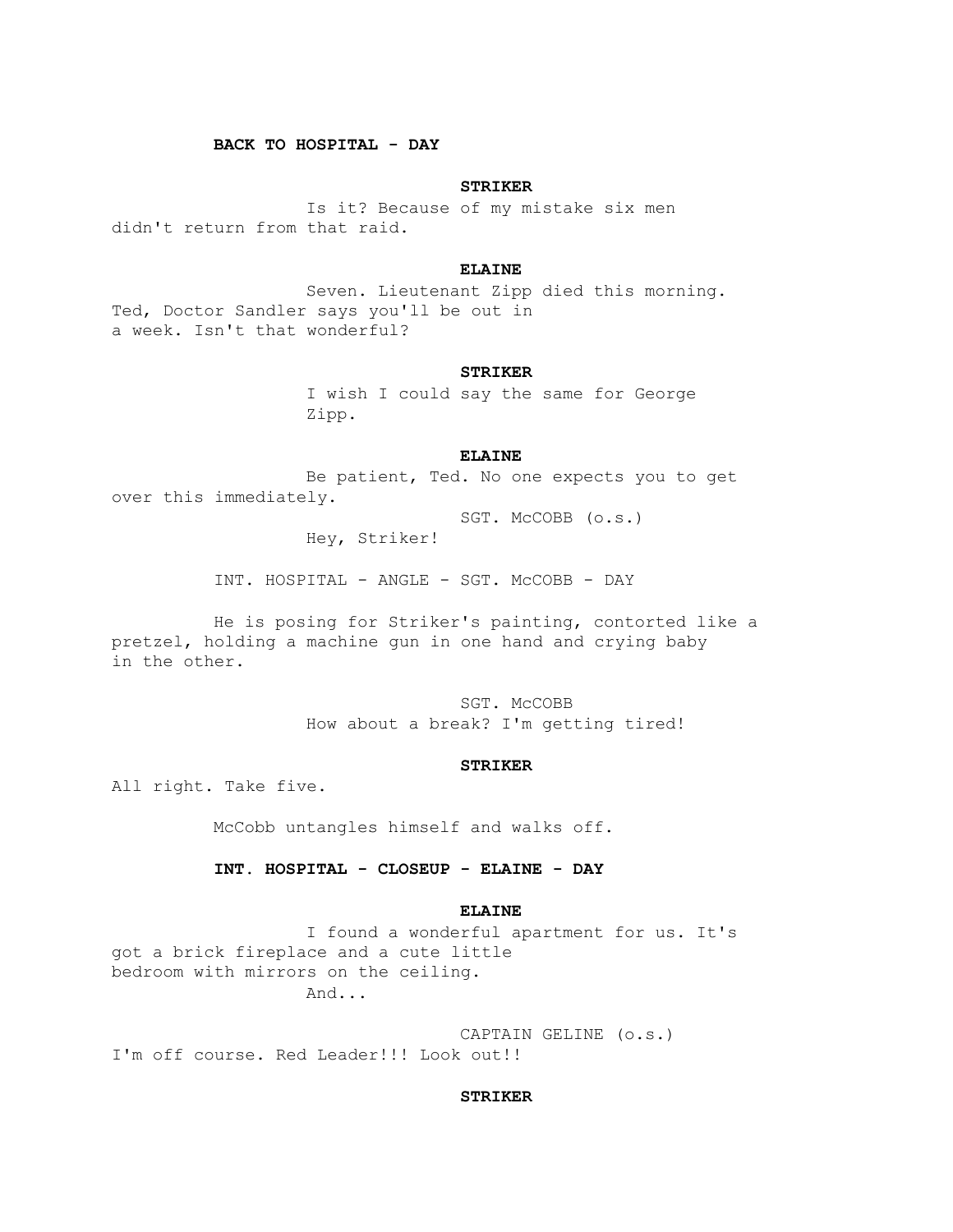That's Captain Geline. He thinks he's a pilot, still fighting the war.

# **INT. HOSPITAL - DAY**

 Captain Geline agonizing and making bombing and machine gun noises.

### **INT. HOSPITAL - DAY**

LIEUTENANT HURWITZ (o.s.)

Groan.

### **ELAINE**

What's his problem?

#### **STRIKER**

 That's Lieutennt Hurwitz. Severe shell shock. He thinks he's Ethel Merman.

# **INT. HOSPITAL - DAY**

 Strapped to the bed is ETHEL MERMAN singing "EVERYTHING'S COMING UP ROSES." She breaks loose from the straps for a grand finale. Two attendants attempt to restrain her.

### **DISSOLVE TO:**

 **INT. PASSENGER CABIN - BACK TO STRIKER - NIGHT** 

# **RANDY**

 Excuse me, sir. Would you like some coffee before we serve dinner?

#### **STRIKER**

No. No thank you.

Randy moves on to the Hammens.

 **RANDY** 

Would either of you like another cup of

coffee?

### **MRS. HAMMEN**

I will, but Jim won't.

 **MR. HAMMEN**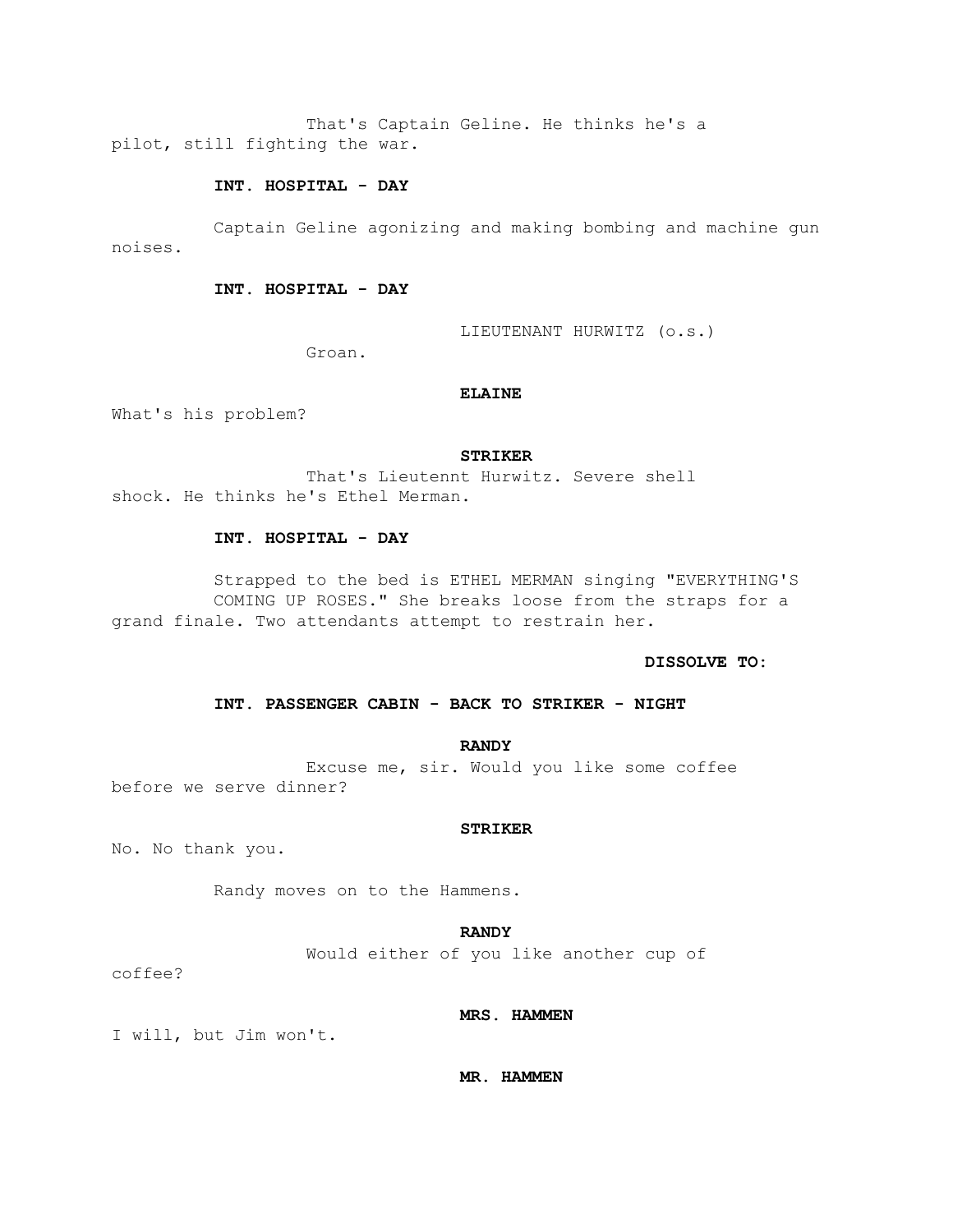Yes, I think I will have another cup of

coffee.

CAMERA ZOOMS to CLOSEUP of Mrs. Hammen.

 MRS. HAMMEN'S THOUGHTS (v.o.) Jim never has a second cup of coffee at home.

 **INT. PASSENGER CABIN - ANOTHER AREA - NIGHT** 

 Randy approaches Sister Angelina. The guitar is on the seat next to her.

#### **RANDY**

Excuse me, Sister?

 **SISTER ANGELINA**

Yes?

### **RANDY**

There's a little girl on board who's ill

and...

#### **SISTER ANGELINA**

Oh yes, I saw. Poor child.

#### **RANDY**

 Could I borrow your guitar? I thought I might be able to cheer her up.

 **SISTER ANGELINA**

Of course.

 Randy takes the guitar and walks down the aisle. The guitar clonks people on the back of the head. Randy approaches Lisa.

 **RANDY** 

Is it all right if I talk to your

daughter?

# **MRS. DAVIS**

Oh, I think that would be nice.

# **RANDY**

 (to Lisa, who is reading) Hi!

 **LISA**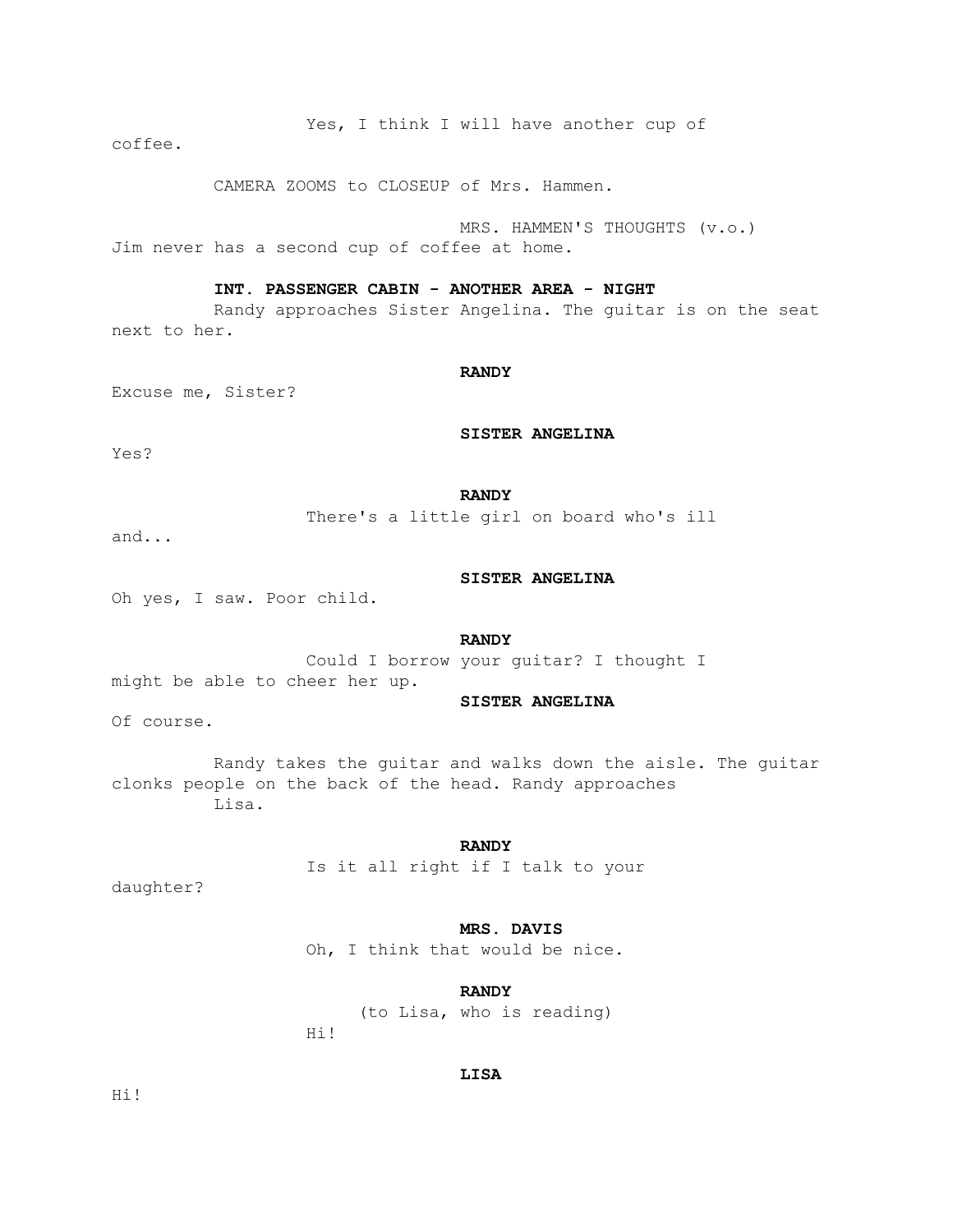I'm Randy.

# **RANDY**

# **LISA**

I'm Lisa. Oh, you have a guitar!

# **RANDY**

I thought maybe you'd like to hear a song.

# **LISA**

Oh, I'd love to.

#### **RANDY**

Okay, this is one of my favorites.

Randy is sitting on the edge of the gurney as she strums three opening chords.

# **RANDY**

(strumming and singing in

ballad tempo)

 'I've traveled the banks of the River Jordan, to find where it flows to the sea.'

 Stewardesses and passengers notice the singer and peer around corners and over seat backs. A man's head peers upside down from the TOP OF THE FRAME.

# **RANDY**

 'I looked in the eyes of the cold and the hungry and saw that I was looking at me.'

 As singing continues, Shirley and Jack look at each other with saccherine smiles, the Hammens do the same, then the Krishnas, everyone is smiling sweetly at each other.

# **INT. COCKPIT - NIGHT**

Murdock and Oveur smile sweetly at each other...

 **INT. CABIN - NIGHT** 

# **RANDY**

(singing and playing the

guitar)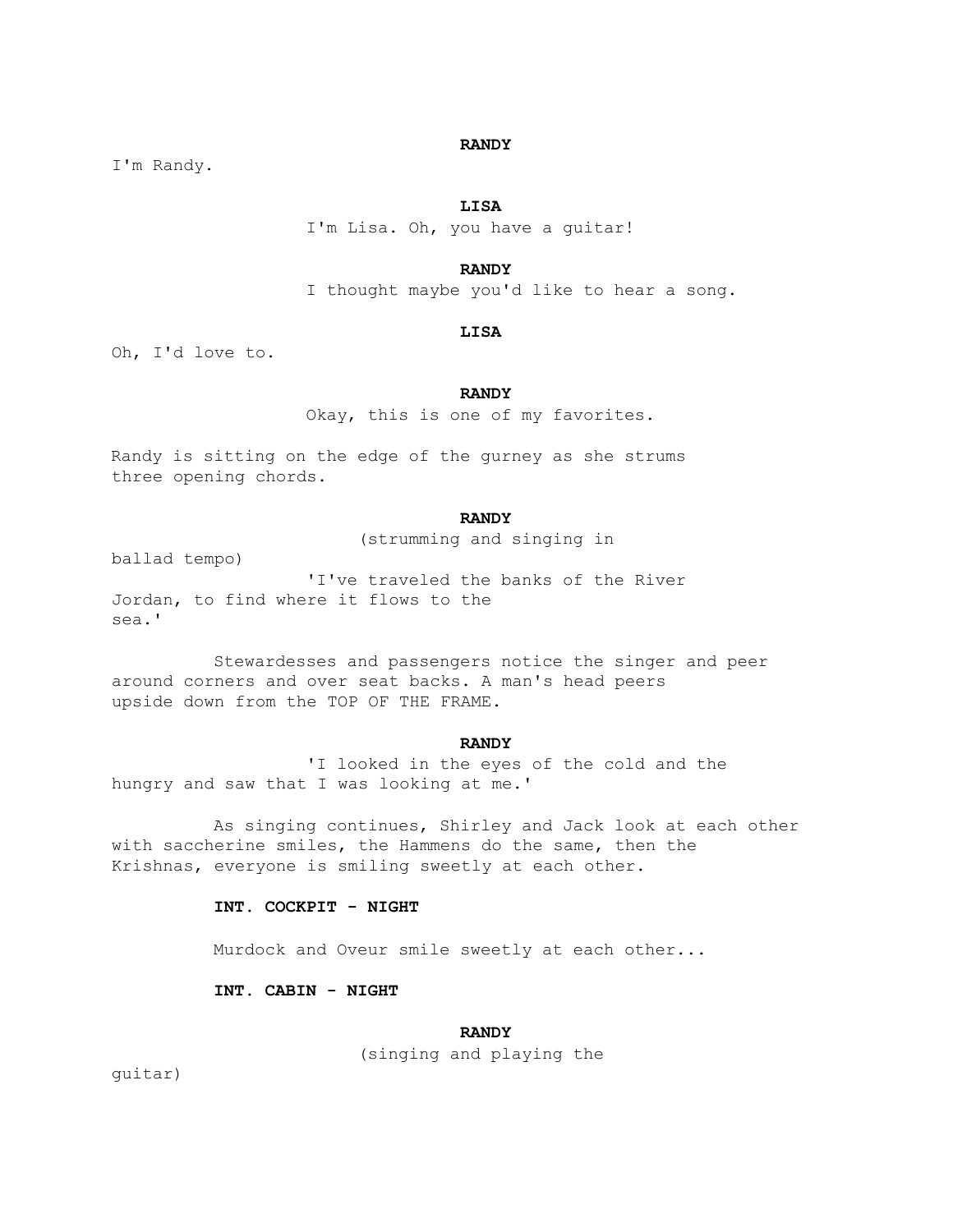'And I wanted to know if life had a purpose, and what it all means in the end. In the silence I listened to the voices inside me, and they told me again and again.'

Tempo Jumps to rock pace.

### **RANDY**

'There is only one river. There is only

one sea.'

 Randy, in her growing enthusiasm, swings her guitar, knocking the I.V. connection tube from Lisa's arm. The I.V. squirts, and Lisa turns pale and hollowcheeked. No one else notices.

# **RANDY**

'And it flows through you, and it flows through me. There is only one people, we are one and the same.'

Lisa manages to reconnect her I.V.

### **RANDY**

 (still singing) 'We are all one spirit, one name. We are the Father, we are the son.'

 Randy again knocks I.V. from Lisa's arm with guitar as the passengers start to get into the music.

#### **RANDY**

'In the Dawn of Creation. We are one.'

 Mrs. Davis rushes to reconnect Lisa's I.V. Lisa doesn't react. Mrs. Davis pounds Lisa's chest.

#### **RANDY & PASSENGERS**

'We are only one people, we are one and the same.'

> As Lisa revives, Randy swings her guitar and clonks Mrs. Davis on the head.

#### **RANDY & PASSENGERS**

'We are all one spirit on Earth, one name.'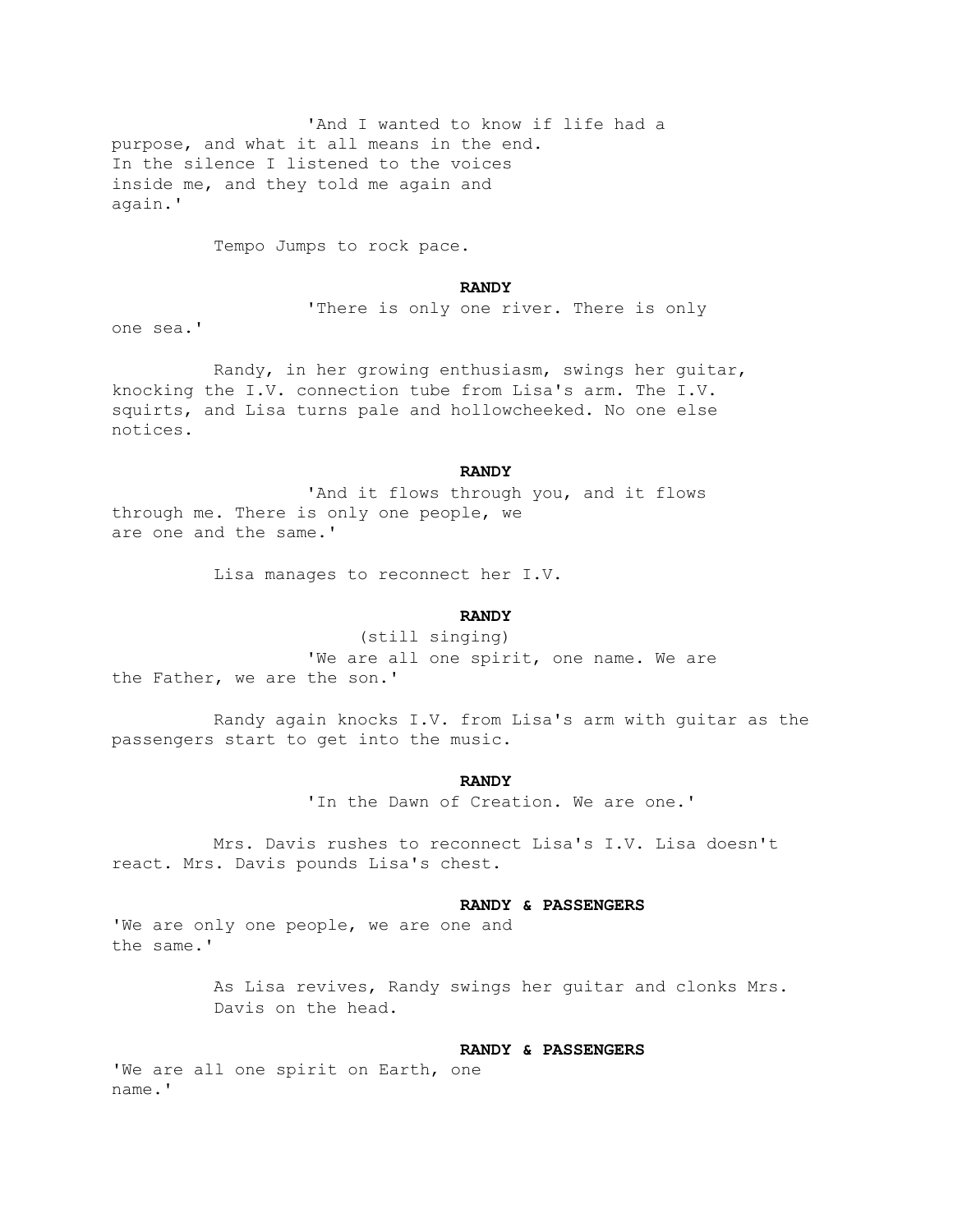# **EXT. AIRPLANE - NIGHT**

 RANDY & PASSENGERS (v.o.) 'We are the Father, we are the son, and in the Dawn of Creation we are one.'

# **INT. COCKPIT - NIGHT**

Elaine enters with dinners.

# **OVEUR**

 Hey, we've been waiting for you. A little bit late tonight.

# **ELAINE**

Who wants to be first?

#### **MURDOCK**

Go ahead, Clarence, I got it.

Oveur removes his headset, Elaine puts tray down.

### **ELAINE**

How's the weather?

# **MURDOCK**

 Not so good. We've got some heavy stuff ahead of us. It might get rough again unless we can climb on top. But our airspeed is holding steady at six hundred ten knots.

### **ELAINE**

 That's great. By the way, Joey Hammen asked me if you would autograph this basketball.

Murdock autographs it reluctantly.

# **INT. PASSENGER CABIN - NIGHT**

 A JAPANESE GENERAL, dressed in World War II uniform, is now seated next to Striker.

# **STRIKER**

 After the war, I just wanted to get as far away from things as possible. So Elaine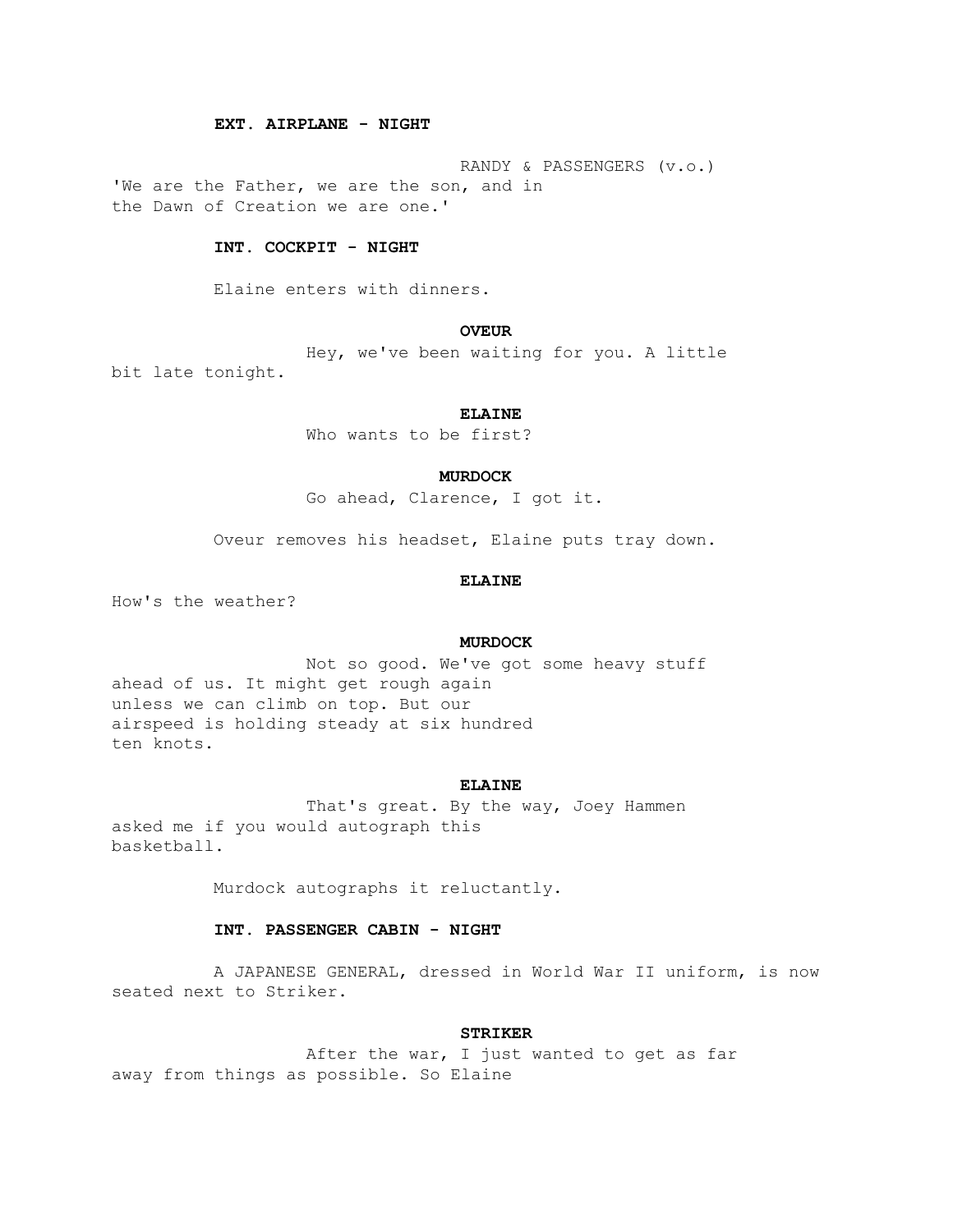and I joined the Peace Corps. We were assigned to an isolated tribe, the Molombos.

# **DISSOLVE TO:**

# **EXT. AFRICAN VILLAGE - DAY**

 Striker and Elaine are being escorted to the chief's hut by two GUARDS.

STRIKER (v.o.)

 They had never seen Americans before. At first, they didn't know what to think of us; but soon we gained their trust.

 The Chief extends his right hand for conventional handshake. Striker shows him power grip. When the Chief is pleased, Striker gives him five. The Chief pauses then decks Striker.

STRIKER (v.o.) It really was a challenge during the year introducing them to our Western culture.

#### **DISSOLVE TO:**

# **EXT. JUNGLE - ANOTHER AREA - DAY**

Elaine is having a Supperware party for native women.

#### **ELAINE**

 Also, Supperware products are ideal for storing leftovers to help stretch your food dollar. This two quart "Seals-M-Rite" container with a special "Close-M-Tite" lid keeps hotdog buns fresh for days and prevents sugared cereals from sticking.

 She scoops a ladle of corn mush from a carved wooden bowl into a Supperware container.

### **ELAINE**

 Meat and dairy products are protected against unwanted refrigerator odors when sealed in this non-slip pastel colored "Freez-o-leer".

When she burps the lid, the Supperware makes a human burp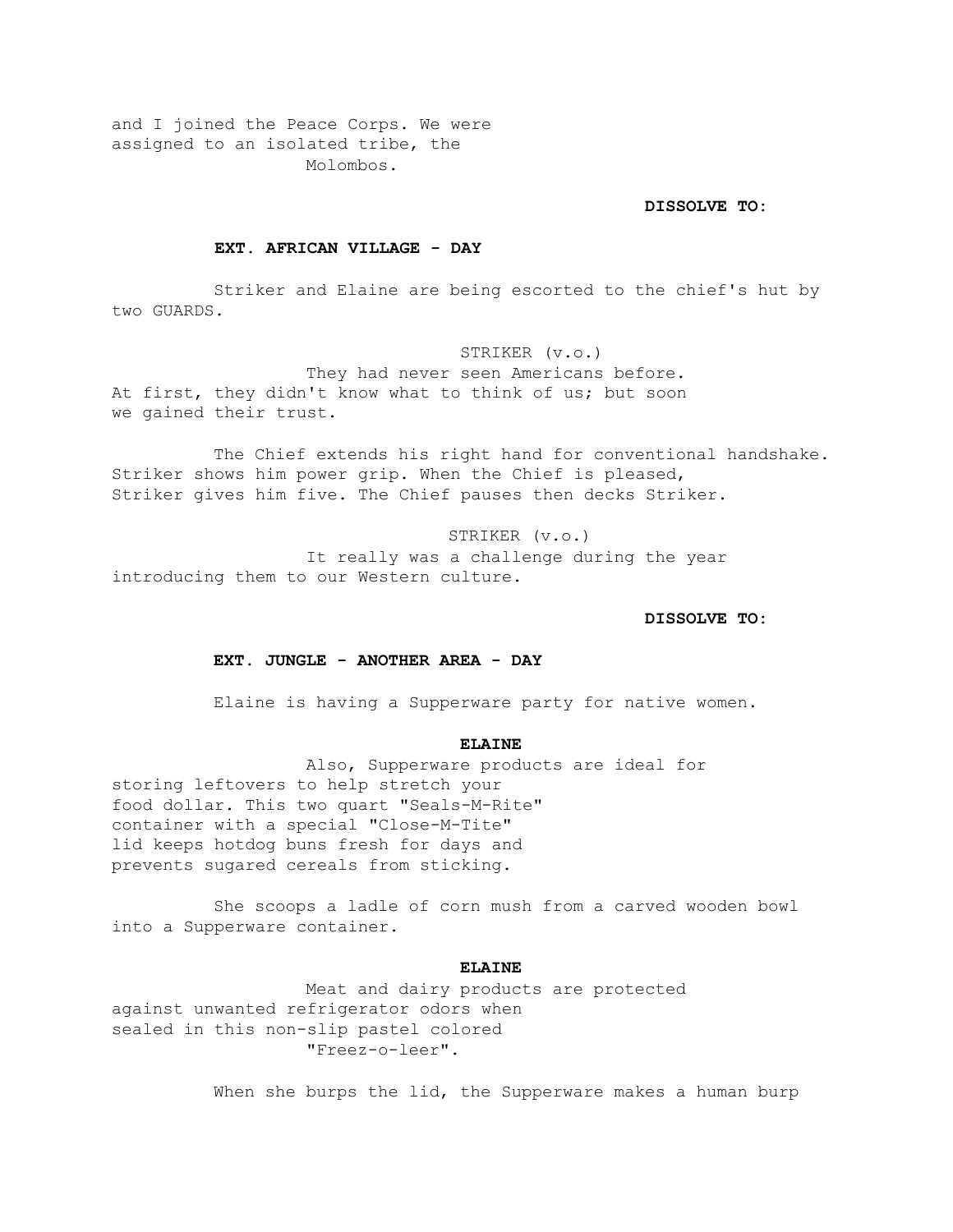**SOUND.** 

### **EXT. JUNGLE - ANOTHER AREA - DAY**

 As they talk, the natives are passing the ball around and shooting baskets Harlem Globetrotter fashion.

#### **STRIKER**

 I think they're getting the hang of it! When we re-enlist I'll teach them baseball!

## **ELAINE**

 Ted, I don't want to stay here. It's time for us to go back home -- to the plans we made before the war.

#### **STRIKER**

 A lot of people made plans before the war. Like George Zipp.

 Elaine walks away, dejectedly. CAMERA STAYS with Striker as he pours Gator-Ade into a glass.

STRIKER (v.o.)

 I guess it was at that moment that I first realized Elaine had doubts about our relationship. And that as much as anything else led to my drinking problem.

> He raises his glass of Gator-Ade, then suddenly pours it on his forehead.

#### **DISSOLVE TO:**

### **INT. PASSENGER CABIN - NIGHT**

### **STRIKER**

 We did come back to the States. I tried a number of jobs...Well, I could go on for hours, but I'd probably start to bore you.

> The Japanese General is kneeling on the seat committing Hari Kari.

### **STRIKER**

You know, I really couldn't blame Elaine. She wanted a career. I was offered a job at Boeing but I couldn't bring myself to take it...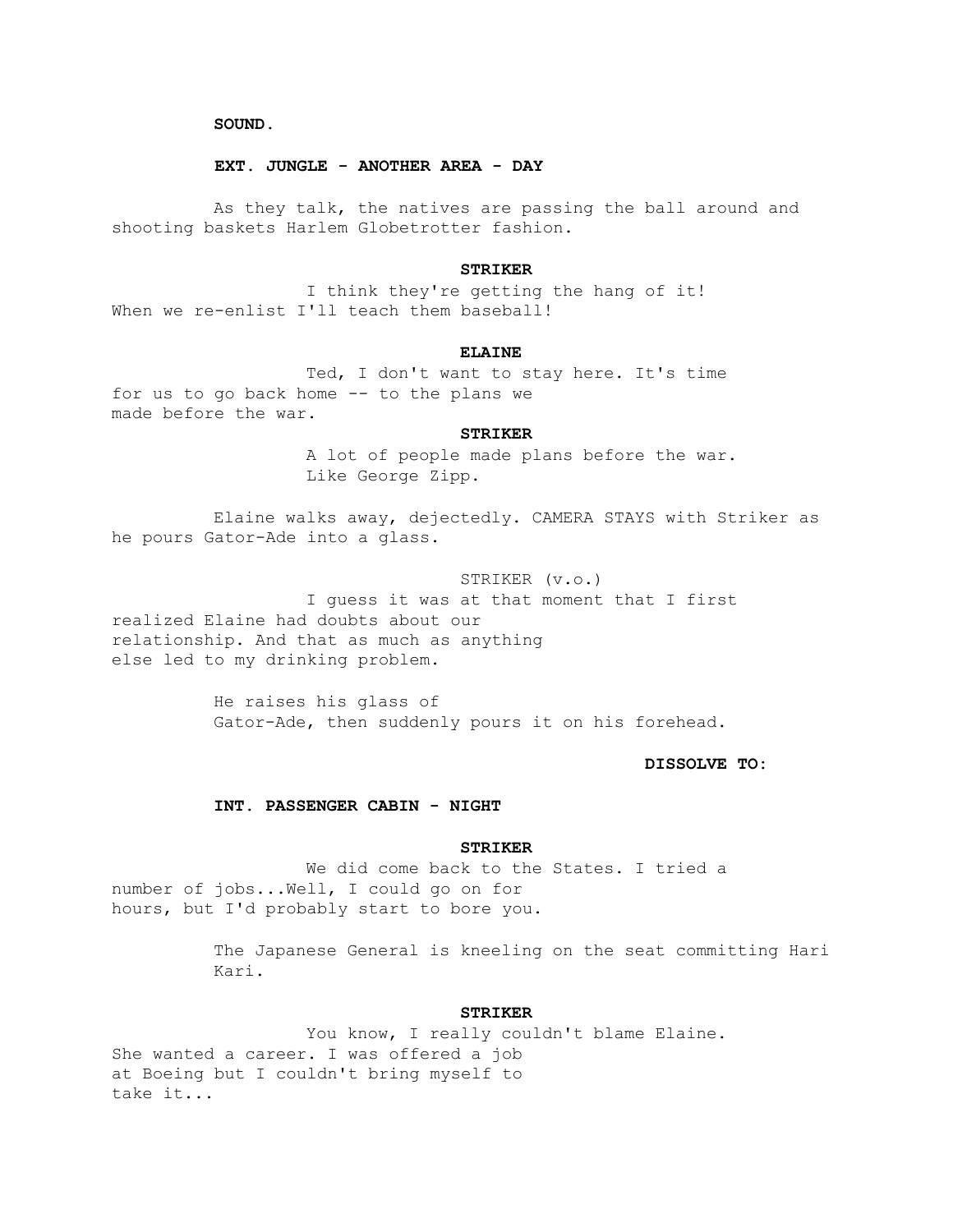## **EXT. AIRPLANE - NIGHT**

THUNDER and lightning.

# **INT. PASSENGER CABIN - NIGHT**

Shirley is ill and holding her stomach in pain.

# **SHIRLEY**

Oh, I can't stand it.

# *<u>JACK</u>*

What is it?

Elaine approaches.

### **ELAINE**

Yes?

# **SHIRLEY**

 My, stomach. I haven't felt this awful since we saw that Ronald Reagan film.

## **ELAINE**

I'll see if I can find some Dramamine.

Elaine exits.

## **SHIRLEY**

 **OOOOOO.** 

### **INT. PASSENGER CABIN - STEWARDESS ALCOVE - NIGHT**

Elaine is on the phone.

# **ELAINE**

Captain, one of the women passengers is

very sick.

# **INT. COCKPIT - NIGHT**

 Joey enters to retrieve basketball. Murdock is wearing goggles.

### **OVEUR**

Airsick?

## **ELAINE**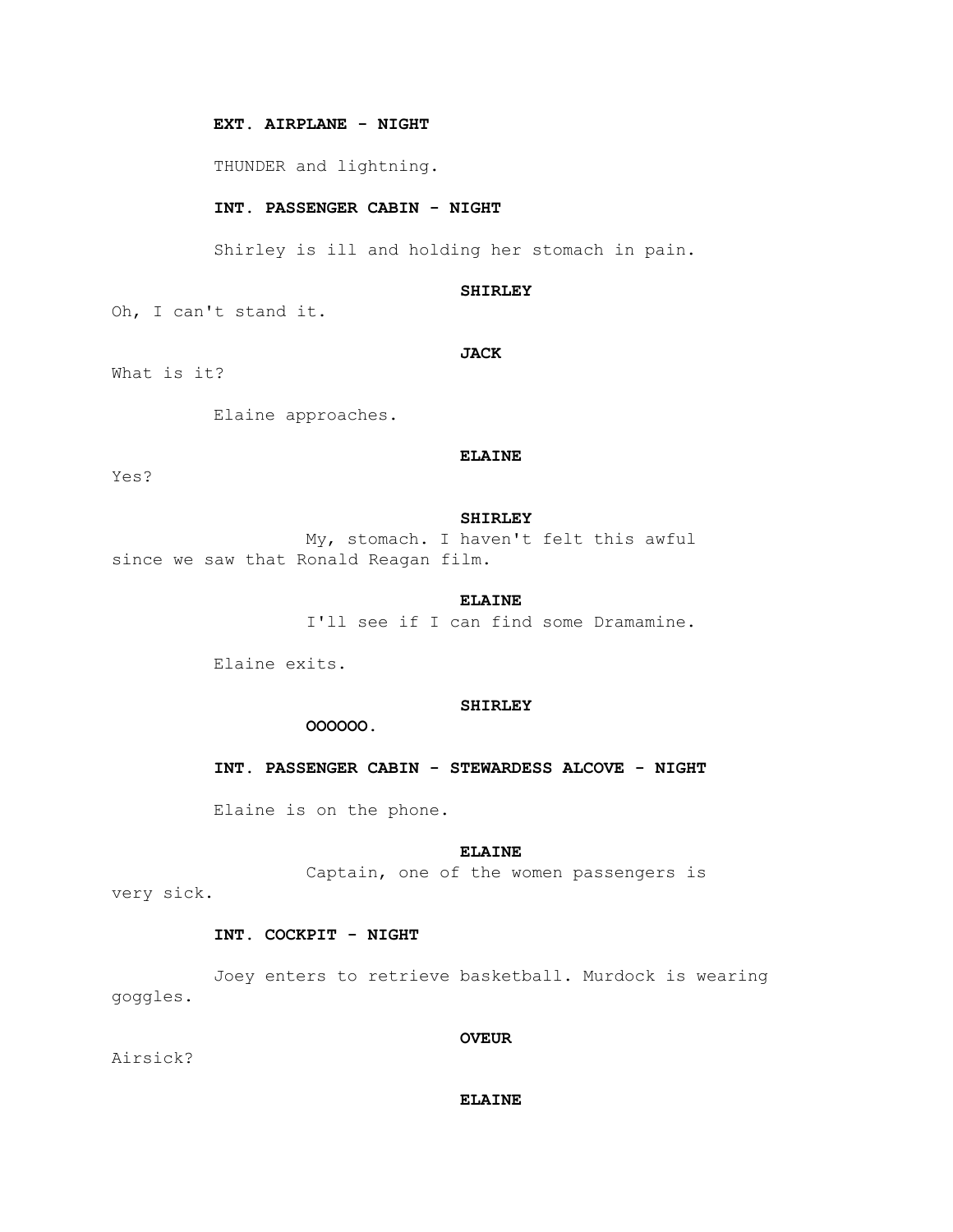I think so, but I've never seen it so

acute.

#### **OVEUR**

 Find out if there's a doctor on board, as quietly as you can.

Oveur hangs up phone.

### **OVEUR**

Joey, have you ever been in a Turkish

prison?

# **INT. PASSENGER CABIN - ANOTHER AREA - NIGHT**

# **MR. HAMMEN**

(nauseous) Oooh, I shouldn't have had that second cup of coffee.

 He grabs for motion sickness bag. CAMERA ZOOMS to CLOSEUP of Mrs. Hammen.

MRS. HAMMEN'S THOUGHTS (v.o.)

Jim never vomits at home.

### **EXT. AIRPLANE**

THUNDER and lightning.

 **INT. PASSENGER CABIN - NIGHT** 

Elaine is speaking to couple.

### **ELAINE**

 I'm sorry I had to wake you. I'm just looking for a doctor. There's nothing to worry about.

 Middle-aged lady, MRS. YAFFE, having overheard this conversation, beckons to Elaine.

# **MRS. YAFFE**

Stewardess, I think the man next to me is

a doctor.

 The MAN next to her is wearing a surgical cap with mask. Hanging around his neck is a stethoscope. He's sleeping.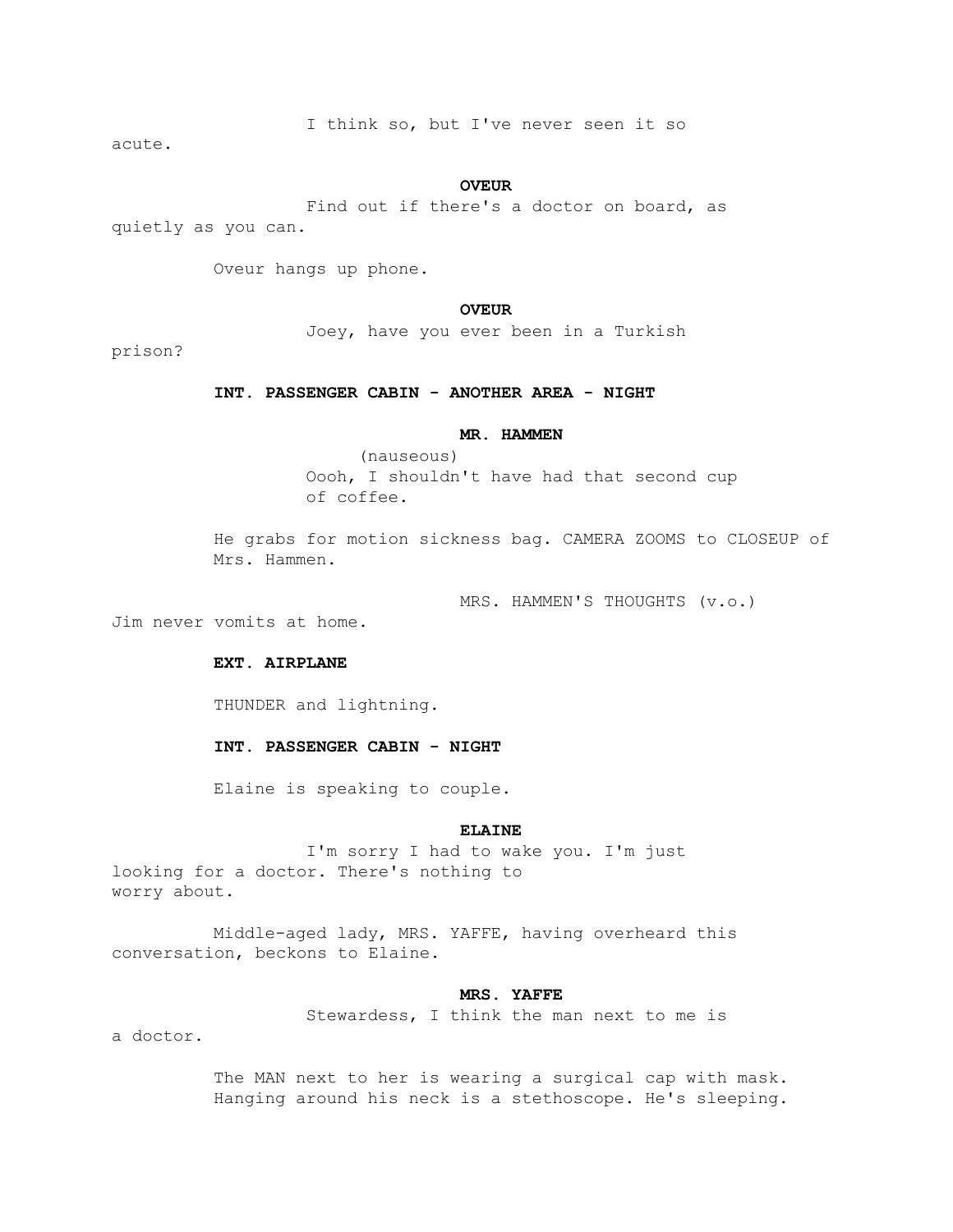### **ELAINE**

 Sir. Excuse me, sir. I'm sorry to have to wake you. Are you a doctor?

#### **DR. RUMACK**

That's right.

## **ELAINE**

We have some passengers who are very sick. Could you come and take a look at them?

### **DR. RUMACK**

Yes. Yes, of course.

Rumack picks up bag and exits with Elaine.

## **INT. PASSENGER CABIN - ANOTHER AREA - NIGHT**

 Rumack and Elaine enter. Rumack stoops over to Shirley, and surgical instrument is slapped into his hand from o.s. He pokes her stomach with his hand.

#### **DR. RUMACK**

Pain there?

She winces and nods.

#### **DR. RUMACK**

May I see your tongue, please?

 She sticks her tongue out. Rumack pulls on it until it is obviously too long. He continues to pull, and the tongue becomes multi-colored magician's scarves. Then he pulls out a bouquet of flowers followed by a white dove.

# **DR. RUMACK**

I'll be back in a minute.

Rumack takes Elaine aside.

### **DR. RUMACK**

 You'd better tell the Captain. We've got to land as soon as we can. This woman has to be gotten to a hospital.

#### **ELAINE**

A hospital? What is it?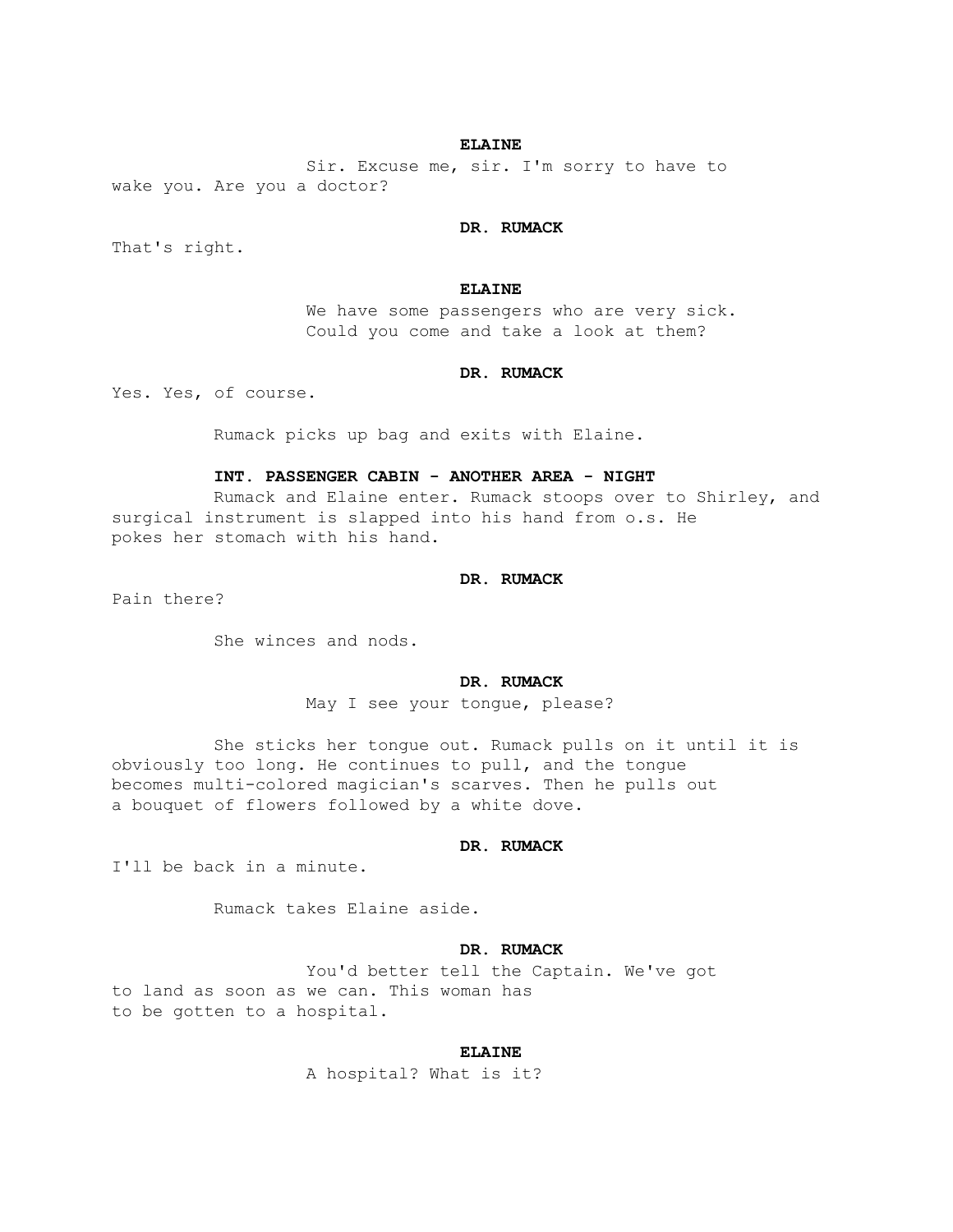### **DR. RUMACK**

 It's a big building with patients. But that's not important right now. Tell the Captain I must speak to him.

#### **ELAINE**

Certainly.

 **EXT. AIRPLANE - THUNDER AND LIGHTNING - NIGHT** 

 **INT. COCKPIT - NIGHT** 

### **OVEUR**

 (into mike) Thank you, Omaha. Two-zero-niner out. (to Basta) Victor, we're running into a heavy storm,

can you...

Oveur turns to see Basta slumped over the console.

Dramatic MUSIC.

#### **OVEUR**

Victor! Roger, take over!

Oveur lifts Basta onto ground.

# **EXT. AIRPLANE - NIGHT**

THUNDER and lightning.

# **INT. COCKPIT - NIGHT**

Murdock, flying the plane alone, wipes his brow and appears

ill.

## **INT. PASSENGER CABIN - OUTSIDE COCKPIT DOOR - NIGHT**

# **DR. RUMACK**

Captain, how soon can we land?

#### **OVEUR**

I can't tell.

# **DR. ROMACK**

You can tell me. I'm a doctor!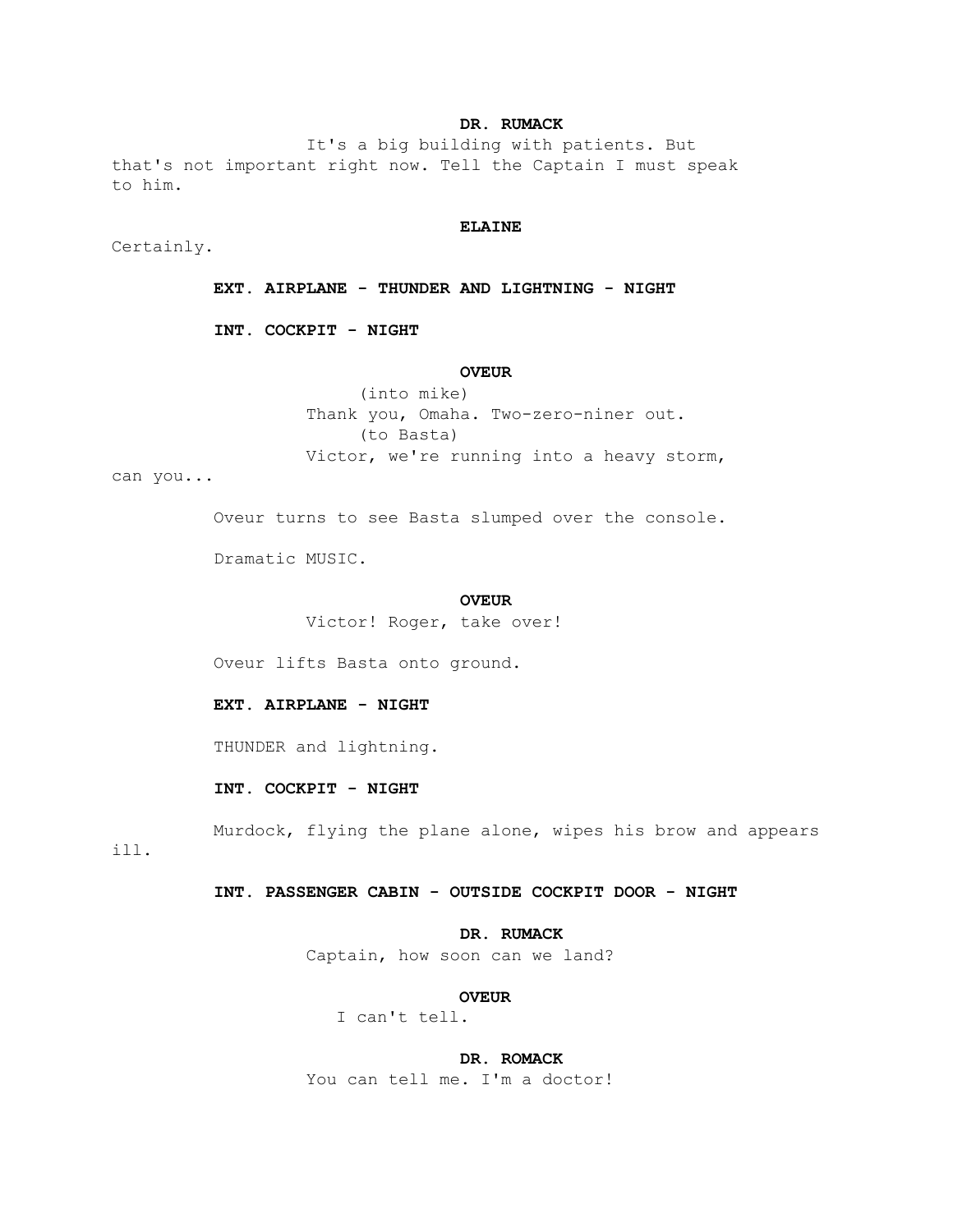### **OVEUR**

No. I mean I'm just not sure.

# **DR. RUMACK**

Can't you take a guess?

#### **OVEUR**

Well...not for another two hours.

### **DR. RUMACK**

You can't take a guess for another two

hours?

#### **OVEUR**

 No, I mean we can't land for another two hours. Fog has closed down everything this side of the mountains. We've got to go through to Chicago!

 Suddenly, the plane rocks violently. Rumack and Oveur lose balance.

# **EXT. AIRPLANE - NIGHT**

THUNDER and lightning -- plane is flying erratically.

### **INT. COCKPIT - NIGHT**

 Murdock, unconscious, is slumped over controls. Oveur and Rumack burst into cockpit. Oveur gets into pilot's seat. Elaine enters.

#### **OVEUR**

Get him out of there!

### **INT. COCKPIT - NIGHT**

 Oveur struggles with controls. They extricate Murdock from behind the wheel. He is wearing shorts, kneepads, and basketball shoes.

# **EXT. AIRPLANE - NIGHT**

climbing

and diving.

 **INT. PASSENGER CABIN - NIGHT**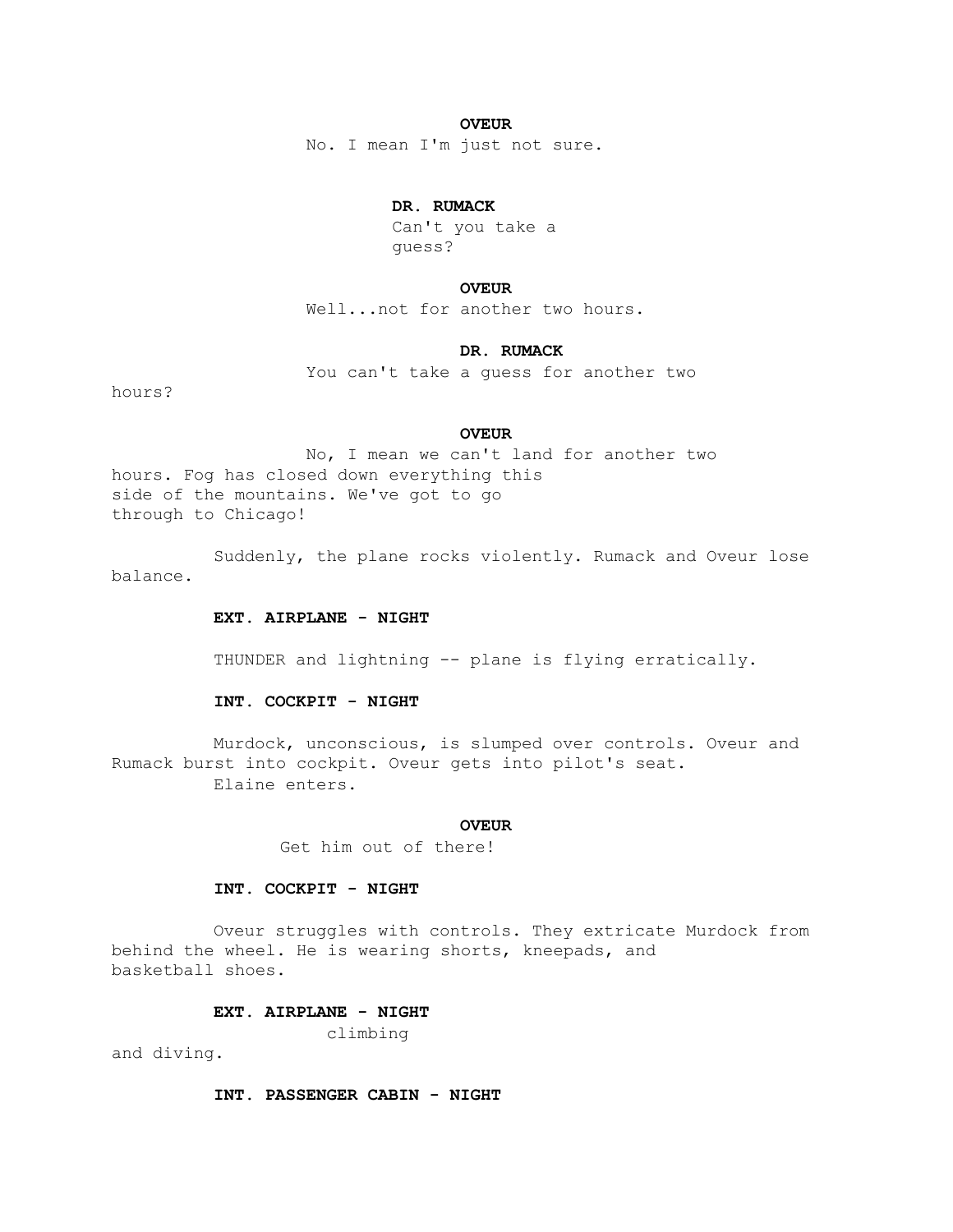Passengers are being tossed about. A woman, applying lipstick, smears it over her face.

# **INSERT - LIGHTED SYMBOLS**

 -- cigarette with line slashed through, and couple copulating with line slashed through.

# **INT. CABIN - NIGHT**

 Randy loses her balance and shoves dinner into a passenger's face.

### **INT. COCKPIT - OVEUR - NIGHT**

struggling with controls, finally regains

level flight.

# **EXT. AIRPLANE - NIGHT**

THUNDER and lightning -- plane levels off.

### **INT. COCKPIT - NIGHT**

 The St. Christopher statue is holding a motion discomtort bag to its mouth.

#### **OVEUR**

What is it, Doctor? What's happening?

#### **DR. RUMACK**

 I'm not sure. I haven't seen anything like this since the Ronald Reagan Film Festival.

 Rumack and Elaine are now standing face-to-face. Oveur, in the f.g., is at controls.

#### **DR. RUMACK**

What was it we had for dinner tonight?

## **ELAINE**

Well, we had a choice. Steak or fish.

## **DR. RUMACK**

Yes, yes, I remember. I had lasagna.

He points to Johnson.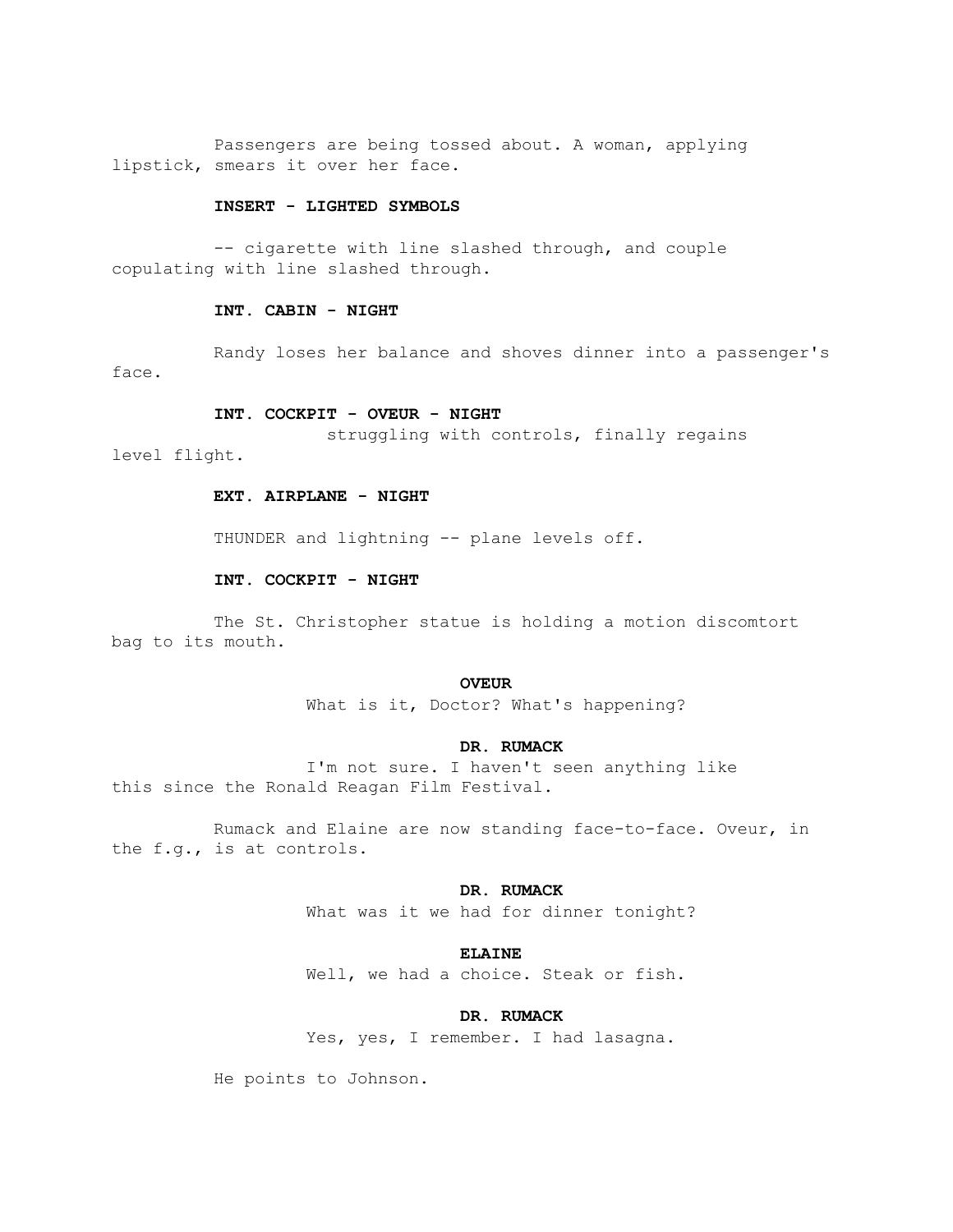**DR. RUMACK** 

What did he have?

#### **ELAINE**

He had fish.

Randy enters cockpit.

## **RANDY**

We have two more sick people, and the rest of the passengers are worried.

## **OVEUR**

 I'll take care of the passengers. Elaine, find out what the two sick people had for dinner.

(into P.A.)

This is Captain Oveur speaking.

## **INT. PASSENGER CABIN - NIGHT**

Passengers are listening to P.A.

OVEUR (v.o.)

 It's been a little bumpy up here but we'll be past it in a few minutes.

Randy and Elaine drag Murodck and Basta down center aisle.

OVEUR (v.o.) A couple points of interest: we're just now passing over the Hoover Dam and later on, our course will take us just south of the Grand Canyon.

### **INT. COCKPIT - NIGHT**

#### **OVEUR**

 Meanwhile, relax and enjoy the rest of your flight. Okay? Okay!

He hangs up phone and turns to Rumack.

## **OVEUR**

That should do it.

 **INT. PASSENGER CABIN - NIGHT**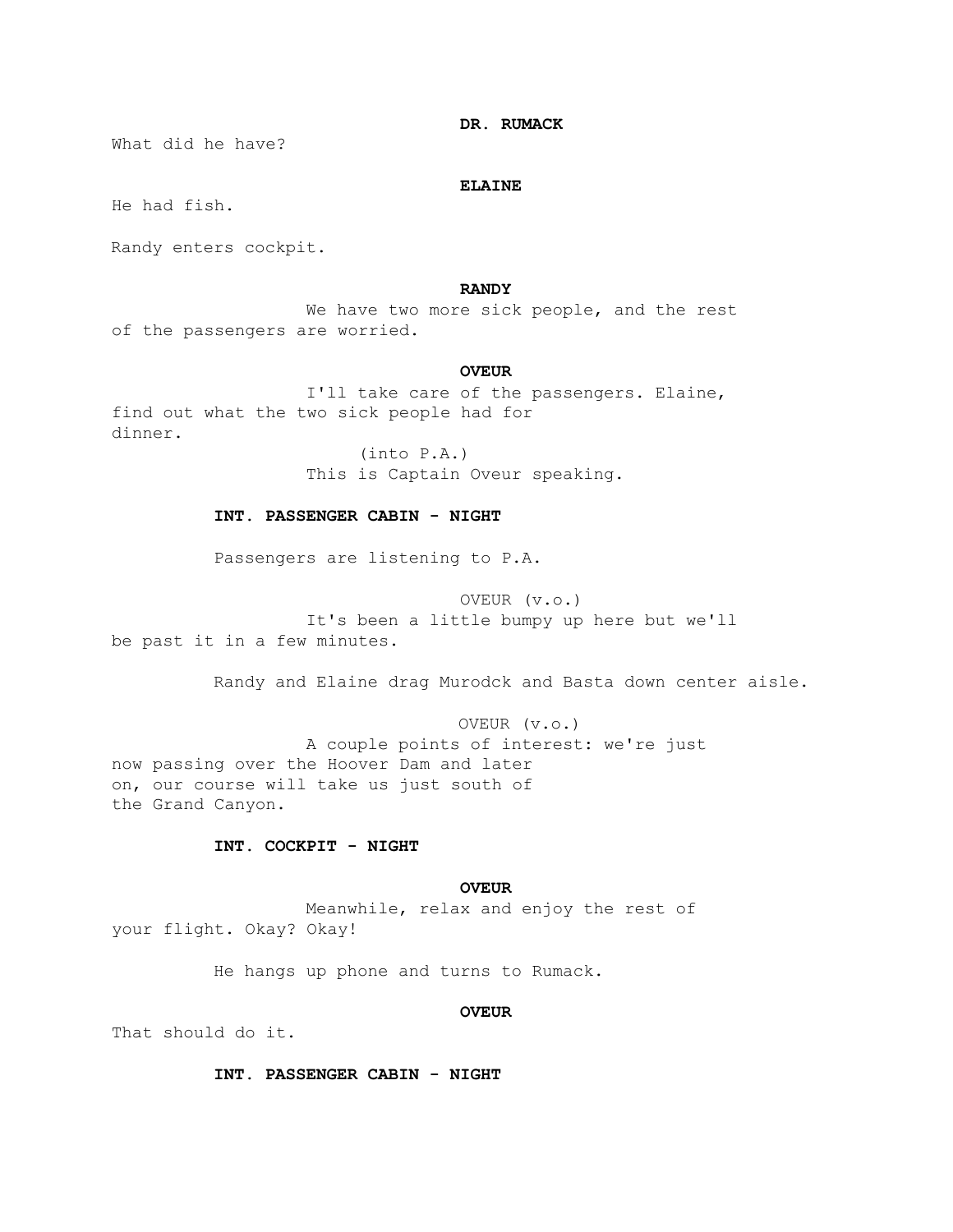Absolute pandemonium. Passengers are yelling, screaming, tearing their hair out, climbing about.

### **INT. COCKPIT - NIGHT**

## **OVEUR**

 (into microphone) Chicago, this is flight two-zero-niner. We're in trouble.

#### **INT. O'HARE WEATHER CENTER - CLOSEUP - TYPEWRITER - NIGHT**

 CAMERA PULLS OUT to reveal DISPATCHER typing Oveur's message.

#### OVEUR (v.o.)

 We've got to have all altitudes below us cleared and priority approach and landing in Chicago. Over.

#### **DISPATCHER**

We read you. Stand by, two-zero-niner.

When he tries to remove paper from typewriter, it rips in half.

## **EXT. AIRPLANE - NIGHT**

THUNDER and lightning.

### **INT. PASSENGER CABIN - NIGHT**

Randy approaches Hammens. Mr. Hammen is sick.

#### **RANDY**

Yes?

### **MRS. HAMMEN**

 Oh, Stewardess. My husband is very sick. Can you do something, please?

## **RANDY**

 Well, the doctor will be with you in just a moment. One thing: do you know what he had for dinner?

# **MRS. HAMMEN**

Yes, of course. We both had fish. Why?

#### **RANDY**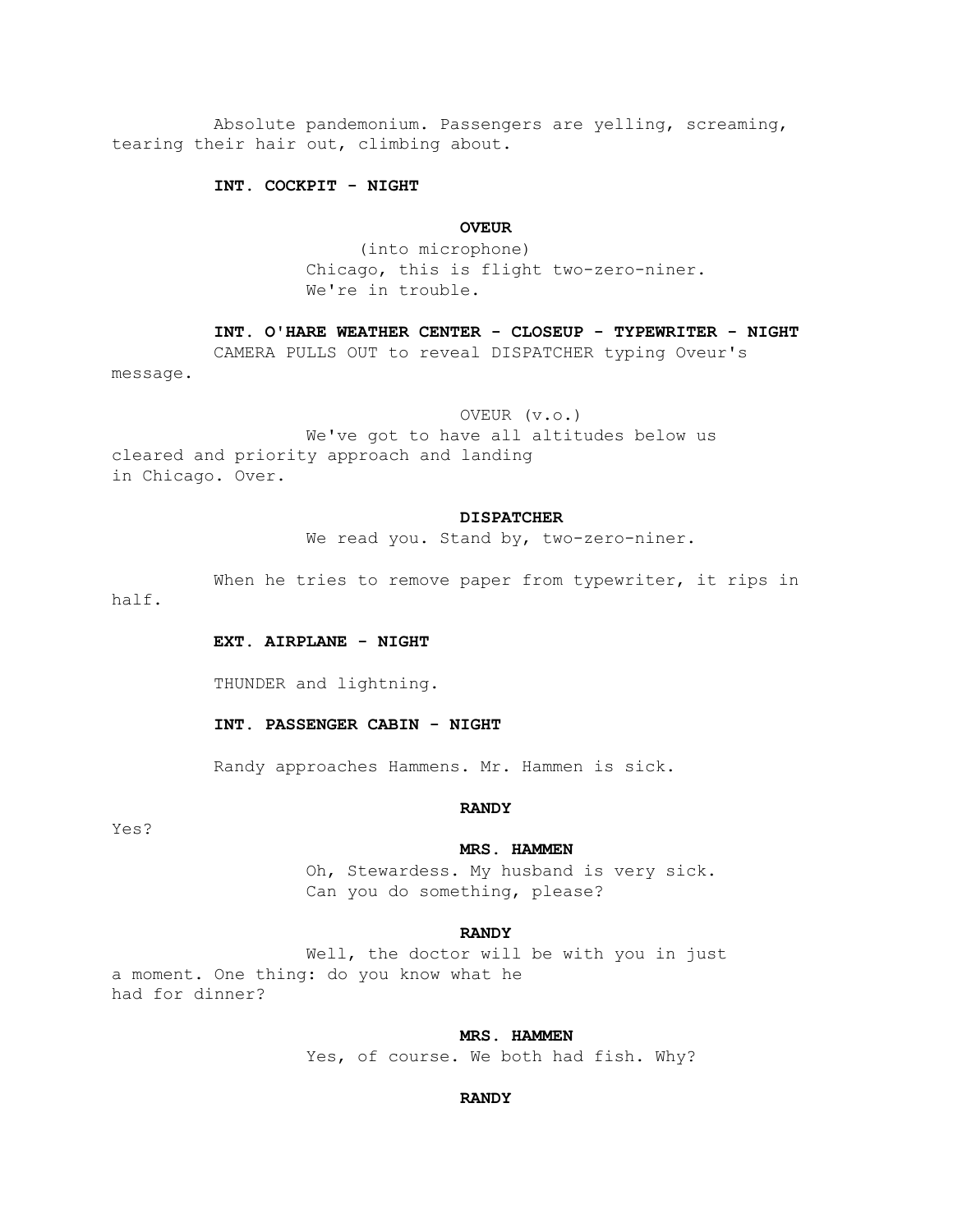Oh, it's nothing to be alarmed about. We'll get back to you very quickly.

She turns to walk toward CAMERA with horrified expression.

### **INT. COCKPIT - NIGHT**

 Elaine enters, turns to face Rumack. Oveur is at controls in f.g.

### **ELAINE**

 Doctor Rumack, Mister Hammen ate fish. And Randy says there are five more cases, and they ate fish, too.

### **DR. RUMACK**

 Let's see now. The co-pilot had fish. What did the navigator eat?

#### **ELAINE**

He had fish, too.

Oveur is picking up on the conversation.

#### **DR. RUMACK**

All right, now we know what we're up against. Every passenger on this plane who ate fish for dinner will become violently ill within the next half hour.

 Oveur looks down at his dinner tray and sees skeleton of the fish he just ate.

#### **ELAINE**

Just how serious is it, doctor?

### **DR. RUMACK**

Extremely serious. It starts with a slight

fever.

Oveur experiences what the doctor is describing.

# **DR. RUMACK**

Then a dryness in the throat. As the virus penetrates the red blood cells the victim becomes dizzy and begins to experience a rash and itching. From there the poison works its way into the central nervous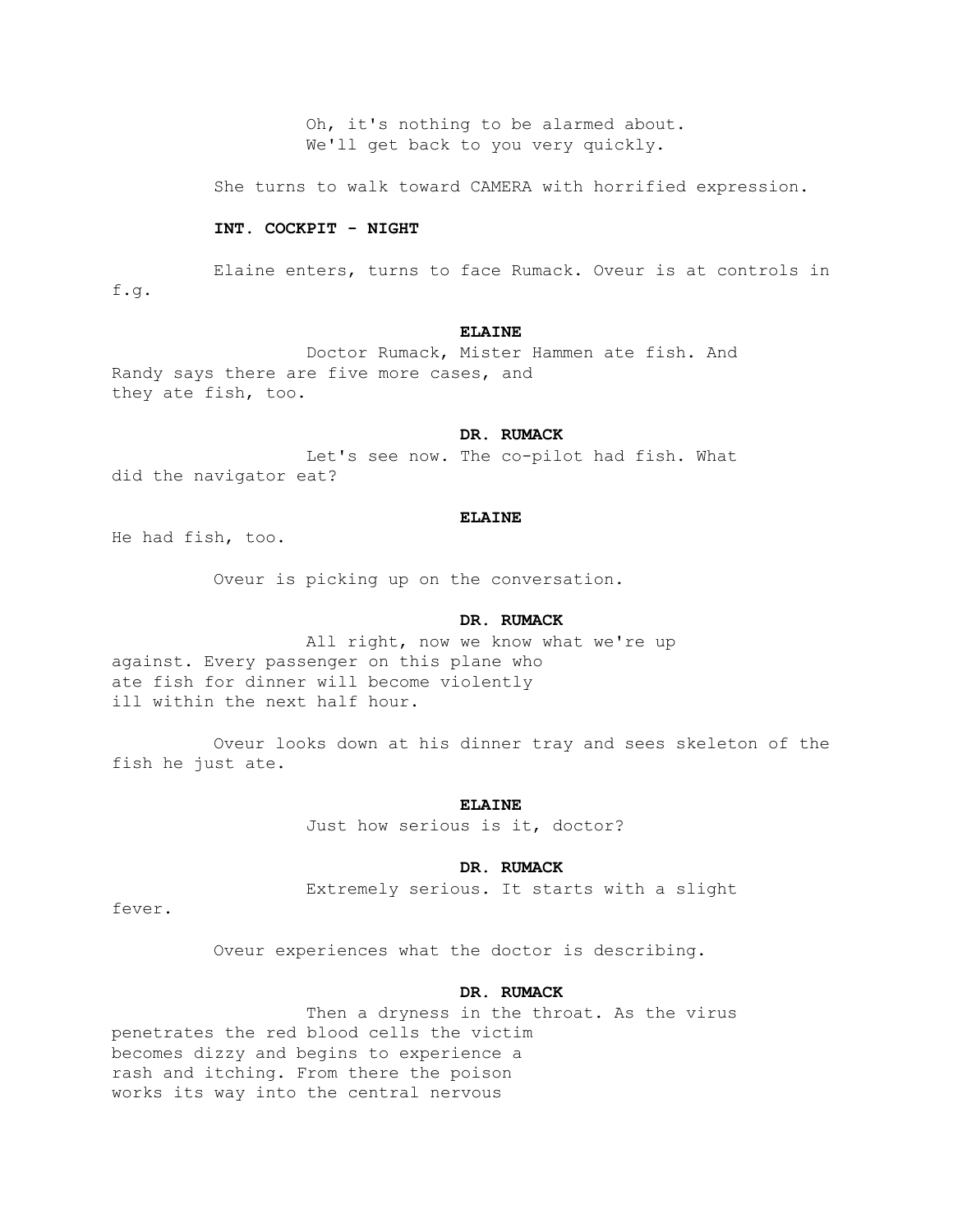system causing severe muscle spasms, followed by the inevitable drooling. At this point, the entire digestive system is rendered useless, causing the complete collapse of the lower bowels, accompanied by uncontrollable flatulence...until finally the poor bastard is reduced to a quivering, wasted piece of jelly.

> Oveur passes out and pitches forward onto the controls. Rumack and Elaine lose balance as plane dives.

## **EXT. AIRPLANE - NIGHT**

THUNDER and lightning as plane is diving.

### **INT. PASSENGER CABIN - NIGHT**

 Passengers are being tossed about. A woman, applying rouge, smears it all over her face.

### **INT. COCKPIT - NIGHT**

 As they finally untangle Oveur from the wheel, he gains semi-consciousness.

#### **OVEUR**

 (gasping) Turn...on...automatic pilot.

Oveur passes out.

#### **ELAINE**

Uh, automatic pilot...automatic pilot?

### **INSERT - ELAINE'S POV - CONTROL PANEL - NIGHT**

#### **ELAINE**

is frantically searching for automatic

pilot button.

#### **ELAINE**

There it is!

### **INSERT - SWITCH MARKED "AUTOMATIC PILOT"**

 Elaine's hand tenuously reaches for and turns switch to  **"ON".**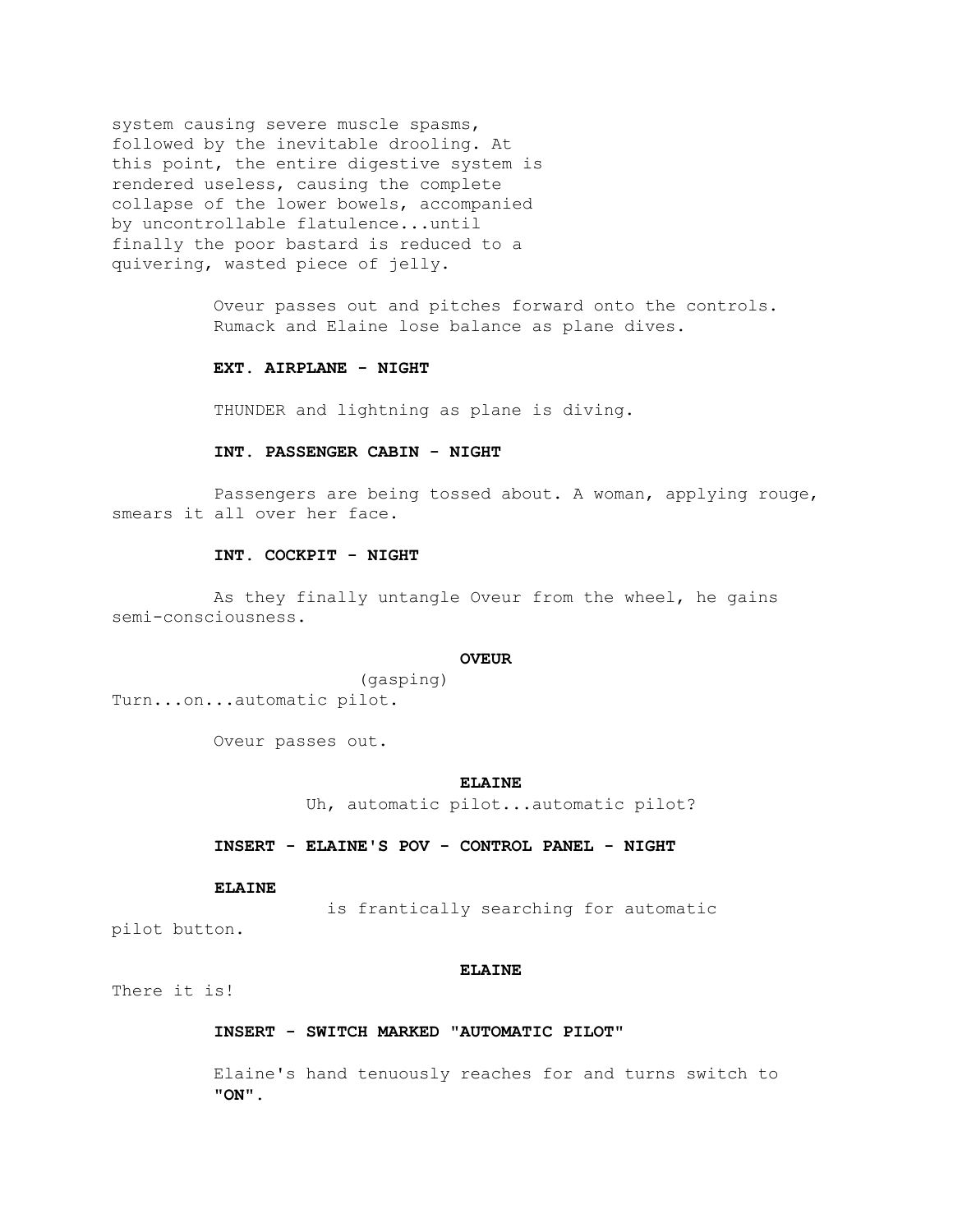## **INT. COCKPIT - CO-PILOT'S SEAT - NIGHT**

 SOUND of rushing air as instantly inflatable balloon pilot takes shape in seat with hands on wheel. His uniform and cap are painted on, and he has an alert "leave the driving to us" expression on his face. The plane immediately regains level flight, and Elaine and Rumack sigh in relief.

### **DR. RUMACK**

I'll get back to the passengers.

Rumack exits.

 McCROSKEY (v.o.) (over radio) Come in two-zero-niner. This is Chicago. Flight two-zero-niner, come in, please.

Elaine picks up mike while still standing.

#### **ELAINE**

 This is Elaine Dickinson. I'm the stewardess. Captain Oveur is passed out on the floor, and we've lost the co-pilot and navigator, too. We're in terrible trouble. Over.

OVEUR (o.s.)

Groan!

 McCROSKEY (v.o.) Elaine! Roger, Roger! I read you. This is Steve McCroskey at Chicago Air Control.

### **ELAINE**

Hi, Steve!

 McCROSKEY (v.o.) Now listen carefully. Is the automatic pilot on? Over.

#### **ELAINE**

Yes. Yes, it is. Over.

OVEUR (o.s.)

Huh?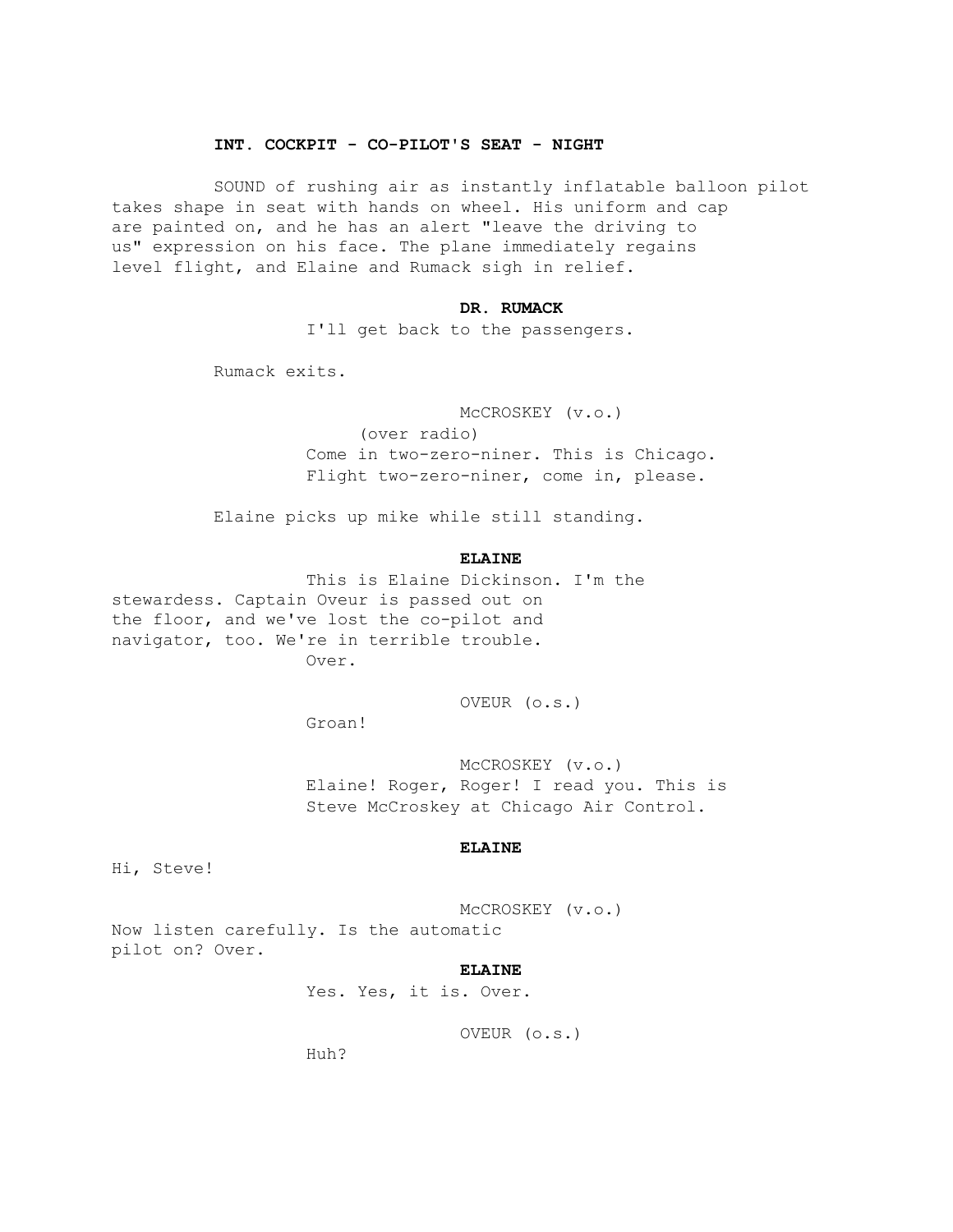McCROSKEY (v.o.) Very good. Now, Elaine, where are you? Over.

## **ELAINE**

I'm standing over Oveur. Over.

## **INT. CHICAGO DISPATCH - NIGHT**

McCROSKEY

 (into mike) All right, Elaine. Just hold on. We'll be back to you in a minute.

 CAMERA PULLS BACK to reveal dispatch is a beehive of activity. The Chief Dispatcher, STEVE McCROSKEY, is barking orders to AIR CONTROLLER #1.

 McCROSKEY Hold all takeoffs. I don't want another plane in the air. When the 508 reports, bring it straight in.

 Air Controller #1 exits quickly. McCroskey picks up phone. McCROSKEY Put out a general bulletin to suspend all meal service on flights out of Los Angeles.

 He hangs up phone and talks to AIR CONTROLLER #2. McCROSKEY Tell all dispatchers to remain at their posts. It's going to be a long night.

 Air Controller #2 exits. McCroskey notices he is out of coffee and turns to AIR CONTROLLER HINSHAW. McCROSKEY And how about some coffee, Johnny?

#### **HINSHAW**

No thanks.

AIR CONTROLLER #3 enters.

#### McCROSKEY

 I want the weather on every landing field on this side of the Rockies, no matter what the size.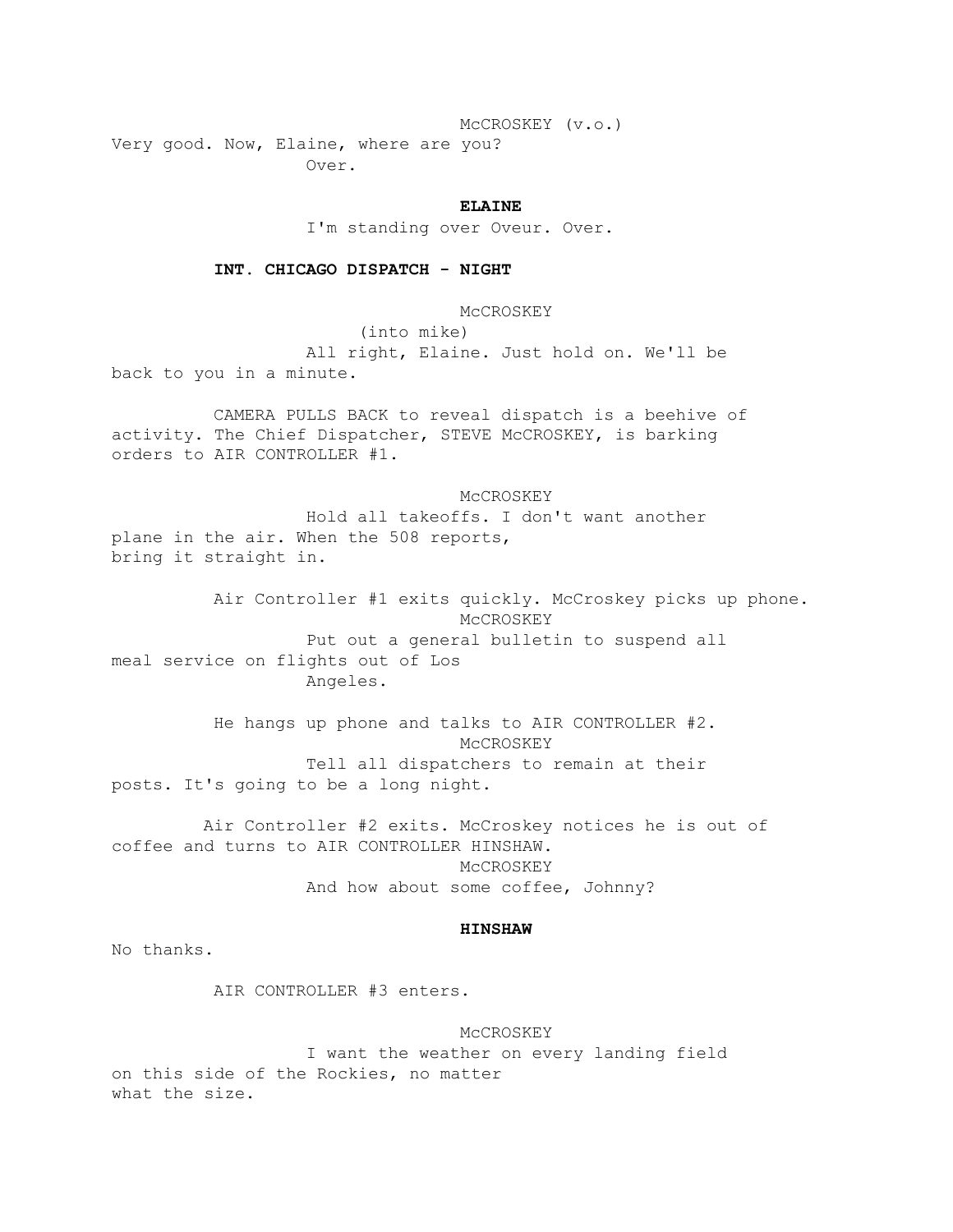Air Controller #3 exits. AIR CONTROLLER #4 enters.

### McCROSKEY

Do you understand?

Air Controller #4 exits. AIR CONTROLLER #5 enters.

McCROSKEY

Any place where there's a chance to land

this plane.

Air Controller #5 exits. SIAMESE TWINS enter.

#### McCROSKEY

 Stan, go upstairs to the tower and get a runway diagram. Terry, check down on the field for emergency equipment.

 Siamese Twins leave. In the b.g. we see them trying to walk in opposite directions. Air Controller #1 enters.

#### **AIR CONTROLLER #1**

 Chief, there's fog down to the deck everywhere east of the Rockies. There's no possible place they can land. They'll have to come through to Chicago.

#### McCROSKEY

Looks like I picked the wrong week to quit

smoking.

 He lights up a cigarette. McCroskey walks toward a table and leans on his hands.

#### McCROSKEY

 I want the best available man on this. A man who knows this plane inside and out and won't crack under pressure.

#### **HINSHAW**

How about Sal Mineo?

 McCROSKEY Get me Rex Kramer!

 **EXT. AIRPLANE - NIGHT**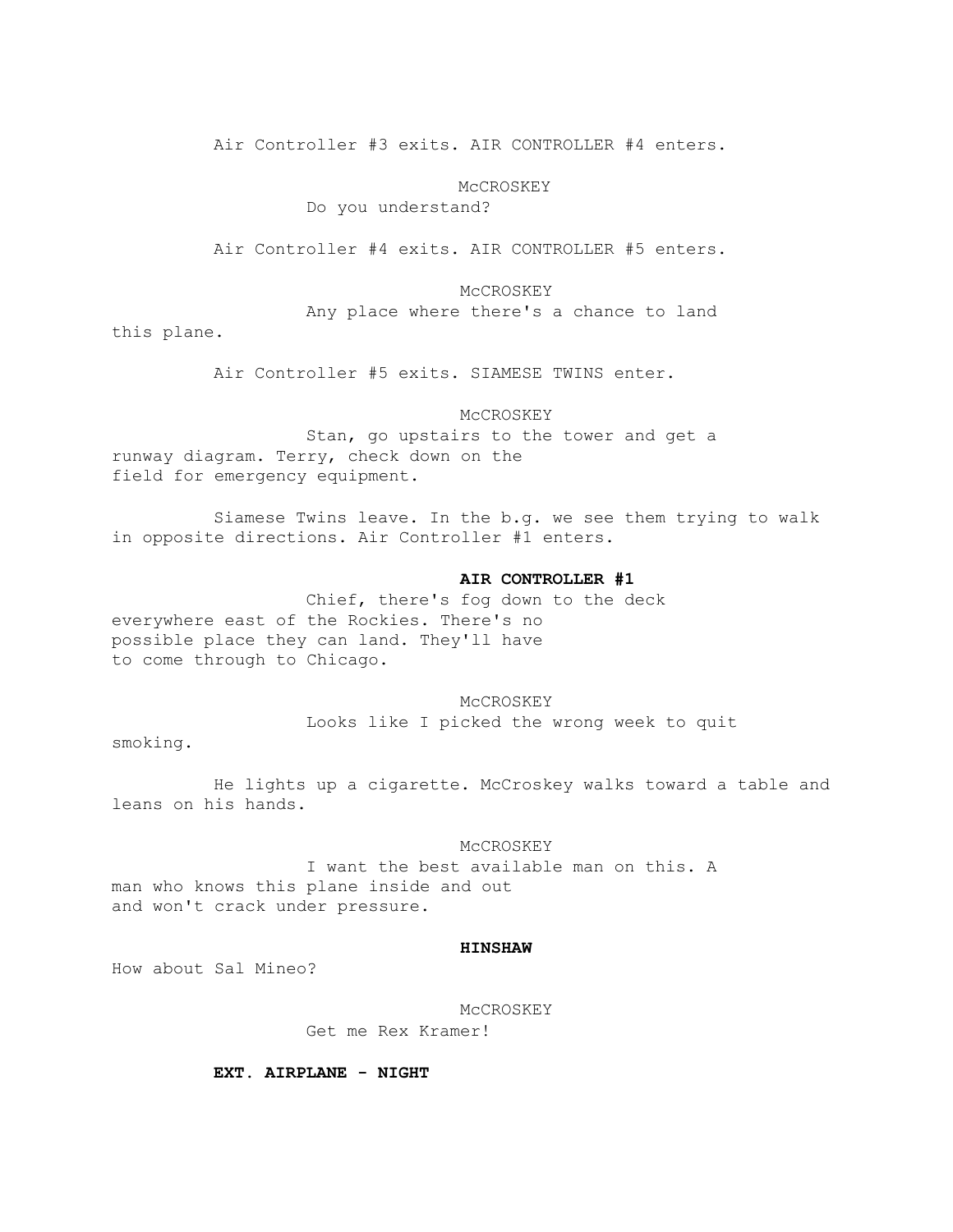Lightning and THUNDER.

### **INT. COCKPIT - NIGHT**

 Elaine is in the pilot's seat and the inflated automatic pilot is in co-pilot's seat.

 McCROSKEY (v.o.) Now, Elaine, right next to the throttle is the air speed gauge. What speed does it indicate?

#### **ELAINE**

Three hundred twenty miles per hour.

### **INSERT - AIR SPEED GAUGE**

#### **BACK TO SCENE**

We see, but Elaine does not notice, the automatic pilot very slowly beginning to deflate.

 McCROSKEY (v.o.) Good. Now check your altitude. That's the dial just below and to the right of the air speed indicator.

#### **ELAINE**

Thirty-five thousand feet.

## **INSERT - ALTIMATER**

Altitude is dropping.

## **BACK TO SCENE**

### **ELAINE**

 No, wait. Now it says thirty-four thousand feet. It's dropping! It's dropping fast! Why is it doing that?

 By now the automatic pilot is really slumped over as it is quite deflated.

## **ELAINE**

Oh, my God! The automatic pilot! It's

deflating!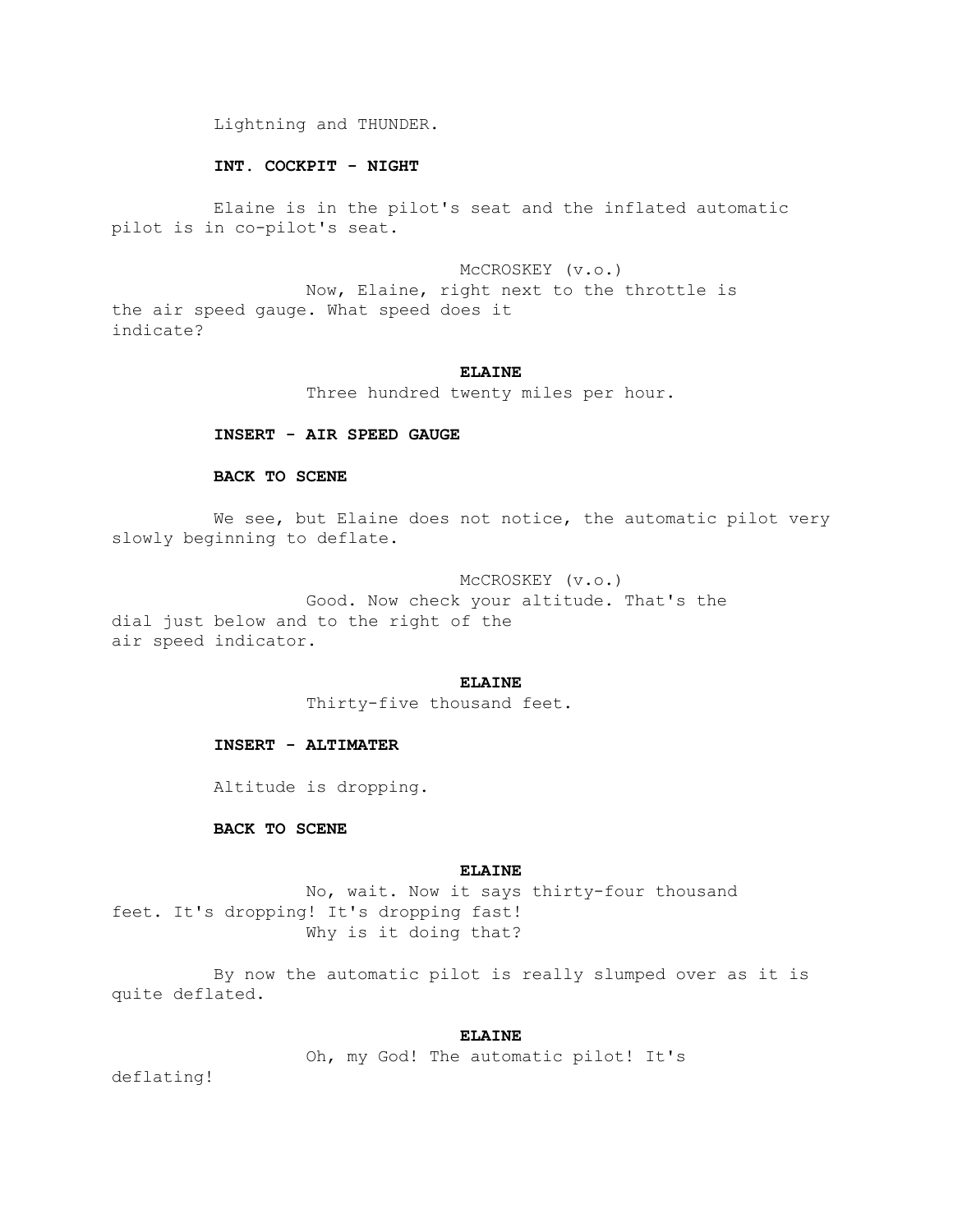McCROSKEY (v.o.)

 All right, Elaine, don't worry. We have an auxiliary inflation system. Just follow my instructions.

#### **ELAINE**

Okay, but please hurry! We're dropping

fast!

### **INT. PASSENGER CABIN - NIGHT**

 Passengers are being tossed about. Rumack is examining a female patient.

# **DR. RUMACK**

What the hell's going on up there?

Rumack starts toward cockpit.

#### **INT. COCKPIT - NIGHT**

McCROSKEY (v.o.)

 Now, Elaine, don't panic. On the belt line of the automatie pilot there is a hollow tube. Can you see that?

#### **ELAINE**

Yes. Yes, I can see it.

 McCROSKEY (v.o.) Good. Now that's the manual inflation nozzle. Pull it out and blow it up like a balloon.

 Elaine kneels over automatic pilot's crotch, puts tube in her mouth and blows. Automatic pilot inflates. Rumack bursts into cockpit.

## **RUMACK'S POV**

 Back of automatic pilot with Elaine kneeling over its crotch.

 **INT. PASSENGER CABIN - OUTSIDE OF COCKPIT - NIGHT** 

Rumack slams the door in disbelief.

 **CLOSEUP - AUTOMATIC PILOT**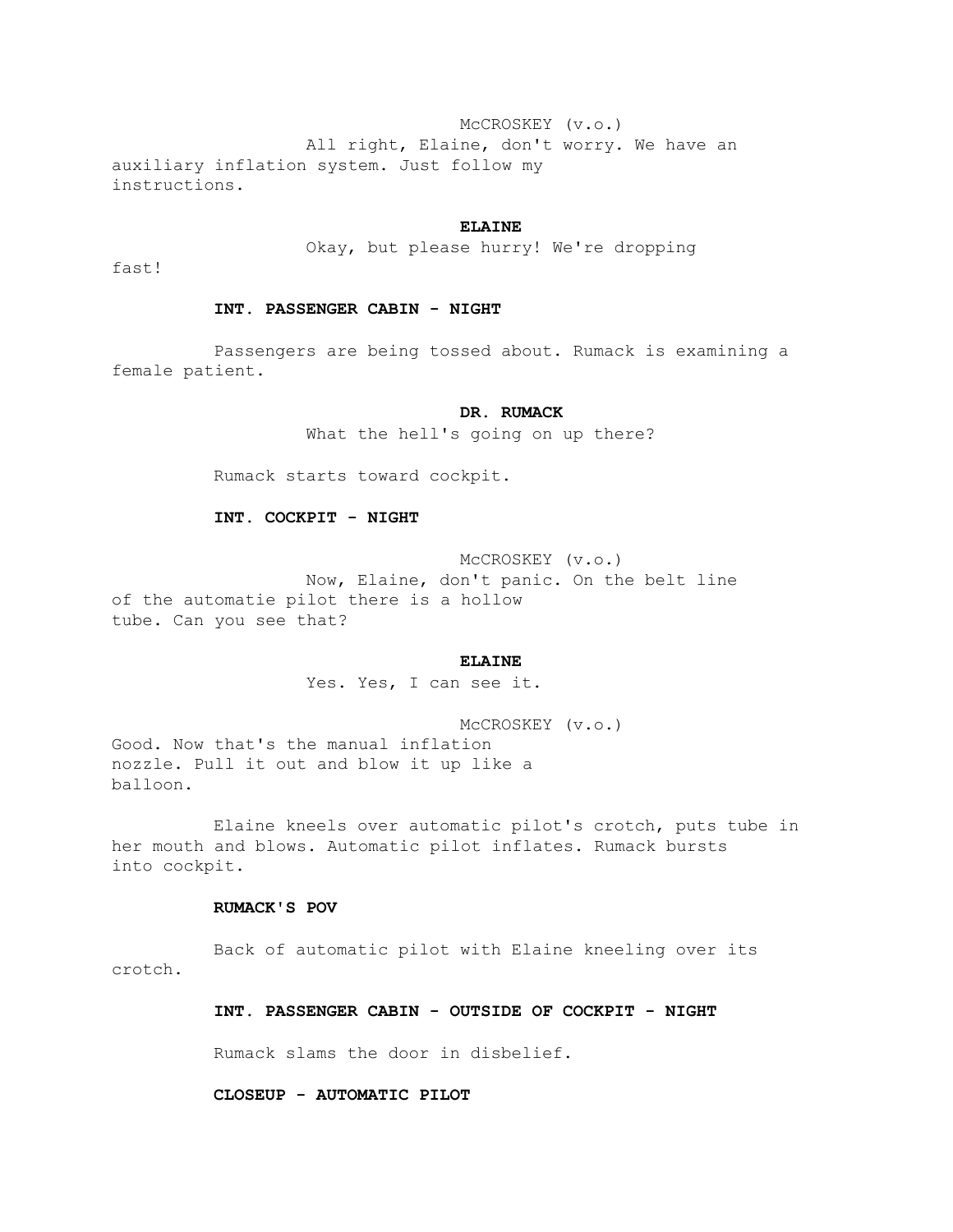## with a big smile

on its face.

## **INT. PASSENGER CABIN - ANOTHER AREA - NIGHT**

Passengers are relieved as plane regains level flight.

# **EXT. AIRPLANE - THROUGH COCKPIT WINDOW - NIGHT**

 Elaine and automatic pilot are relaxed in their seats. Both are smoking cigarettes.

# **EXT. AIRPLANE - NIGHT**

THUNDER and lightning.

## **INT. COCKPIT - NIGHT**

Rumack enters.

### **DR. RUMACK**

 Elaine, you're a member of this crew. Can you face some unpleasant facts?

### **ELAINE**

No.

## **DR. RUMACK**

 All right. Unless I can get all these people to a hospital quickly, I can't even be sure of saving their lives. Now, is there anyone else on board who can land this plane?

### **ELAINE**

Well...

### **INT. PASSENGER CABIN - NIGHT**

 Striker, struggling with drinking problem, pours drink between his cheek and ear.

## **INT. COCKPIT - NIGHT**

#### **ELAINE**

No. No one that I know of.

 **DR. RUMACK**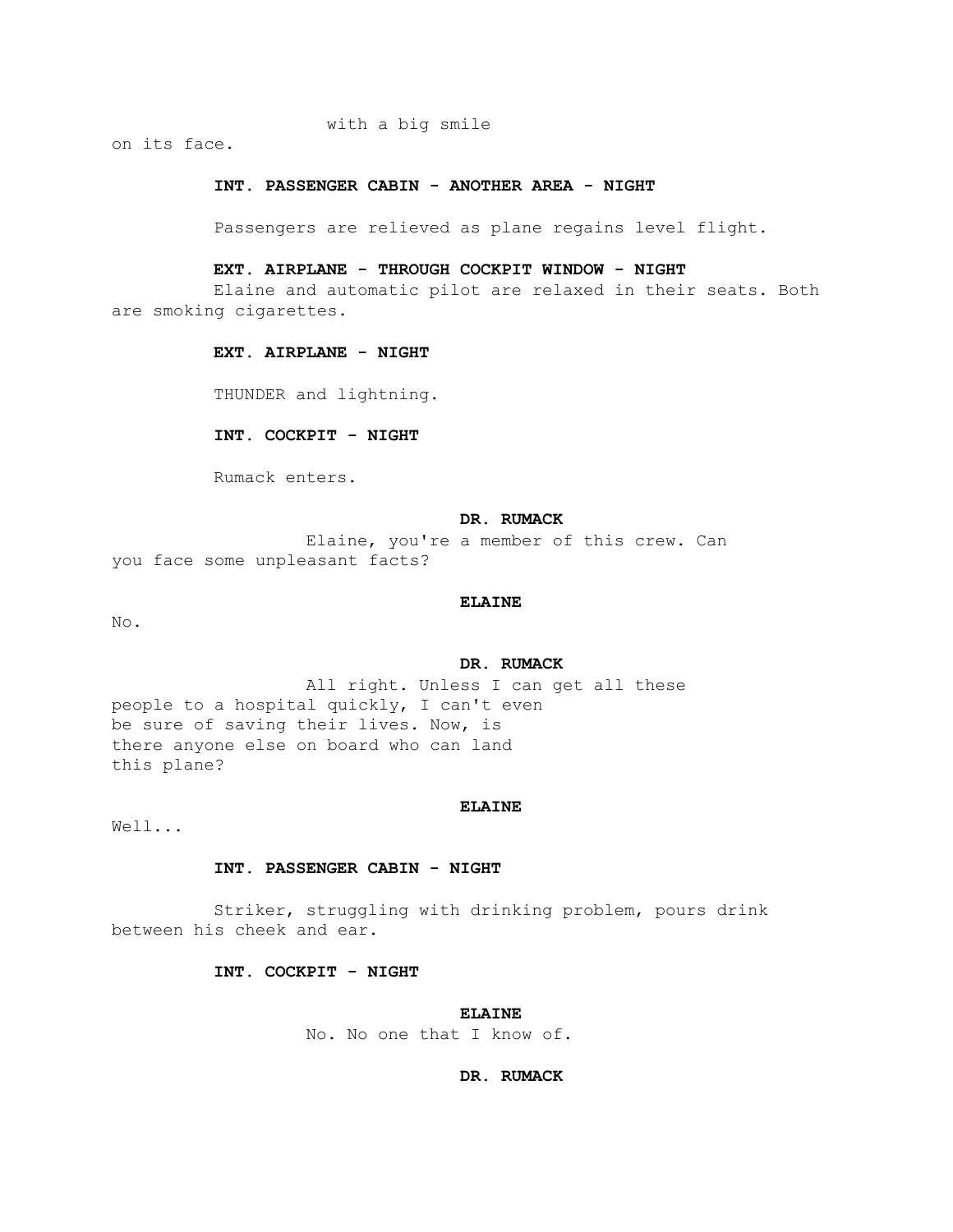I think you ought to know what our chances are. The life of everyone on board depends on just one thing: finding someone back there who not only can fly this plane, but who didn't have fish for dinner.

 CAMERA ZOOMS into CLOSEUP of Elaine's face as she realizes the severity of the situation.

## **EXT. AIRPLANE - NIGHT**

THUNDER and lightning.

## **INT. PASSENGER CABIN - NIGHT**

Passengers are listening to P.A.

ELAINE (v.o.)

Ladies and gentlemen, this is your stewardess speaking. We regret any inconvenience the sudden cabin movement might have caused.

 Randy drags unconscious pilot, Oveur, down center aisle. ELAINE (v.o.) This is due to periodic air pockets we encounter. There is no reason to become alarmed, and we hope you enjoy the rest of your flight. By the way, is there anyone on board who knows how to fly a plane?

 Absolute pandemonium. Passengers are yelling, screaming, tearing their hair out and climbing around. A naked woman runs down the aisle. Sister Mary is choking a Krishna. Two passengers are dueling with swords. A Spanish-speaking lady waits for her husband to translate the announcement, then panics.

### **INT. KRAMER'S HOUSE**

 SOUND of car screeching to a stop. PAUL CAREY, twenty-four year-old, cleancut, naive-looking, navigator trainee enters and pushes doorbell. We HEAR the typical eight-note chime progression. The CHIMES then play the Air Force Fight song. A dog BARKS and MRS. KRAMER opens the door.

### **CAREY**

 Hello, I'm Paul Carey from the airline. I'm here to pick up Captain Kramer.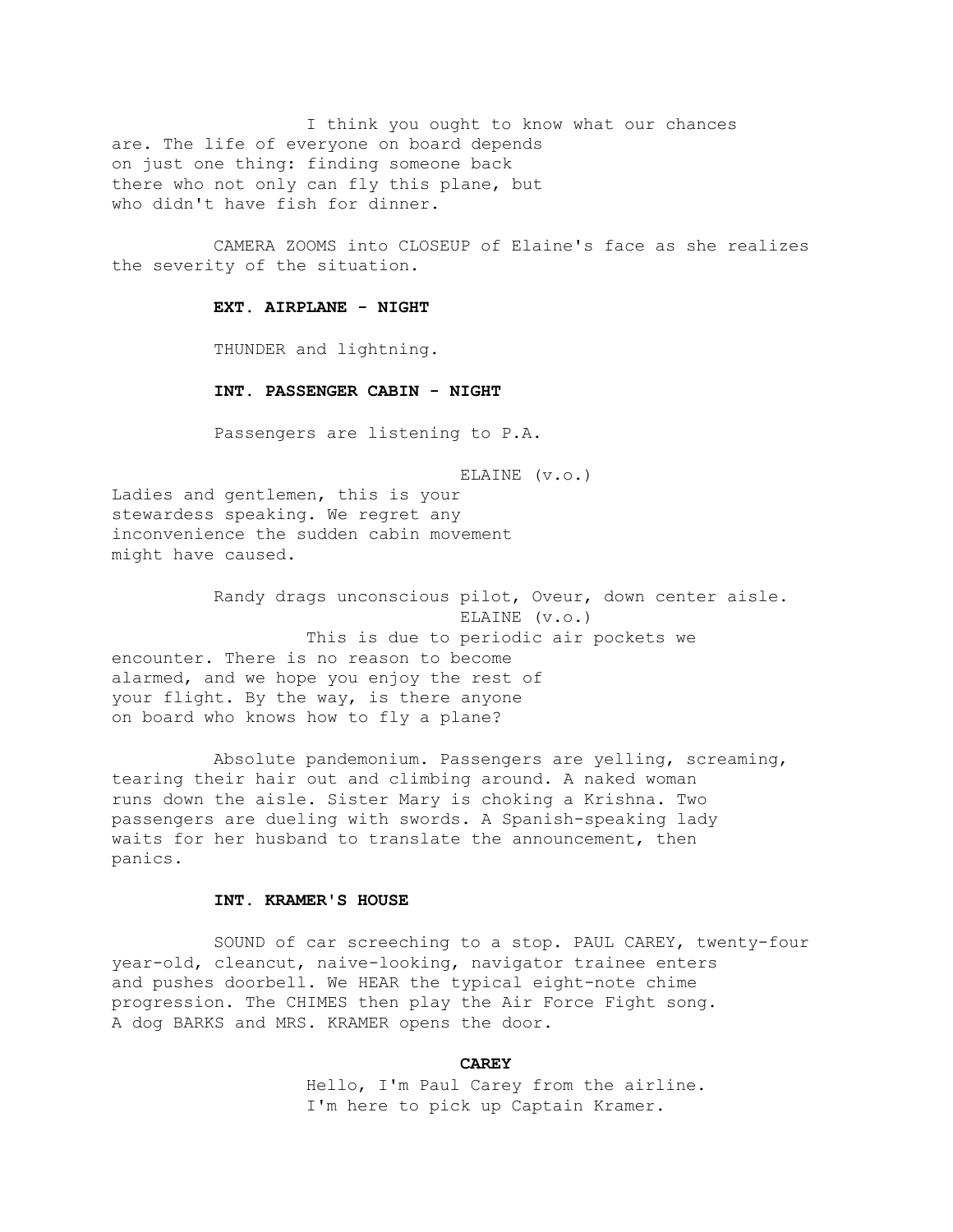## **MRS. KRAMER**

Oh, yes. Come in, Paul. Rex will be right

out.

### **INT. KRAMER'S HOUSE - NIGHT**

When Carey enters, a big dog jumps on him with its paws on his chest.

### **MRS. KRAMER**

Shep, sit...sit! So, I understand you've got a real emergency down there.

# **CAREY**

 (holding off dog) Well, to tell the truth, they really didn't fill me in on many of the details. Just told me to pick up Captain Kramer.

### **MRS. KRAMER**

Something about a plane with no pilot?

 Carey begins to lose battle with the dog, while trying to remain polite.

#### **CAREY**

 Yeah, something like that, but as I say, they didn't have time to tell me very much.

### **MRS. KRAMER**

 Shep, no! I'll bet you have exciting things happen all the time down there.

> Shep is growling and Carey's arm is locked firmly in his Jaws.

### **CAREY**

Well...the airline business...does have... its moments...

Shep pins Carey against the wall, ripping his sleeve.

# **CAREY**

 ...but after...awhile...you begin to... (gasp) ...get used to it.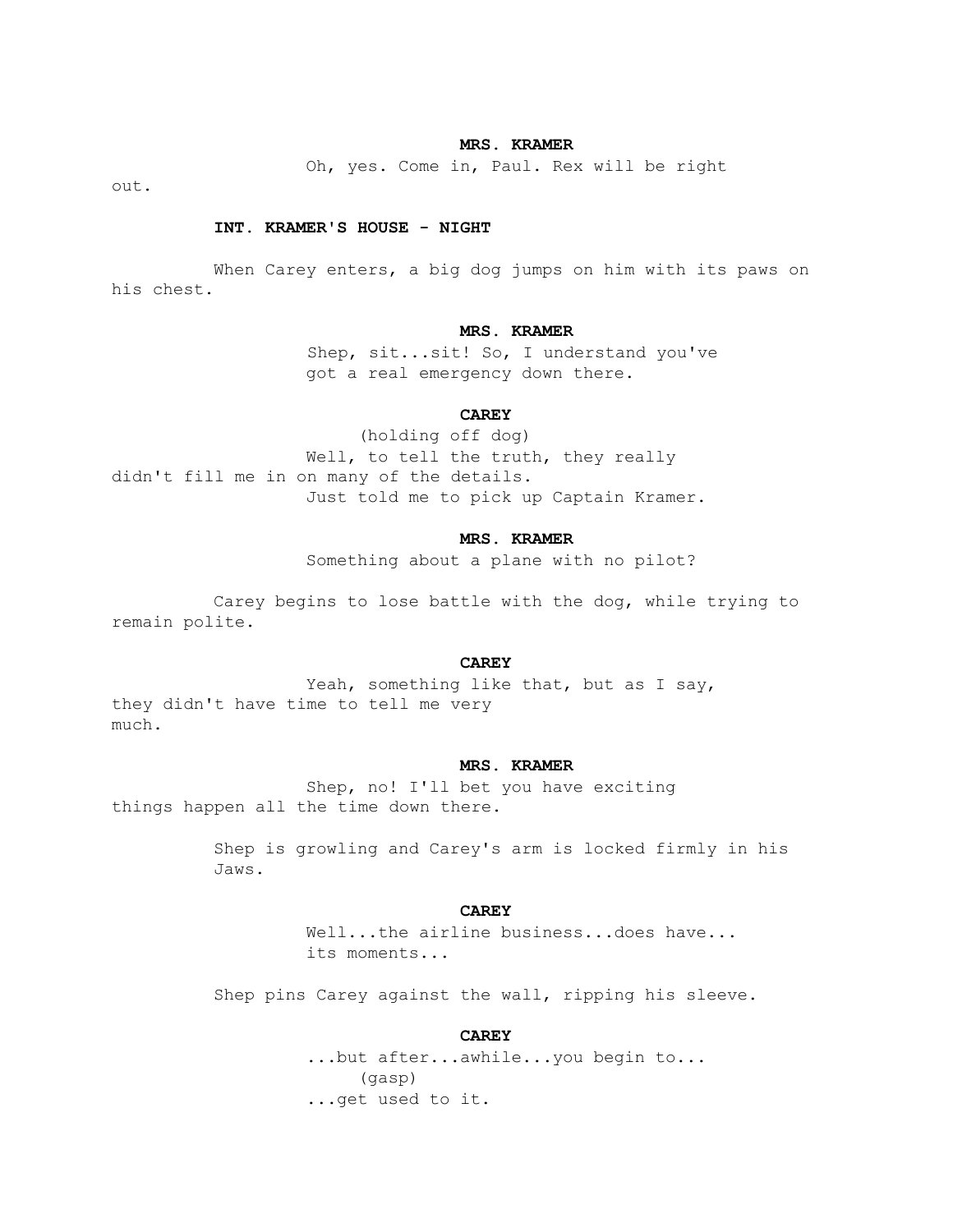### **MRS. KRAMER**

 Shep, no! He gets so excited when new people are here.

We hear a THUD and loud growling.

### **MRS. KRAMER**

Are you a pilot yourself?

 Carey is on the floor desperately fighting off the dog, which is on top of him.

#### **CAREY**

 I'm...in a...argh...navigator training program.

KRAMER enters, buttoning his coat.

#### **KRAMER**

 It's unbelievable! How many times have I warned those people about food inspection?

 Kramer is tying his tie in the mirror. In the corner of the mirror, Carey is being thrashed by the dog.

#### **KRAMER**

The airport management, the F.A.A., and the airlines, they're all cheats and liars! All right, let's get out of here.

Kramer walks through the mirror and out to the front door.

### **EXT. AIRPLANE - NIGHT**

THUNDER and lightning.

## **INT. PASSENGER CABIN - ANOTHER AREA - NIGHT**

 Striker is sitting next to a MAN FROM INDIA in a business suit and turban.

#### **STRIKER**

 You see, the day we left the village it was raining, so we had to take a special jeep to the main road...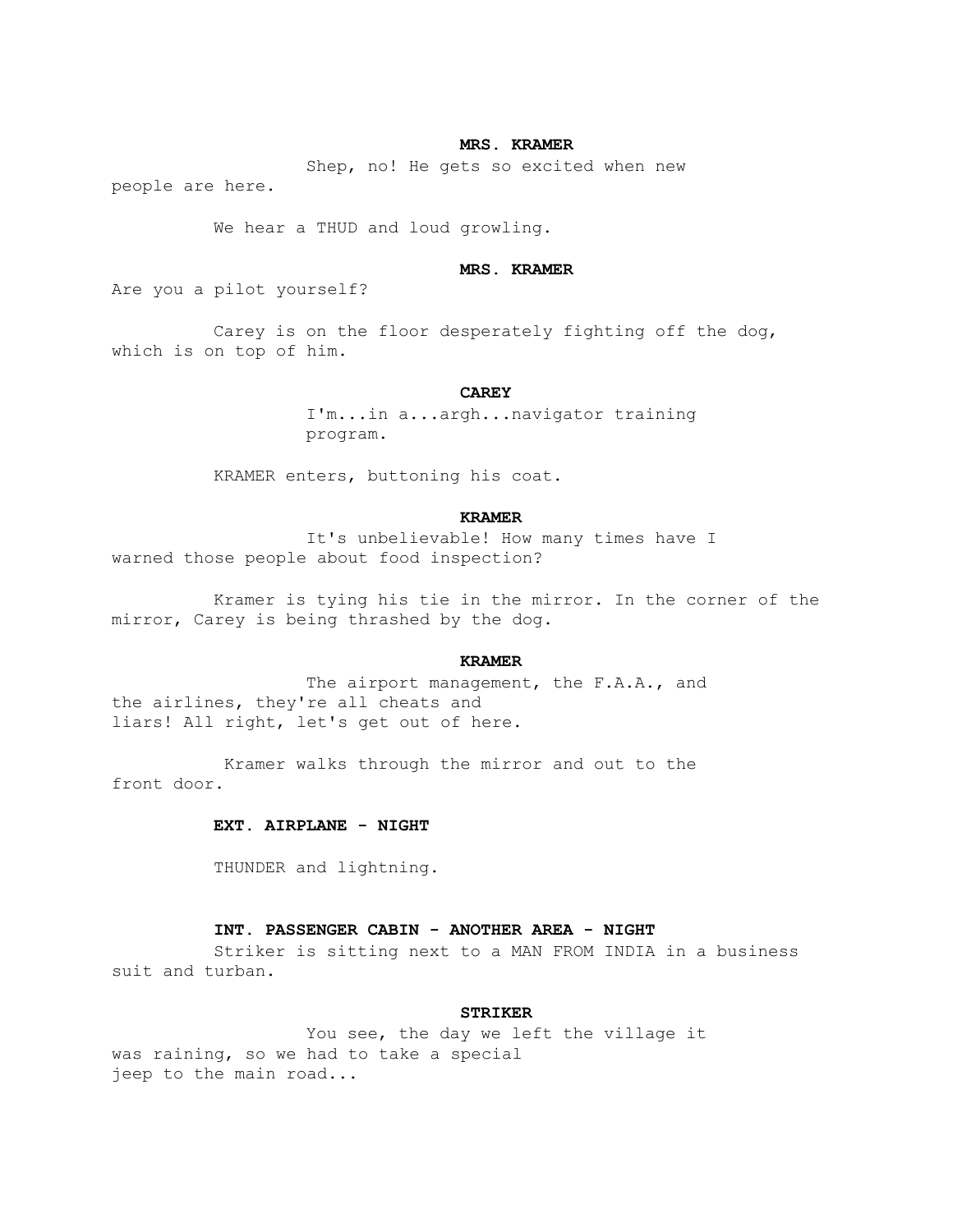The Indian is dousing himself with a can of gasoline. In b.g. Randy is talking to passengers.

### **STRIKER**

 In fact, we were lucky to even get a jeep since just the day before the only one we had broke down -- it had a bad axle...

The Indian lights a match to immolate himself. Randy approaches.

## **RANDY**

 Excuse me, sir. There's been a little problem in the cockpit and I was wondering...

#### **STRIKER**

The cockpit? What is it?

### **RANDY**

 It's the little room at the front of the plane where the pilots sit. But that's not important right now. The first officer is ill and the Captain would like someone with flying experience to help him with the radio. Do you know anything about planes?

The Indian holds the match, awaiting the outcome.

## **STRIKER**

Well, I flew in the war, but that was a long time ago. I wouldn't know anything about it.

# **RANDY**

Would you go up, please?

 He has a moment of indecision. The Indian encourages Striker with an adamant nod. Striker gets up to leave. The Indian, relieved, blows out the match.

# **INT. PASSENGER CABIN - ANOTHER AREA - NIGHT**

 Jack is sitting across the aisle from a 65-year-old conservatively dressed SPINSTER. He pulls a flask from his coat pocket and takes a swig. She eyes him disapprovingly.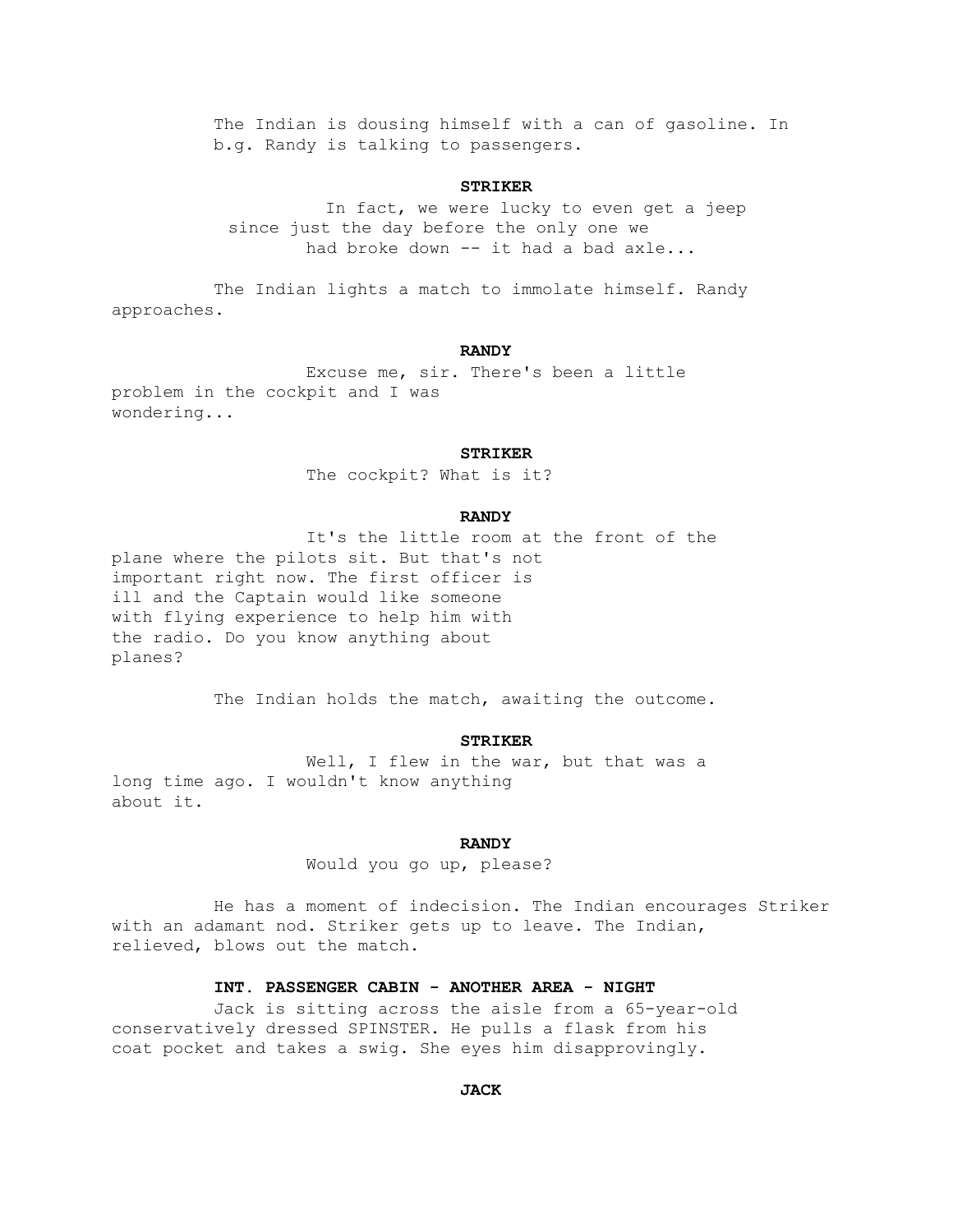Would ya like a little whiskey, ma'am?

## **SPINSTER**

 (insulted) Certainly not.

 She inserts a two inch straw in her nose and snorts a couple lines of cocaine off a piece of glass.

### **INT. COCKPIT - NIGHT**

Striker enters.

### **STRIKER**

 (to Rumack and Randy) The stewardess said...

#### **STRIKER'S POV**

Empty pilot's seat and inflated automatic pilot.

#### **STRIKER**

Both pilots!

#### **DR. RUMACK**

Can you fly this airplane and land it?

#### **STRIKER**

Surely you can't be serious.

#### **DR. RUMACK**

 I am serious, and don't call me Shirley! What flying experience have you had?

### **STRIKER**

 Well, I flew single-engine fighters in the Air Force, but this plane has four engines. It's an entirely different kind of flying...all together!!!

# **RANDY/RUMACK**

 (all together) It's an entirely different kind of flying.

### **STRIKER**

 Besides, I haven't touched any kind of plane in six years.

 **DR. RUMACK**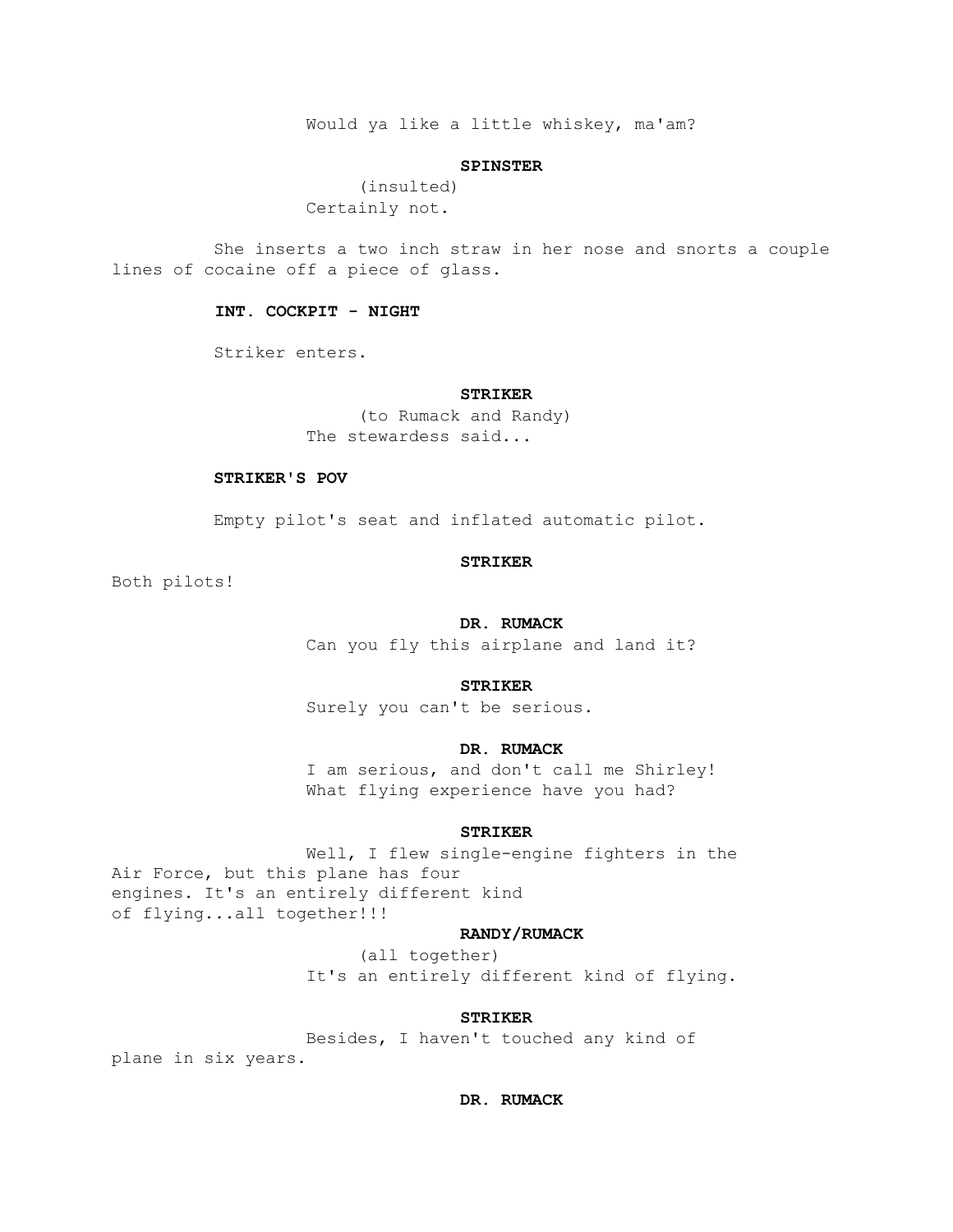Mister Striker. I know nothing about flying. All I know is this: you're the only person on this plane who can possibly fly it. You're the only chance we've got.

DRAMATIC MUSIC as Striker turns to face the controls.

### **STRIKER'S POV**

 CAMERA PANS controls. CAMERA KEEPS PANNING and PANNING as WE SEE more and more controls ad absurdum.

### **INT. CHICAGO DISPATCH - NIGHT**

McCROSKEY

 (to Air Controller) Tell Omaha to acknowledge and standby. (into phone) Get every piece of emergency equipment you

can reach.

(to Air Controller)

 Alert at every mile of the way from here to the mountains.

Hinshaw grabs Air Controller #1's tummy.

 **HINSHAW** 

Would anyone care for a roll and coffee?

Phone RINGS.

#### **AIR CONTROLLER #2**

Chief?

#### McCROSKEY

 We'll need a pre-landing flight check. Tell 'em I'm in the dispatch office and I want it here fast.

### **AIR CONTROLLER #2**

It's your wife.

# McCROSKEY

 (into phone) I want the kids in bed by nine. I want the dog fed, the yard watered, and the gate locked. And get a note to the milkman - no more cheese!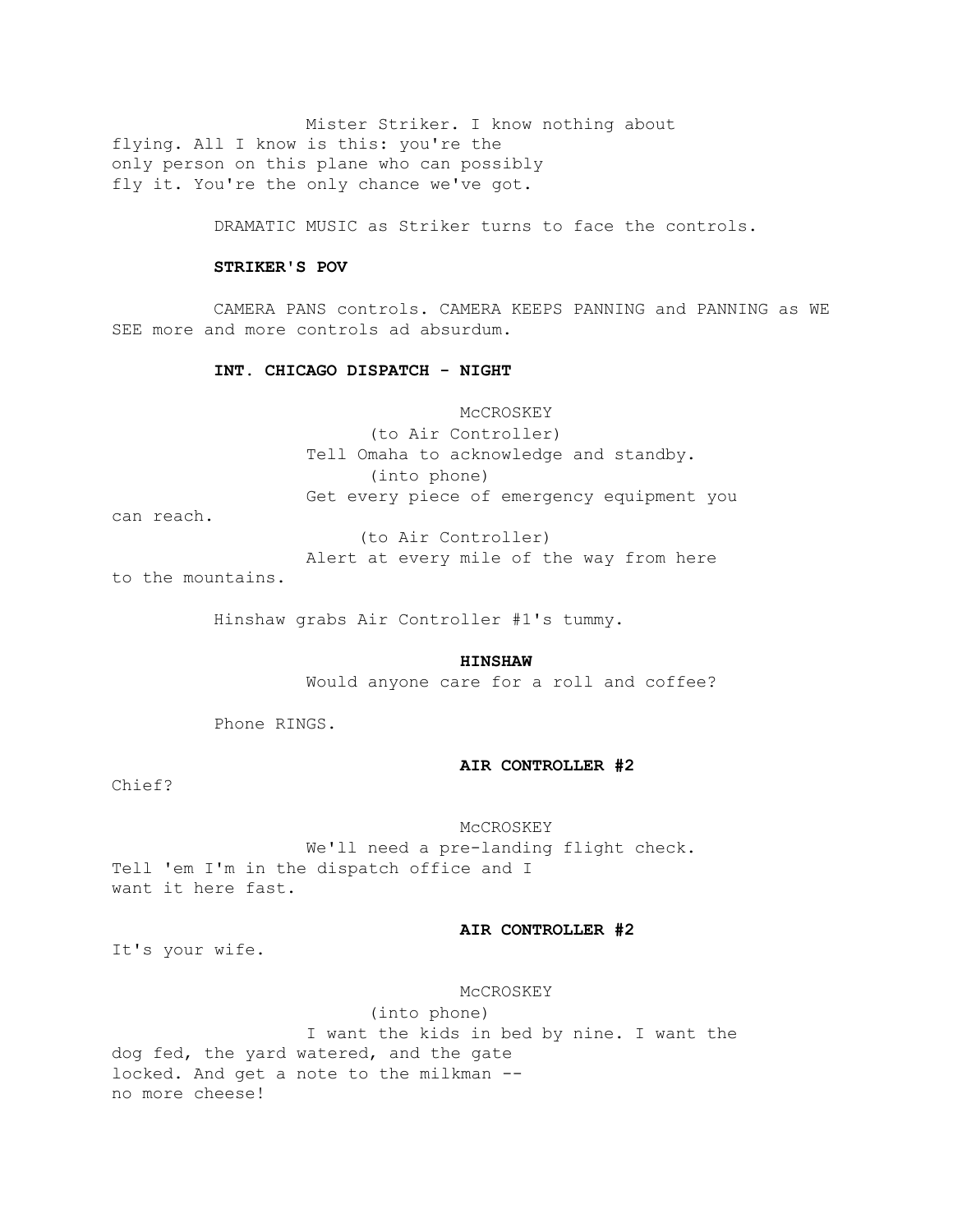He slams dowm the phone. He leans his hands on the desk. McCROSKEY

Where the hell is Kramer?

 On the wall behind him there is a picture of McCroskey leaning his hands on a desk.

# **INT. CAR - NIGHT**

 Kramer and a mutilated Carey are en route to airport. Kramer is at the wheel. Through rear window is obvious REAR PROJECTION of passing road.

#### **KRAMER**

 (into phone) No, we can't do that; the risk of a flameout is too great. Keep him 24,000. No, feet! He hangs up phone.

#### **KRAMER**

One of the passengers is going to land

that plane.

#### **CAREY**

Is that possible?

#### **KRAMER**

 Possible, but it's a hundred to one shot. Thousand to one. I know this guy.

## **CAREY**

You do? Who is it?

 We hear A THUNK. REAR PROJECTION shows he has run oyer a bicyclist, who stands and gives the finger.

#### **KRAMER**

 His name is Ted Striker. I flew with him during the war. And that won't make my job any easier tonight.

REAR PROJECTION SPEEDS UP to obvious FAST MOTION.

## **KRAMER**

 Ted Striker was a crack flight leader up to a point. But he was one of those men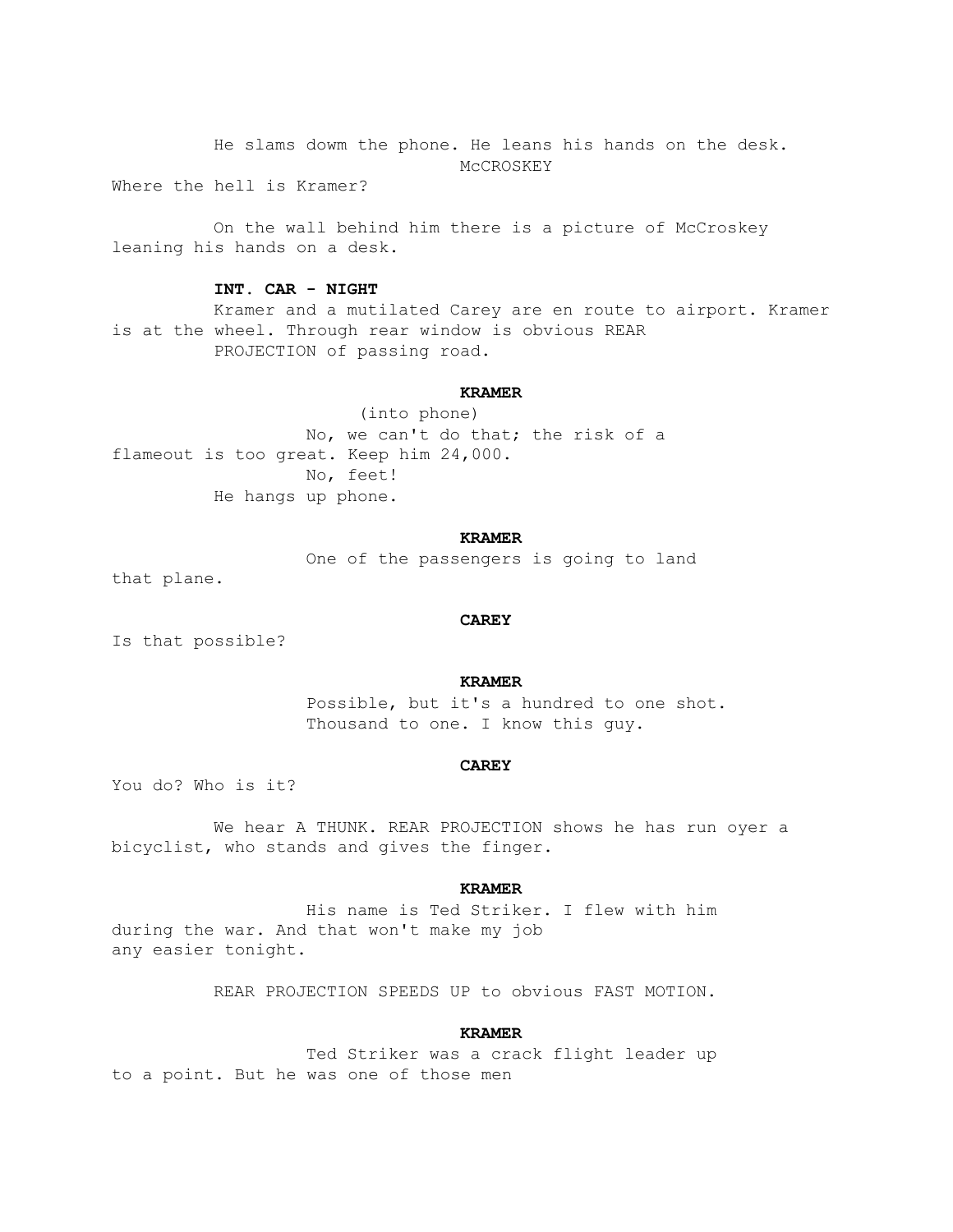who, well, let's just say he felt too much inside. Maybe you know the kind.

 Now REAR PROJECTION indicates car is turning and then weaving, but Kramer does not move wheel.

### **KRAMER**

 It takes a certain type to perform under pressure. Striker didn't have it.

 By now REAR PROJECTION is cowboys and Indians on horseback chasing and shooting at Kramer's car.

#### **KRAMER**

 Ate his heart out over every name on the casualty lists. The upshot of it is that he went all to pieces on one particular mission. Let's just hope it doesn't happen again tonight.

## **EXT. AIRPLANE - NIGHT**

THUNDER and lightning.

 **INT. COCKPIT - NIGHT** 

Striker is in pilot's seat. Rumack is standing behind him.

#### **STRIKER**

 Let's see, altitude twenty-four thousand feet, level flight, air speed four hundred sixty knots, course zero niner zero, trim, mixture, landing gear, balance.

Elaine enters.

#### **ELAINE**

Ted! What are you doing? You can't fly

this plane!

#### **STRIKER**

That's what I've been trying to tell these

people.

#### **DR. RUMACK**

 Elaine, I haven't time to put this gently, so I'll be very direct. Everyone of us on this plane is in a desperate situation. Mister Striker is the only hope we've got.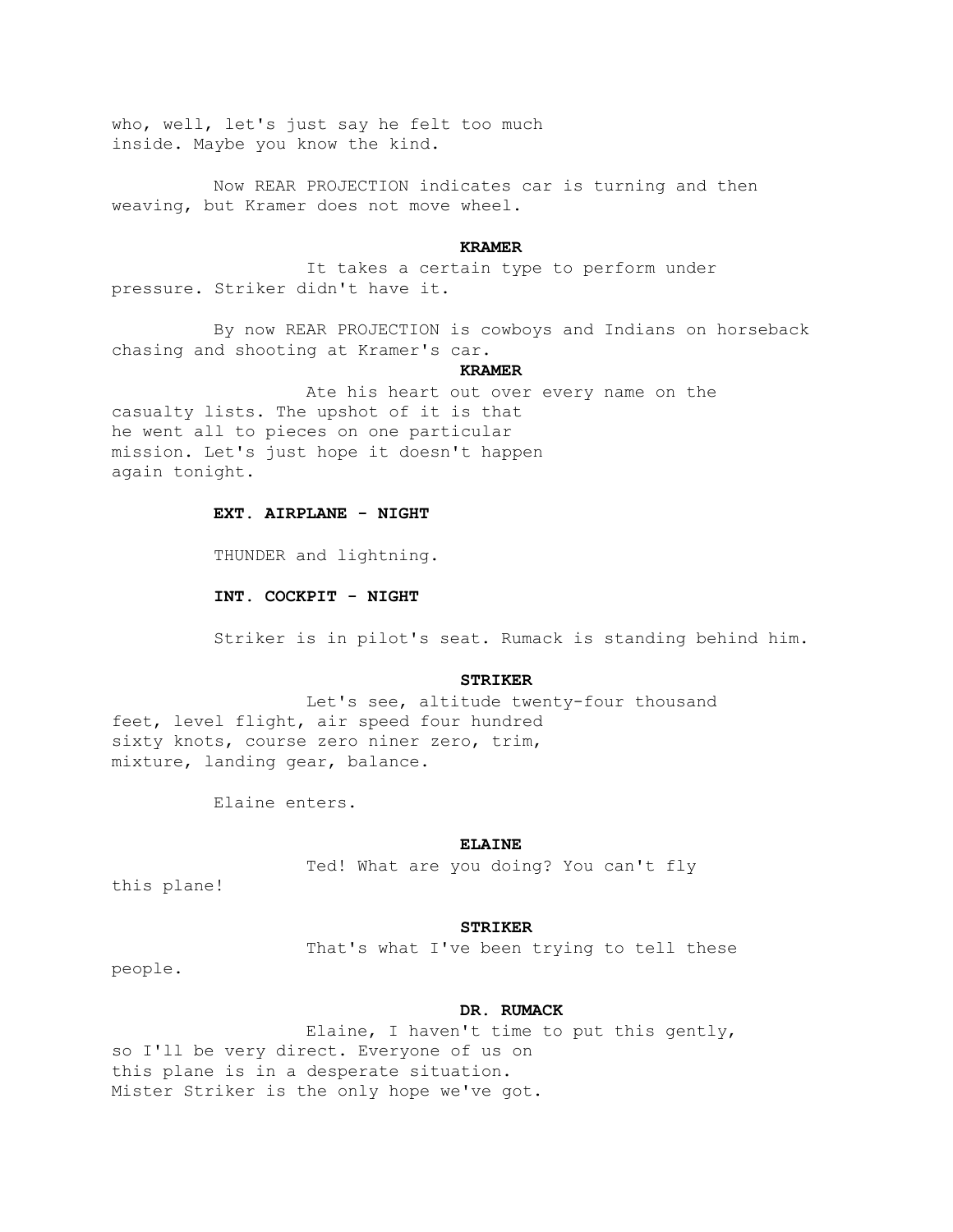### **STRIKER**

 Let's see. Those are the flaps, that's the thrust, this must turn on the landing lights.

He flips a switch. The plane dives.

### **EXT. AIRPLANE - NIGHT**

The plane is diving.

# **INT. LAVATORY - JACK**

 Jack is standing at toilet. He is jolted back and forth against the walls.

#### **INSERT - SIGN**

flashing:

RETURN TO SEAT **GOBACKEN SIDONNA** 

### **INT. COCKPIT NIGHT**

#### **STRIKER**

 (into mike) Mayday!

 **INT. CHICAGO DISPATCH - NIGHT** 

STRIKER (v.o.)

Mayday! Mayday!

### McCROSKEY

 (surprised) Mayday? What the hell is that for?

#### **HINSHAW**

 It's the Russian New Year! We'll have a parade! They'll serve hot hors d'oeuvres!

## **INT. COCKPIT - NIGHT**

Striker flips switch and rights plane.

# **EXT. AIRPLANE - NIGHT**

Level flight.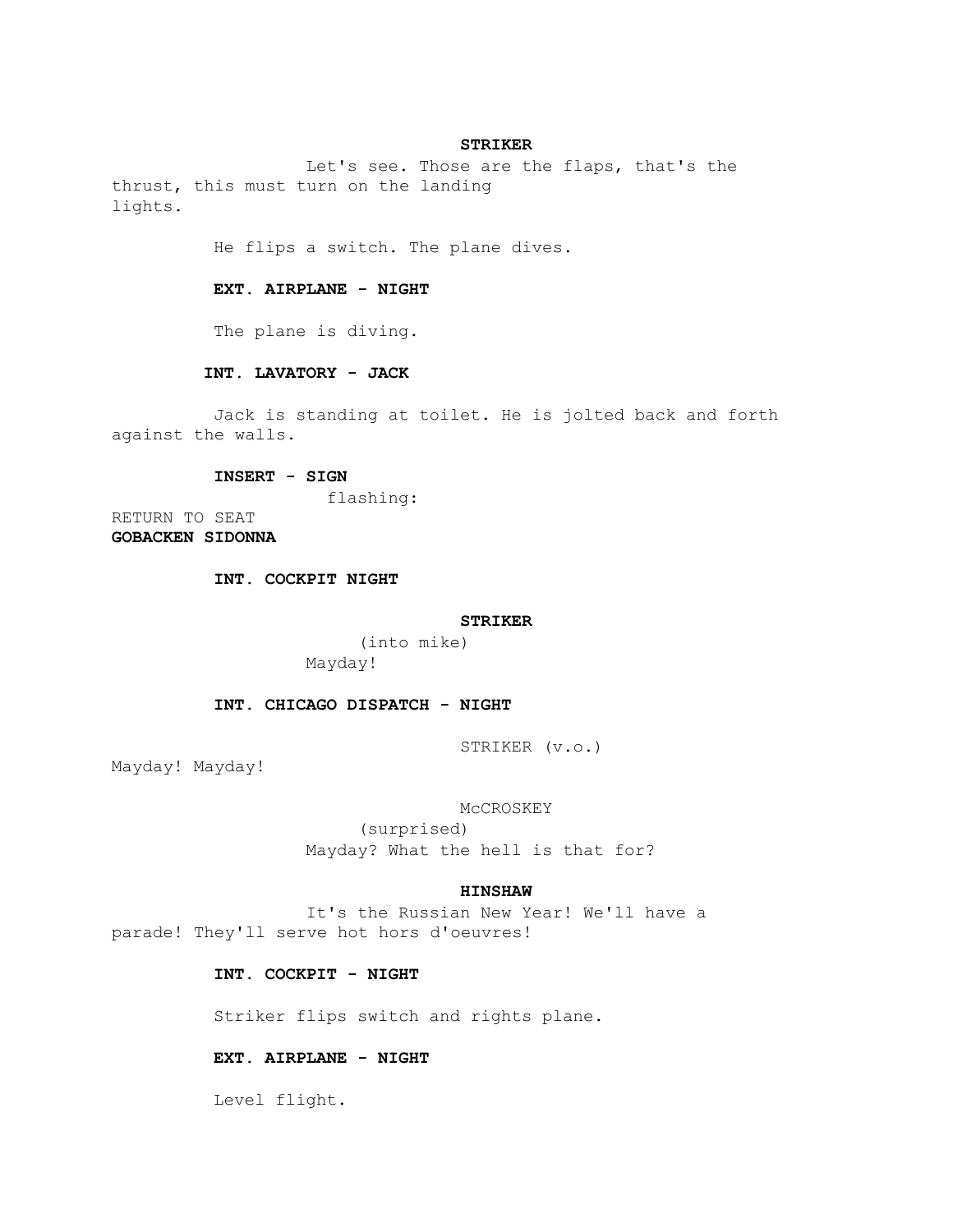# **INT. COCKPIT - NIGHT**

 McCROSKEY (v.o.) Two-zero-niner, are you okay up there?

### **STRIKER**

Yeah, I was just trying out the landing

lights.

Elaine and Rumack exchange glances.

### **INT. PASSENGER**

**CABIN - NIGHT** 

# **MRS. HAMMEN**

 I've got to get out of here! I can't stand it! I've got to get out of here!

Randy pushes up and shakes Mrs. Hammen by the shoulders.

## **RANDY**

Calm down. Get hold of yourself!

*<u>JACK</u>* 

Stewardess, let me handle this.

Randy leaves, Jack shakes Mrs. Hammen by the shoulders.

*<u>JACK</u>* 

Get hold of yourself! Get hold of

yourself!

### **DR. RUMACK**

 (to Jack) Get back to your seat; I'll take care of

this.

Jack leaves; Rumack shakes Mrs. Hammen by the shoulders.

 **DR. RUMACK** 

Calm down. Calm down. Get hold of

yourself!

Sister Angelina taps Rumack on the shoulder.

## **SISTER ANGELINA**

(to Rumack)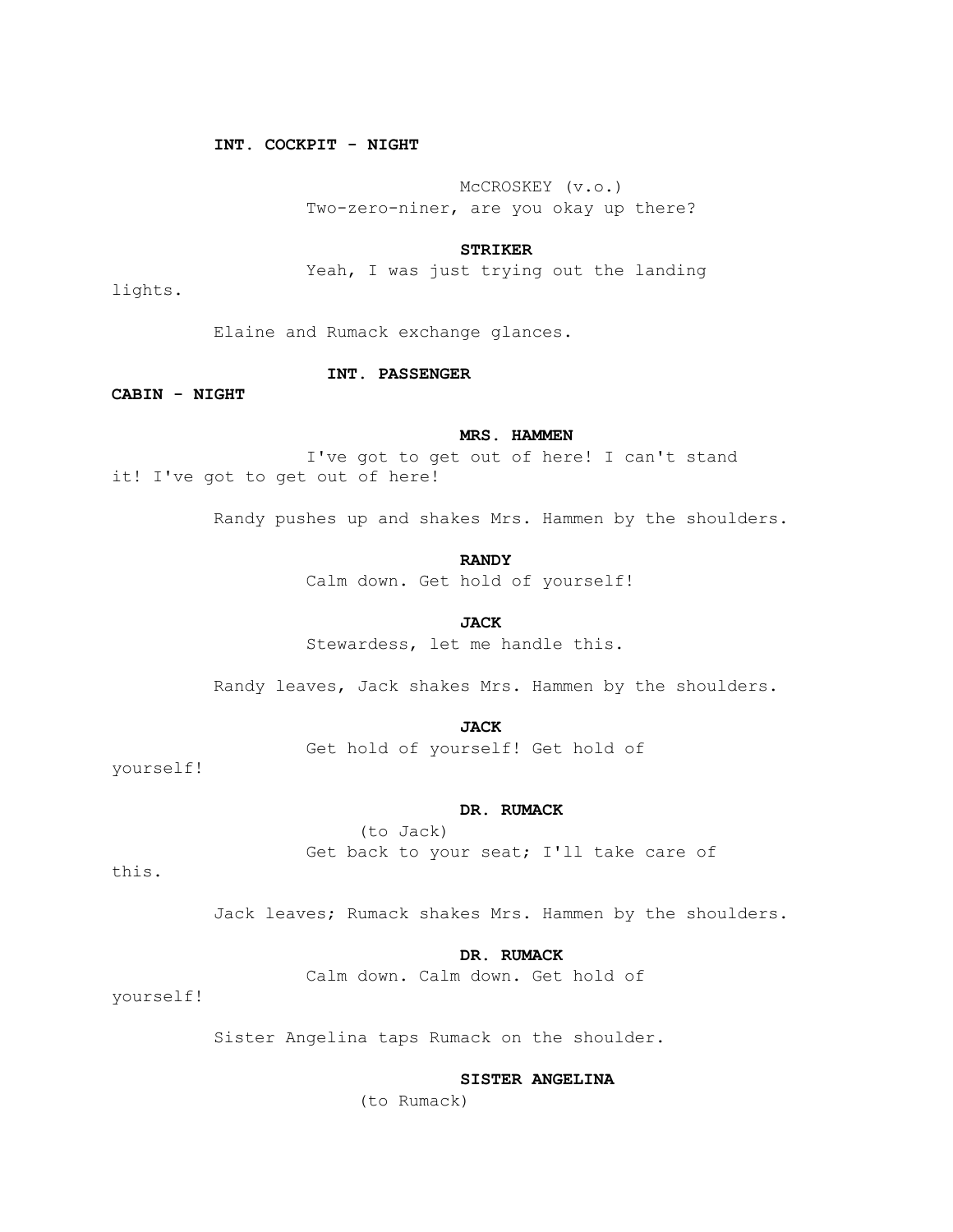Doctor, you're wanted on the phone.

Sister Angelina starts shaking Mrs. Hammen.

### **SISTER ANGELINA**

Everything will be all right. Please get

hold of yourself.

 We see a line of passengers behind Sister Angelina waiting to shake Mrs. Hammen.

> **EXT. AIRFIELD - SIGN - NIGHT** reads: CHICAGO INTERNATIONAL AIRPORT **. OVER 16 BILLION PLANES LANDED**

#### **INT. TERMINAL BUILDING - NIGHT**

 As Kramer rushes through the lobby, he is approached by a series of religious zealots. In quick succession he decks each one karate style, shooting the last zealot twenty feet away with a .44 Magnum.

# **INT. TERMINAL BUILDING - LONG SHOT - NIGHT**

P.A.  $#1$  (v.o.)

Your attention, please. Flight four-oneseven now departing the B Concourse, gate six.

 $P.A.$  #2 ( $v.o.$ ) Your attention, please. Flight twentyseven now arriving the B Concourse, gate six.

There is a LOUD CRASH, and the SCENE SHAKES.

### **INT. CHICAGO DISPATCH - NIGHT**

## **AIR CONTROLLER #1**

 (into phone) This guy doing the flying has no airline experience at all. He'll be a menace to himself and everything else in the air... (he pauses to listen) ...Yes, birds too.

> Kramer enters, picks up clipboard, and reads it. McCROSKEY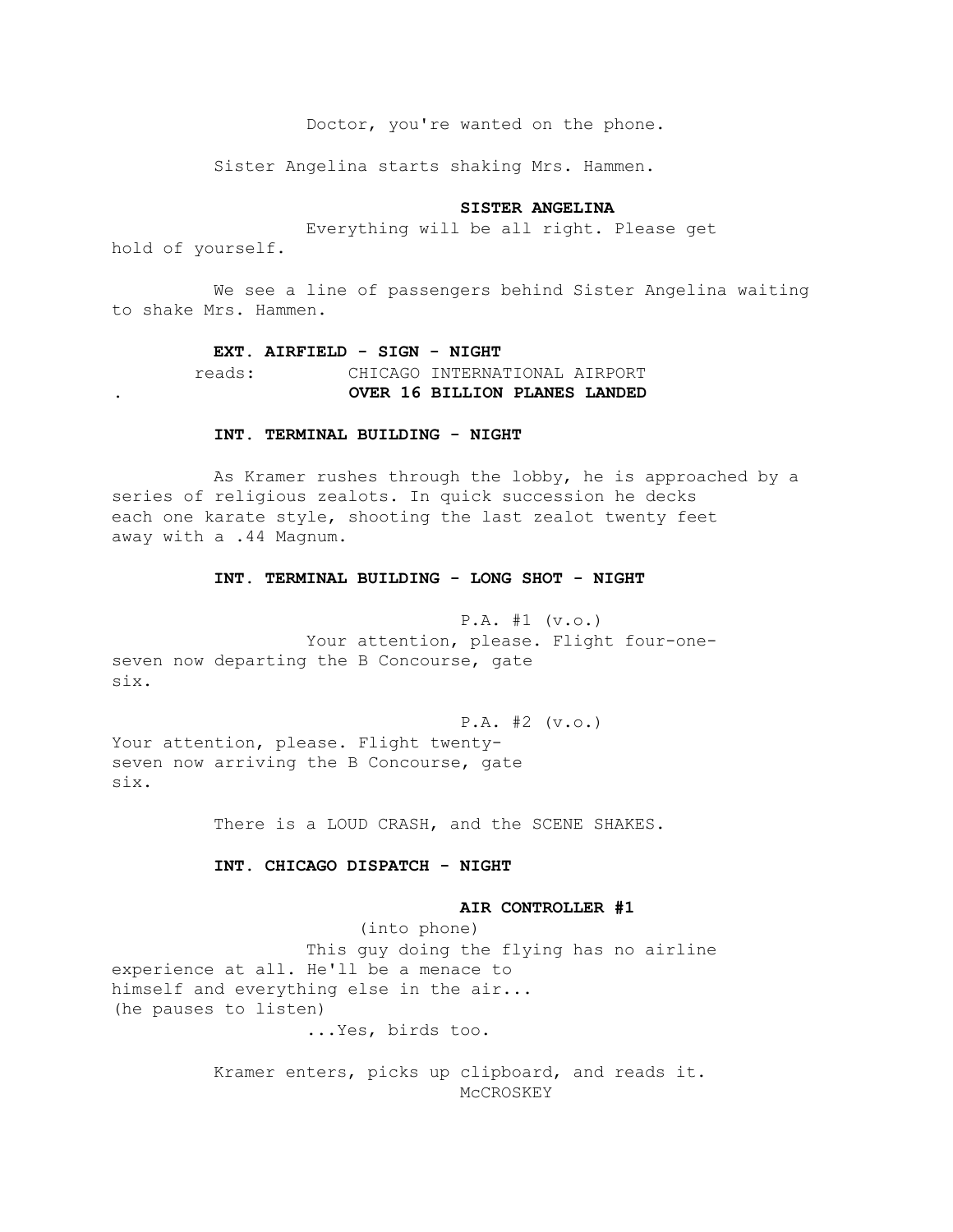(into phone)

 Okay, okay. He's a terrible risk, but what other choice have we got?

McCroskey hangs up phone.

McCROSKEY

 Well, that's the whole story, Rex, everything we know.

#### **KRAMER**

All right, Steve, let's face a few facts.

 Kramer whips off his sunglasses. Underneath is another pair of sunglasses.

### **KRAMER**

 As you know, I flew with this man, Striker, during the war. He'll have enough on his mind without remembering those days when -- well, when things weren't so good.

### McCROSKEY

 Well, right now things aren't so good. And while we're talking there are a hundred and thirty-eight lives waiting on us for a decision.

#### **KRAMER**

 Let me tell you something, Steve. Striker was a top-notch squadron leader -- a long time ago... but my feeling is that when the going gets rough upstairs tonight, Ted Striker's gonna fold up.

#### McCROSKEY

 Look, Rex -- I want you to get on the horn and talk this guy down! You're going to have to let him get the feel of this airplane on the way; you'll have to talk him onto the approach; and so help me, you'll have to talk him right down to the ground!

 A watermelon falls from TOP OF FRAME, splattering on the table.

## **KRAMER**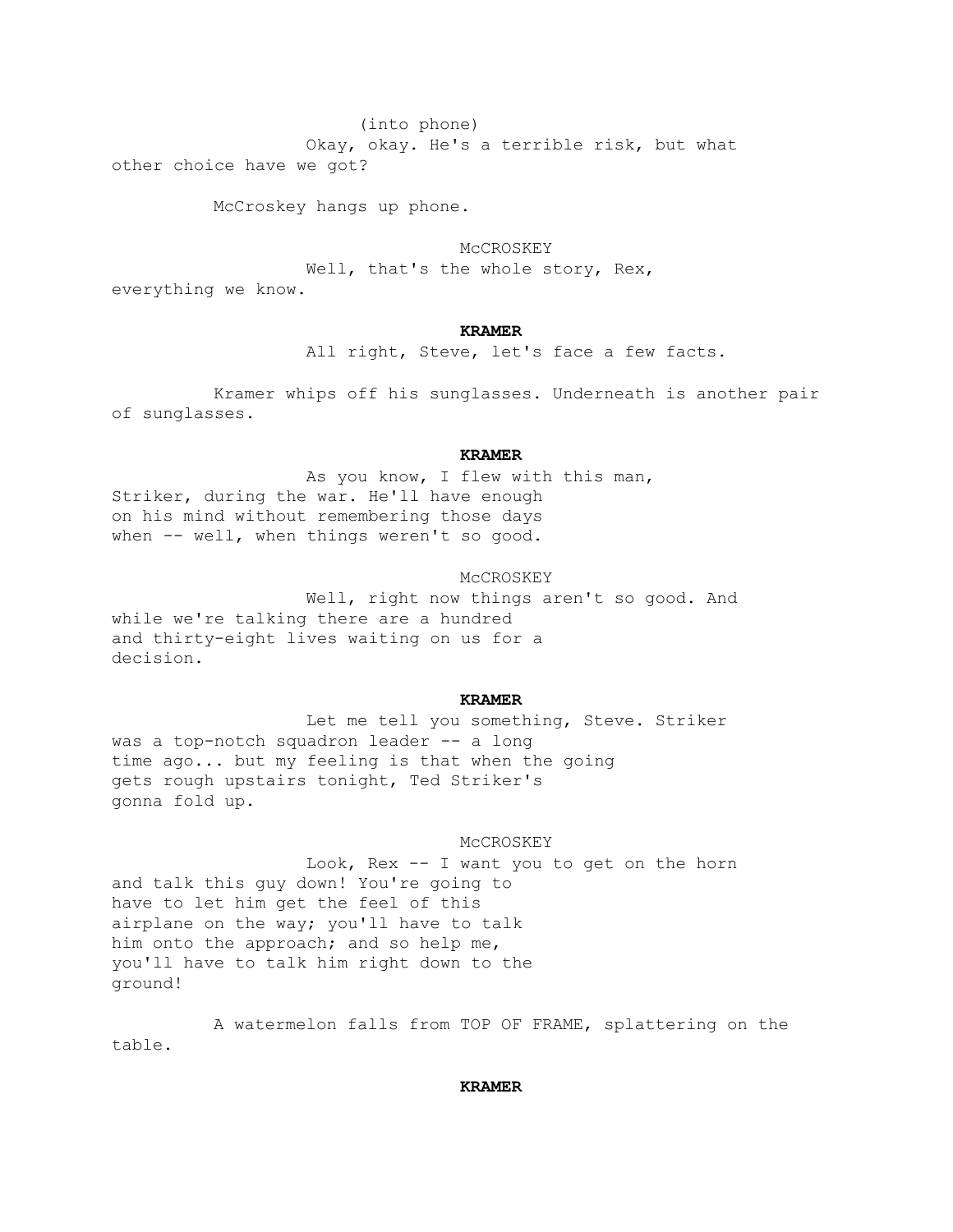Very well then. Put Striker on the

speaker.

### McCROSKEY

 Okay, you can use the radio over there. Looks like I picked the wrong week to quit drinking.

He pulls a flask trom the drawer and takes a swig.

## **INT. CHICAGO DISPATCH - NIGHT**

Kramer at dispatch radio. He picks up mike.

### **KRAMER**

 Striker, Striker, this is Captain Rex Kramer speaking.

McCroskey joins Kramer at dispatch radio.

## **INT. COCKPIT - NIGHT**

 DRAMATIC MUSIC as we see Striker's ominous look of recognition.

#### **STRIKER**

 (dramatically) Yes, Captain Kramer. Read you loud and

clear.

# **INT. DISPATCH - NIGHT**

 Kramer sits at the mike. An Air Controller is standing next to him, but only his mid-section is in FRAME.

#### **KRAMER**

All right. It's obvious you remember me.

The Air Controller is scratching his behind.

### **KRAMER**

 So what do you say you and I just forget about everything except what we have to do now?

The Air Controller is now scratching his crotch.

## **KRAMER**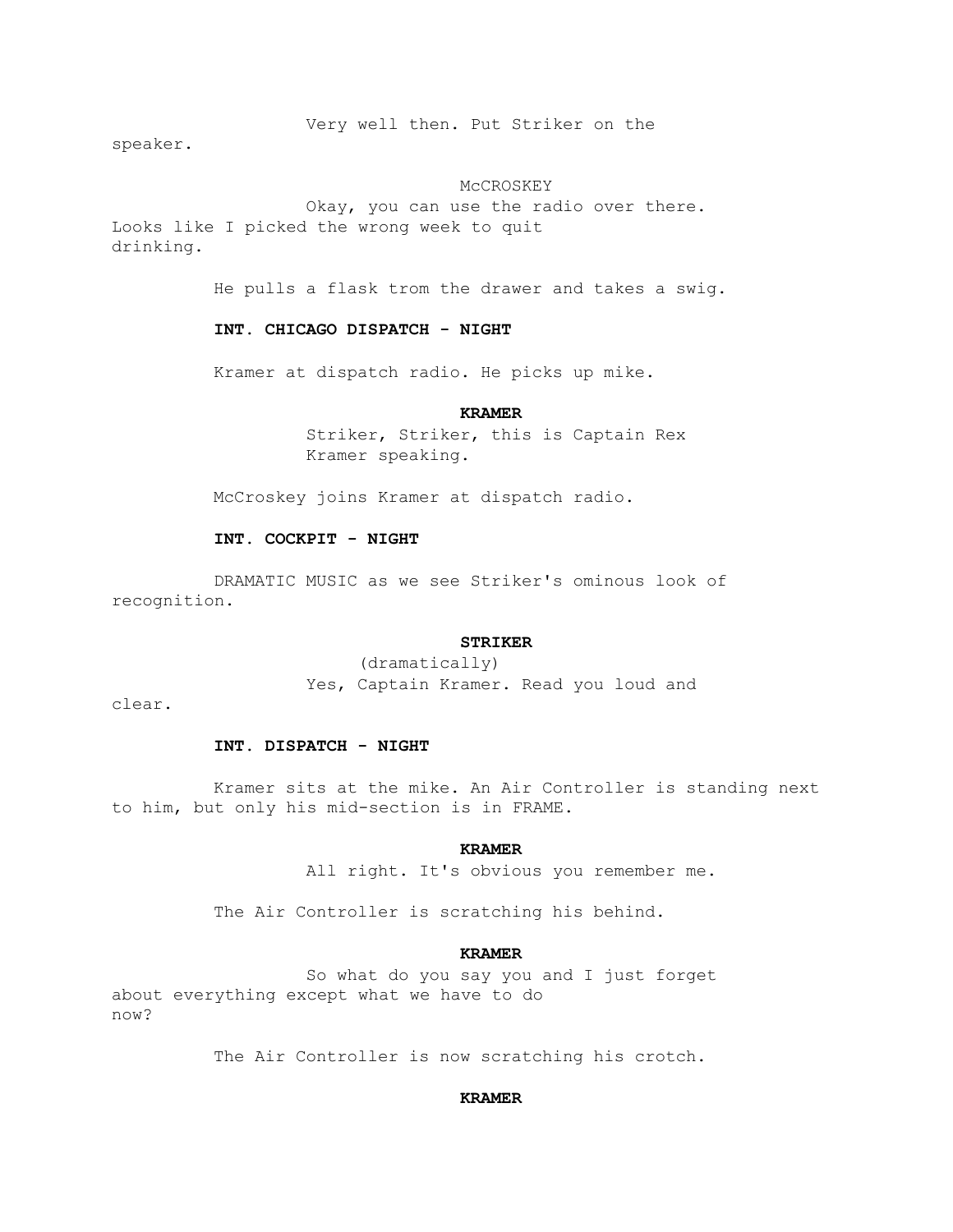You and I are going to bring this plane in

together.

 The Air Controller's hand is now inside his pants straightening out his underwear.

### **KRAMER**

 Before we start, I'd like to say something. I know that right now things must look pretty rough up there.

 The Air Controller is now hopping around with both hands inside his pants.

### **KRAMER**

 But if you do what I tell you, when I tell you to do it, there's no reason you can't bring that plane in.

# **INT. COCKPIT - NIGHT**

### **STRIKER**

 Let's not kid each other, Kramer. You know I've never flown a bucket like this. I'm going to need all the luck there is.

## **INT. CHICAGO DISPATCH - NIGHT**

#### **KRAMER**

 Stand by, Striker. (to McCroskey) The one hope we have is to build this man up. I've got to give him all the confidence I can. (into microphone) All right, Striker, have you ever flown a multi-engine plane before?

> STRIKER (v.o.) No. Never.

## **KRAMER**

Shit!

 **INT. COCKPIT - NIGHT** 

Striker over hears conversation on radio.

KRAMER (v.o.)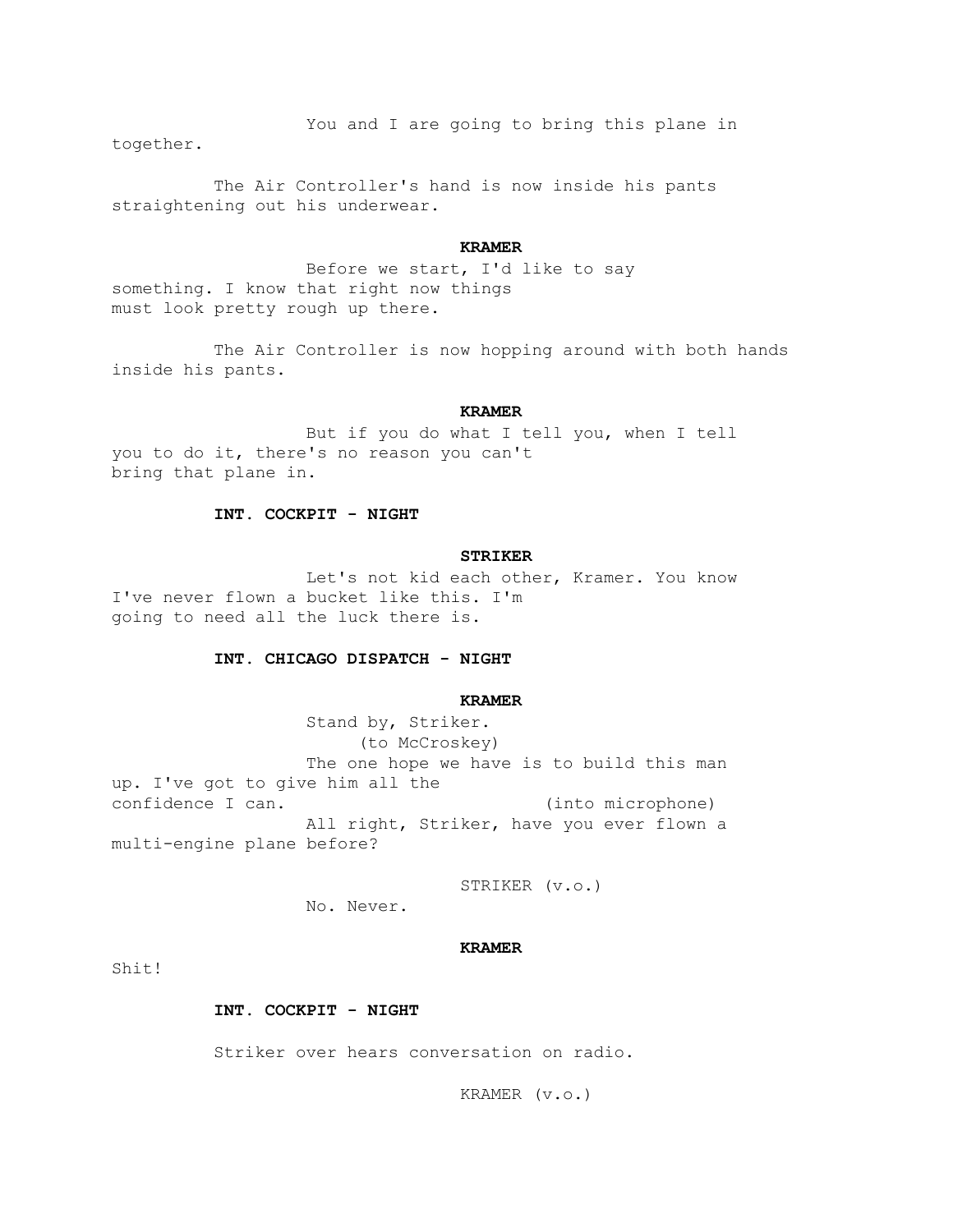This is a goddamn waste of time. There's no way he can land this plane! Route 'em into Lake Michigan and at least avoid killing innocent people!

#### **INT. CHICAGO DISPATCH - NIGHT**

### McCROSKEY

 Grab hold of yourself! You've got to talk them down. You're the only chance they've got!

### **KRAMER**

 (into mike) All right, Striker, now you listen to me and you listen close. Flying is no different than riding a bicycle...it just happens to be a lot harder to put baseball cards in the spokes. Now, if you just follow my instructions...

#### **INT. COCKPIT - NIGHT**

 Two vultures are sitting on back of Striker's seat. KRAMER (v.o.) ...there's no reason why you shouldn't have complete confidence in your chances

to come out of this thing alive and in one piece.

### **INT. CHICAGO DISPATCH - NIGHT**

#### **KRAMER (cont.)**

 First, I want you to familiarize yourself with the controls. Later we'll run through the landing procedure.

 Kramer takes a last drag on his cigarette and tosses it out the window. McCroskey plugs his ears with his fingers and ducks as though Kramer had thrown a grenade. There is an  **EXPLOSION O.S.** 

#### **KRAMER**

 All right. Now I'd like you to disengage the automatic pilot. But watch any violent movement of the controls, like you used to make in Spitfires and Phantoms.

## **INT. COCKPIT - NIGHT**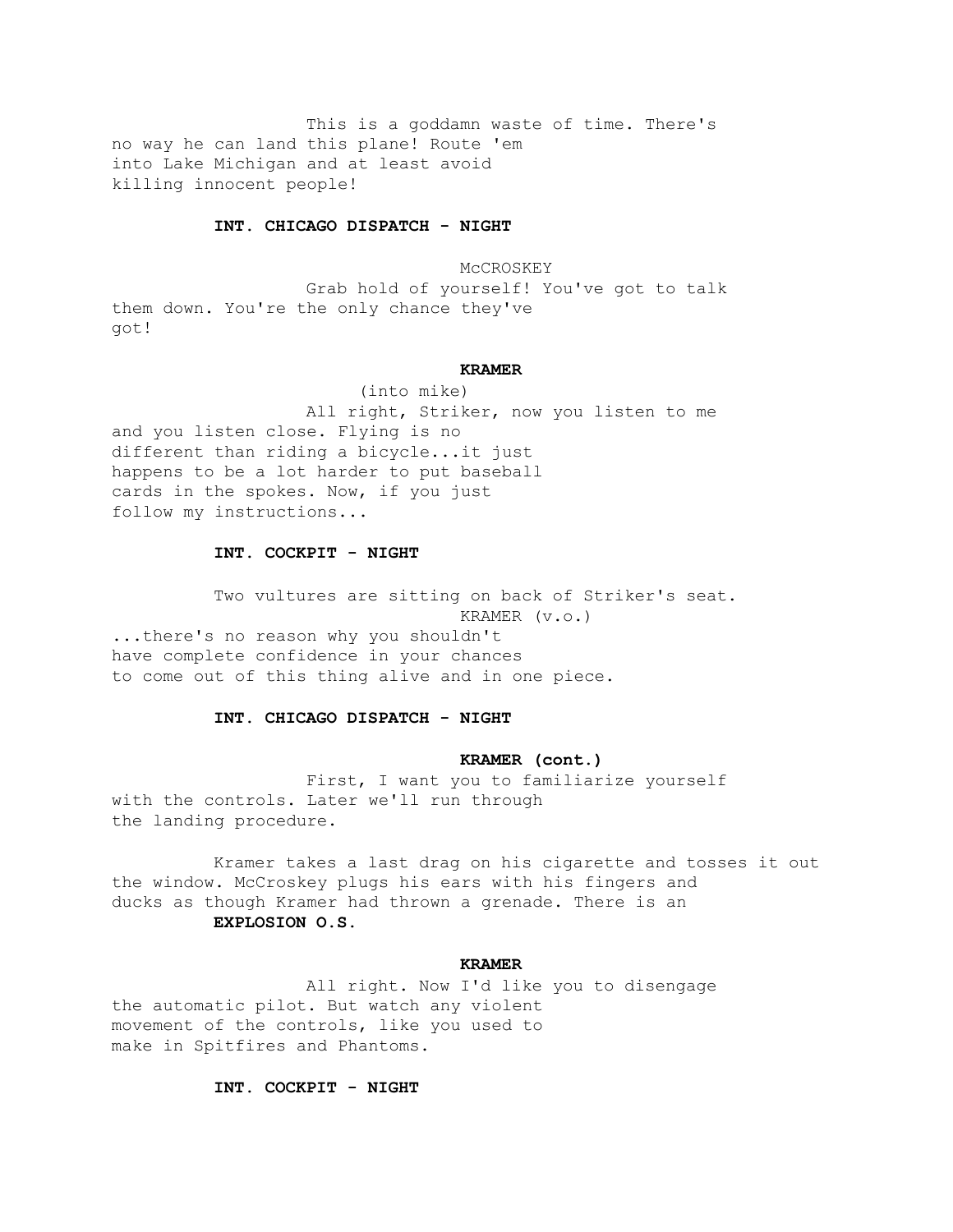#### **STRIKER**

(into microphone)

Okay, I'm going to unlock the automatic

pilot.

 Striker switches off automatic pilot button. Automatic pilot shoots upward out of the seat. Elaine is thrown to the floor. Striker struggles desperately to control the plane.

### **EXT. AIRPLANE - NIGHT**

flying

erratically.

# **INT. COCKPIT - NIGHT**

 KRAMER (v.o.) (matter of factly) Just remember, the controls will feel very heavy compared to a fighter.

 Striker is fighting the wheel and the autopilot which is drifting in his way. Finally, he throws the autopilot to the rear of the cockpit.

 KRAMER (v.o.) Don't worry about that. It's perfectly normal. You must watch your airspeed closely. Don't let it fall below 520. Both your rudder pedals and elevator trim will have additional play due to increased drag, but you can compensate by lowering manifold pressure below 154. Now there's one other thing. Have you someone up there who can work the radio and leave you free for flying?

#### **STRIKER**

Yes! The stewardess is here with me!

 Elaine rises. The autopilot is on her back, its hands clinging to her breasts. She removes it and seats it at engineer's console.

KRAMER (v.o.)

Have her take the co-pilot's seat.

 Elaine takes her seat as Striker regains control of the plane. He hands Elaine the mike.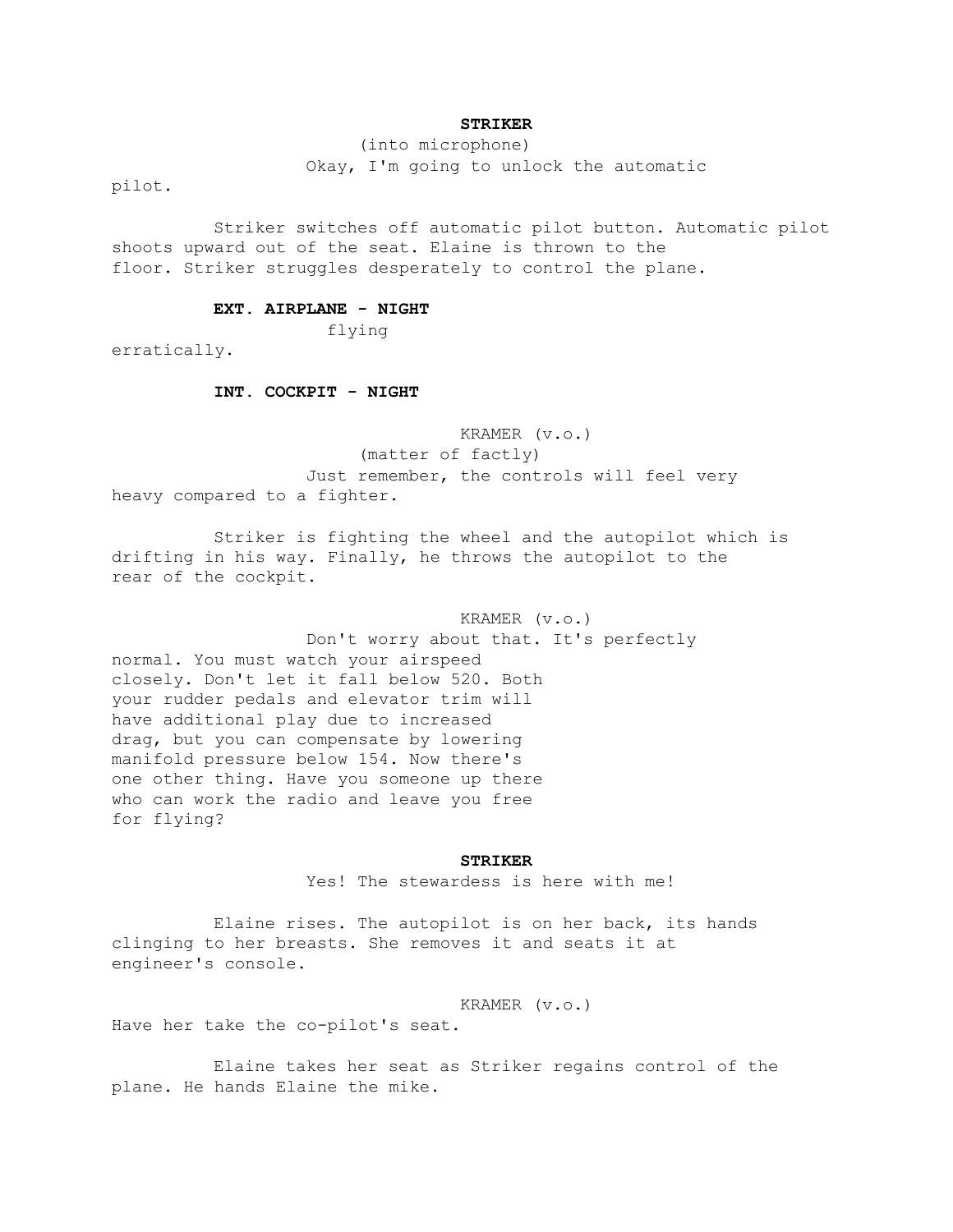### **STRIKER**

The radio's all yours now. And keep an eye on that number three engine. It's running a little hot.

### **INSERT - NUMBER THREE ENGINE GAUGE**

A LITTLE HOT is blinking.

 **BACK TO INT. COCKPIT - NIGHT** 

KRAMER (v.o.)

Striker, what kind of weather are you in

up there?

## **ELAINE**

 (into microphone) Rain.

#### **STRIKER**

And a little ice.

#### **ELAINE**

And a little ice!

 KRAMER (v.o.) How's it handling?

# **STRIKER**

Sluggish. Like a wet sponge.

### **ELAINE**

 (into microphone) Sluggish. Like a wet sponge.

 KRAMER (v.o.) (patronizing) All right, Striker, you're doing just

fine.

#### **STRIKER**

 (to Elaine) It's a damn good thing he doesn't know how much I hate his guts.

# **ELAINE**

 (into microphone) It's a damn good thing you don't know how much he hates your guts.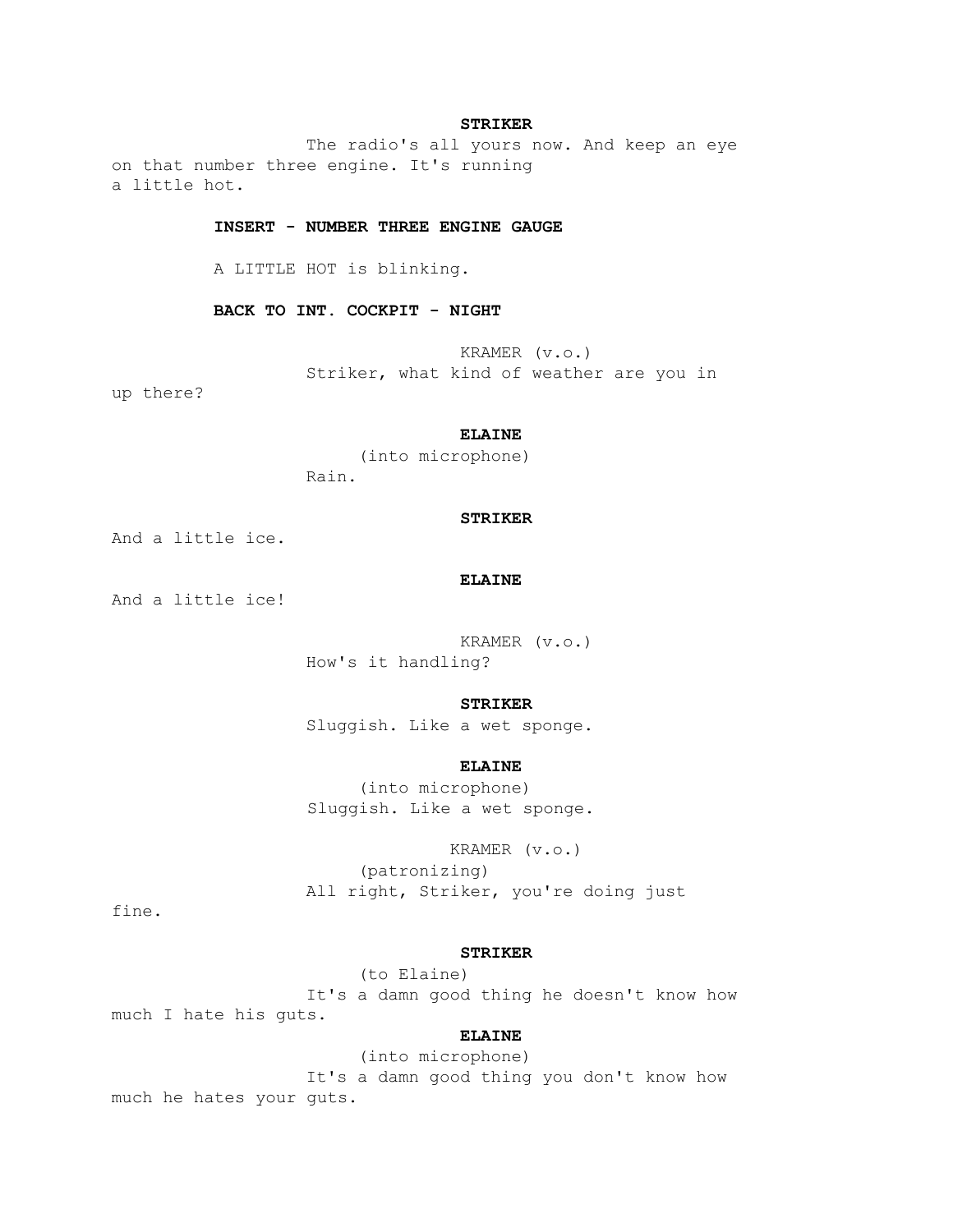# **INT. PASSENGER CABIN - NIGHT**

Sister Angelina is singing to the Krishnas.

### **SISTER ANGELINA**

 '...I sit by the telephone for hours. I love when men send me flowers. I enjoy being a girl.'

### **INT. PASSENGER CABIN - NIGHT**

Jack is comforting an ailing Shirley. She is perspiring.

# *<u>JACK</u>*

How ya doing, honey?

#### **SHIRLEY**

Oh Jack, I'm so warm. I'm burning up.

# *<u>JACK</u>*

Here.

 He reaches up and opens the overhead air nozzle. Air rushes out with hurricane force. As Jack struggles to turn off nozzle, Shirley is blown about, an adjacent passenger's papers go flying from a briefcase, a Hari Krishna's toga flies up revealing polka dot boxer shorts. An extra's toupe flies off.

#### **INT. PASSENGER CABIN - NIGHT**

 **SOFT MUSIC.** 

#### **MILTON**

 After my wife died, I felt like a fifth wheel. You know, so many years being with one person -- a very wonderful person - makes you always think of yourself as part of a pair...When Ethel passed away, I was lost. I couldn't function socially and I couldn't function in business.

#### **BERNICE**

 Well, after a thing like that you wouldn't be expected to.

## **MILTON**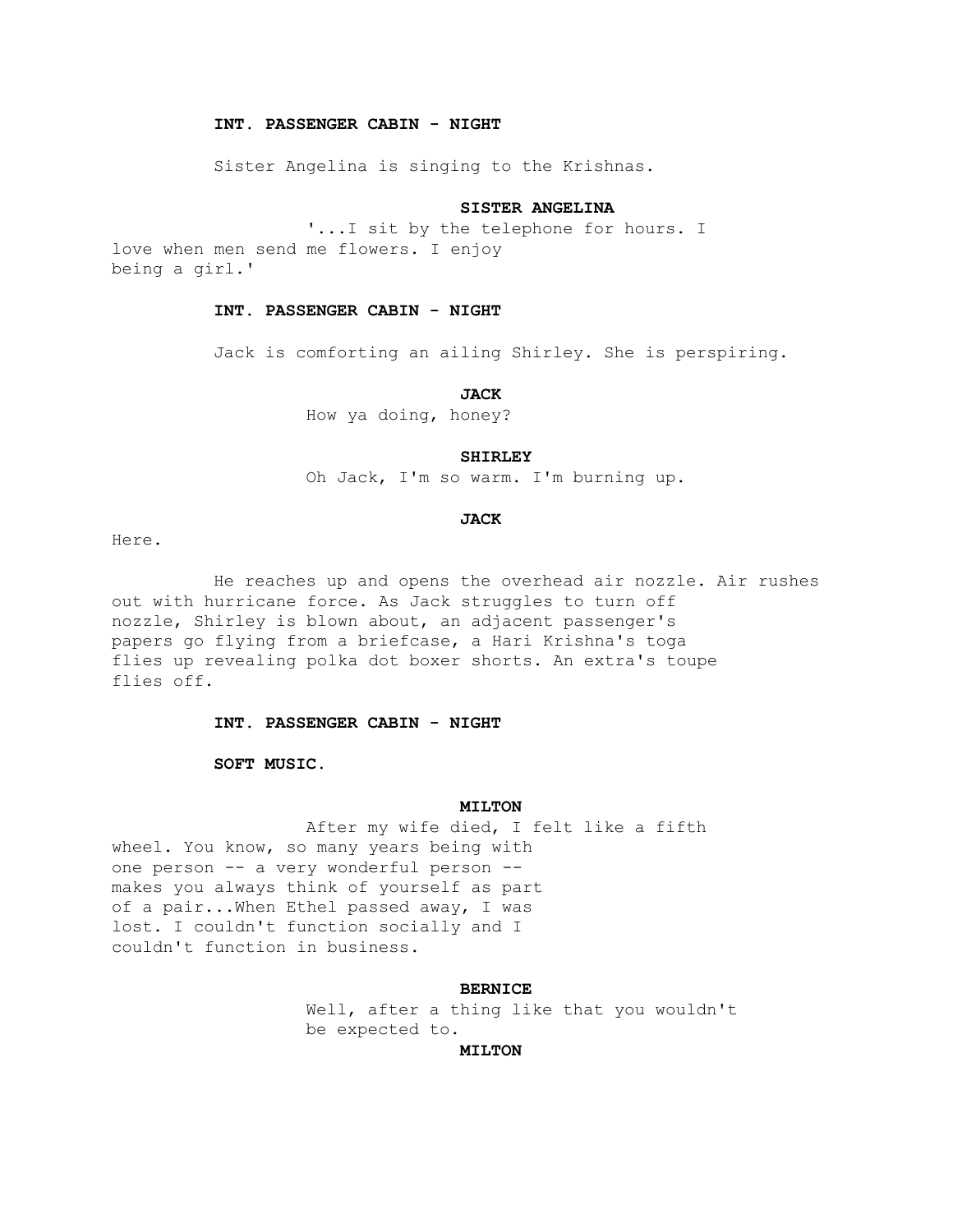But I think it's time we stopped talking about me. A woman like you -- why haven't you ever married?

# **BERNICE**

 Well, I'm afraid that's a question that's all too easy to answer.

#### **MILTON**

 I know the answer -- Career. A smart woman like you became so involved in your work, you didn't have time for marriage.

#### **BERNICE**

 I wish I could fool myself into believing that that's the reason. The truth of the matter is, nobody ever asked me.

#### **MILTON**

You know, here we are having coffee together, and discussing education and business and economy...and we don't even know each other's names...full names I mean.

#### **BERNICE**

Mine's Eleanor. Eleanor Schiff.

#### **MILTON**

That's a lovely name. Mine's Milton... Milt Ettenhenim. But my friends call me 'Bubbles.'

## **INT. PASSENGER CABIN - NIGHT**

 Randy approaches Mrs. Schiff.  **RANDY**  Would you care for a soft drink?

#### **MRS. SCHIFF**

I'd be glad to.

 Randy hands a large bottle of Coca Cola wrapped in a baby blanket to Ms. Schiff, who cradles it in her arms.

#### **MRS. SCHIFF**

Ooooh, such a nice soft drink.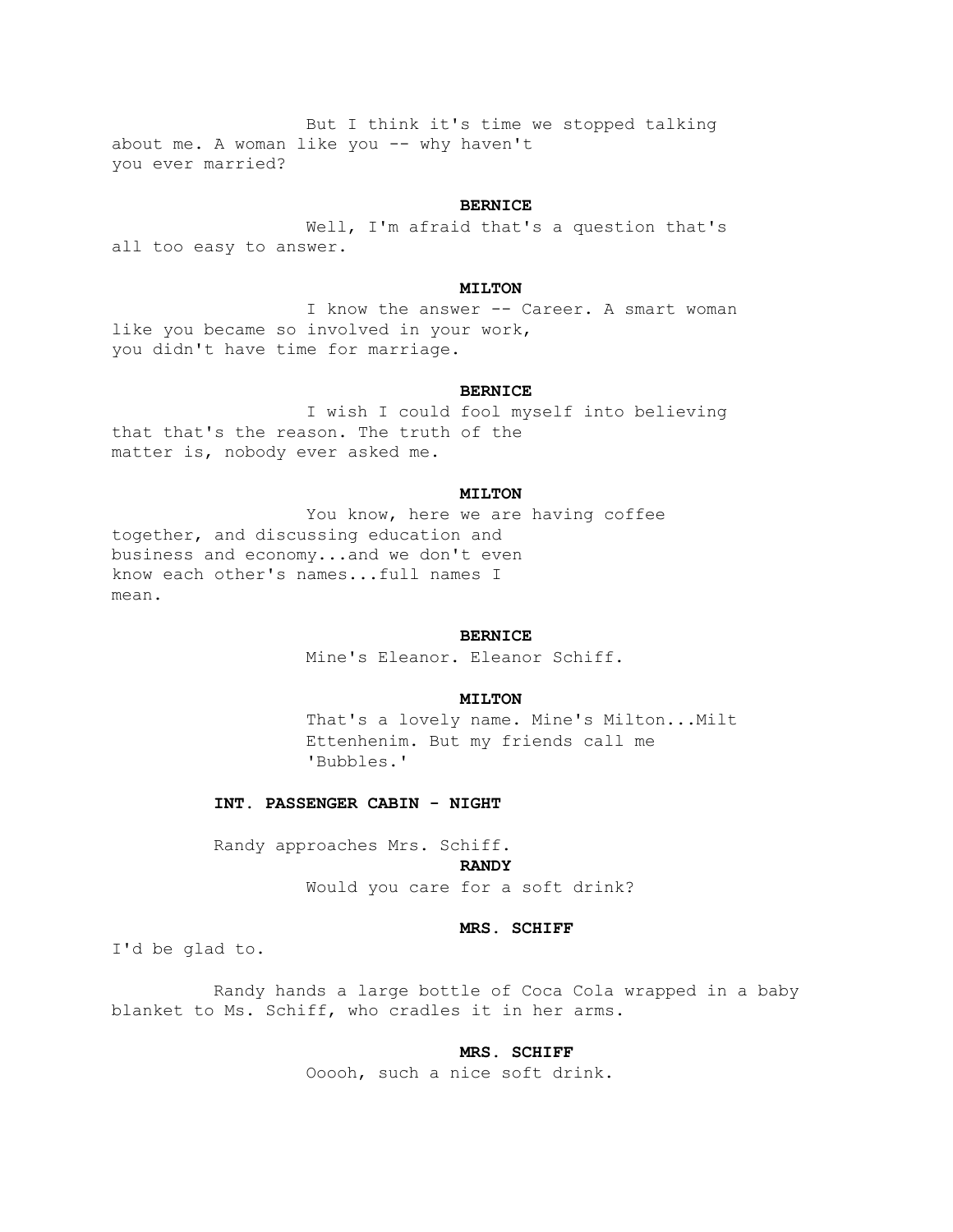# **INT. O'HARE WEATHER CENTER - CLOSEUP ON TYPEWRITER**

 CAMERA PULLS OUT to reveal Dispatcher typing message. RADIO (v.o.) National Weather Service reporting Omaha fogged in. Visibility zero.

The Dispatcher attempts to remove the message, but it is stuck in the cartridge. He yanks on it, but the paper stretches out like rubber. The scene now becomes like a cartoon. He lodges his feet against the typewriter and pulls until the paper stretches to his face. He grumbles in Donald Duck voice. The typewriter snaps back and hits him.

#### **INT. CHICAGO DISPATCH - NIGHT**

### McCROSKEY

 (to Air Controller #2) Macias, get me Captain Oveur's wife on the phone. We'd better let her know what's going on.

 Air Controller #1 rushes in holding a piece of paper and hands it to McCroskey.

#### **AIR CONTROLLER #1**

Steve, this weather bulletin just came off

the wire.

 McCroskey frowns and hands it to Hinshaw. McCROSKEY Johnny, what can you make out of this?

#### **HINSHAW**

This? Why, I could make a hat or a

broach...

McCroskey grabs the note from him.

# **INT. BEDROOM - NIGHT**

 MRS. OVEUR is in bed. Phone on night table RINGS. She reaches for it sleepily.

### **MRS. OVEUR**

Hello?

AIR CONTROLLER #2 (v.o.)

Missus Oveur?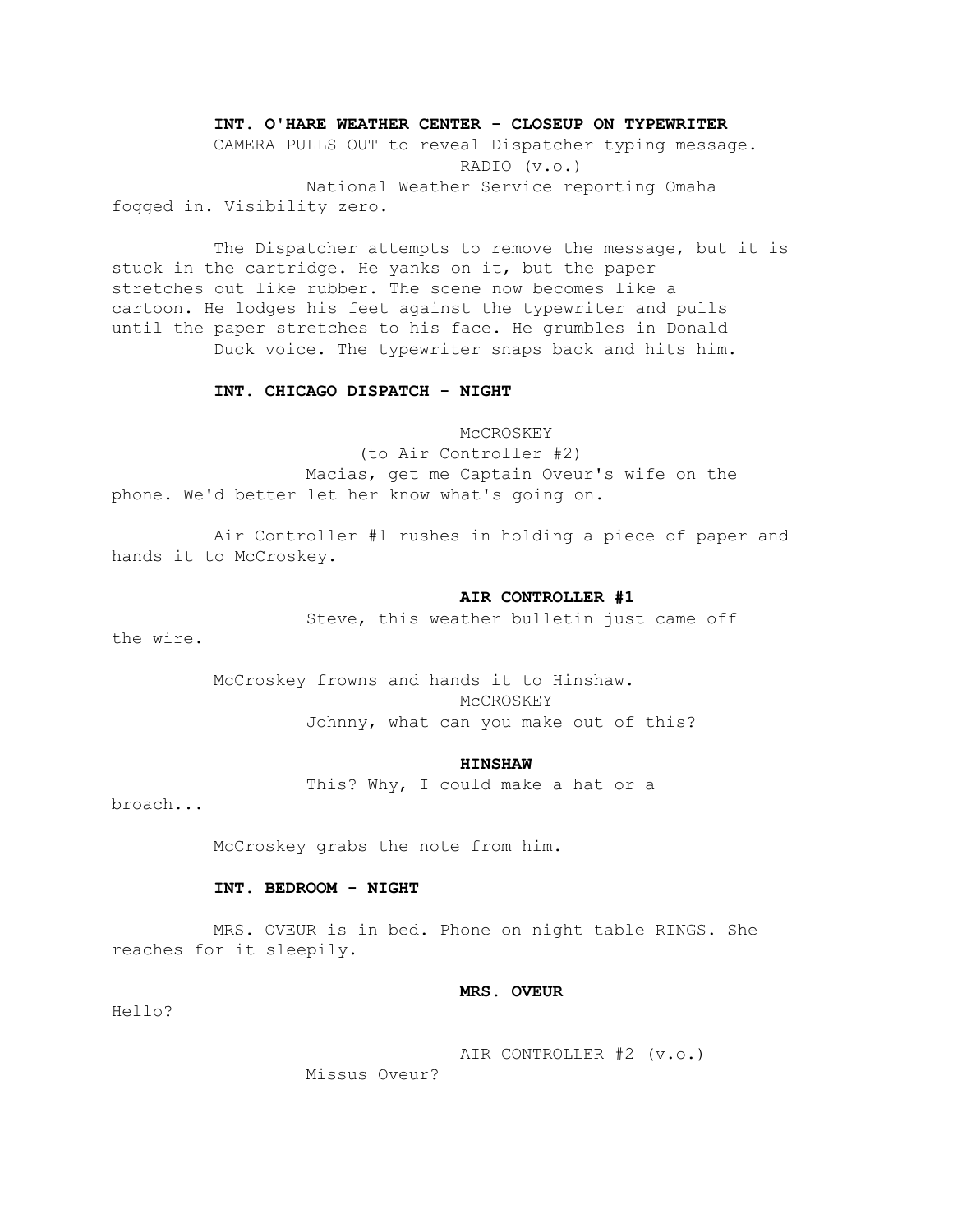### **MRS. OVEUR**

Yes, this is Missus Oveur. AIR CONTROLLER #2 (v.o.) This is Ed Macias calling from the airport. There's some trouble on your husband's flight.

SHOT WIDENS to reveal she is sleeping with a horse.

 AIR CONTROLLER #2 (v.o.) We don't know how serious it is yet, but Harry Ballard thought you'd want to get down here right away.

### **MRS. OVEUR**

I'll be right down.

She hangs up the phone and rises.

# **MRS. OVEUR**

 I've got to go to the airport. You can let yourself out the back door. There's juice in the refrigerator.

# *HORSE HORSE*

 (sounding like Mr. Ed) Did you finish? Was I good?

### **MRS. OVEUR**

Oh, you're all so concerned about

performance!

# **EXT. AIRPLANE - NIGHT**

THUNDER and lightning; turbulent weather.

### **INT. CABIN - NIGHT**

Randy approaches Mrs. Schiff, who is caring for a drink.

# **RANDY**

Would you care for another drink?

# **MRS. SCHIFF**

No, thank you, I'm still nursing this one.

She is bottle feeding the Coke bottle.

### **MRS. SCHIFF**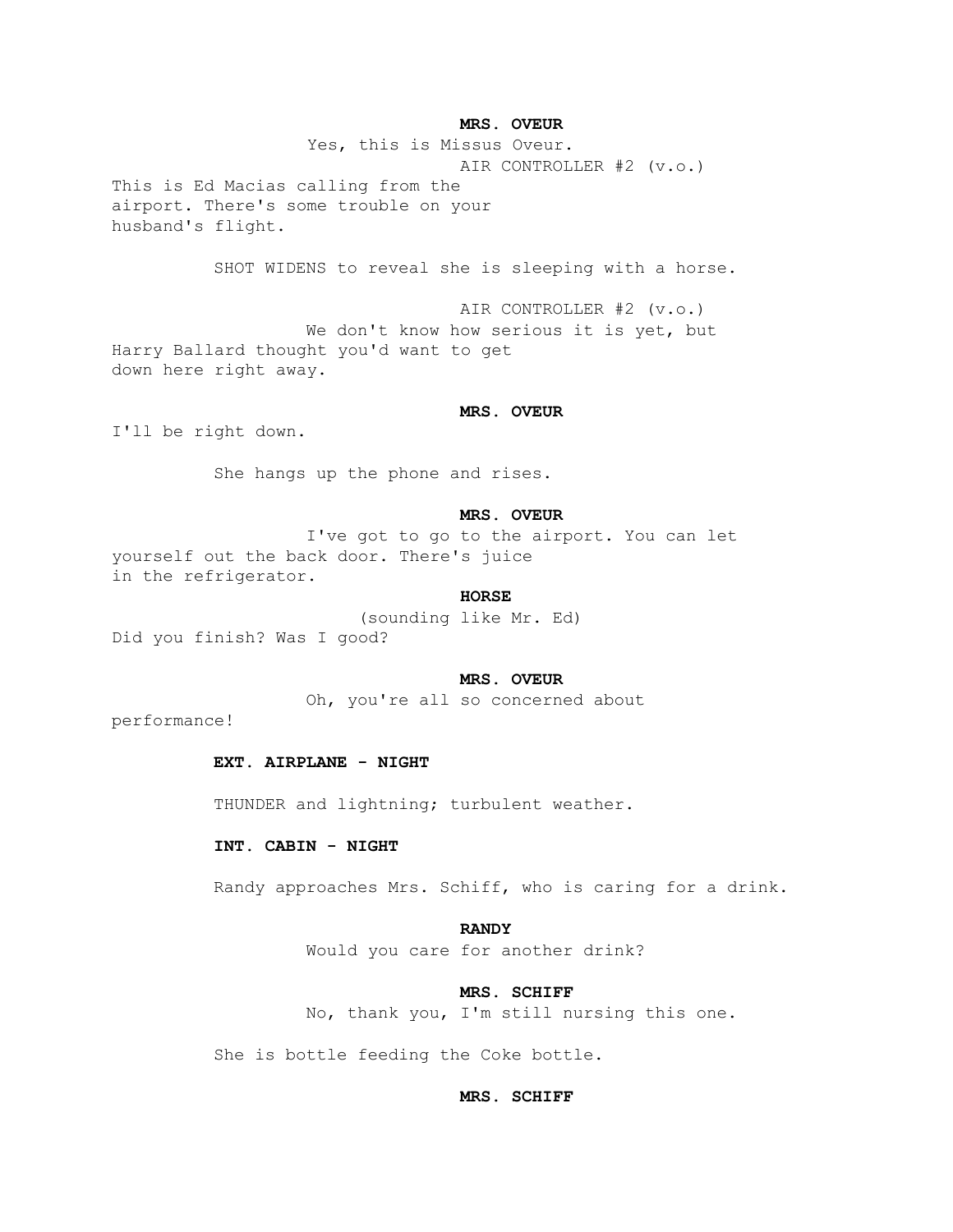(to bottle) There, just a little bit more -- and then burpie time and a good nap!

# **INT. COCKPIT - NIGHT**

Elaine hangs up phone.

# **ELAINE**

 Doctor Rumack says the sick people are getting worse and we're running out of time.

Striker is perspiring.

 STRIKER'S THOUGHTS (v.o.) (echoing) I've got to concentrate, concentrate, entrate, I've got to concentrate, oncentrate, oncentrate.

He becomes aware of ECHO.

 STRIKER'S THOUGHTS (v.o.) (echoing) Hell, hello, ello, ello, ello, lo, lo. Echo, echo, echo, cho, cho, o, o, o, o, o. Pinch hitting for Pedro Bourbone, Manny Mota, Mota, Mota, Mota.

# **EXT. AIRPLANE - NIGHT**

Nose dowm.

```
 ELAINE (v.o.) 
     (hysterically) 
Ted, the altitude! We're falling, we're
```
falling!

### **INSERT - GAUGE INDICATING DROPPING ALTITUDE**

# **EXT. AIRPLANE - NIGHT**

THUNDER and lightning. Flying nose down.

# **INT. PASSENGER CABIN - NIGHT**

A Woman applying eye makeup, smears it over her face.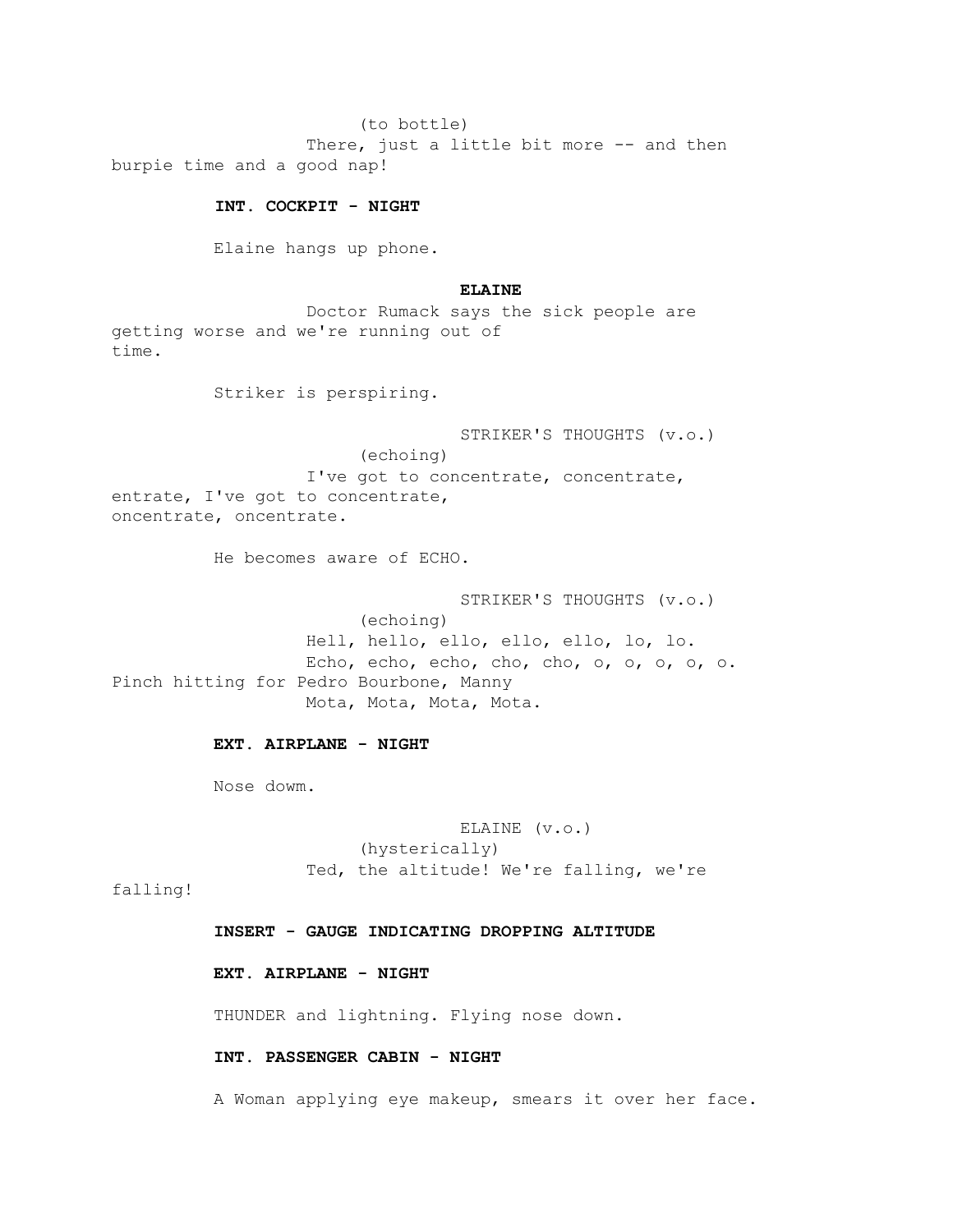# **INT. COCKPIT - NIGHT**

 DRAMATIC MUSIC as Striker is struggling with the controls. Windshield wipers are moving as though directing music. St.

 Christopher statue is holding an umbrella. Striker regains control of the plane.

# **INT. CABIN ANOTHER AREA - NIGHT**

# *<u>JACK</u>*

 (to Rumack) What's going on? We have a right to know

the truth!

# **DR. RUMACK**

 (to passengers) All right. I'm going to level with you. The most important thing now is that you should all be calm, because there's no reason to panic.

Rumack's nose elongates slightly.

### **DR. RUMACK**

 Now, it is true that one of the flight crew has been taken ill...slightly ill.

His nose is getting longer.

### **DR. RUMACK**

 But the other two pilots are just fine and at the controls flying the plane.

Rumack's nose is a foot long.

# **DR. RUMACK**

The weather in Chicago is clear as a bell, and there's no reason that we won't land on schedule...

### **ANGLE**

Passengers listening. His nose grows THROUGH FRAME.

#### **DR. RUMACK**

 ...safe and sound and free to pursue a life of religious fulfillment.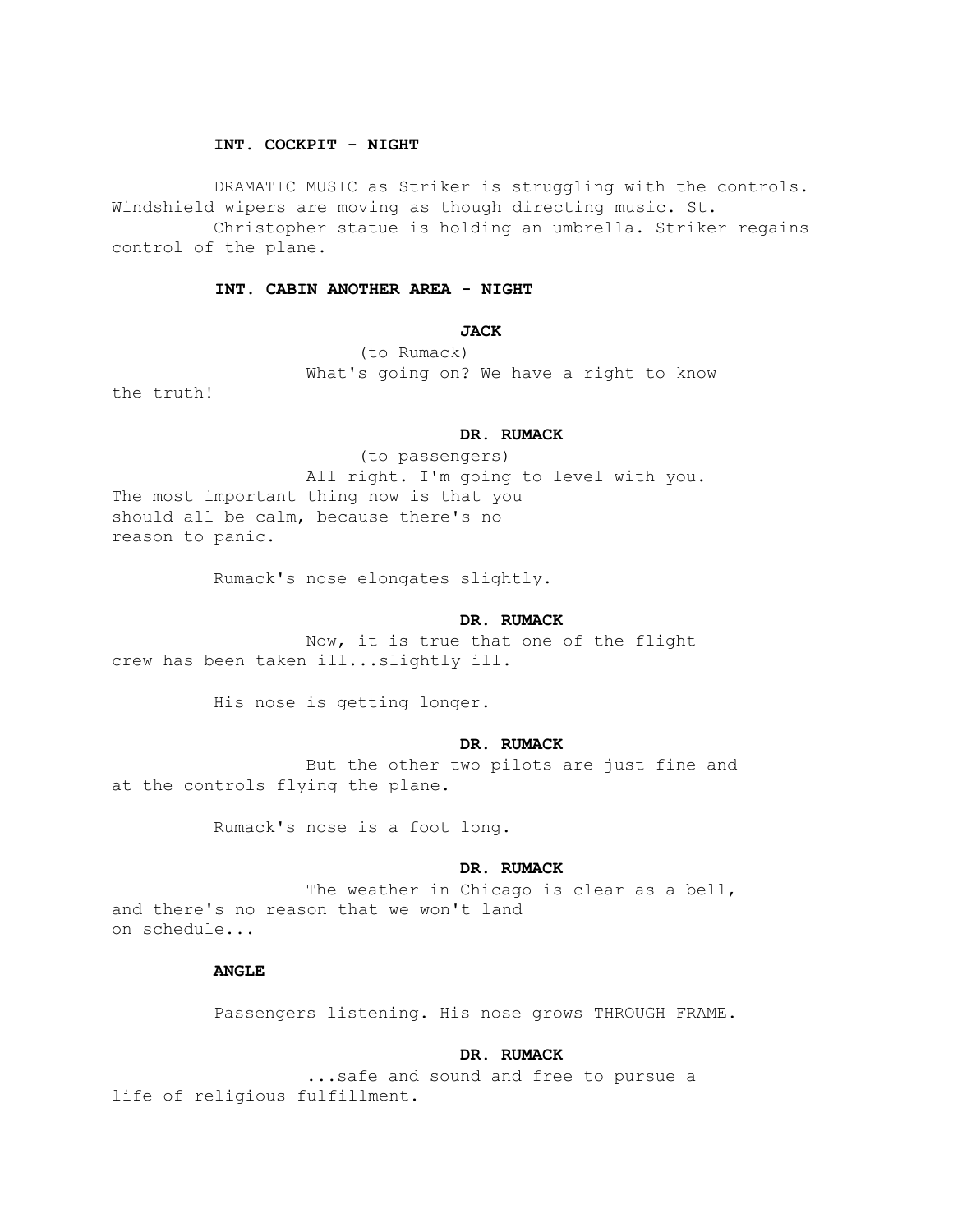# **INT. COCKPIT - NIGHT**

# **STRIKER**

 (into microphone) Chicago, the passengers are beginning to panic. When do we start down?

# **INT. CHICAGO DISPATCH - NIGHT**

# **KRAMER**

 (into microphone) Not just yet, we'll have you in radar range any second now.

 **EXT. O'HARE AIRPORT - REVOLVING RADAR ANTENNA - NIGHT** 

 **INT. CHICAGO DISPATCH - NIGHT** 

# **KRAMER**

 (to McCroskey) I don't understand it. He should have been in range ten minutes ago.

McCROSKEY

 (into microphone) Gunderson, check the radar range. Anything

yet?

# **INT. RADAR ROOM**

 GUNDERSON opens door of Amana Radar Range and peers in. There is a turkey inside.

# **GUNDERSON**

 (into microphone) About two more minutes, Chief.

# **INT. CHICAGO DISPATCH - NIGHT**

 McCROSKEY Two more minutes! They could be miles off

course.

#### **KRAMER**

That's impossible. They're on instruments!

 **INT. COCKPIT - NIGHT**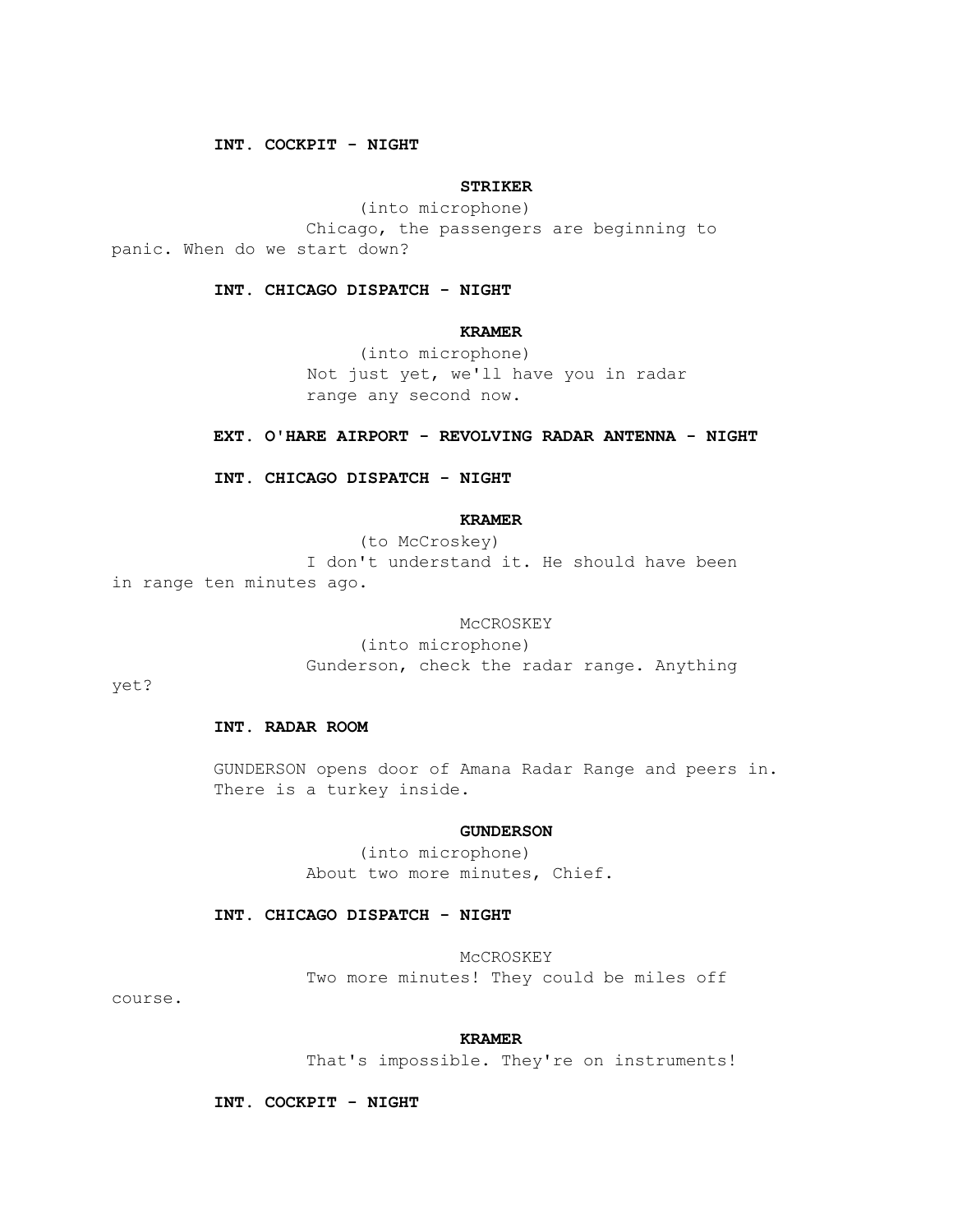Elaine, Randy, Rumack, and Striker are playing trumpet, clarinet, saxophone and bass fiddle in Benny Goodman swing band style.

# **INT. CHCICAGO DISPATCH - NIGHT KRAMER**

 This is gonna be a real sweat. (into mike) Gunderson, let me know when you get

anything.

### McCROSKEY

 I can't take much more of this! Johnny, how about some more coffee?

### **HINSHAW**

Would you like half of my provolone and

roast beef?

### McCROSKEY

Looks like I picked the wrong week to quit

amphetamines.

 He pops a couple pills. Fifteen REPORTERS, Cameramen, etc. enter with Air Controller #l.

### **AIR CONTROLLER #1**

 (to McCroskey) Steve, these reporters won't leave without

a statement.

### **REPORTER #1**

How much longer can the sick passengers

hold out?

 McCROSKEY Half hour...maybe forty-five minutes.

# **REPORTER #2**

Who's flying the plane?

# McCROSKEY

 One of the passengers. But he's an experienced air force pilot who flew during the war so there's no cause for alarm. Hinshaw, take over.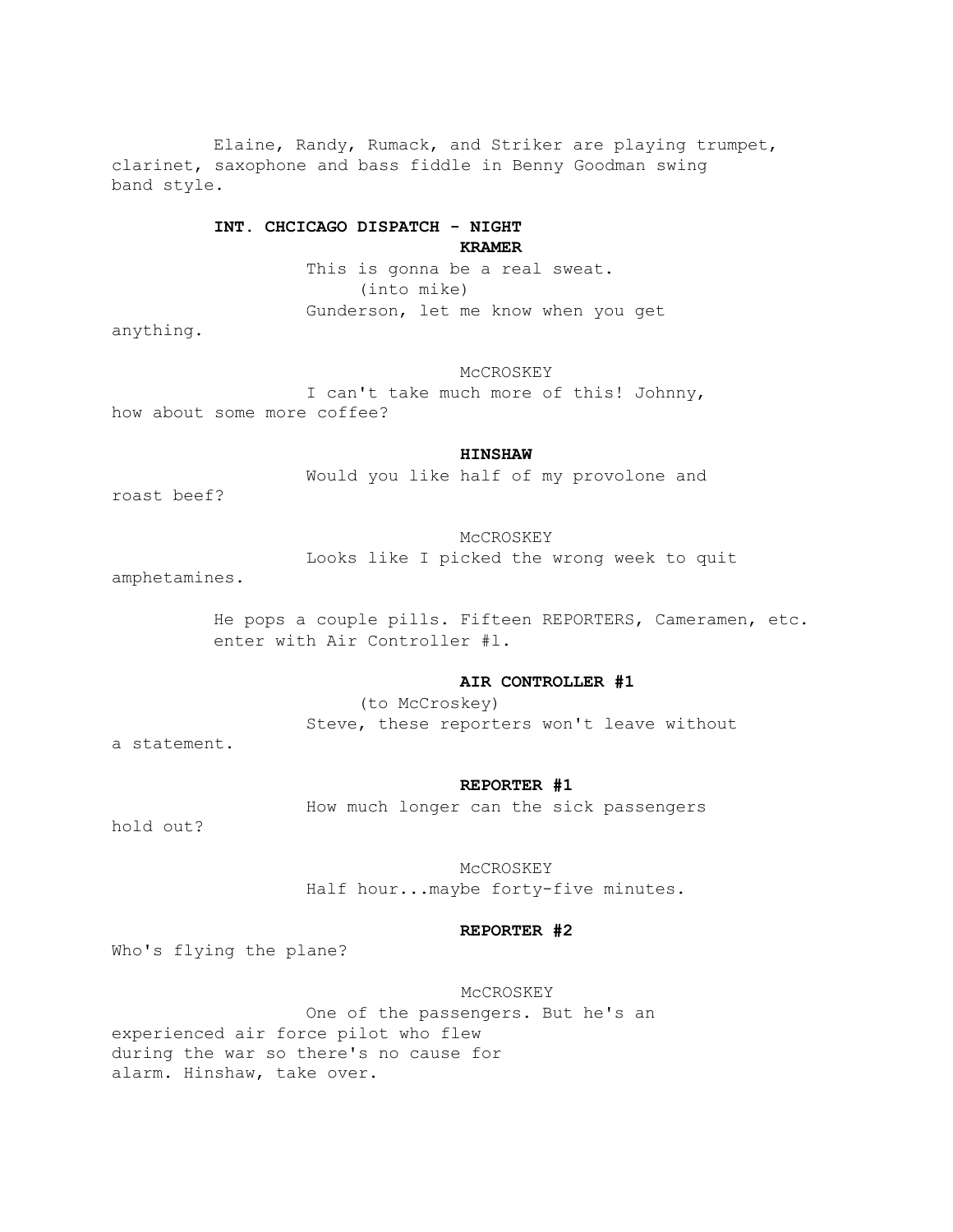McCroskey exits.

# **REPORTER #3**

Have the families been notified?

# **HINSHAW**

I think Florence Henderson knows about it!

# **REPORTER #1**

What are the chances of bringing this

plane in safely?

#### **HINSHAW**

 What are the chances of returning something to Montgomery Ward the week after Christmas?

### **REPORTER #1**

 (beckoning to door) All right, boys. Let's get some pictures.

 Three men with cameras enter and begin to remove framed pictures from walls.

### **NEWSPAPERS**

coming off press.

SUPERIMPOSE:

# **CLASSIC MONTAGE OF:**

 Series of spinning newspapers. CAMERA ZOOMS IN to each as it stops spinning so that we can read headlines. Headlines are:

# **"CHICAGO TIMES"**

 **"DISASTER LOOMS FOR AIRLINE PASSENGERS"** 

### **"NEW YORK TRIBUNE"**

 **"CHICAGO PREPARES FOR CRASH LANDING"** 

### **"NATIONAL INQUIRER"**

# **"BOY TRAPPED IN REFRIGERATOR EATS OWN FOOT"**

CAMERA ZOOMS in to:

### **SPINNING TELEVISION SET**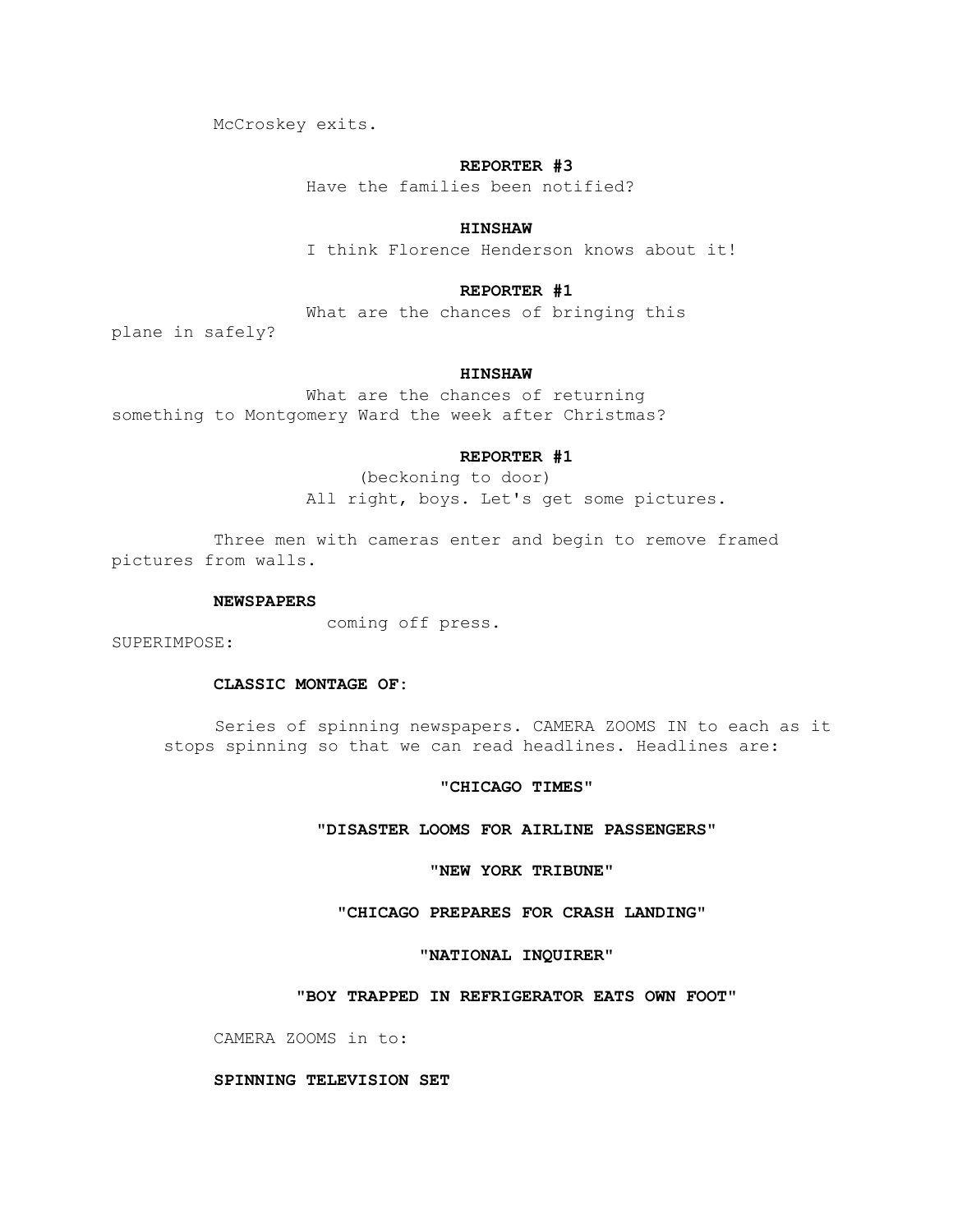# **NEWSCASTER**

Striken Airliner Approaches Chicago!

 **DISSOLVE TO:** 

### **CBS' SIXTY MINUTES "POINT-COUNTERPOINT" SET**

# **JACK KILPATRICK**

 Shana, they bought their tickets, they knew what they were getting into. I say, let 'em crash!

#### **DISSOLVE TO:**

#### **EXT. CITY STREET - NIGHT - (STOCK)**

SCREAMING firetrucks, police cars, and ambulances.

 **EXT. AIRPLANE - NIGHT** 

Lightning and THUNDER.

 **INT. COCKPIT - NIGHT** 

### **DR. RUMACK**

Will the hospital equipment be at the

airport?

#### **STRIKER**

 Yes, everything they've got. How are the passengers doing?

### **DR. RUMACK**

 I won't deceive you, Mister Striker. We're running out of time.

### **STRIKER**

Surely there must be something you can do.

# **DR. RUMACK**

I'm doing everything I can! -- And stop calling me Shirley!

Rumack leaves.

 STRIKER'S THOUGHTS (v.o.) I've got to stay calm. If I can just keep my wits about me, I can't mess this one up.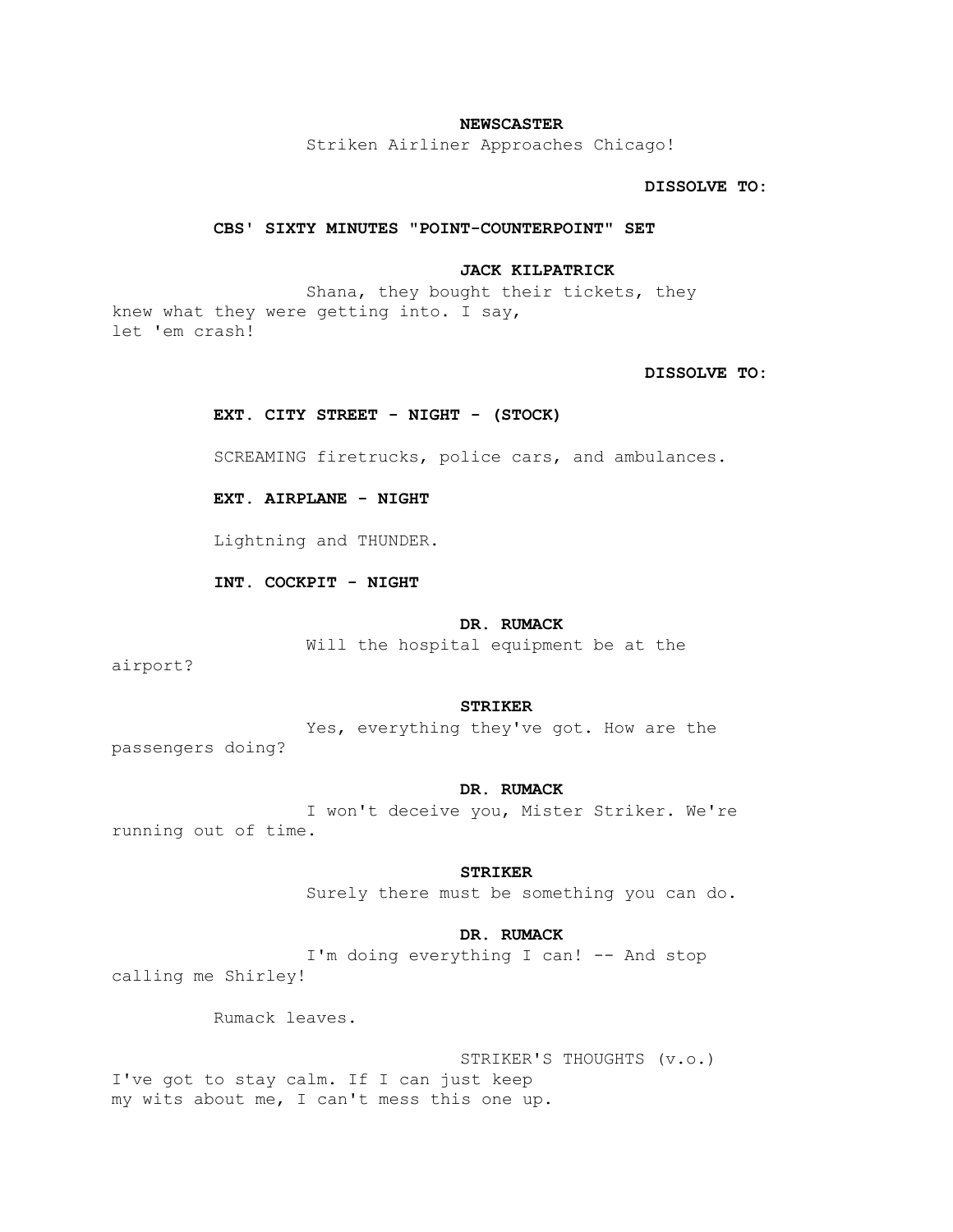ELAINE'S THOUGHTS (v.o.) Maybe I have been too harsh with him. If I had given him more support in the beginning, maybe things would be different.

> STRIKER'S THOUGHTS (v.o.) Forget it. It's not your fault.

 ELAINE'S THOUGHTS (v.o.) That's sweet of you, Ted. I appreciate the thought.

We hear both of their thoughts simultaneously.

# **STRIKER'S ELAINE'S**

# THOUGHTS (v.o.) THOUGHTS (v.o.) You know, Elaine, I just It's just that I feel so wanted to tell you... helpless and...

Go ahead.

 ELAINE'S THOUGHTS (v.o.) No, no. You were first.

STRIKER'S THOUGHTS (v.o.)

### **INT. PASSENGER CABIN - ANOTHER AREA - NIGHT**

 Jack is seated across the aisle from Mrs. Hammen. He falls asleep and slumps over.

# **MRS. HAMMEN**

(hysterically)

He's dead. He's dead!

Jack wakes up. Disgustedly:

# *<u>JACK</u>*

No, I'm not dead.

# **INT. PASSENGER CABIN - ANOTHER AREA - NIGHT**

 Mrs. Schiff is holding the bottle to her shoulder and patting it. It BURPS.

# **INT. PASSENGER CABIN - STEWARDESS' ALCOVE - NIGHT**

Rumack pours a cup of water. Randy begins to weep.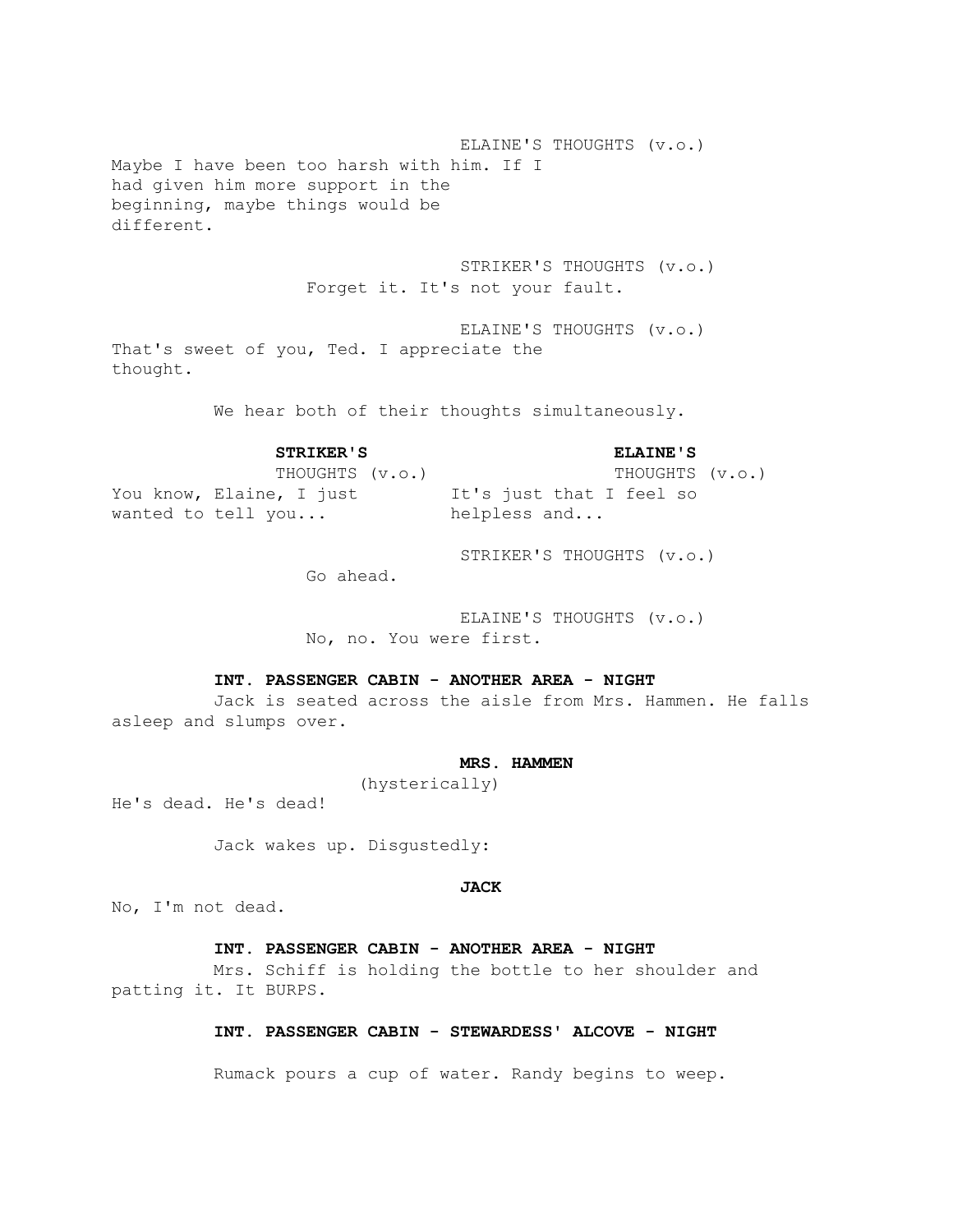**DR. RUMACK** 

Randy, are you all right?

### **RANDY**

 Doctor Rumack, I'm scared. I've never been so scared. And besides, I'm twenty-six and I'm not married.

# **DR. RUMACK**

 Randy, we're going to make it. You've got to believe that.

Mrs. Hammen enters alcove.

# **MRS. HAMMEN**

Lorison, do you have any idea when we'll

be landing?

# **DR. RUMACK**

It will be pretty soon. How are you

bearing up?

# **MRS. HAMMEN**

 Well, to be honest, I'm very scared. But at least I've got a husband.

### **EXT. AIRPORT - NIGHT**

Revolving radar antenna.

# **INT. CHICAGO DISPATCH - NIGHT**

 McCroskey and Kramer are at watercooler. McCroskey is filling cup while Kramer drinks.

#### McCROSKEY

 Rex, I've decided that the best thing to do is to foam the runway -- let him do a wheels-up landing. It'd be a lot simpler.

Kramer throws cup into wastebasket. McCroskey drinks.

# **KRAMER**

 (filling up another cup) No, the risk of fire is too great. If she starts burning, you write off all those people who can't get out of there on their own power.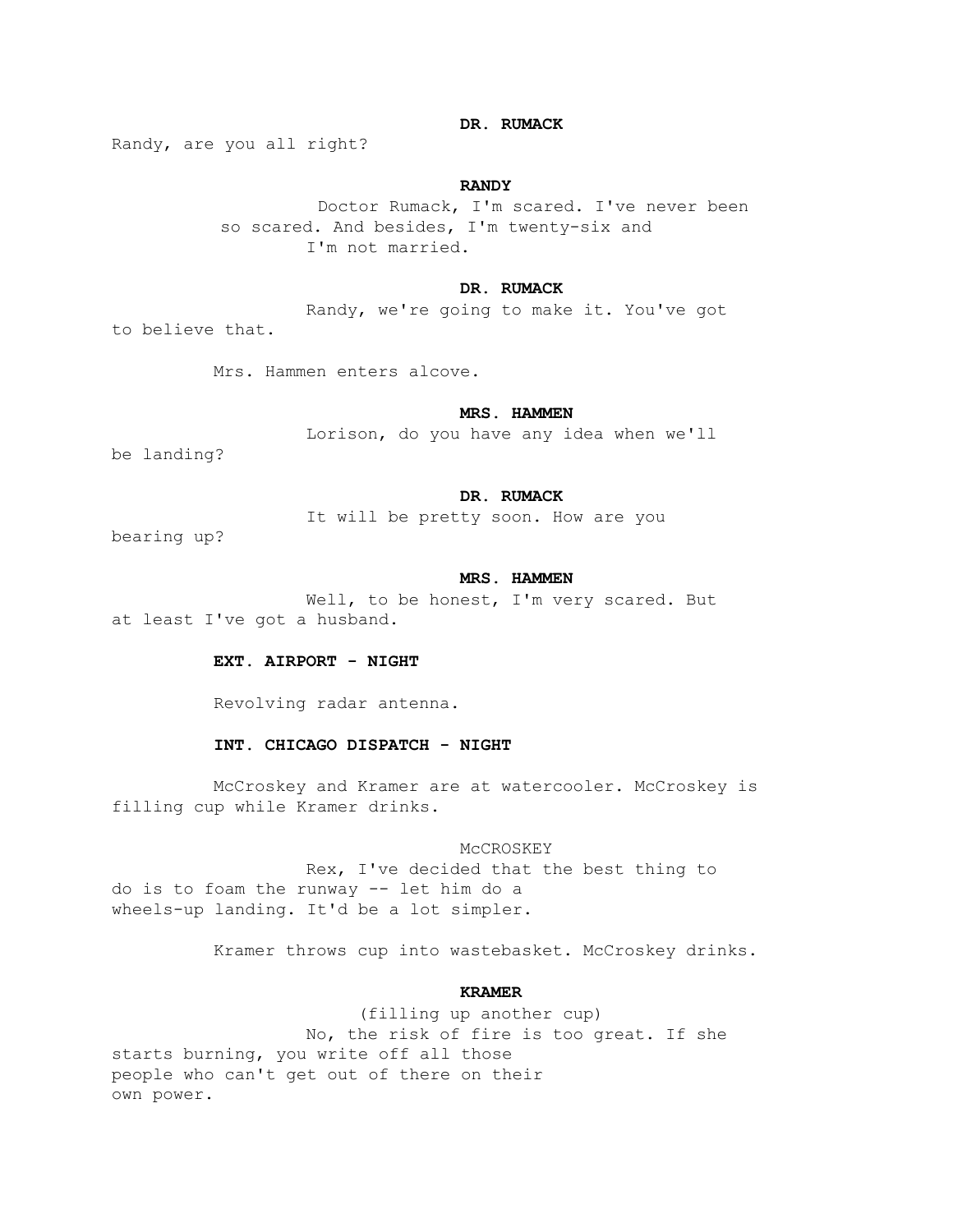McCroskey throws cup into wastebasket. Kramer drinks. McCROSKEY (filling up another cup) Well that's better than writing them all off? Are you going to play God with a hundred and 38 lives?

Kramer throws cup into wastebasket as McCroskey drinks.

# **KRAMER**

 (filling up another cup) No. A belly landing isn't all that simple. It takes a good pilot to keep from smearin' himself all over the runway.

 McCroskey throws cup into wastebasket as Kramer drinks. McCROSKEY (filling up another cup) If Striker has the guts to try this, he deserves the best shot we can give him. We've gotta foam that runway.

Kramer throws cup into wastebasket as McCroskey drinks.

### **KRAMER**

 (taking another cup) His only shot's with the wheels down. I've seen foam tear a man's guts out.

 McCroskey throws cup into wastebasket. Kramer throws cup into wastebasket.

#### McCROSKEY

And if Striker goes to pieces?

#### **KRAMER**

 (taking another cup) That's a risk we'll just have to take. Kramer throws cup into wastebasket. McCroskey throws cup into wastebasket. They burp.

# **INT. COCKPIT - NIGHT**

 Sudden dramatic MUSIC. The cockpit shakes. Engine number three is flaming out.

 **INSERT - CONTROL PANEL - GAUGE FOR ENGINE #3**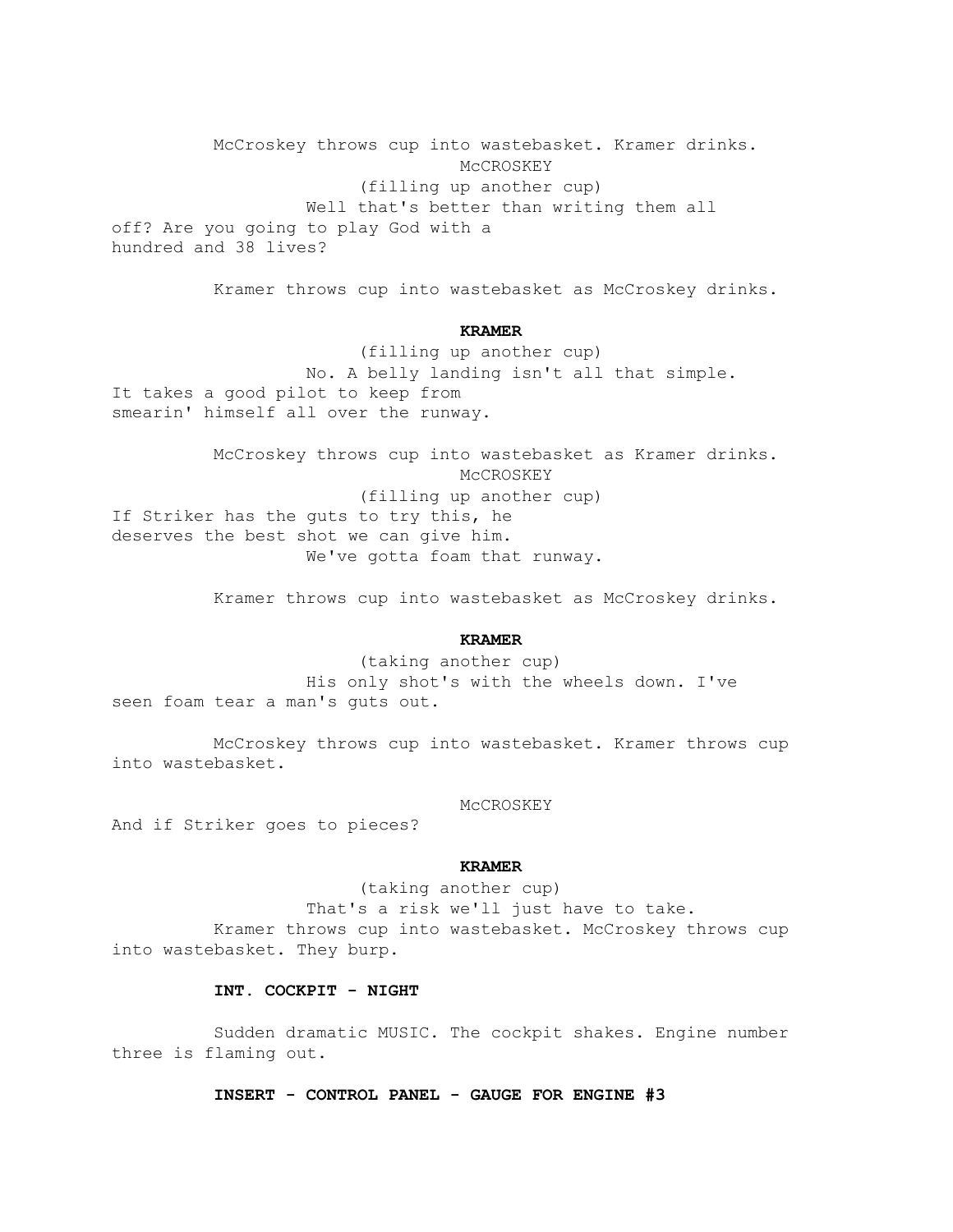# **BACK TO SCENE**

# **STRIKER**

Rats! I've lost number three.

# **ELAINE**

What happened, Ted? What went wrong?

### **STRIKER**

 Oil pressure. I forgot to check the oil pressure. When Kramer hears about this, the shit's gonna hit the fan.

### **INT. DISPATCH - CLOSEUP - FAN - NIGHT**

The shit hits it. PULL BACK to include:

# **KRAMER**

 I told him to watch that oil temperature. What the hell's he doing up there?

He picks up the mike.

### **KRAMER**

 Striker, that plane can't land itself! It takes a pilot who can handle pressure.

#### McCROSKEY

 Ease up, Rex! He hasn't flown for years! It's not his fault. It could happen to any pilot.

#### **HINSHAW**

It happened to Barbara Stanwyck!

# **INT. COCKPIT - NIGHT**

#### **STRIKER**

 He's right. I can't take the pressure. I was crazy to think I could land this plane.

#### **ELAINE**

But Ted, you're the only...

### **STRIKER**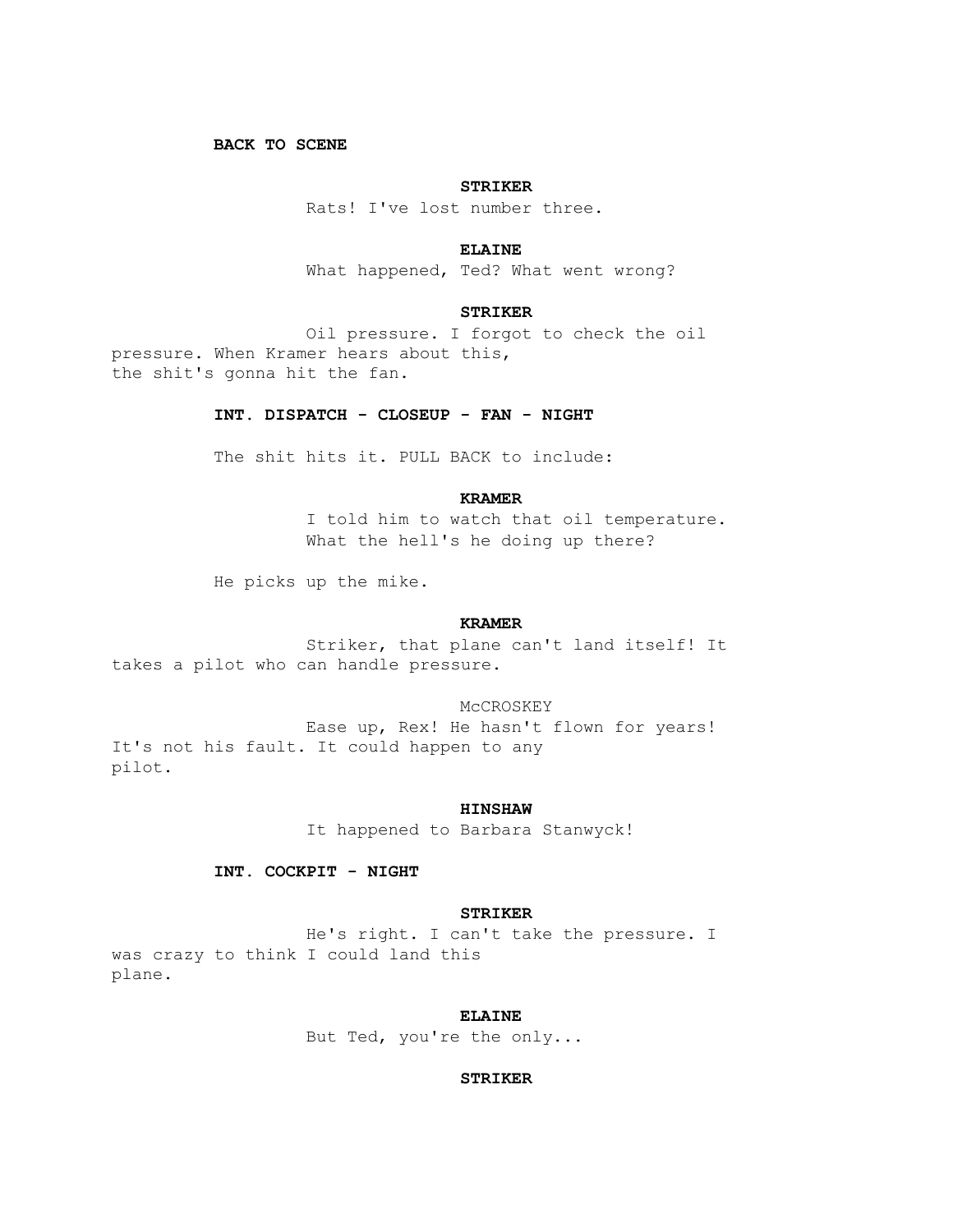I don't care. I just don't have what it takes. They'd be better off with someone who'd never flown before.

> As Striker leaves he puts autopilot into pilot's seat. Elaine is on the verge of tears.

# **DRAMATIC MUSIC.**

# **INT. DISPATCH - NIGHT**

Air Controller #2 enters.

### **AIR CONTROLLER #2**

Bad news. The fog's getting thicker.

### **HINSHAW**

And Liz Taylor is getting larger!

# McCROSKEY

 Ya know, this would be a tough landing for anyone to make. Maybe, if we hold them off for a bit we'll get a break in the weather.

### **KRAMER**

 All right, but let's wait until they reach the control area.

### **EXT. AIRPLANE - NIGHT**

THUNDER and lightning.

### **INT. PASSENGER CABIN - NIGHT**

 Outside stewardess' alcove. Striker fills a cup from drinking fountain then pours it on his head. He sits down dejectedly on stewardess' fold-out seat. Rumack approaches.

### **STRIKER**

I know what you're going to say, so save

your breath.

Rumack sits.

#### **DR. RUMACK**

 No. I haven't a thing to say. You've done the best you could. You really have. The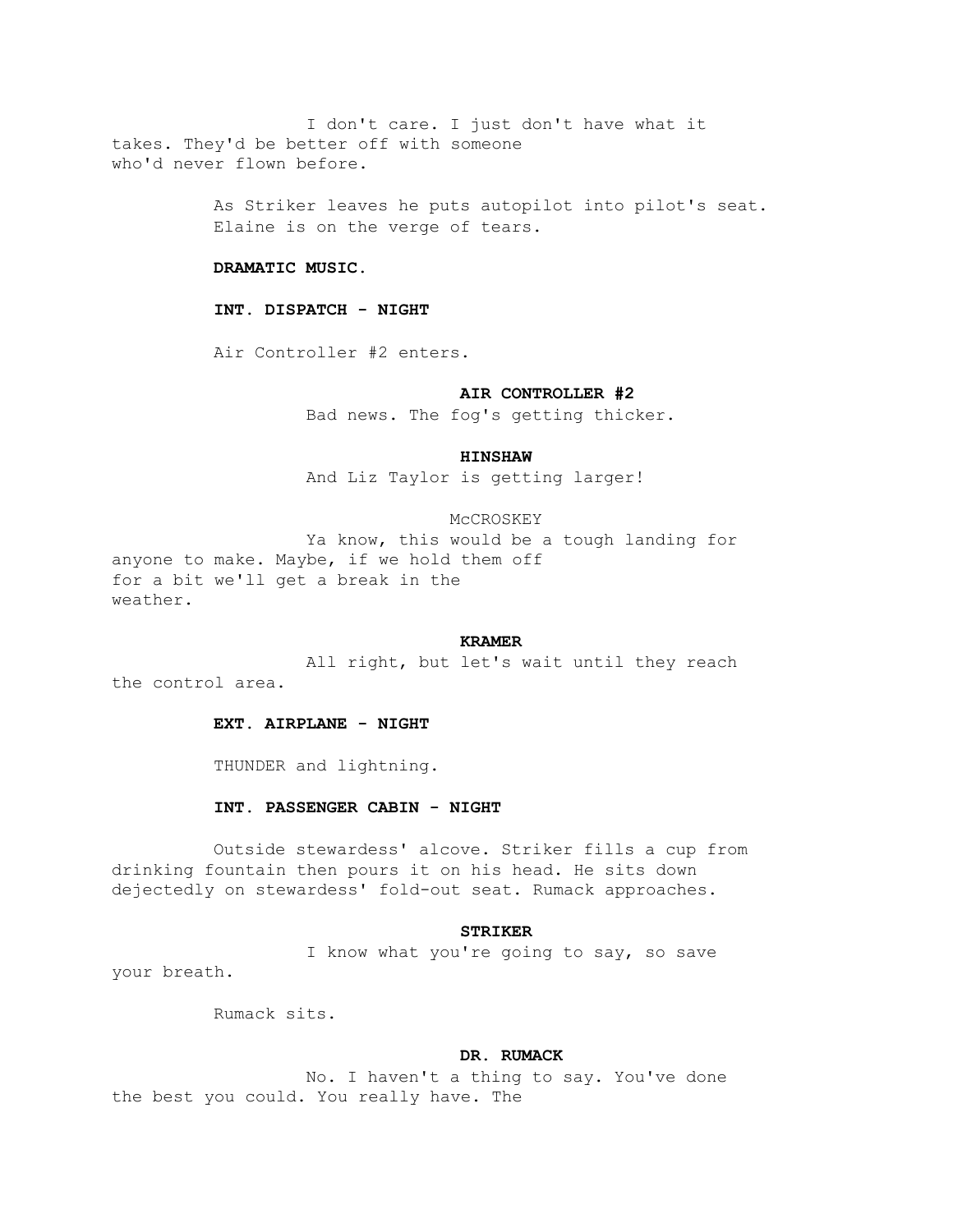best you could. I guess we can't expect to win 'em all. I want to tell you something I've kept to myself for years. I was in the war myself -- the Medical Corps. I was on duty late one night when a badly wounded pilot was brought in from a raid. He could barely talk, but he looked at me and he said, "Doc. The odds were against us up there but we went in anyway, and I'm glad we did. The captain made the right decision." The pilot's name was George Zipp.

Striker looks up. Notre Dame Fight Song is heard in b.g.

#### **STRIKER**

George Zipp said that?

#### **DR. RUMACK**

 And the last thing he said to me, "Doc," he said, "Sometime when the crew is up against it and the breaks are beating the boys, tell them to go out there with all they've got and win just one for the Zipper. I don't know where I'll be then, Doc," he said, "but I won't smell too good. That's for sure."

#### **STRIKER**

 (rejuvinated) Excuse me, Doc, I've got a plane to land.

Striker boldly starts toward cockpit.

### **INT. COCKPIT - NIGHT**

 Striker enters. Elaine, unaware of his return, is listening to Kramer on the radio.

 KRAMER (v.o.) All right, you'd better stay up there for a bit. As soon as the fog lifts, we'll bring you in.

### **STRIKER**

I'll take it, Elaine.

 She turns to face him. A dramatic moment. Striker enters pilot seat and takes mike from Elaine's hand.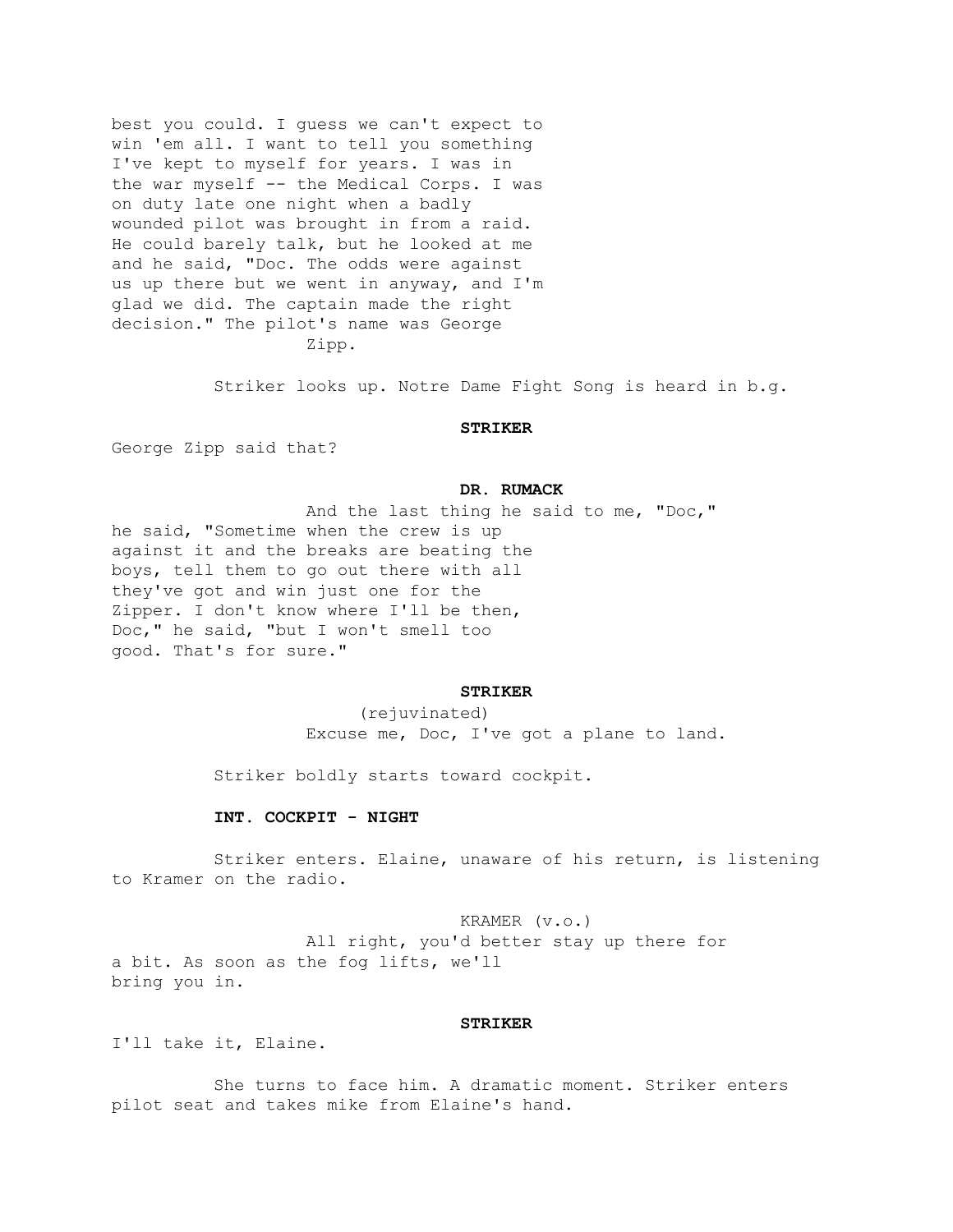# **STRIKER**

 Listen to me, Kramer. Doctor Rumack says the sick people are in critical condition and every minute counts. We've got to land now!

# KRAMER (v.o.)

 Don't be a fool, Striker. You know what a landing like this means. You more than anybody. I'm ordering you to stay up there!

#### **STRIKER**

 No dice, Chicago. I'm giving the orders, and we're coming in...I guess the foot's on the other hand now, isn't it, Kramer?

# **INT. CHICAGO DISPATCH - NIGHT**

#### McCROSKEY

 He'll never bring it down in this soup. Never! Not one chance in a million.

### **KRAMER**

 I know. I know. But it's his ship now, his command; he's in charge, he's the boss, the head man, the top dog, the big cheese, the head honcho...

 Air Controller #2 rushes up to McCroskey and Kramer, carrying a newspaper.

#### **AIR CONTROLLER #2**

Chief, look at this!

Kramer grabs newspaper.

#### **KRAMER**

 (reading) 'Passengers Certain to Die?!?!?!?!?!'

 McCROSKEY 'Airline Negligent?!?!?!?!?!'

He hands the paper to Hinshaw.

#### **HINSHAW**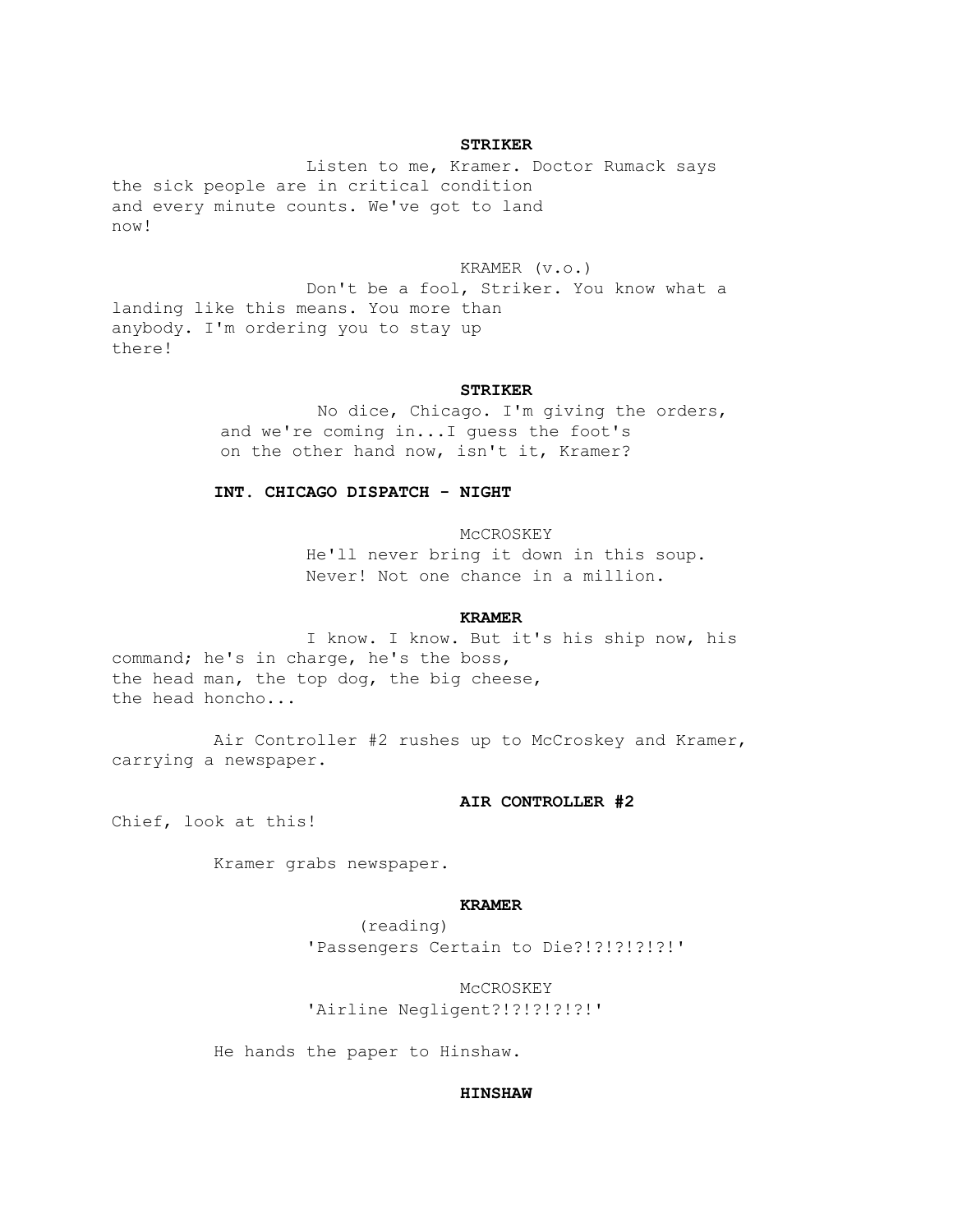(looking at newspaper) There's a sale at Penny's!

McCroskey grabs paper from Hinshaw.

# **KRAMER**

 (to men in Dispatch) All right, I'll need three men up in the

tower.

 (pointing) You, Neubauer. You, Macias.

#### **HINSHAW**

Me John. Big tree.

He puts his ear to the ground.

### **HINSHAW**

Wagon train comes three, maybe four day

away.

#### **KRAMER**

(into microphone)

 Stand by, Striker. I'm going to the tower. And good luck.

Kramer exits.

### McCROSKEY

 (into phone) We're going to the tower.

McCroskey exits.

#### **HINSHAW**

 (excitedly) The tower! Oh! Rapunzel! Rapunzel!

# **EXT. AIRPLANE - NIGHT**

THUNDER and lightning.

 **INT. PASSENGER CABIN - NIGHT** 

Randy is talking to passengers and demonstrating.

# **RANDY**

 In a moment we'll ask you to assume crash positions. Your life jackets are located under your seat.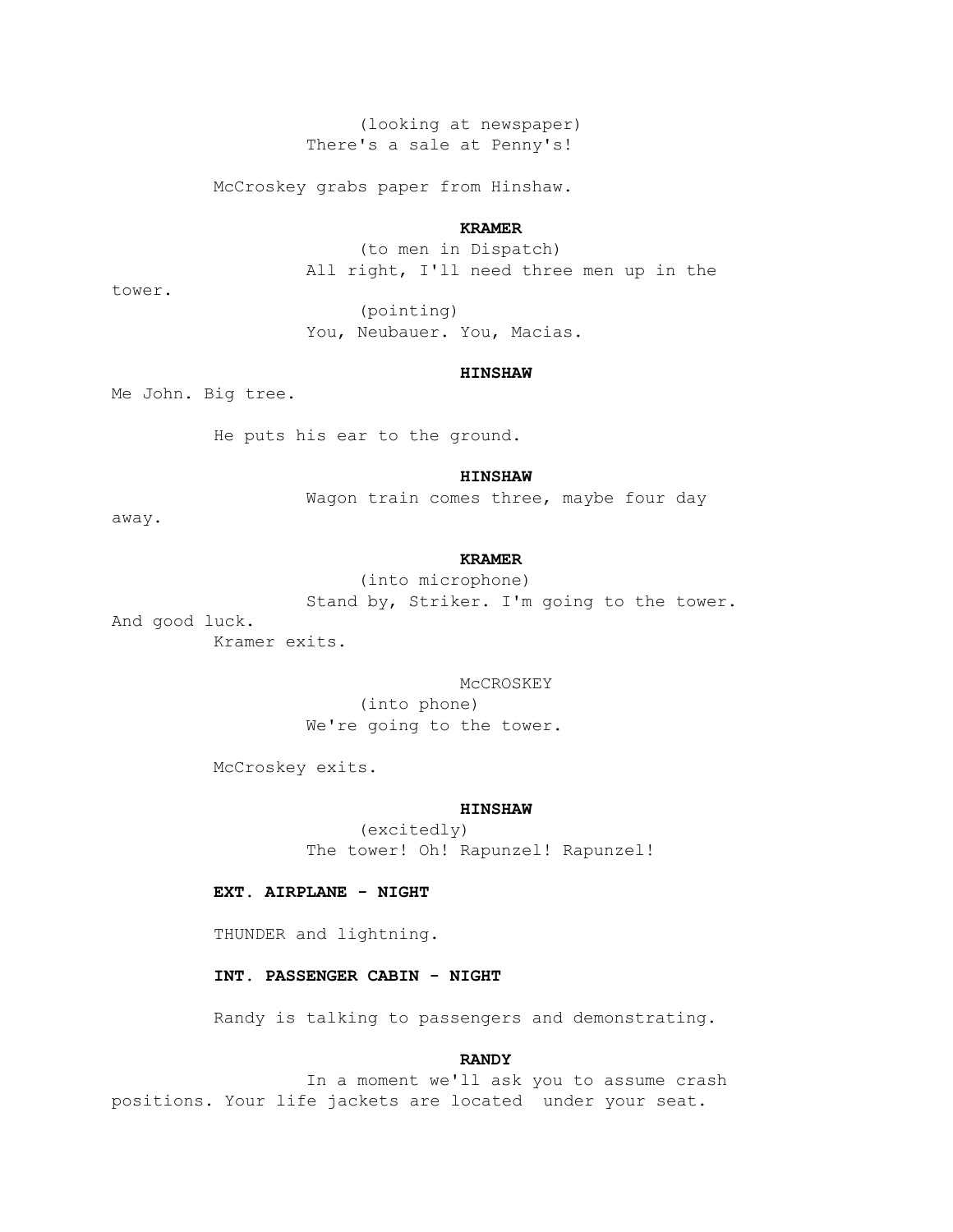Remove the jacket and unfold it so that the red arrow points up. Place the jacket over your head, and when I give the word pull the cord under the left side flap.

### **BACK TO RANDY**

 She pulls the cord and it inflates into a child's duckshaped inner tube.

# **INT. CHICAGO TOWER - NIGHT**

 Hinshaw, Kramer, and McCroskey enter. Three Controllers are there. One is wearing a black striped shirt.

### **STRIPED CONTROLLER**

We're all ready, sir.

As he makes introductions, they shake hands.

# **STRIPED CONTROLLER**

 Captain McCroskey, this is Captain Roberts. Captain Kramer, this is Captain Colosimo. Captain Hinshaw, Captain Gatz. Captain Kramer, Captain Gatz. Captain Hinshaw, Captain Roberts.

#### **KRAMER**

 All right. Colosimo, you'll work the relay. Roberts, double check all air traffic within five miles.

Roberts is scratching his ear.

### **KRAMER**

 And get that finger out of your ear. You don't know where that finger's been! Gunderson?

### **GUNDERSON**

Yes, Captain?

### **KRAMER**

Did you decide on a runway yet?

### **GUNDERSON**

 Runway niner. It's the longest, and directly into the wind.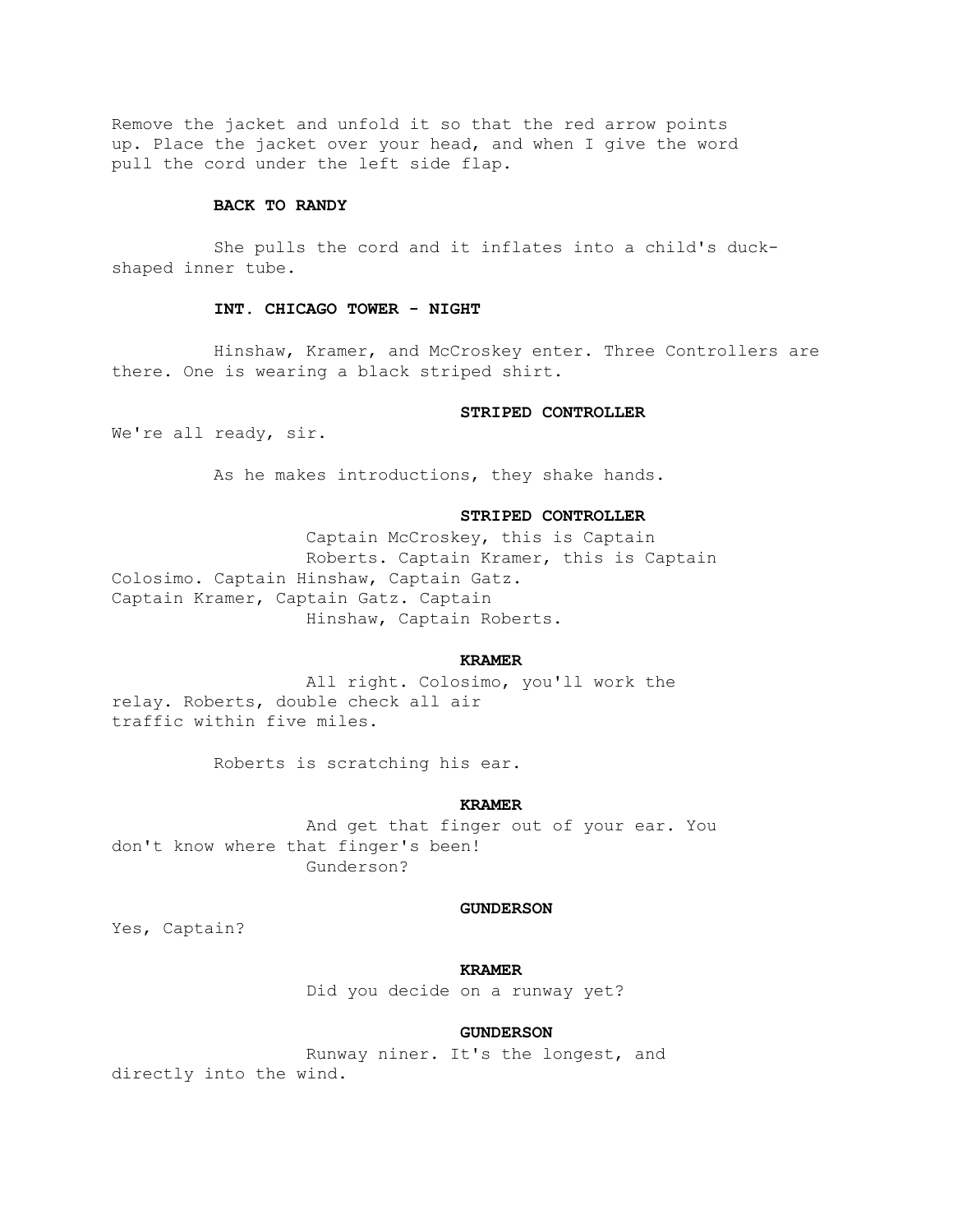#### **HINSHAW**

And the foliage looks so pretty this time

of year.

Gunderson exits.

# **KRAMER**

 (into mike) Striker, you're going to have to work fast. After this message, do not acknowledge any transmission unless you want to ask a question. Do you understand? Striker, Striker, do you read me?

# **INT. TOWER - DIFFERENT ANGLE - NIGHT**

Mrs. Oveur enters.

 **MRS. OVEUR** 

Steve!

### McCROSKEY

Linda, your husband and the others are

alive but unconscious.

### **HINSHAW**

Just like Gerald Ford!

# McCROSKEY

 Now there's a chance we can save them if Striker can get this plane down on time.

# **MRS. OVEUR**

That isn't much of a chance, is it?

# **HINSHAW**

 (appalled) Where did you get that dress? It's an eye-

sore!

# **INT. RADAR ROOM**

 Gunderson and an assistant are seated in front of radar screens. One of them is a video anti-aircraft game.

# **GUNDERSON**

 (into microphone) Eight miles. Turn right to heading zero

eight niner.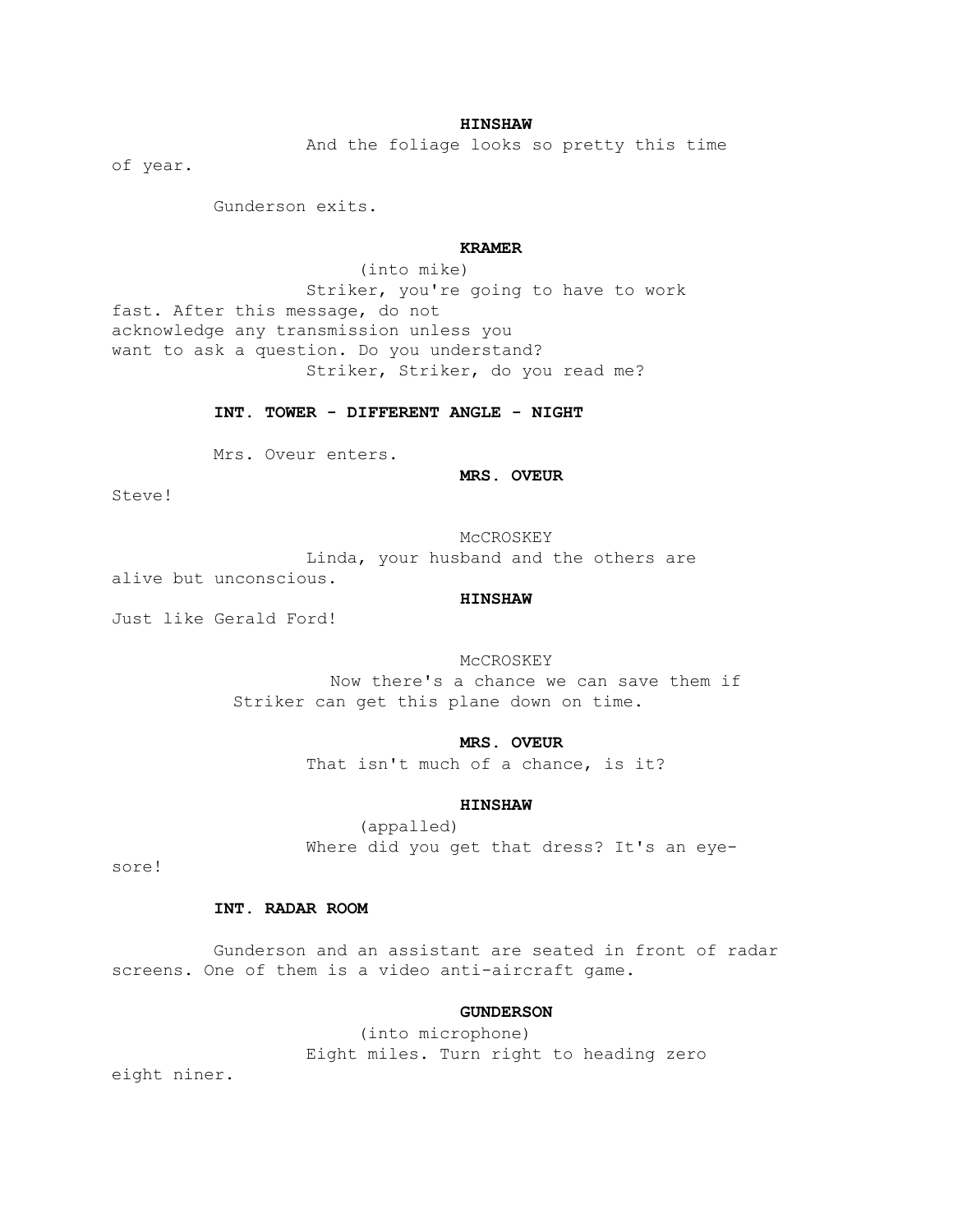**INT. TOWER - NIGHT** 

# **KRAMER**

 (into microphone) You are now eight miles from the airport. Turn right to a heading of zero eight niner, throttle back slightly and begin to lose altitude to fifteen hundred feet.

> ELAINE (v.o.) We're now at twelve hundred feet, leveling

off.

#### **KRAMER**

 (to McCroskey) Steve, I want every light you can get poured on that field.

McCROSKEY

It's being done right now.

### **EXT. AIRFIELD - NIGHT**

 A truck is dumping a variety of lamps, fixtures, and light bulbs onto the runway.

# **INT. TOWER - NIGHT**

### **KRAMER**

 (into mike) Tower to all emergency vehicles. Runway is

niner.

# **EXT. AIRFIELD - NIGHT**

Ambulances, fire trucks, and police cars start to move.

KRAMER (v.o.)

 (over P.A.) Airport vehicles take positions one and

two.

# **INT. TOWER - NIGHT**

# **KRAMER**

 (into microphone) Civilian equipment, number three.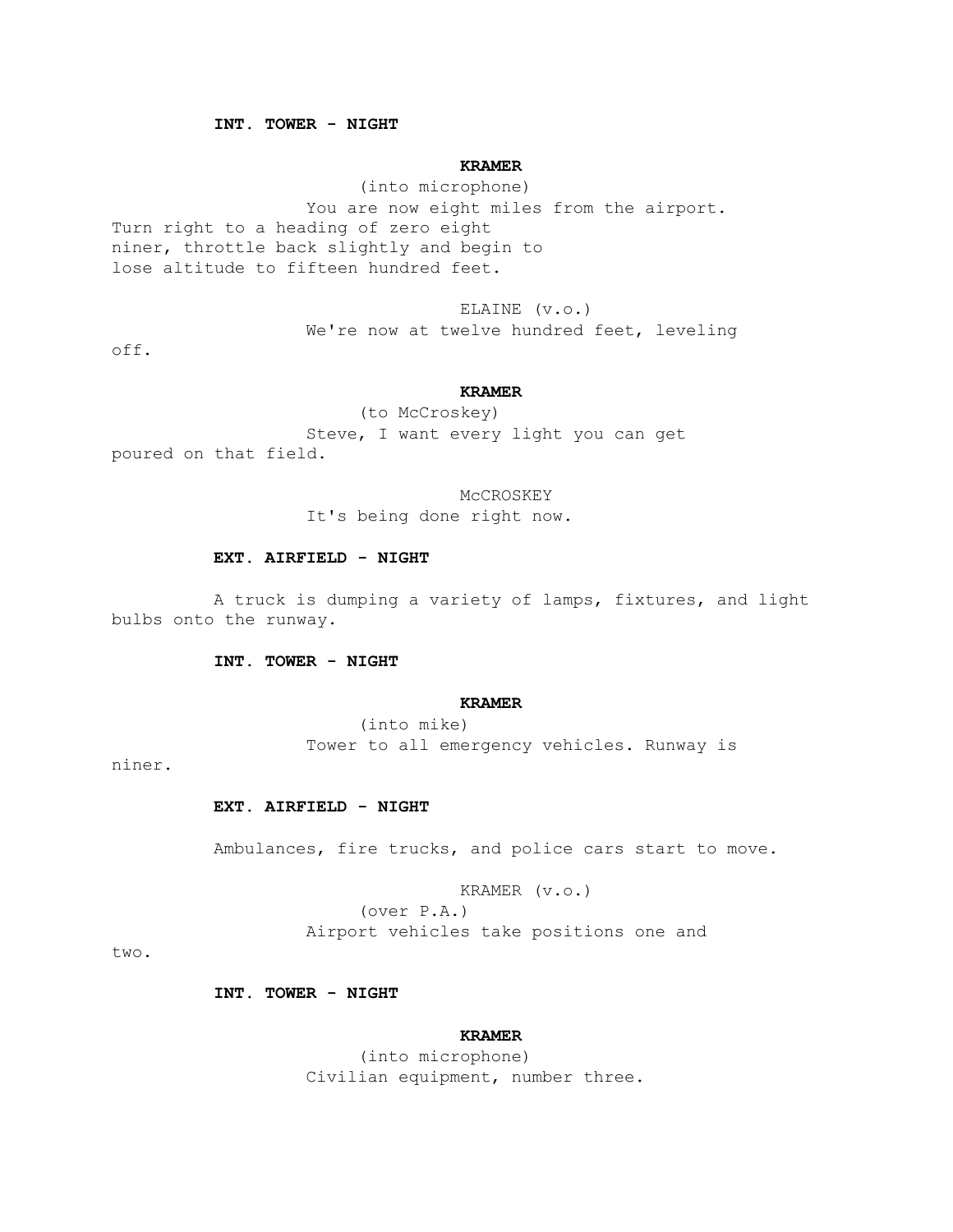# **EXT. AIRFIELD - NIGHT**

 Ambulances, firetrucks, and police cars speed toward runway. They are followed by a baggage truck, fuel truck, a taxi, Coke truck, an ice cream truck, farm machinery, and a cement mixer.

> KRAMER (v.o.) (over P.A.) Air Force positions number four and five. All ambulances to position three.

### **INT. TOWER - NIGHT**

### **HINSHAW**

 (into mike) It's a twister! It's a twister! Toto!... Auntie Em!

# **EXT. AIRPLANE - NIGHT**

THUNDER and lightning.

# **INT. COCKPIT - NIGHT**

KRAMER (v.o.)

All right, Striker, put down twenty degrees of flap. When your flaps are down, retrim for level flight.

# **INT. CABIN - NIGHT**

 Passengers are wearing headsets and watching in-flight movie. Randy approaches Mrs. Schiff.

#### **MRS. SCHIFF**

Stewardess, how soon 'til we land?

#### **RANDY**

It won't be long now. Try not to worry.

 Mrs. Schiff puts on a headset and watches movie. The movie is airplanes crashing and burning.

# **EXT. AIRPLANE - NIGHT**

flying

erratically.

 **INSERT - ALTIMETER**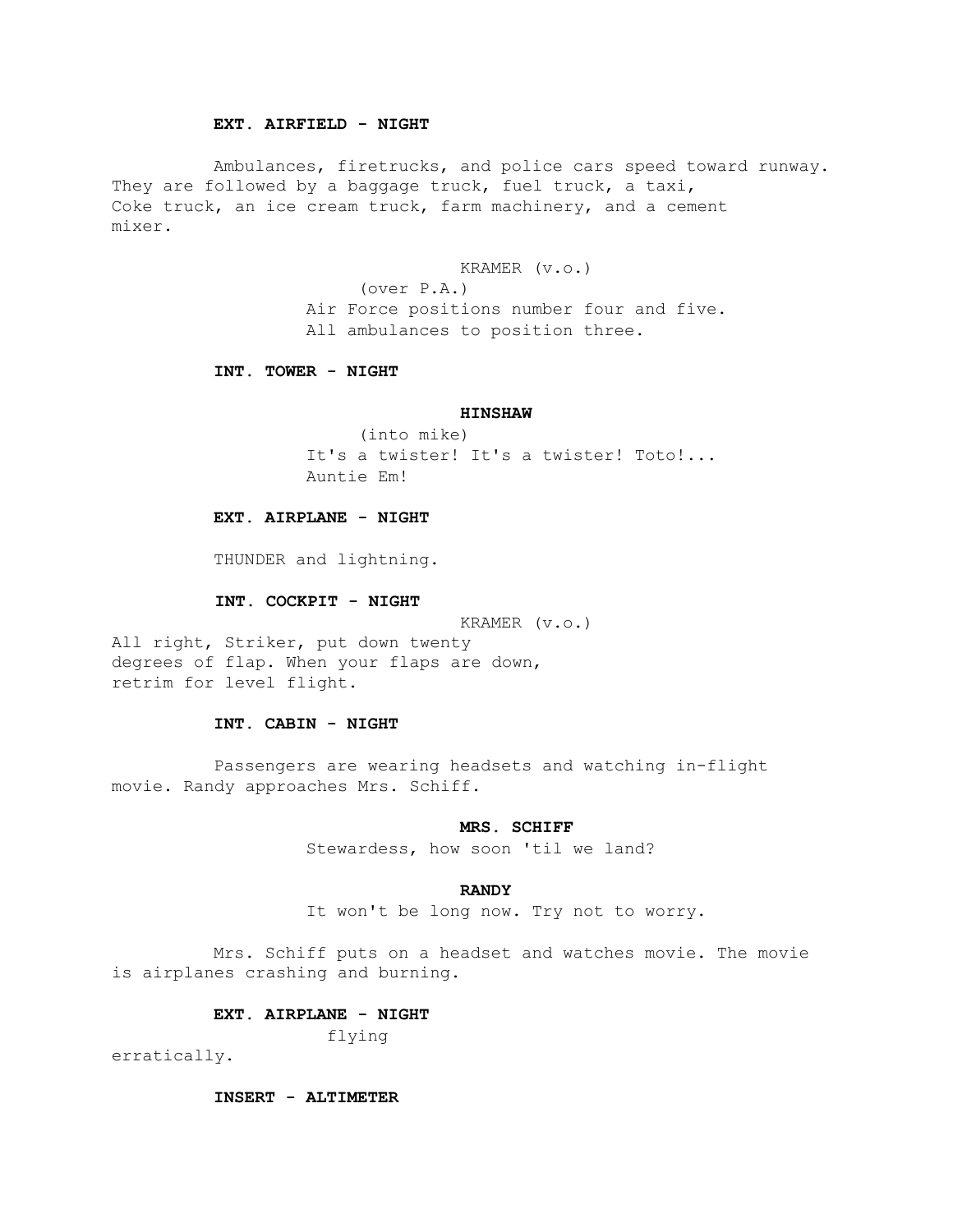fluctuating.

### **INT. PASSENGER CABIN - NIGHT**

 A woman, applying facial makeup, smears it all over her face.

 **INT. RADAR ROOM** 

#### **GUNDERSON**

 He's all over the place! Nine hundred feet up to thirteen hundred feet! What an asshole!

## **INT. TOWER - NIGHT**

# **KRAMER**

 Watch your altitude, Striker. It's too erratic. You can't come straight in. You've got enough fuel left for two hours flying. You've got to stay up there 'til we get a break in the weather.

# **INT. COCKPIT**

Striker reaches for microphone.

# **STRIKER**

I'll take it, Elaine.

 (into mike) Listen, Kramer, I'm coming in. Do you hear me? I'm coming in right now! We have people up here who will die in less than an hour, never mind two. I may bend your precious airplane, but I'll get it down! Now get on with the landing check. I'm putting the gear down now.

As he activates landing gear, Randy enters.

### **RANDY**

Mr. Striker, the passengers are ready.

### **STRIKER**

 Thank you, Randy. You better leave sweetheart. You might get hurt in here.

Randy leaves. There is a CRASH and Randy screams.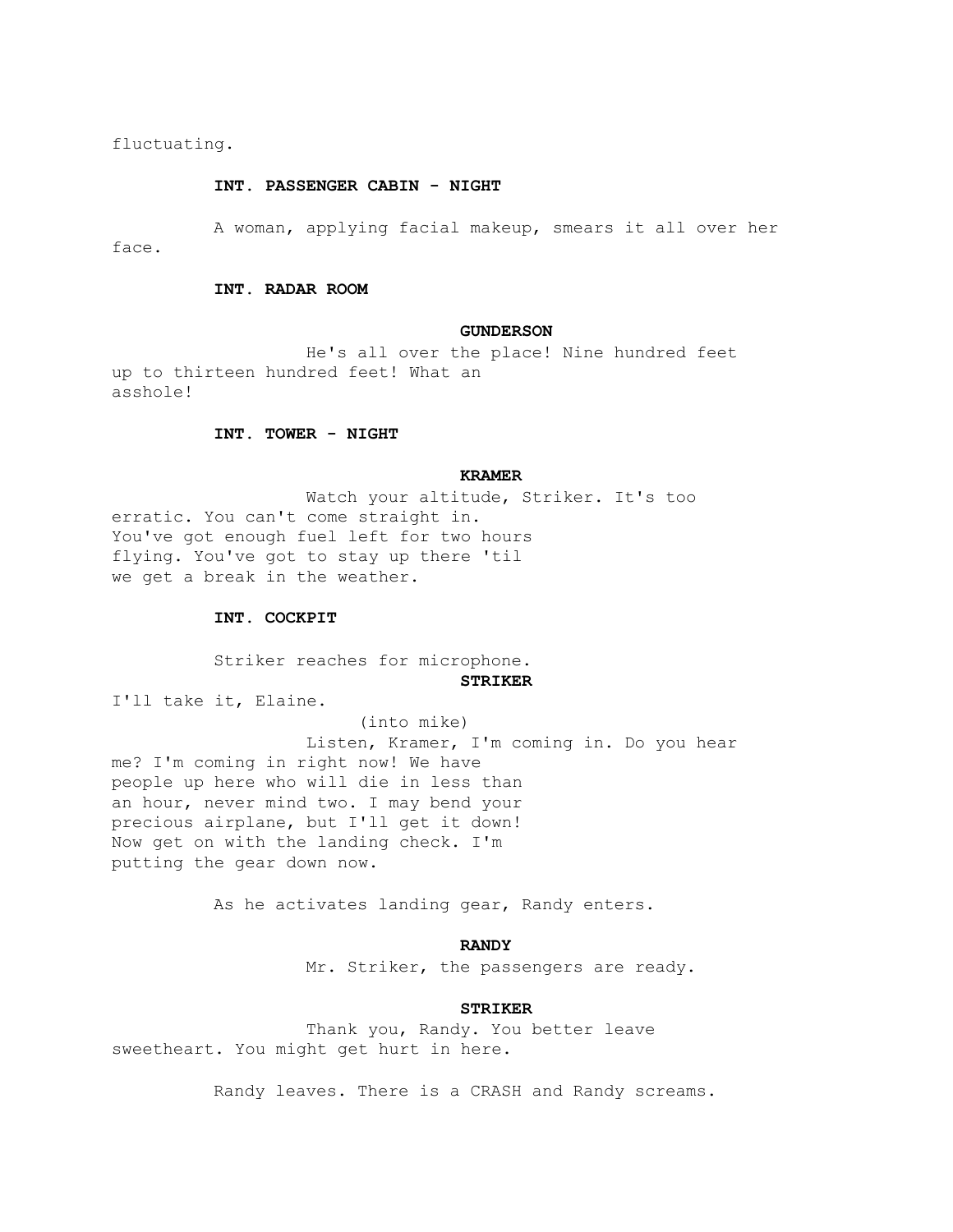Ted...

# **ELAINE**

 **STRIKER** 

Yes?

 **ELAINE** 

I wanted you to know -- now -- I'm very

proud.

# **STRIKER**

Tell them the gear is down and we're ready

to land.

# **ELAINE**

(into mike)

The gear is down.

 **INT. TOWER** 

 ELAINE (v.o.) And we're ready to land.

McCROSKEY

He may not be able to fly, but he's sure

got guts.

Kramer nods.

**EXT. LAX PASSENGER LOADING AREA - BUSINESSMAN - NIGHT** 

in Striker's cab cheeks

his watch.

#### **BUSINESSMAN**

Well, I'll give him another twenty minutes, but that's it.

# **INSERT - METER**

reads \$389.10.

 **EXT. AIRPLANE - NIGHT** 

Fog, THUNDER, and lightning.

 **INT. PASSENGER CABIN - NIGHT**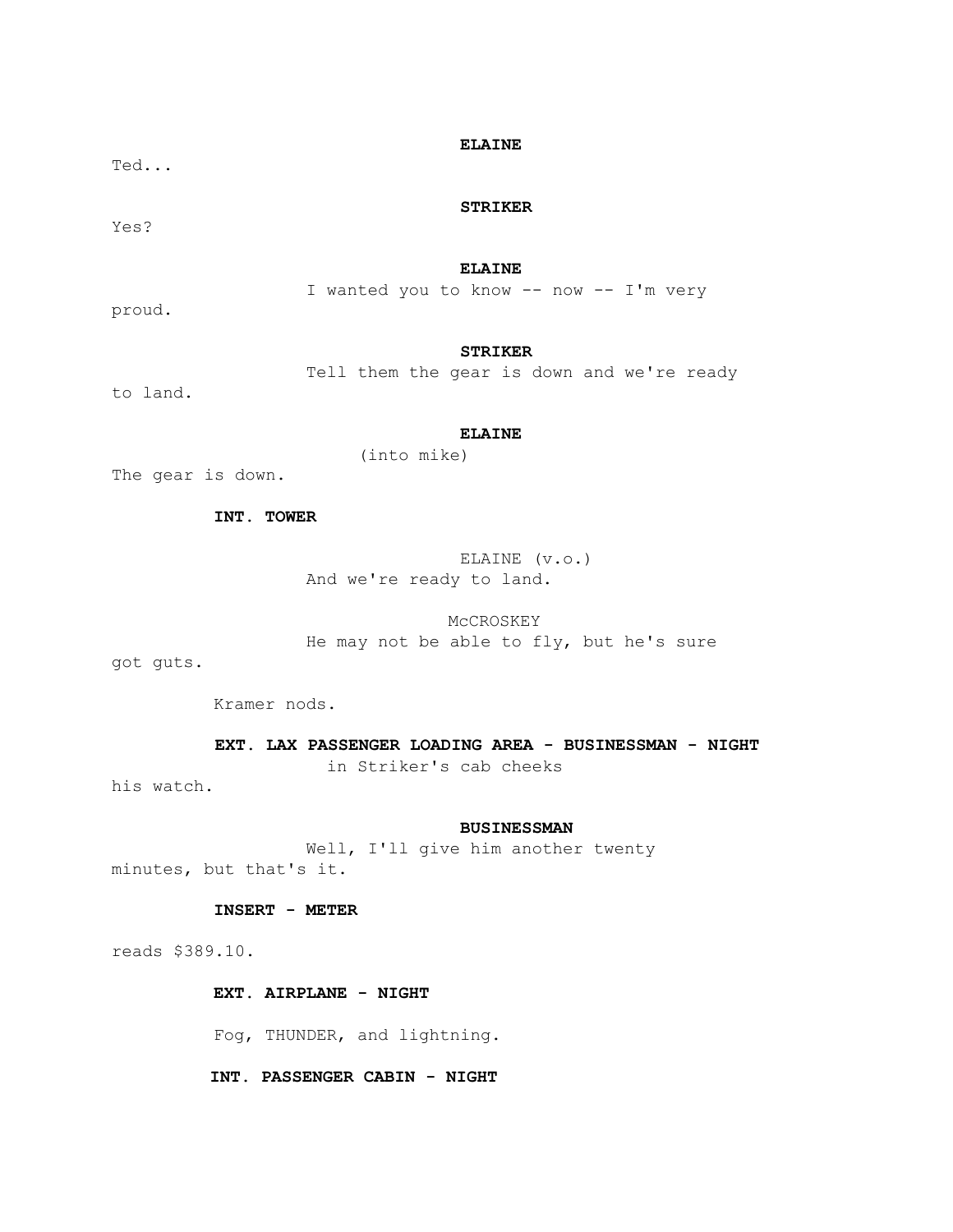### **MILTON**

 I'm sure we'll both make it...but just in case one of us...well, is there a message you'd like me to give someone?

#### **BERNICE**

No. I'm all alone.

#### **MILTON**

 Just in case I don't have a chance to say goodbye, I want you to know that I haven't spent so many pleasant hours for many years.

# **BERNICE**

 That's a very nice compliment, and I'd like to say that...you've done the same for me.

# **INT. COCKPIT - NIGHT**

Dr. Rumack pokes his head in the door.

### **DR. RUMACK**

 I just wanted to tell you both good luck. We're all counting on you.

# **INT. TOWER - NIGHT**

### **KRAMER**

 Now, Striker...hold your present heading, put down full flap, bring your air speed back to a hundred and thirty-five, then I want you to take hold of the throttle...

### **HINSHAW**

And stick it in your ear.

# **KRAMER**

And stick it in your ear.

McCroskey gives Hinshaw a disapproving look.

# **HINSHAW**

I'll be good, I will, I will.

 **INT. RADAR ROOM**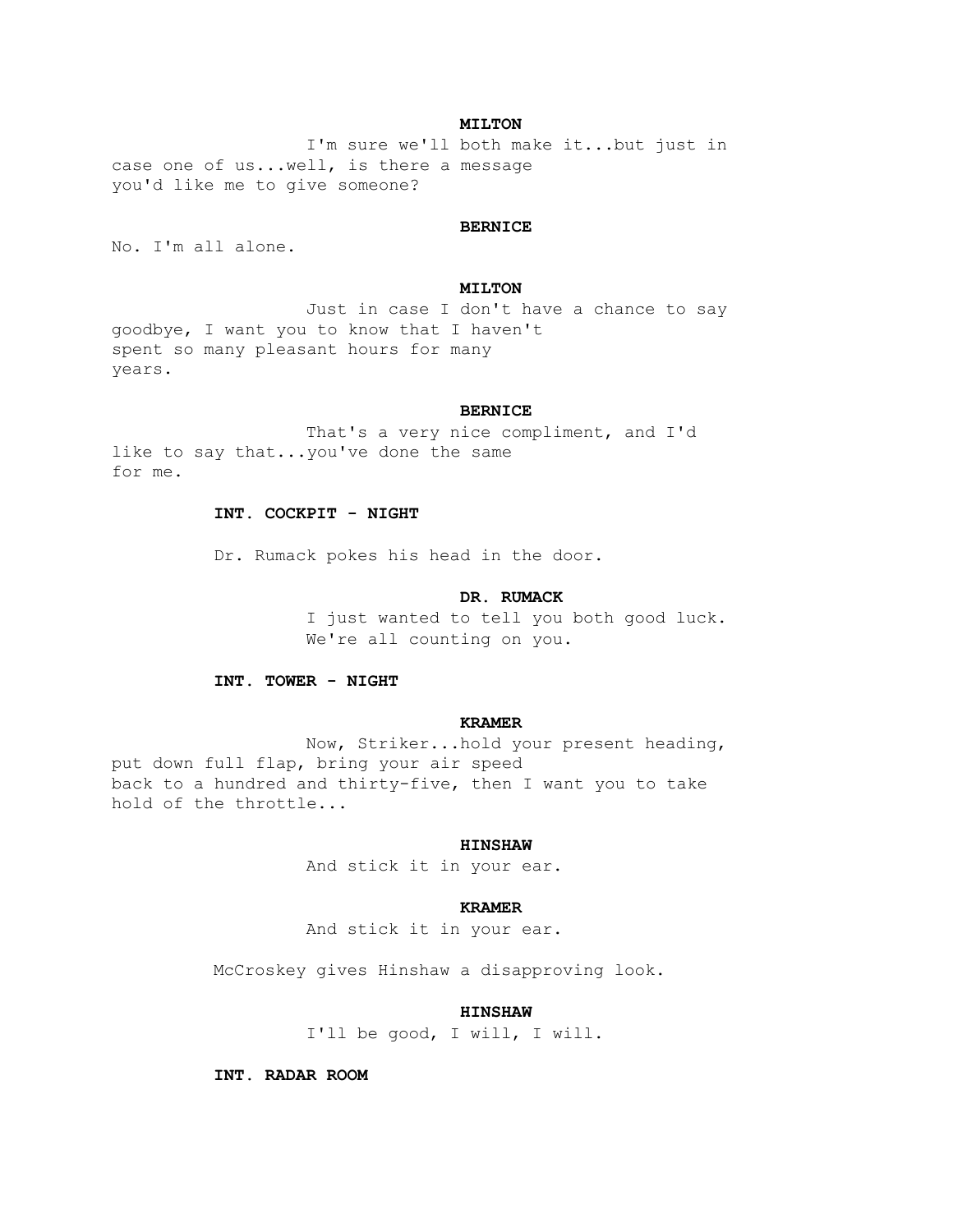#### **GUNDERSON**

Captain, he's dropping off fast. Almost

seven hundred.

# **INT. TOWER**

### **KRAMER**

Striker, get back to a thousand feet!

# **INT. RADAR ROOM**

 Assistant Radar Operator unloads clothes from radar screen/ wash machine door and puts them into basket.

#### **GUNDERSON**

 He's below seven hundred now and he's still going down! 675! 650! 625! 600!

# **EXT. AIRPLANE - NIGHT**

 It knocks the radio tower off a building and heads past the John Hancock Building.

### **INT. TOWER - NIGHT**

#### **KRAMER**

Striker, you're coming in too low! What's

your altitude?

 STRIKER (v.o.) I don't know. How high was the eightyninth floor of the John Hancock Building?

# **INT. RADAR ROOM**

### **GUNDERSON**

He's right on the heading.

# **INT. TOWER - NIGHT**

### **KRAMER**

 All right, he's on final now! Put out all runway lights except niner.

# **EXT. AIRFIELD - NIGHT**

 Ambulance attendants, firemen, and emergency vehicles are in readiness.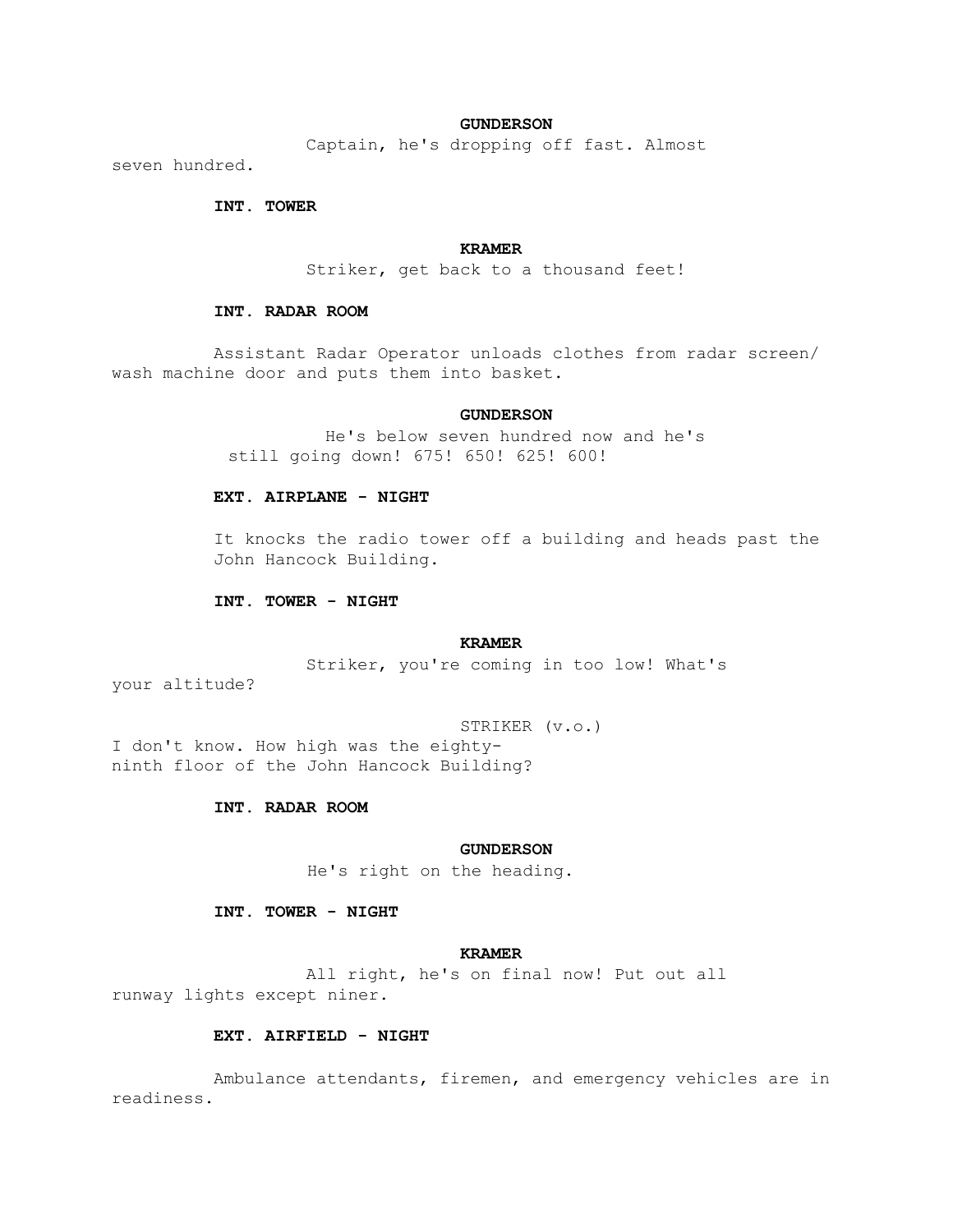# **INT. TOWER - NIGHT**

#### **KRAMER**

 Turn on your landing lights, Striker. It's the switch above your right knee.

# **INT. COCKPIT - NIGHT**

 Striker reaches for button above his left knee. KRAMER (v.o.) No. I said your right knee.

Striker pushes button over his right knee.

# **EXT. AIRPLANE - NIGHT**

Landing lights come on.

### **INT. TOWER - NIGHT**

 McCroskey, Kramer, and Mrs. Oveur are nervously watching the sky.

#### **KRAMER**

 All right, now just listen carefully. You should be able to see the runway at three hundred feet.

Mrs. Oveur clutches Kramer's arm anxiously.

### **KRAMER**

 Aim to touchdown a third of the way along. There's a slight crosswind from the right, so be ready for it.

Mrs. Oveur is clutching Kramer's arm with both hands.

#### **KRAMER**

If you land too fast, use your emergency brakes. The red handle is right in front

of you.

 Now Mrs. Oveur, still watching the sky, has both arms around Kramer's waist, massaging his chest with her hands.

### **KRAMER**

If that doesn't stop you...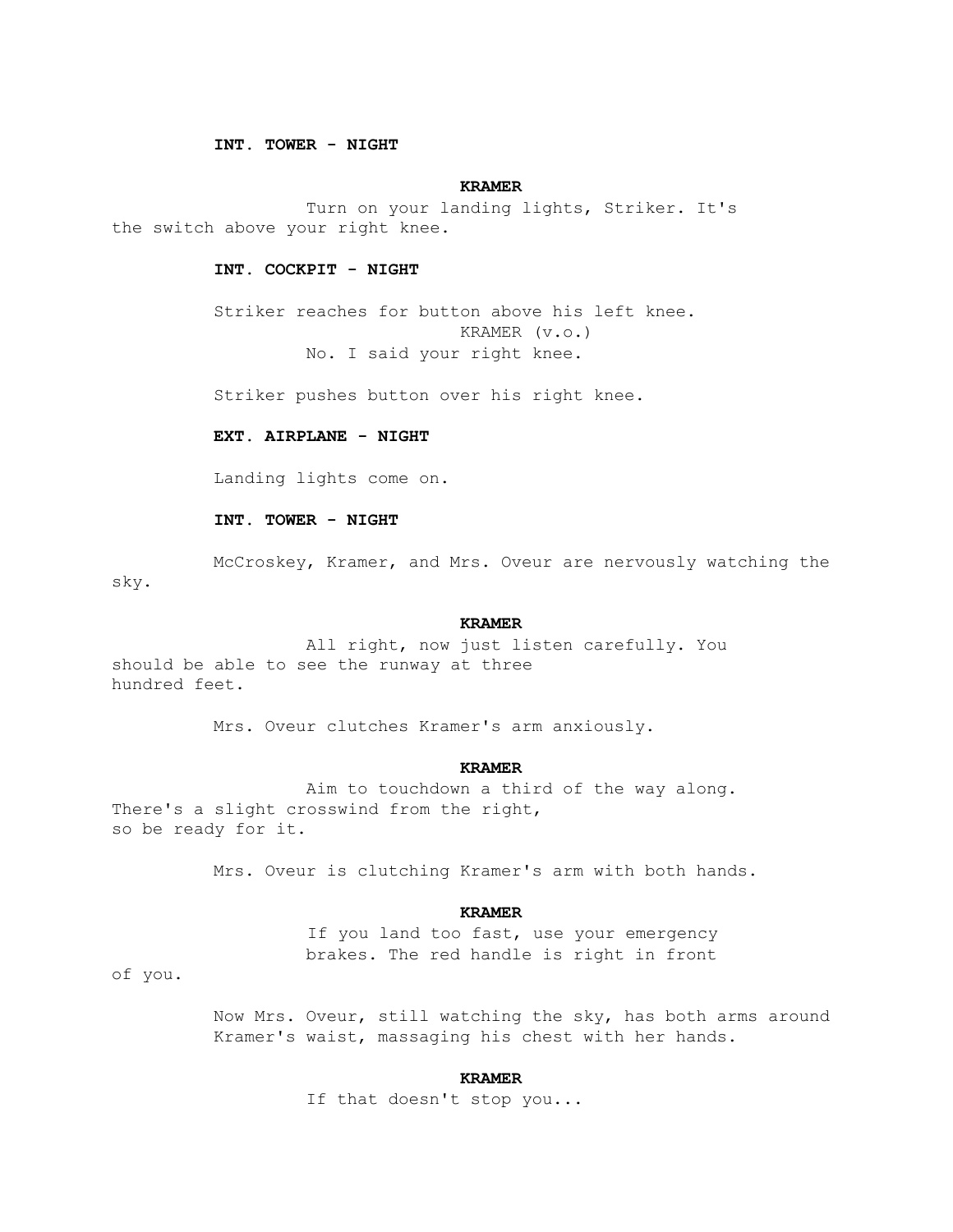Kramer is suddenly aware of what Mrs. Oveur is doing. He gives her a look and she removes her hands.

# **KRAMER**

 If that doesn't stop you, cut the four ignition switches over the co-pilot's head.

 **INT. COCKPIT - NIGHT** 

Striker looks for switches.

 **INSERT - IGNITION SWITCHES** 

 **INT. COCKPIT** 

#### **STRIKER**

See them, Elaine?

# **ELAINE**

Uh-huh.

# **INT. TOWER - NIGHT**

### **KRAMER**

 Do you see us now? You should be able to see the field now.

> **EXT. AIRPLANE - THROUGH COCKPIT WINDOW - NIGHT**  Striker and Elaine are searching for airfield.

# **INT. TOWER - NIGHT**

 Kramer and McCroskey are tensely trying to spot plane. Mrs. Oveur is watching, prayerfully.

### **EXT. AIRFIELD - NIGHT**

Searchlights scan field.

# **EXT. TOWER - NIGHT**

Revolving beacon searches.

 **INT. TOWER - NIGHT**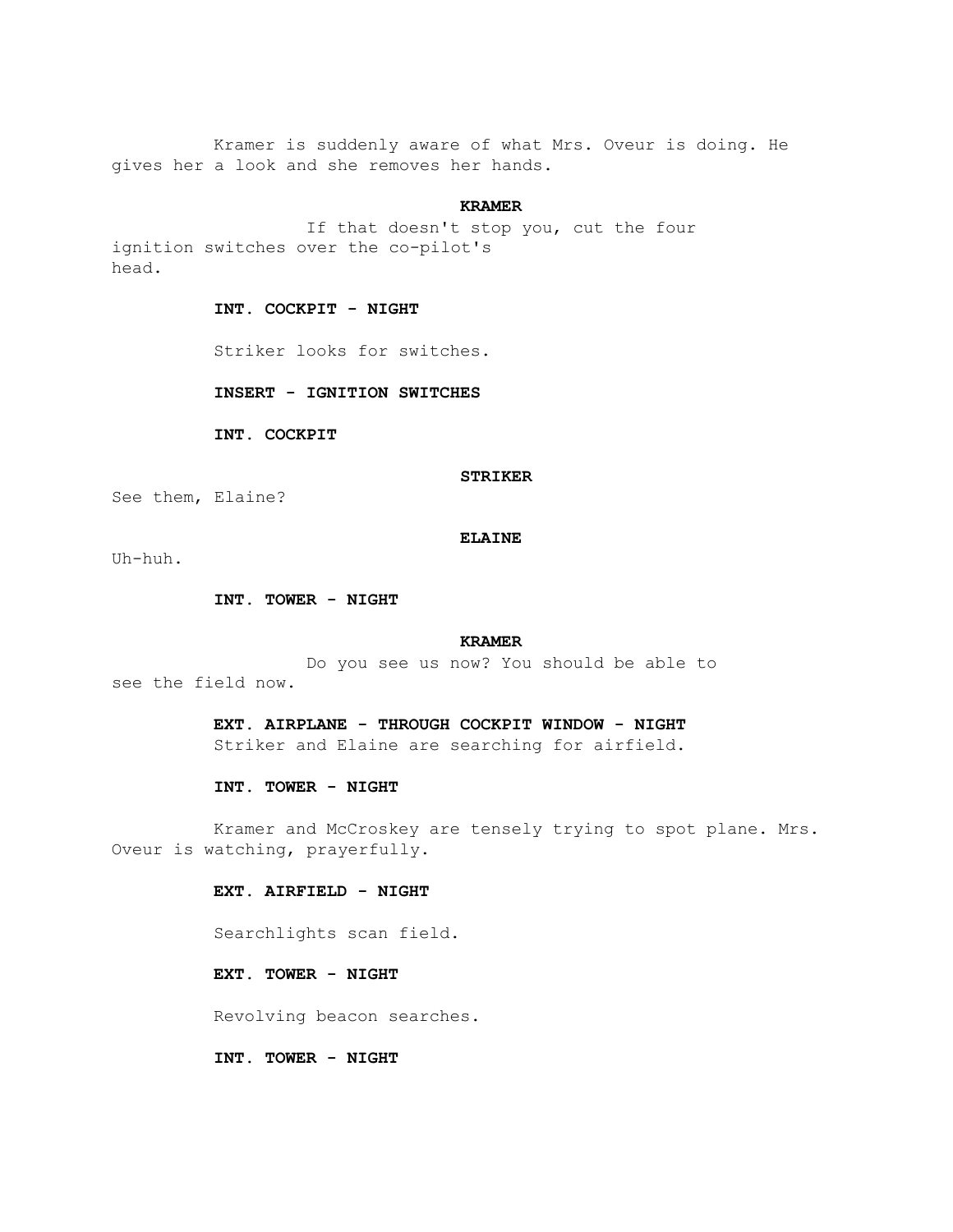McCROSKEY

It sure is quiet out there.

# **KRAMER**

Yeah -- too quiet.

McCROSKEY

Looks like I picked the wrong week to quit

sniffing glue.

 He pulls a tube of airplane glue from his shirt pocket and sniffs.

> **EXT. AIRPLANE - THROUGH COCKPIT WINDOW - NIGHT**  Striker and Elaine are searching for airfield.

# **INT. TOWER - NIGHT**

 Kramer and Mrs. Oveur are anxiously watching the sky. McCroskey is glazed.

#### **KRAMER**

 (excited) There he is! (into microphone) Striker, you're coming in too fast!

STRIKER (v.o.)

I know! I know!

ELAINE (v.o.)

(into microphone)

He knows! He knows!

McCROSKEY

Wow!

 **EXT. RUNWAY - STRIKER'S POV - NIGHT** 

 **INT. TOWER - NIGHT** 

# **KRAMER**

 (into microphone) Sound your alarm bell now.

# **INT. COCKPIT - NIGHT**

Elaine rings alarm bell.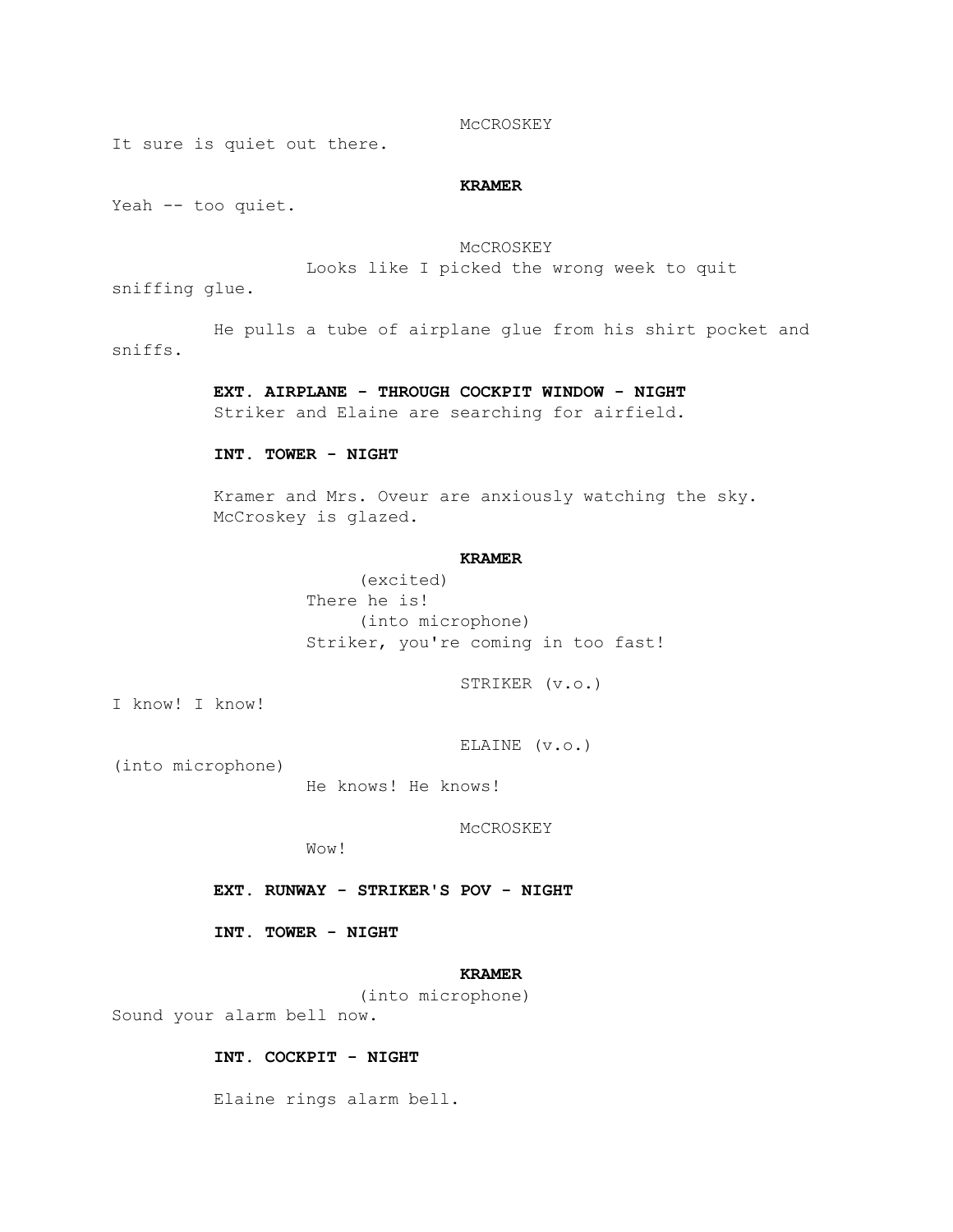# **INT. PASSENGER CABIN - NIGHT**

Alarm BELL RINGS. Randy is standing in center aisle.

### **RANDY**

All right, now, everybody get in crash

positions.

 Passengers assume various awkward poses as though plane had just crashed.

### **EXT. AIRFIELD - NIGHT**

Ambulance attendants anxiously watch sky.

 **INT. COCKPIT - NIGHT (PROCESS)** 

Striker sees airport and points it out to Elaine.

 **INSERT - AIR SPEED GAUGE** 

 Speed is increasing.  **INT. COCKPIT - NIGHT** 

#### **ELAINE**

Airspeed one twenty-five, one thirty...

She raises her head to look out cockpit window.

 **EXT. RUNWAY - ELAINE'S POV - NIGHT (STOCK)** 

The runway lights go out.

# **INT. COCKPIT - NIGHT**

Striker and Elaine look at each other, panicked.

# **INT. TOWER - NIGHT**

Hinshaw has just pulled a plug from an electrical outlet.

# **HINSHAW**

Just kidding!

# **EXT. RUNWAY - ELAINE'S POV - NIGHT**

Runway lights go back on.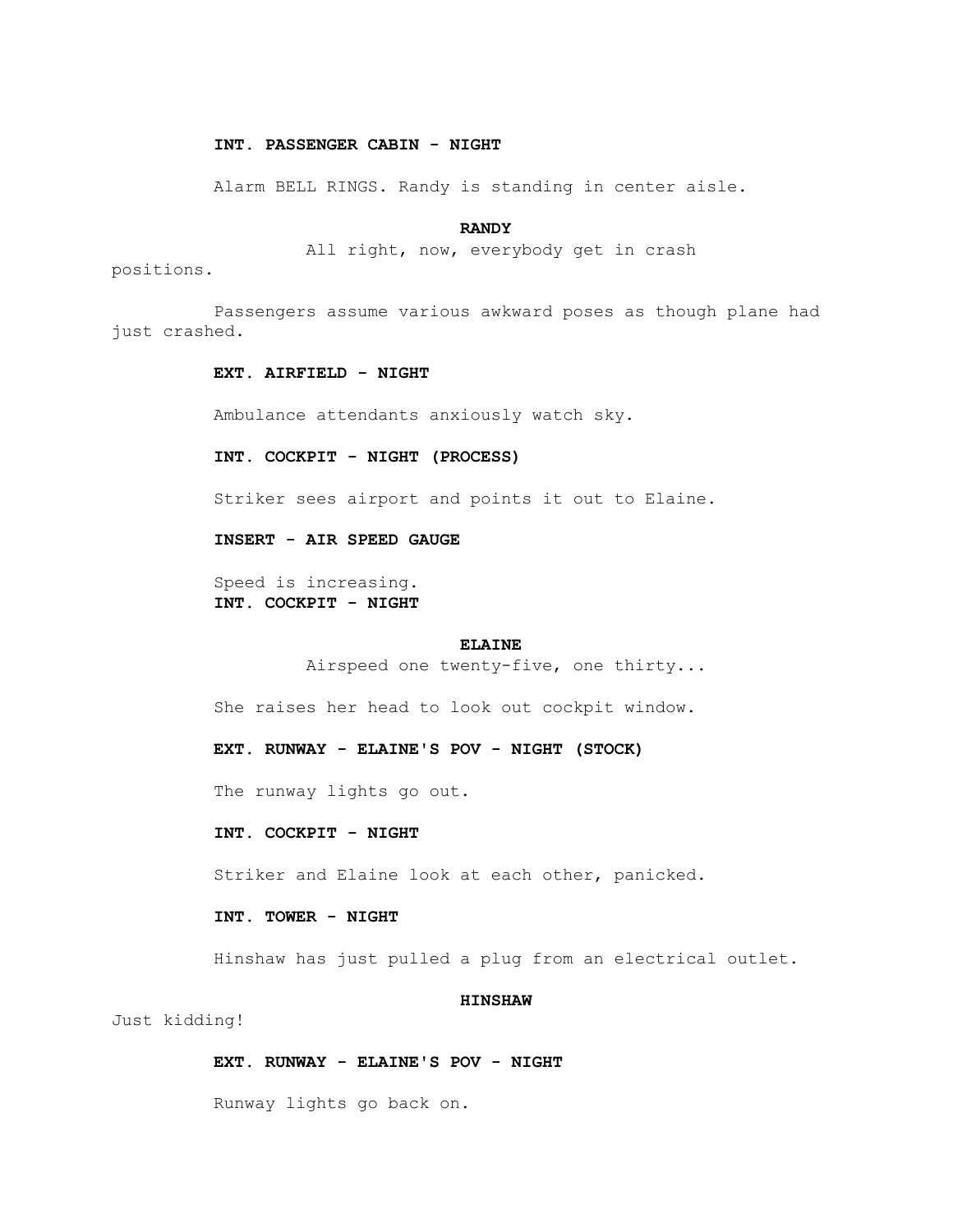# **INT. COCKPIT - NIGHT**

Striker and Elaine are relieved.

# **ELAINE**

...one thirty-five, one forty.

# **INT. TOWER - NIGHT**

### **KRAMER**

Striker, now listen to me. You're coming

down too fast!

### **INT. COCKPIT - NIGHT**

Striker is struggling with steering wheel and sweating.

KRAMER (v.o.)

Put down thirty degrees of flap!

 Striker is sweating profusely as he struggles in vain with the flap switch.

### **STRIKER**

It's stuck. It won't move!

He bangs the control panel and "TILT" light up.

# **INT. TOWER - NIGHT**

McCroskey is staring at radio equipment.

#### **KRAMER**

Bring it down! Easy!

 McCROSKEY Look at all those buttons! Oh that's beautiful! Just beautiful!

 **EXT. RUNWAY - STRIKER'S POV - NIGHT** 

# **INT. COCKPIT - NIGHT**

KRAMER (v.o.)

Watch your nose! It's too low!

 Striker is struggling with wheel. The wheel begins to fight back, pushing Striker.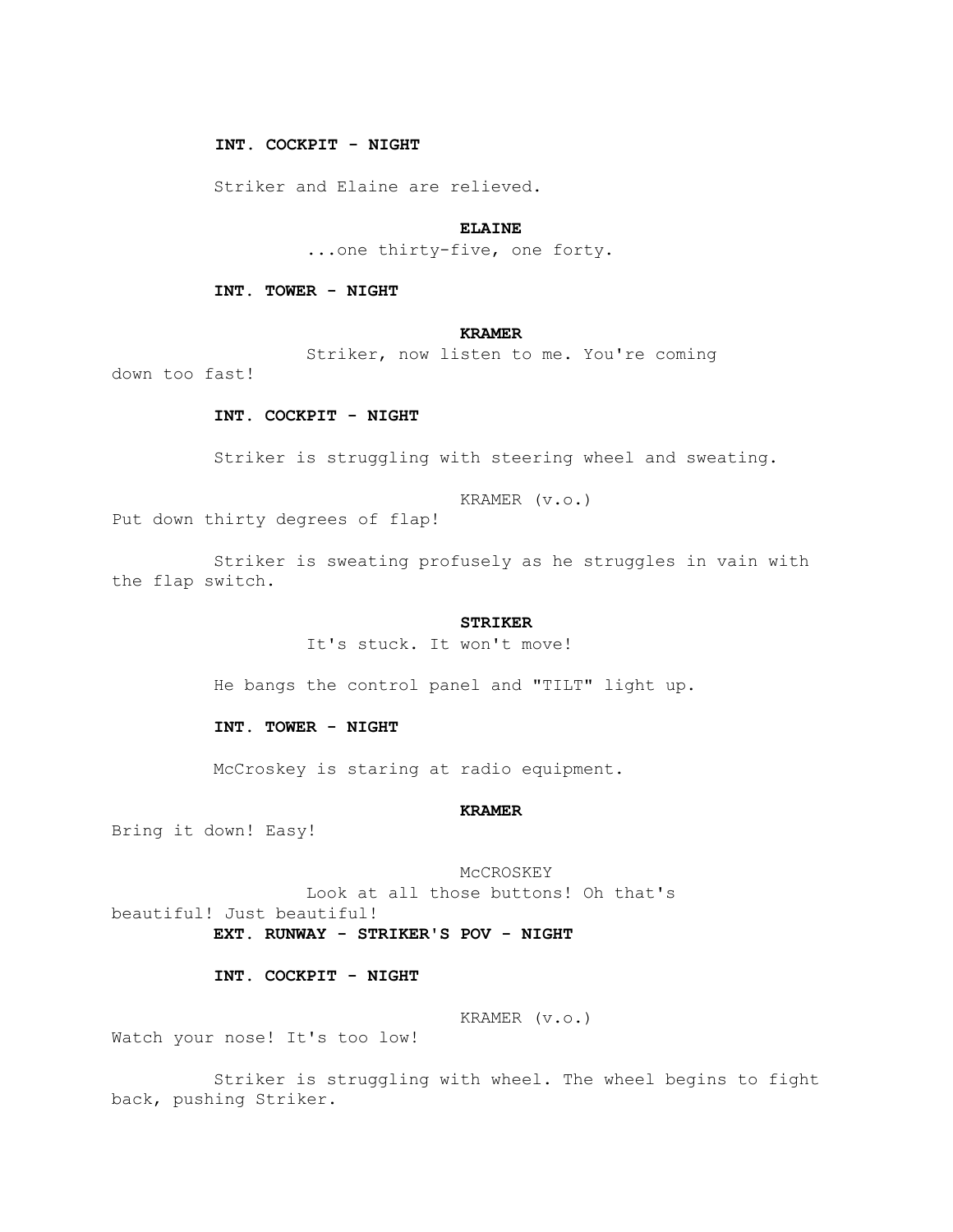KRAMER (v.o.) You're coming in too hot!

# **INT. TOWER - NIGHT**

# **KRAMER**

 Remember your brakes and switches! Get ready to flare it out! You're coming in too fast! Watch your speed!

### McCROSKEY

(hysterical)

He's coming right at us!

 McCroskey turns and leaps through tower window. All activity momentarily stops. Everyone looks back at window. Then activity resumes.

### **KRAMER**

 You're coming in too hot! Put down full flaps! Watch your nose!

# **EXT. RUNWAY - STRIKER'S POV - NIGHT**

Runway swerving underneath him.

### **INT. TOWER - NIGHT**

# **KRAMER**

Now ease her down! Down!

# **EXT. RUNWAY - NIGHT**

Plane is a few feet from ground.

# **INT. TOWER - NIGHT**

### **KRAMER**

Lift the nose! Throttle back!

# **EXT. RUNWAY - STRIKER'S POV - NIGHT**

Closer to ground.

# **INT. COCKPIT - NIGHT**

Striker pushes wheel forward as tires SCREECH.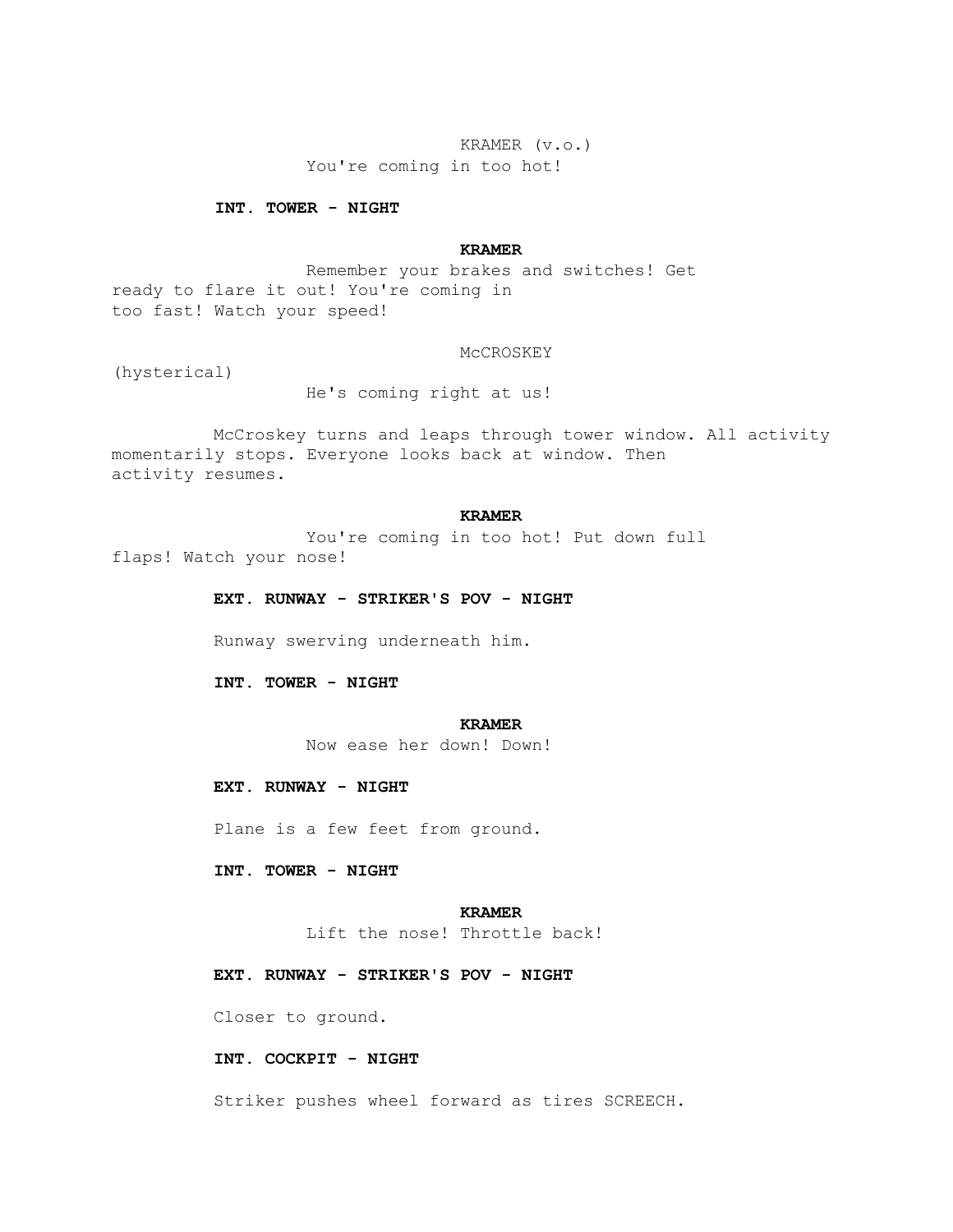# **INT. TOWER - NIGHT**

#### **KRAMER**

The brake! Pull the red handle!

# **INT. COCKPIT - NIGHT**

 Striker pulls red handle. It comes off in his hand. He pushes brake with feet.

 **EXT. RUNWAY - CLOSEUP - TIRES - NIGHT** 

 **SCREECHING.** 

# **INT. COCKPIT - NIGHT**

Dr. Rumack pokes his head in the door.

# **DR. RUMACK**

 I just wanted to tell you both good luck. We're all counting on you.

#### **EXT. RUNWAY - STRIKER'S POV - NIGHT**

Runway passing underneath.

# **INT. TOWER - NIGHT**

# **KRAMER**

 (into microphone) Hold her steady, hold her steady!

### **EXT. RUNWAY - PLANE - NIGHT**

skidding.

#### **INT. O'HARE TERMINAL BUILDING - GATE 7 - NIGHT**

 P.A. SYSTEM (v.o.) Your attention, please. Trans American Flight 209 non-stop from Los Angeles is now arriving at Gate seven...Gate eight...

People in Gate seven waiting area move to Gate eight.

 **INT. COCKPIT - STRIKER - NIGHT**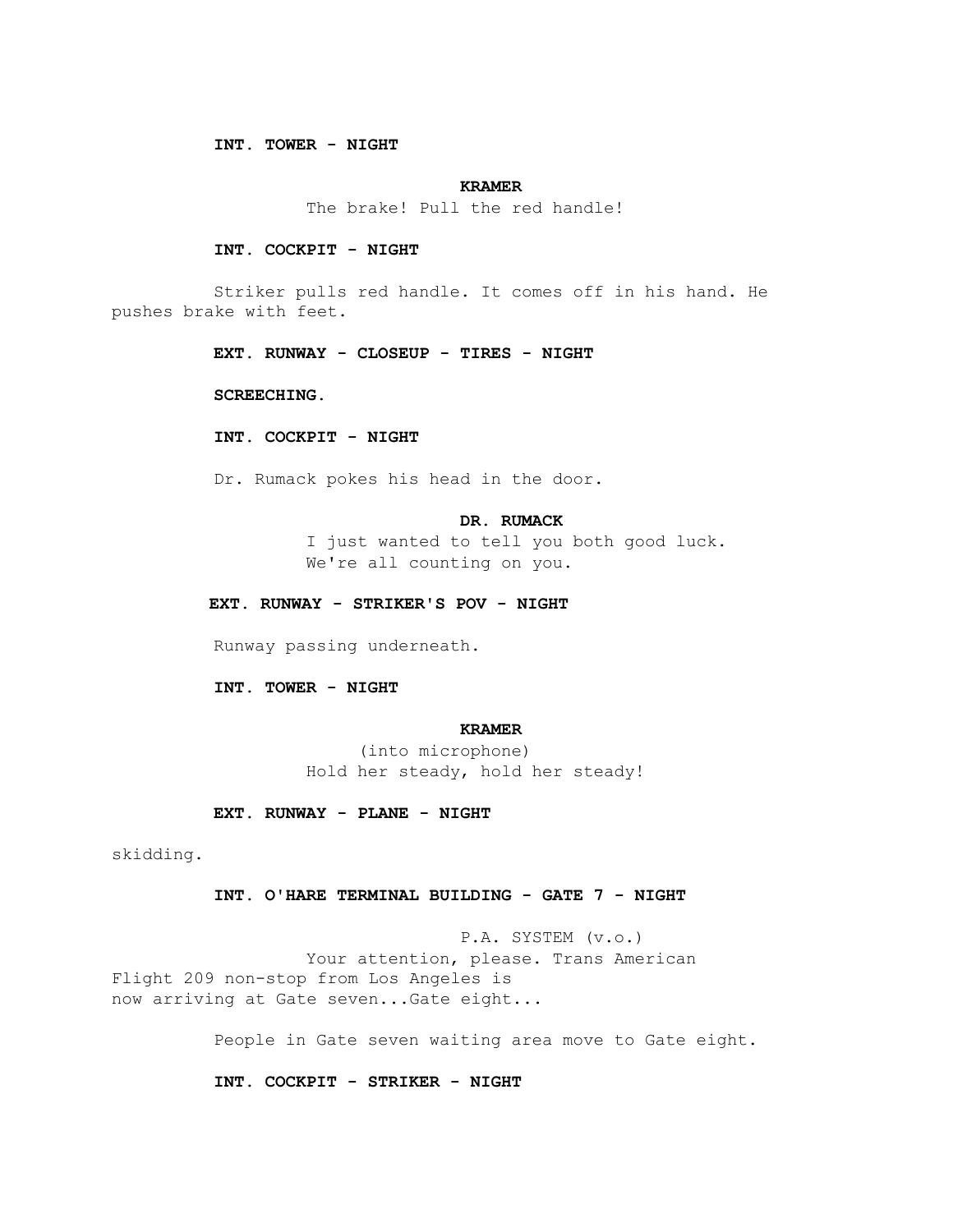is struggling with controls, sweating profusely.

### **INT. TOWER**

 **KRAMER** 

Pull a lever!

# **EXT. RUNWAY - PLANE - NIGHT**

skidding.

# **INT. COCKPIT - STRIKER - NIGHT**

 is struggling with controls. Water is gushing down his face ridiculously.

 **INT. O'HARE TERMINAL BUILDING - GATE 13 - NIGHT**  P.A. SYSTEM (v.o.) ...209 arriving gate thirteen...gate fourteen....gate fifteen...

People in Gate thirteen move to Gate fourteen.

### **EXT. RUNWAY - PLANE - NIGHT**

skidding.

 **INT. TOWER - NIGHT** 

# **KRAMER**

Push a button!

 **INT. COCKPIT - STRIKER - NIGHT** 

Striker is struggling with controls.

 **INT. TOWER - NIGHT** 

# **KRAMER**

 (into microphone) You're too low! You're too low!

 **INT. O'HARE TERMINAL BUILDING - NIGHT** 

 P.A. SYSTEM (v.o.) ...gate twenty-three...twenty four... twenty-five...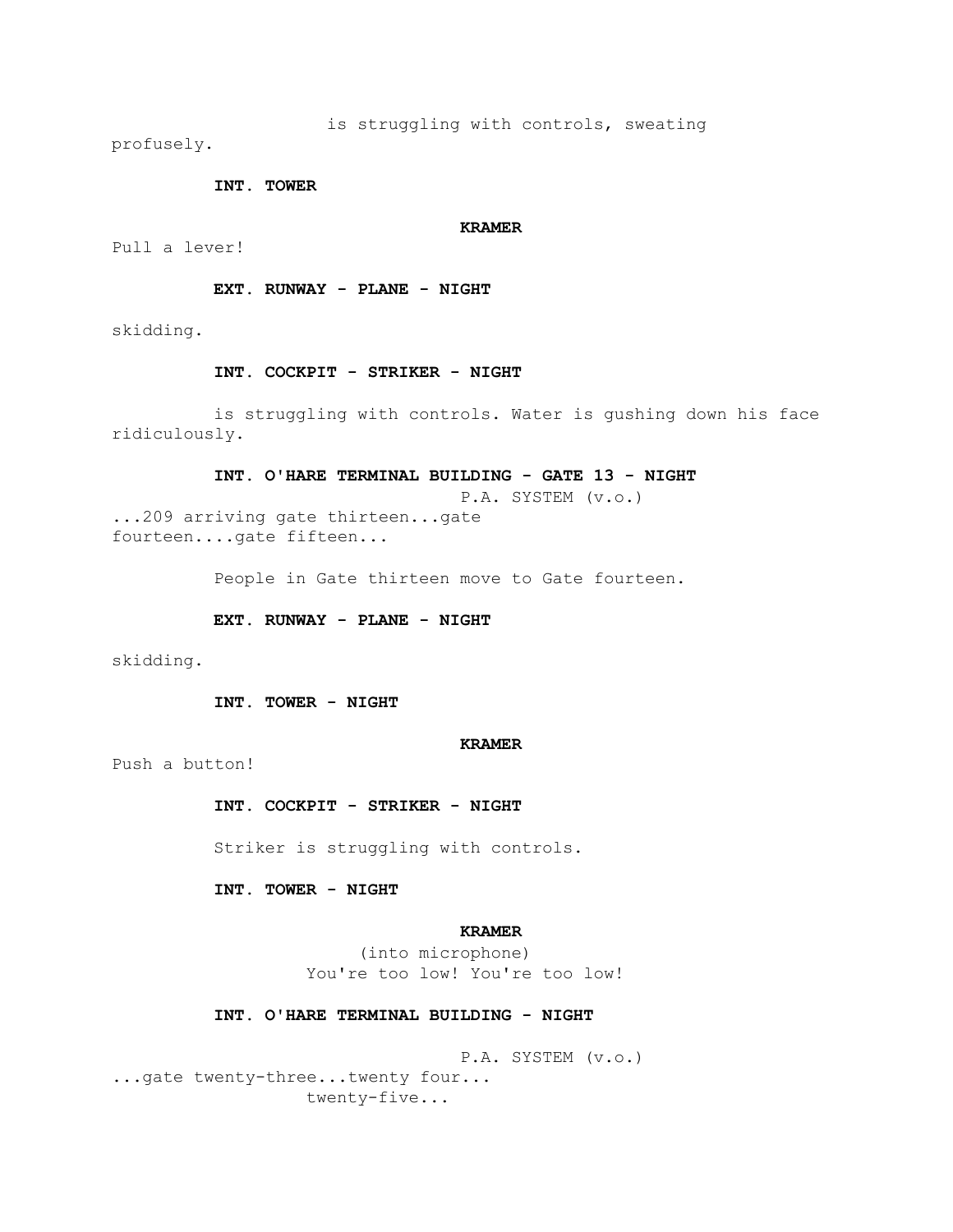People are running THROUGH FRAME right to left.

### **EXT. RUNWAY - NIGHT**

 Ground crewman with red flashlights nonchalantly directs plane. Suddenly he realizes the plane is not stopping. He throws his flashlight at the plane and runs off, terrified.

# **EXT. RUNWAY - PLANE - NIGHT**

skidding.

# **INT. PASSENGER CABIN - NIGHT**

Randy approaches a passenger in crash position.

### **RANDY**

 Can we help arrange hotel accommodations or a rent-a-car during your stay in Chicago?

### **EXT. RUNWAY - NIGHT**

Landing gear snaps off; plane starts to slide on its belly.

### **PLANE**

is

 is heading toward a building. On the side of the building is a billboard with a man drinking milk.

### **INT. COCKPIT - NIGHT**

 Elaine screams and covers her face. St. Christopher statue covers its face.

### **EXT. RUNWAY - PLANE - NIGHT**

 is getting closer to building. Billboard man is looking at plane, terrified.

# **INT. TOWER - MRS. OVEUR - NIGHT**

screaming.

# **EXT. RUNWAY - PLANE - NIGHT**

is skidding.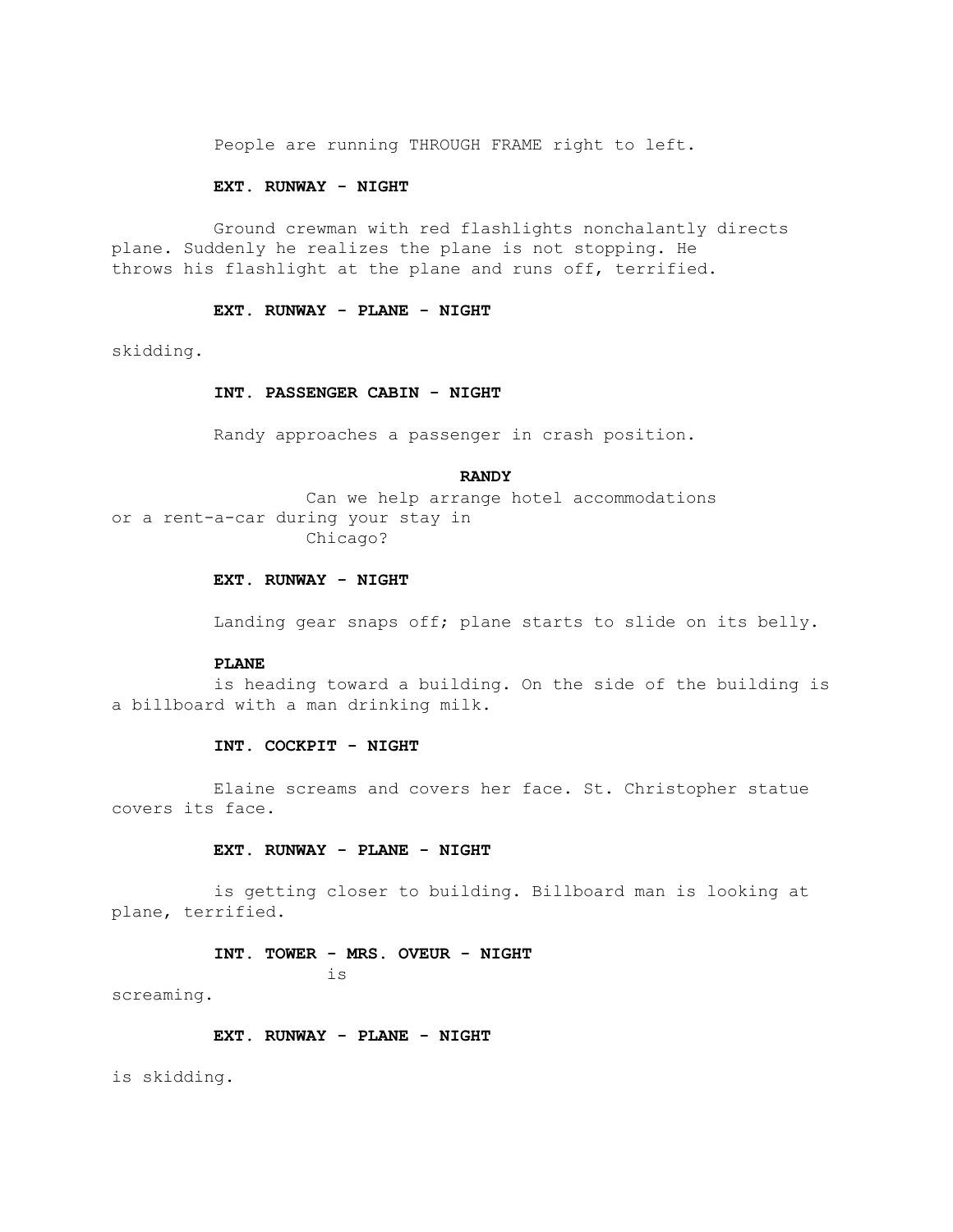# **INT. TOWER - NIGHT**

### **HINSHAW**

(seated in wheelchair)

Wheel me to the West Wing. I wish to view

the Degas.

 **EXT. RUNWAY - PLANE - NIGHT** 

skids

to a stop.

# **INT. TOWER - NIGHT**

 Kramer sighs in relief as controllers and Mrs. Oveur dash from room.

### **INT. CHICAGO DISPATCH - NIGHT**

 Controllers celebrate safe landing, reporters rush from room.

### **INT. DISPATCH LOBBY - NIGHT**

 Five reporters run into bank of phone booths and the booths topple over.

### **EXT. RUNWAY - NIGHT**

SCREAMING ambulances race toward plane.

# **INT. PASSENGER CABIN - NIGHT**

 Passengers rise slowly, shaken but uninjured. Milton and Bernice look at each other, relieved, and embrace. Mrs. Schiff gets up to leave.

### **INT. COCKPIT - NIGHT**

Rumack pokes his head in door.

# **DR. RUMACK**

 I just wanted to tell you both good luck. We're all counting on you.

Striker and Elaine get up to leave cockpit.

KRAMER (v.o.) Striker, Striker, are you all right?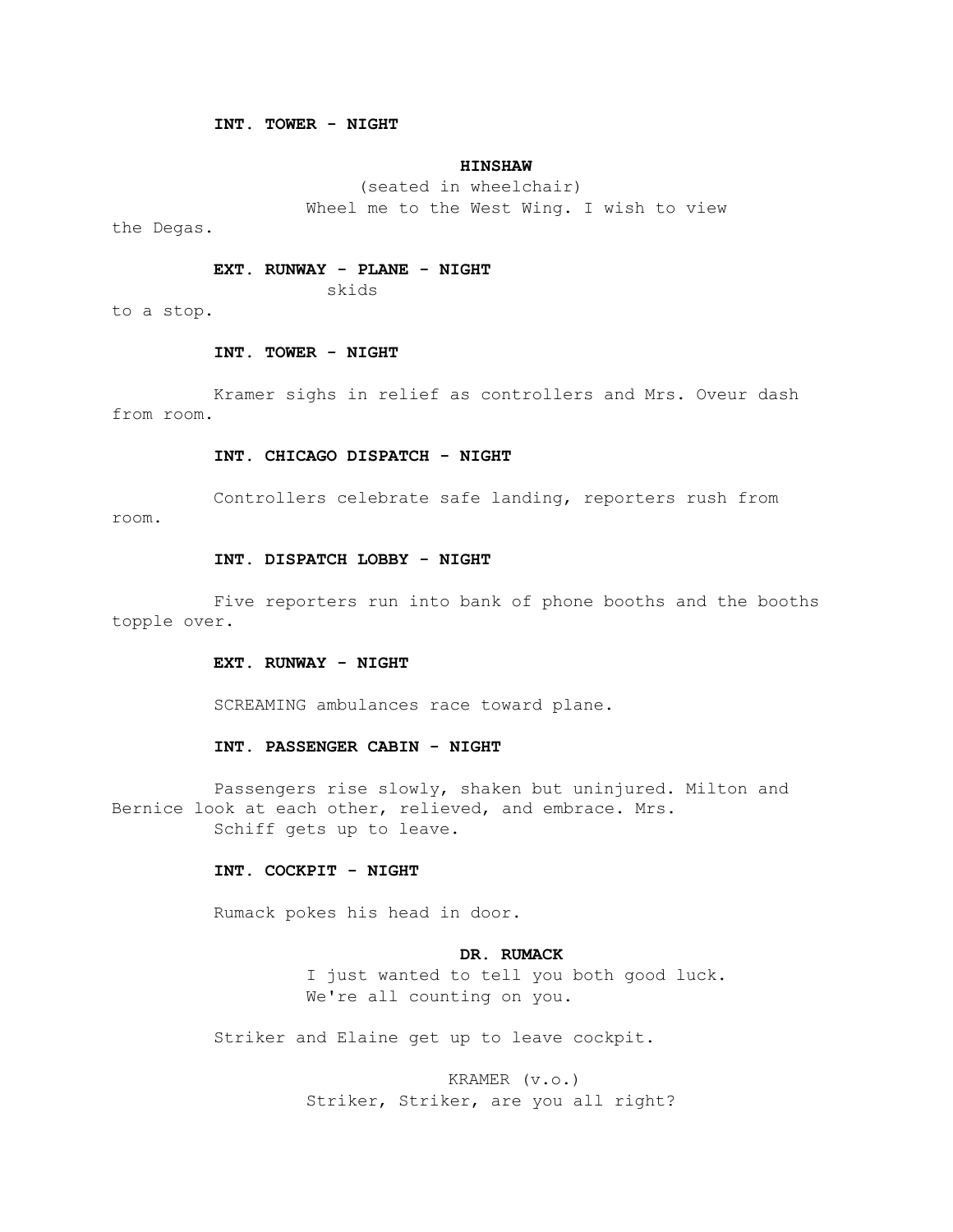### **STRIKER**

 (into microphone) Yeah, we're okay.

### **INT. TOWER - NIGHT**

### **KRAMER**

 Ted, that was probably the lousiest landing in the history of this airport. But there are some of us here...

#### **INT. COCKPIT - NIGHT**

 KRAMER (v.o.) ...particularly me, who'd like to buy you a drink and shake your hand.

Striker and Elaine leave.

# KRAMER (v.o.)

 ...and, Ted, I just want you to know, that when the going got tough up there, when the chips were down...

# **INT. PASSENGER CABIN - BOARDING AREA - NIGHT**

 Randy is assisting Jack and Shirley, the Hammens, and the nun from the plane.

#### **RANDY**

Hurry now. Please be careful.

#### **INT. TOWER - NIGHT**

Air controllers leave as Kramer continues.

#### **KRAMER**

 ...Lonliness, that's the bottom line. I was never happy as a child. Christmas, Ted, what does it mean to you? For me, it was a living hell. Do you know what it's like to fall in the mud and get kicked? In the head? By an iron boot? Of course you don't. No one does. That never happens. Sorry, Ted. Dumb question. Strike that.

 **INT. PASSENGER CABIN - BOARDING AREA - NIGHT**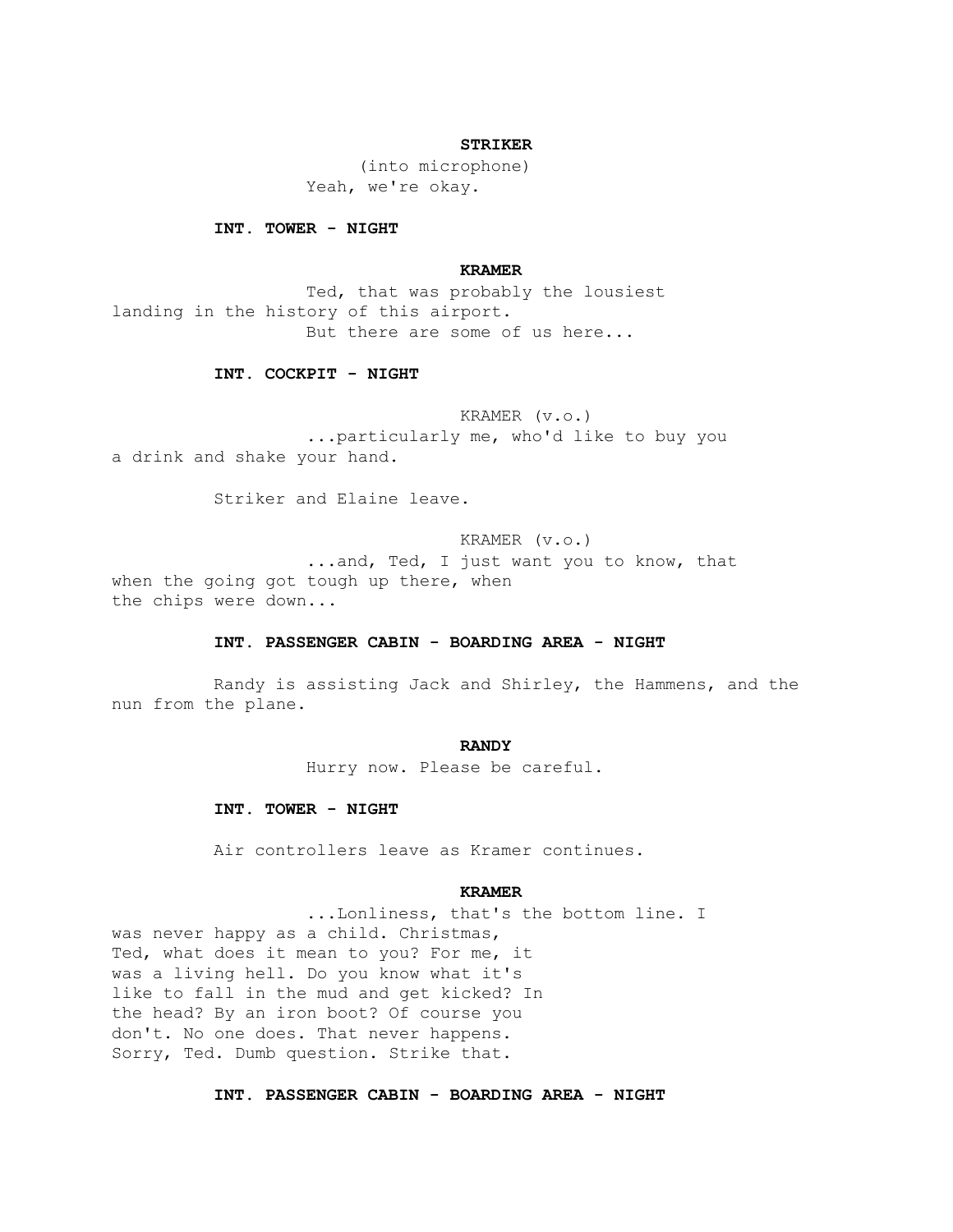Randy is assisting Hari Krishnas from plane.

### **EXT. RUNWAY - NIGHT**

 McCroskey, dressed in wet suit and flippers and oxygen tank is moving as though swimming under water.

 McCROSKEY (v.o.) I didn't know that the electric eel was approaching so rapidly nor that hidden in the coral reef was a family of poisonous sea urchins.

### **EXT. RUNWAY - NIGHT**

 Lisa Davis and her mother enter ambulance. It pulls from FRAME. We HEAR a loud screech and crash.

# **INT. COCKPIT - NIGHT**

Kramer is still droning on.

# KRAMER (v.o.)

 (into mike) ...and they shall be for frontlets between thine eyes, Ted. Neither they man servant, nor they maid servant, nor thine ox, nor thine ass.

# **EXT. RUNWAY - NIGHT**

#### **ROMANTIC MUSIC.**

 Striker and Elaine are alone on the runway. Behind them is flight 209. They embrace and kiss as CAMERA ARCS around. MUSIC SWELLS. Suddenly the ENGINES REV UP. Astonished, they look up to the cockpit.

### **EXT. COCKPIT - NIGHT**

 Automatic pilot is at controls. He salutes Striker and Elaine and winks at CAMERA.

# **EXT. RUNWAY - NIGHT**

The plane begins to taxi on its belly, shooting off sparks and making a tremendous scraping SOUND. Arm in arm, Striker